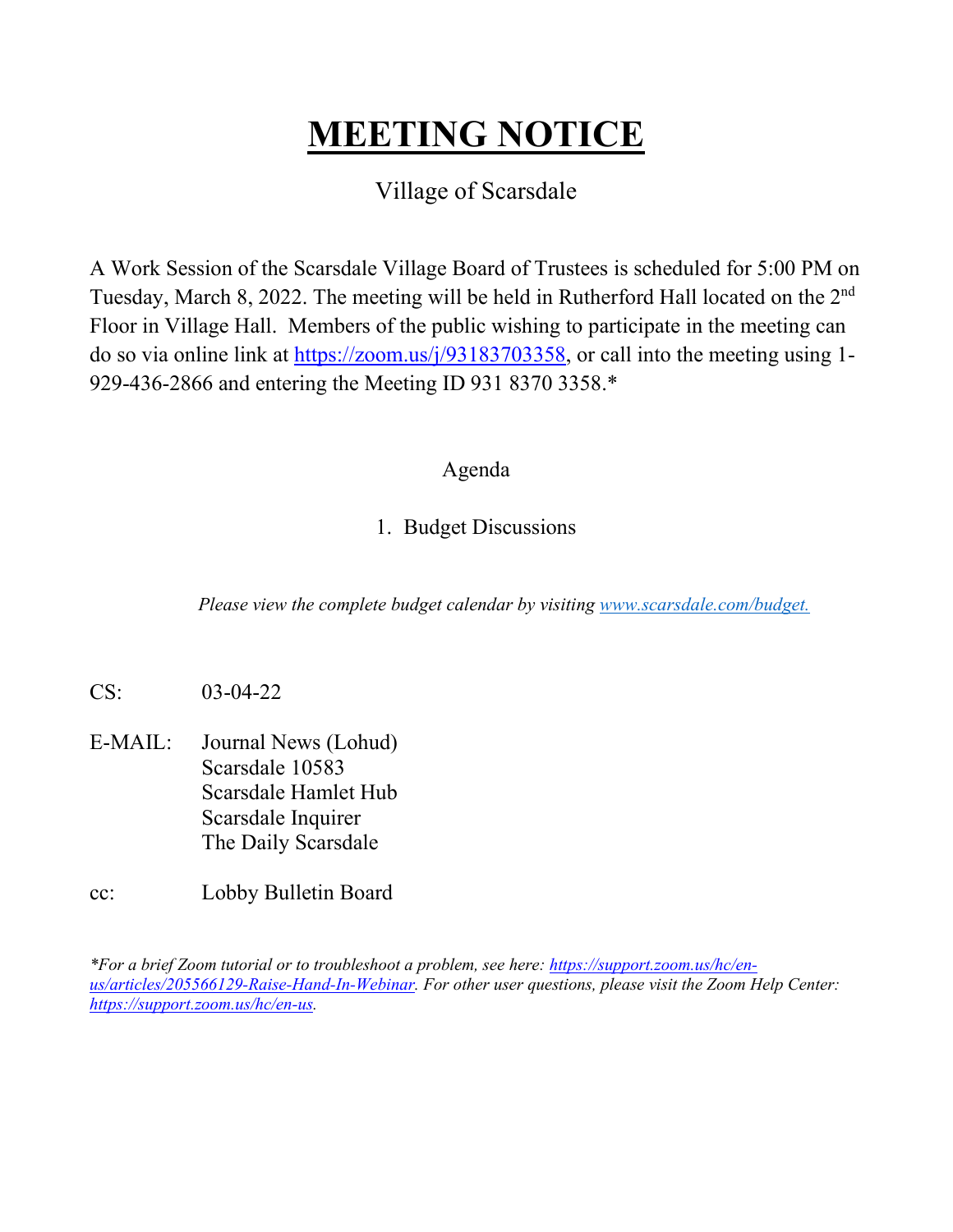# Budget Work Session

March 8, 2022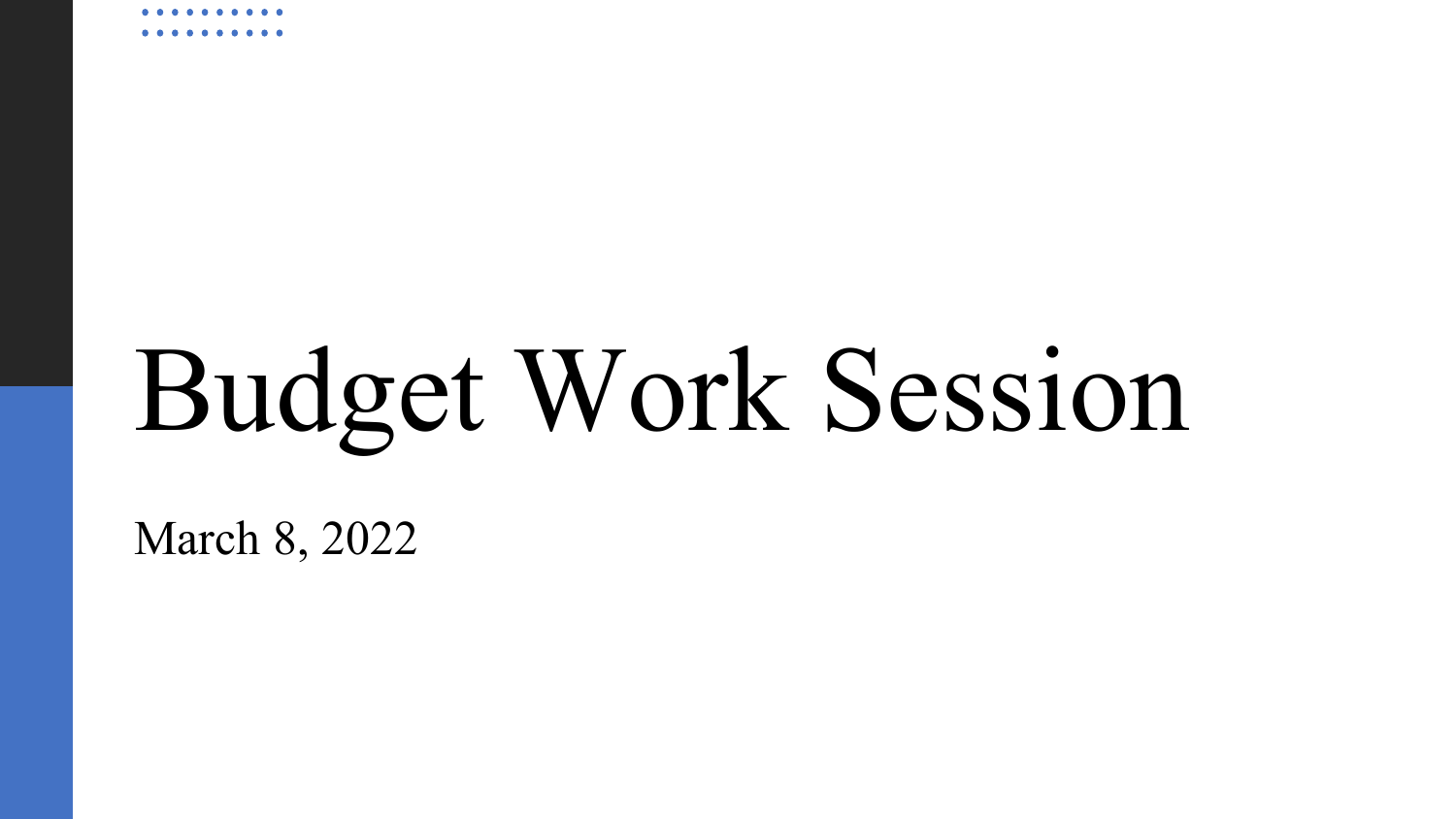### Changes since March 3, 2022

- Revenue:
	- Proposed fees & charges mods (pending Board approval)
	- Pickleball revenue for Spring 2023
	- Higher Teen Travel Camp Revs Projected
	- Interest income adjusted due to new investment strategies
	- Corrected parking permit projections
- Expenses:
	- Entered all third pass changes discussed on 3/3/22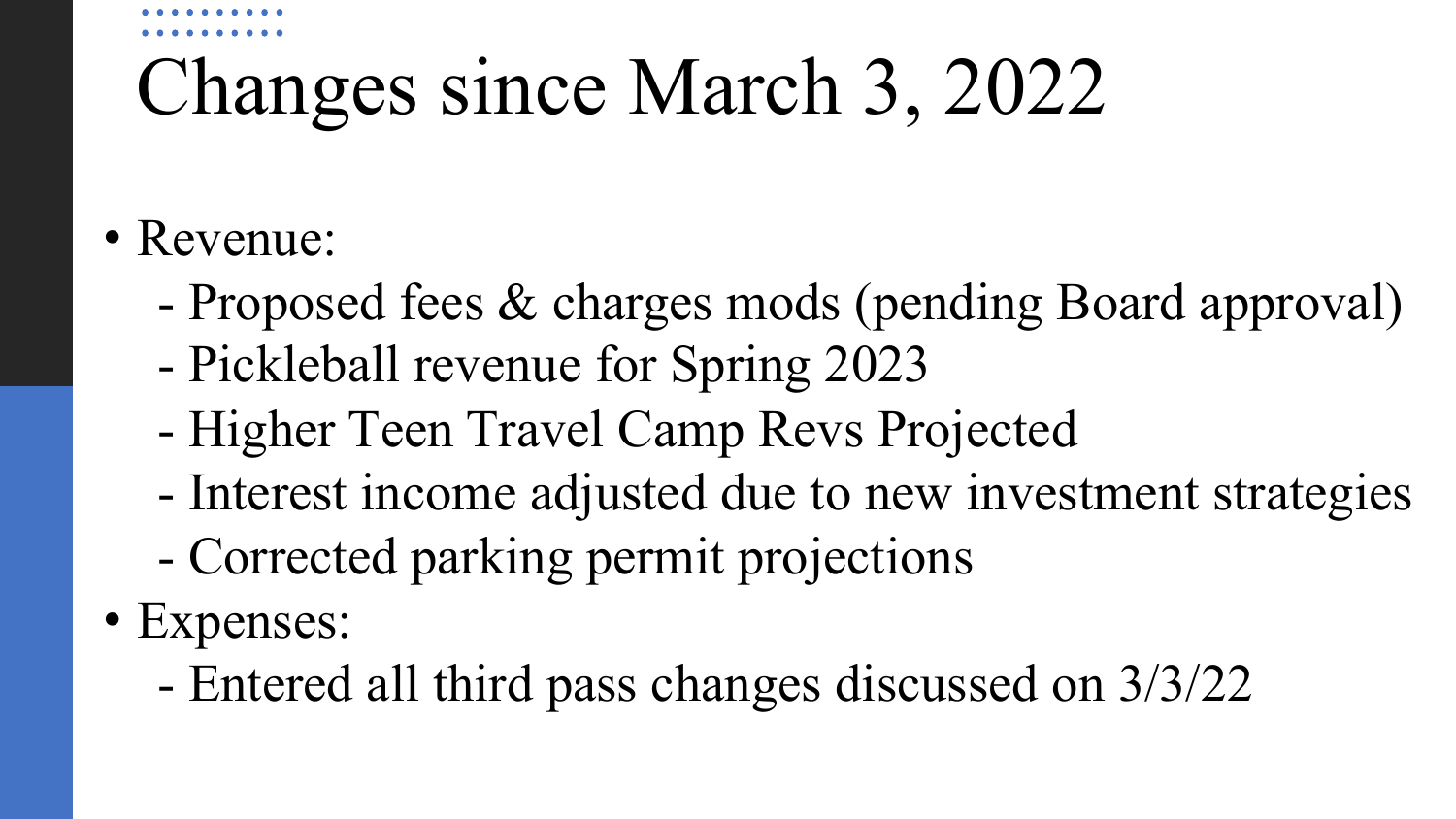### Tax Levy Proposed as of 03/08/22

| <b>Tax Levy</b><br><b>Tax Levy Increase</b>   | Act. 19/20<br>41,207,438<br>2.88% | Act. 20/21<br>41,809,855<br>$1.46\%$                    | Est. $21/22$<br>43,060,000<br>$2.99\%$ | Req. 22/23<br>44,655,000<br>$3.70\%$ |
|-----------------------------------------------|-----------------------------------|---------------------------------------------------------|----------------------------------------|--------------------------------------|
| <b>Difference In Tax Levy from Prior Year</b> | 1,155,035                         | 602,417                                                 | 1,250,145                              | 1,595,000                            |
| <b>Tax Cap Compliant</b>                      | Yes                               | <b>Yes</b>                                              | Yes                                    | Yes                                  |
| <b>Total Village Assessed Valuation</b>       |                                   | 8,894,139,734 8,877,765,451 8,952,181,679 9,014,859,300 |                                        |                                      |
| <b>Actual/Proposed Tax Rate</b>               | 4.6331                            | 4.7095                                                  | 4.8100                                 | 4.9535                               |
| <b>Difference from Prior Year</b>             | \$0.11                            | \$0.08                                                  | \$0.10                                 | \$0.14                               |
| <b>Average Assessed Value</b>                 | 1,510,000                         | 1,510,000                                               | 1,510,000                              | 1,510,000                            |
| <b>Village Taxes on Average Property</b>      | \$6,995.98                        | \$7,111.35                                              | \$7,263.10                             | \$7,479.77                           |
| <b>Increase from Prior Year</b>               | \$172.98                          | \$115.37                                                | \$151.75                               | \$216.67                             |
| % Increase from Prior Year                    | 2.54%                             | 1.65%                                                   | 2.13%                                  | 2.98%                                |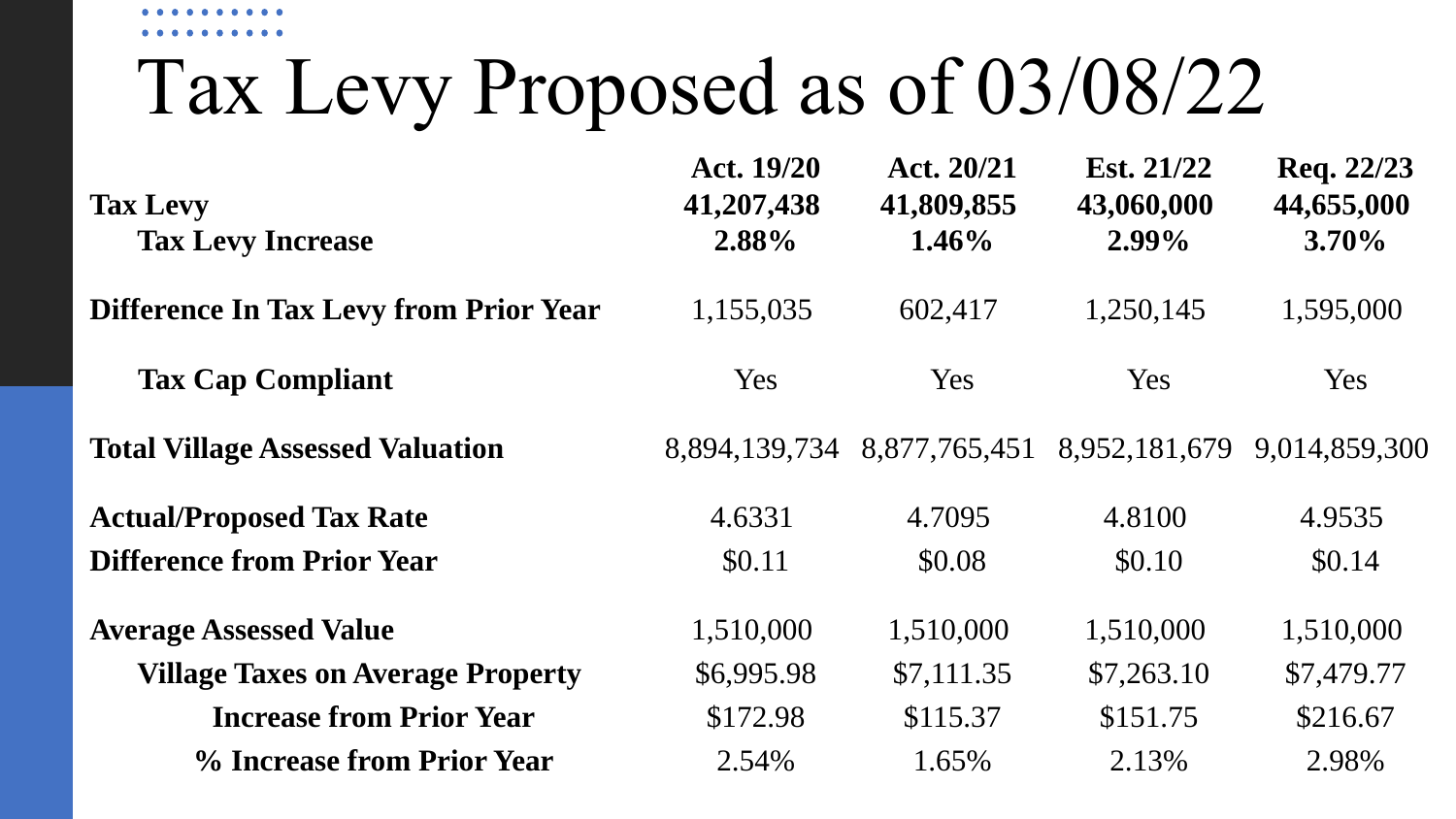### Future Years Pro-Forma

|                                       | Req. 22/23 | 2023/2024  | 2024/2025  | 2025/2026  | 2026/2027   |
|---------------------------------------|------------|------------|------------|------------|-------------|
| <b>Real Property Taxes</b>            | 44,655,000 | 46,799,792 | 49,977,887 | 50,321,008 | 49,890,562  |
| <b>Other Revenue</b>                  | 16,324,710 | 16,977,698 | 17,656,806 | 18,363,079 | 19,097,602  |
| <b>Fund Balance Appropriated</b>      | 1,170,000  | 1,830,000  |            |            |             |
| <b>Total Revenue</b>                  | 62,149,710 | 65,607,491 | 67,634,694 | 68,684,086 | 68,988,164  |
| % Increase of Revenue                 | $-2.51\%$  | $5.56\%$   | $3.09\%$   | $1.55\%$   | $0.44\%$    |
| <b>Expenses</b>                       | 63,159,710 | 65,607,491 | 67,634,694 | 68,684,086 | 68,988,164  |
| <b>Additional Debt Payments</b>       |            | 1,515,212  | 764,913    | (239, 493) | (1,012,003) |
| % Increase of Expenses                | $4.53\%$   | 3.88%      | $3.09\%$   | $1.55\%$   | $0.44\%$    |
| <b>Unassigned Fund Balance %</b>      | $16.91\%$  | $16.16\%$  | $15.91\%$  | 15.84%     |             |
| <b>Total Levy</b>                     | 44,655,000 | 46,799,792 | 49,977,887 | 50,321,008 | 49,890,562  |
| Levy Increase %                       | $3.70\%$   | $4.80\%$   | $6.79\%$   | $0.69\%$   | $-0.86\%$   |
| <b>Tax Rate</b>                       | \$4.9535   | \$5.1914   | \$5.5439   | \$5.5820   | \$5.5343    |
|                                       |            | \$0.24     | \$0.35     | \$0.04     | \$(0.05)    |
| \$ Increase in Taxes for Avg Taxpayer | \$216.67   | \$359.26   | \$532.33   | \$57.47    | \$(72.10)   |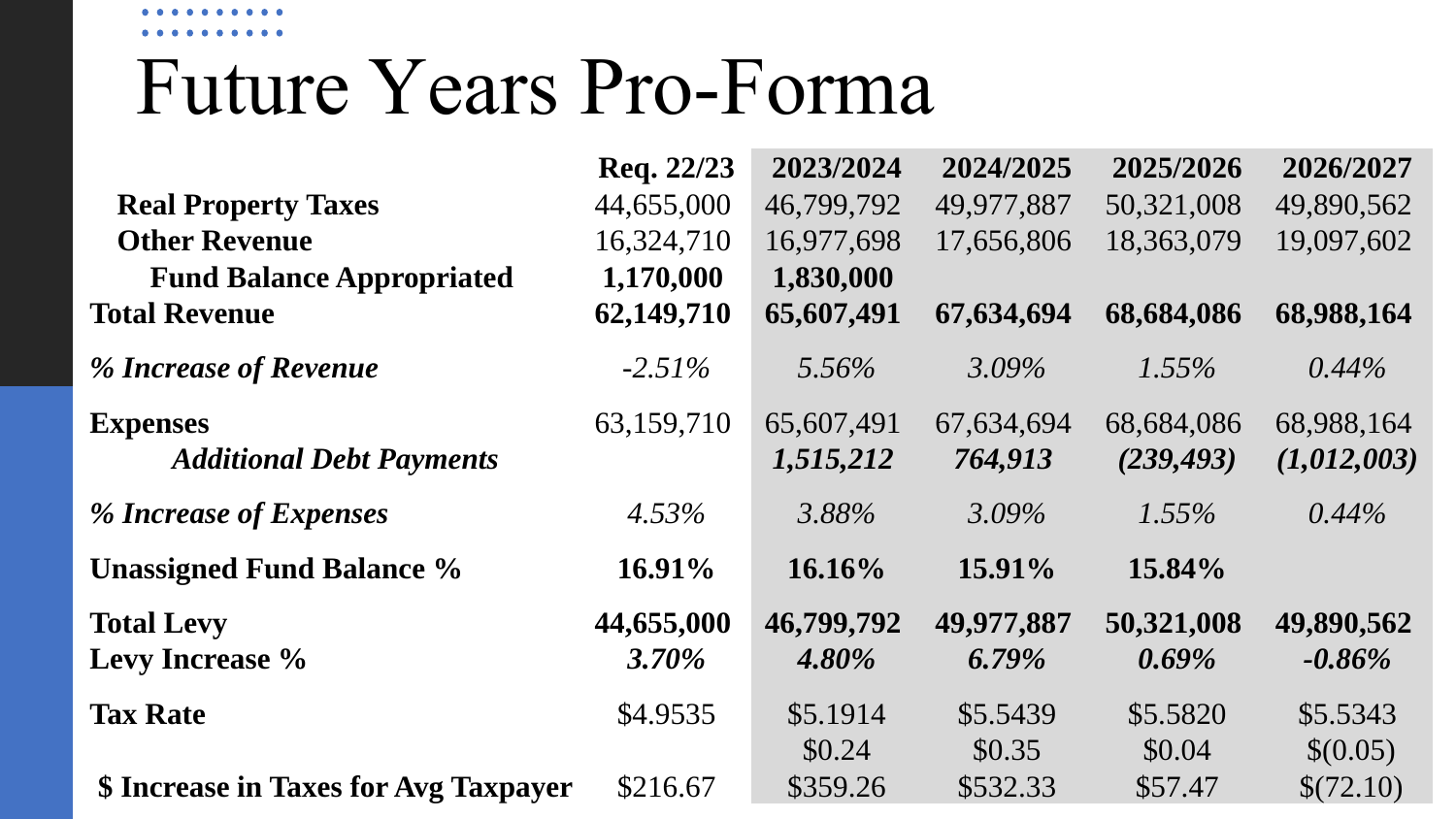## Future Year Projections

- Multiple levers in Management's toolbox
	- Opportunity for operational changes
	- Vacancy management
	- Adjust timing of major projects and initiatives
	- Consideration of fee changes
	- Adapt quickly to environmental changes
	- And others such as potential grants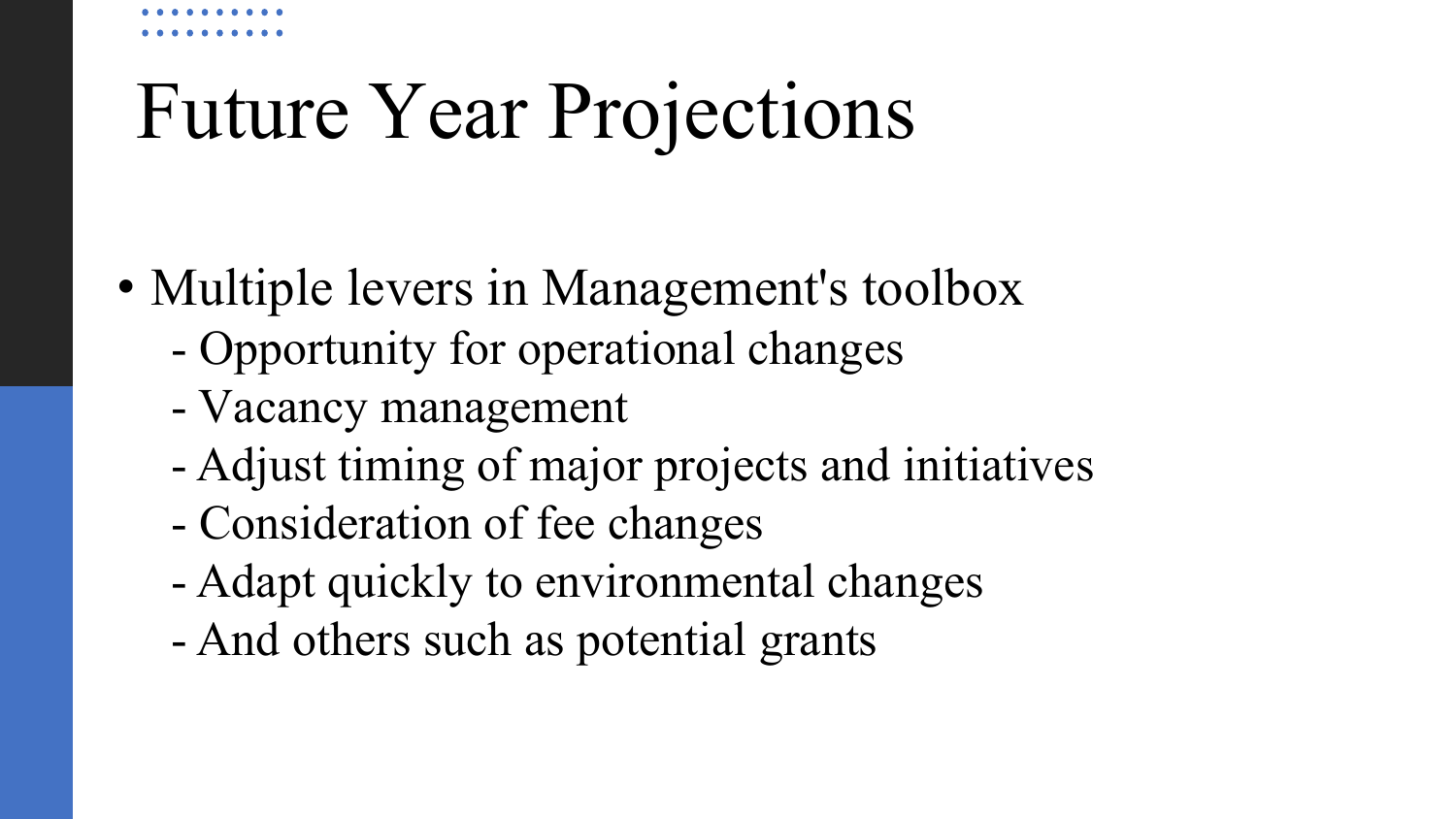### Tax Levy % Increase 5 year Rolling Average



0.00%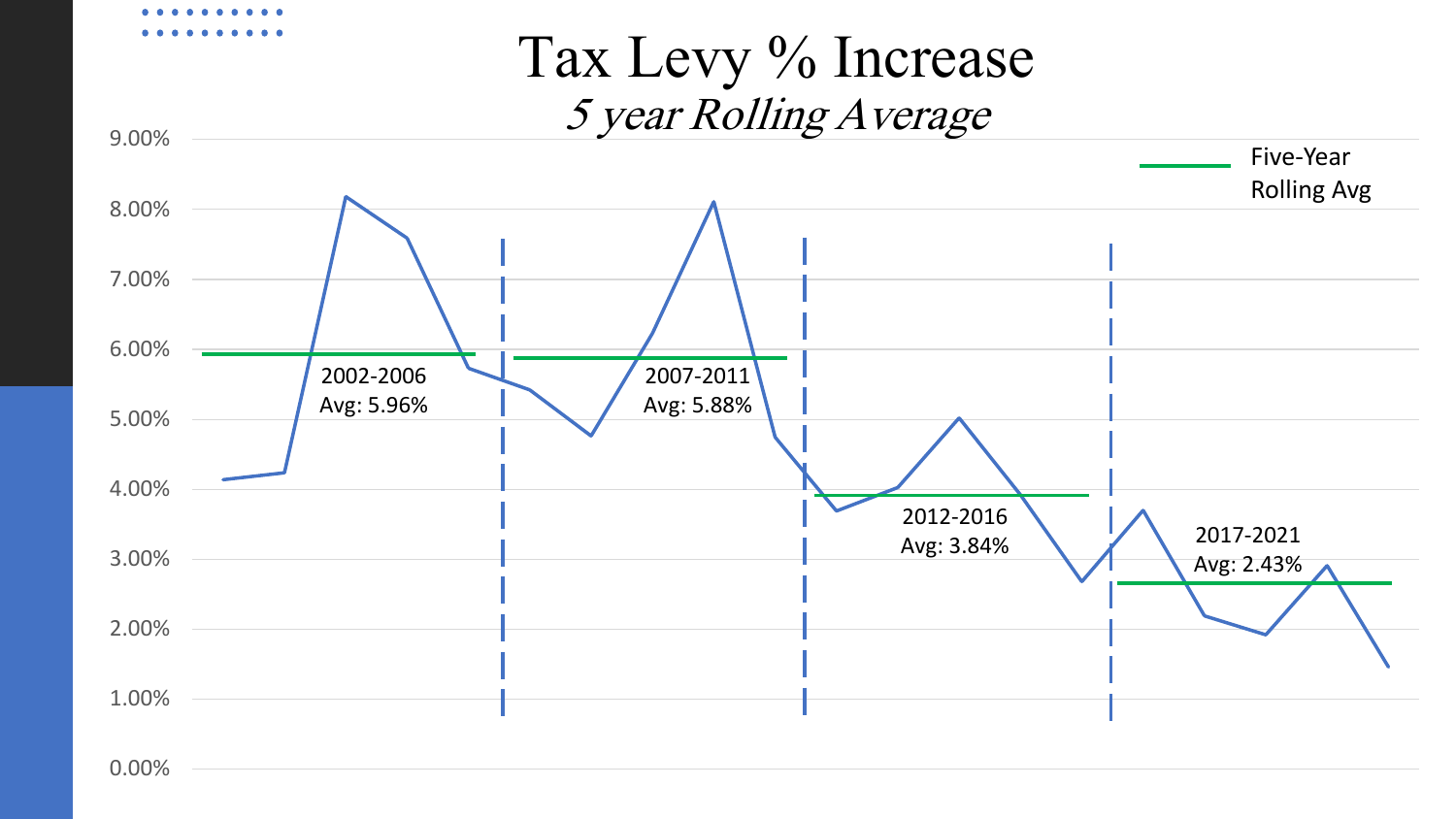### Fees & Charges

- Staff do not recommend additional increases to the fees  $\&$ charges schedule at this time.
- Top three General Fund fee categories:
	- Recreation Fees (33%): Just evaluated and increased
	- Parking Fees (24%): Highest, subject to competition
	- Building Fees (34%): Highest, recently increased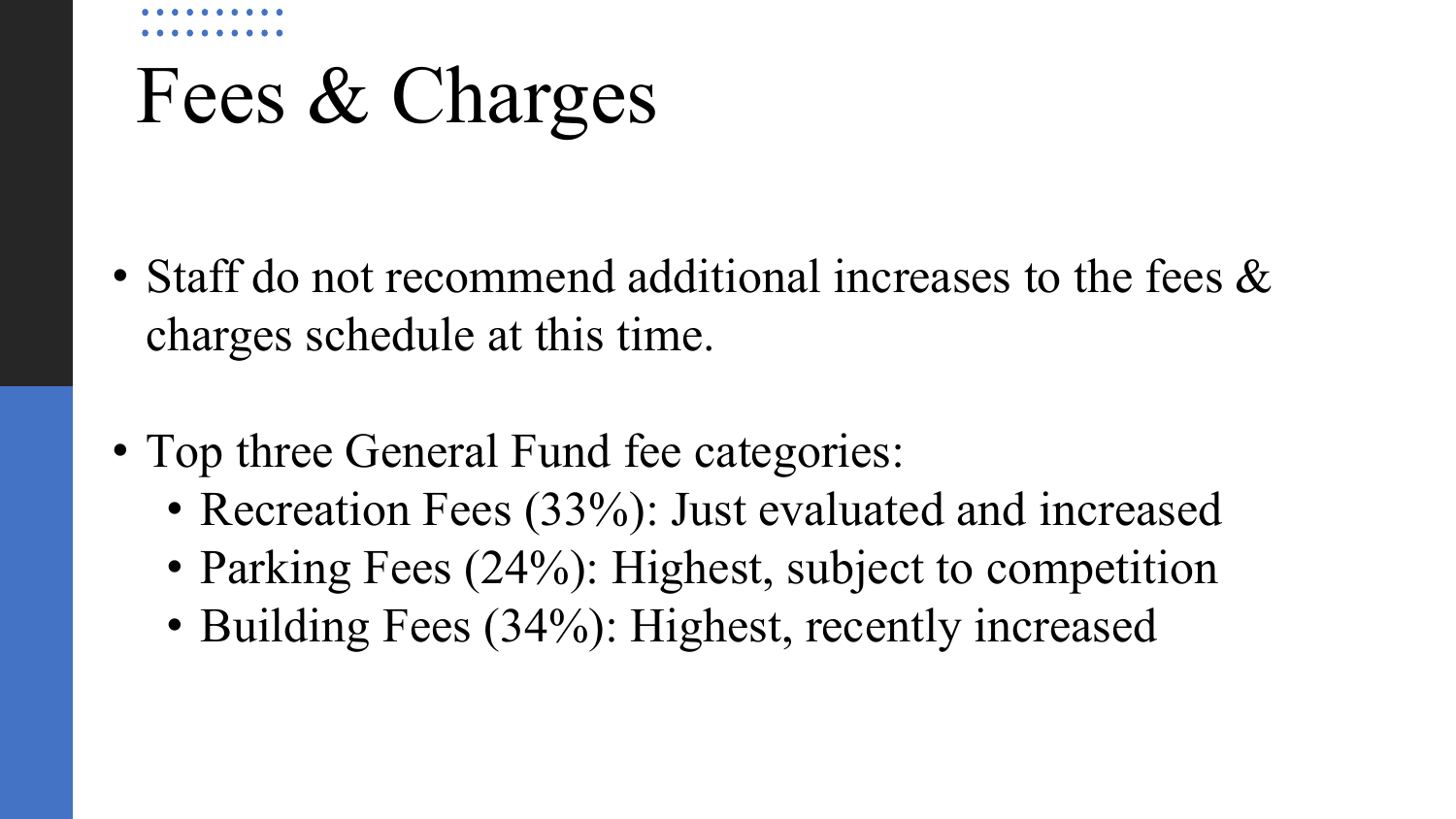### Pickleball



- Pickleball Revenue Projection
	- Permit/guest sales: \$25,000 (200 permits x \$105, + guest fees)
	- Lessons/clinics: \$20,000
- 2021: 205 registrants for a free Pickleball permit pilot program
- Spring 2021: 27 registrants for pickleball clinics totaling \$3,805
- Fall 2021: 48 registrants for indoor clinics totaling \$15,600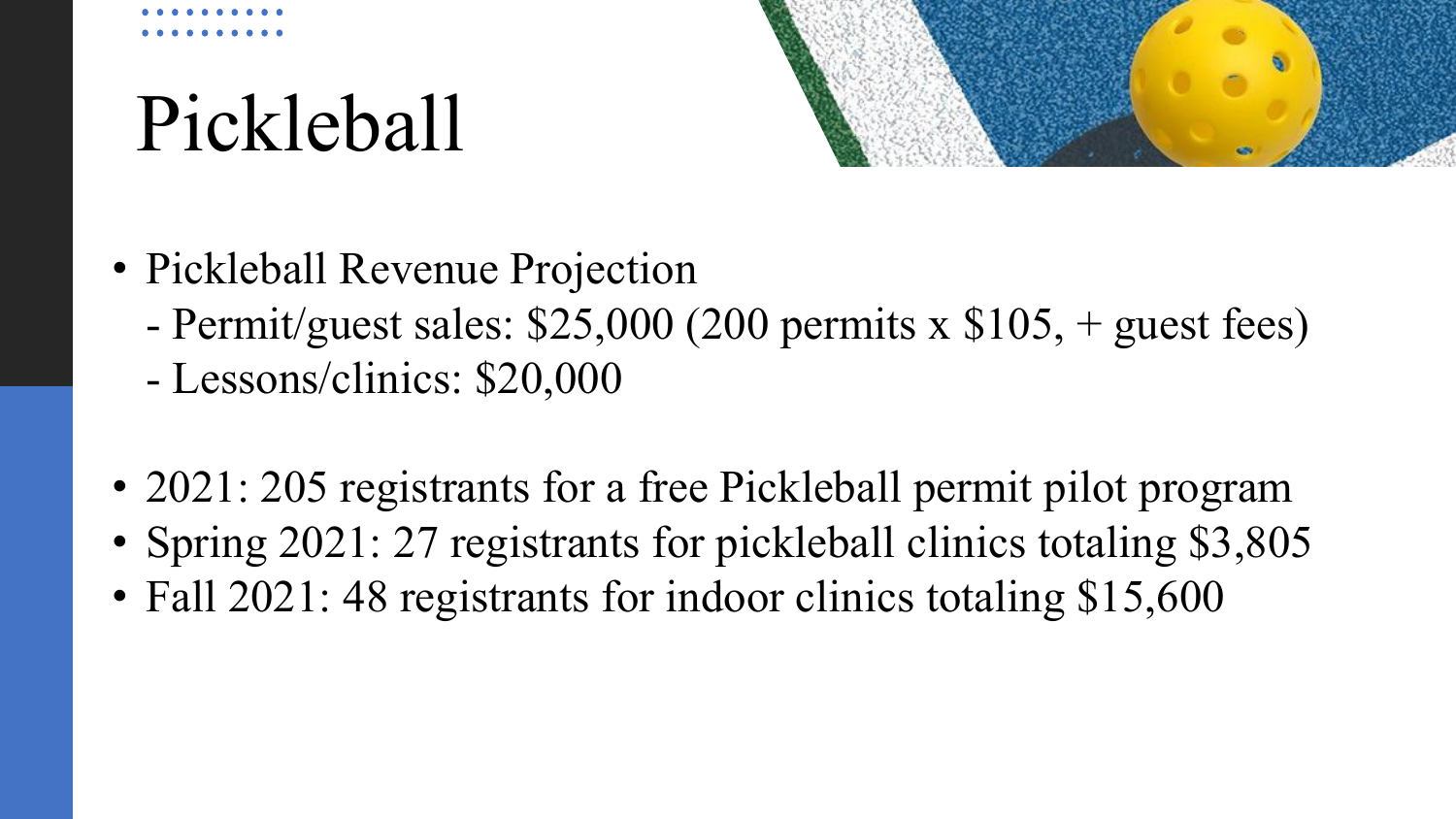**Village of Scarsdale2022-2023 Budget Worksheet - Tax Rateat 03/08/2022**

|                                                                  | <b>Tax Levy</b> | <b>Tax Levy Increase</b> | <b>Taxable</b><br><b>Assessed Value</b> |               | <b>Tax Rate per</b><br>\$1,000 Assessed<br>Value |
|------------------------------------------------------------------|-----------------|--------------------------|-----------------------------------------|---------------|--------------------------------------------------|
| 2021/2022 Actual                                                 | 43,060,000      | 2.99%                    | 8,952,181,679                           | <sup>S</sup>  | 4.8100                                           |
| 2022/2023 Proposed - Third Pass                                  | 44,655,000      | $3.70\%$                 | 9,014,859,300                           | <sup>\$</sup> | 4.9535                                           |
| Increase in Taxes for Average Assessment of 1,510,000            |                 |                          |                                         | S             | 216.67                                           |
| Percentage Increase in Taxes for Average Assessment of 1,510,000 |                 |                          |                                         |               | 2.98%                                            |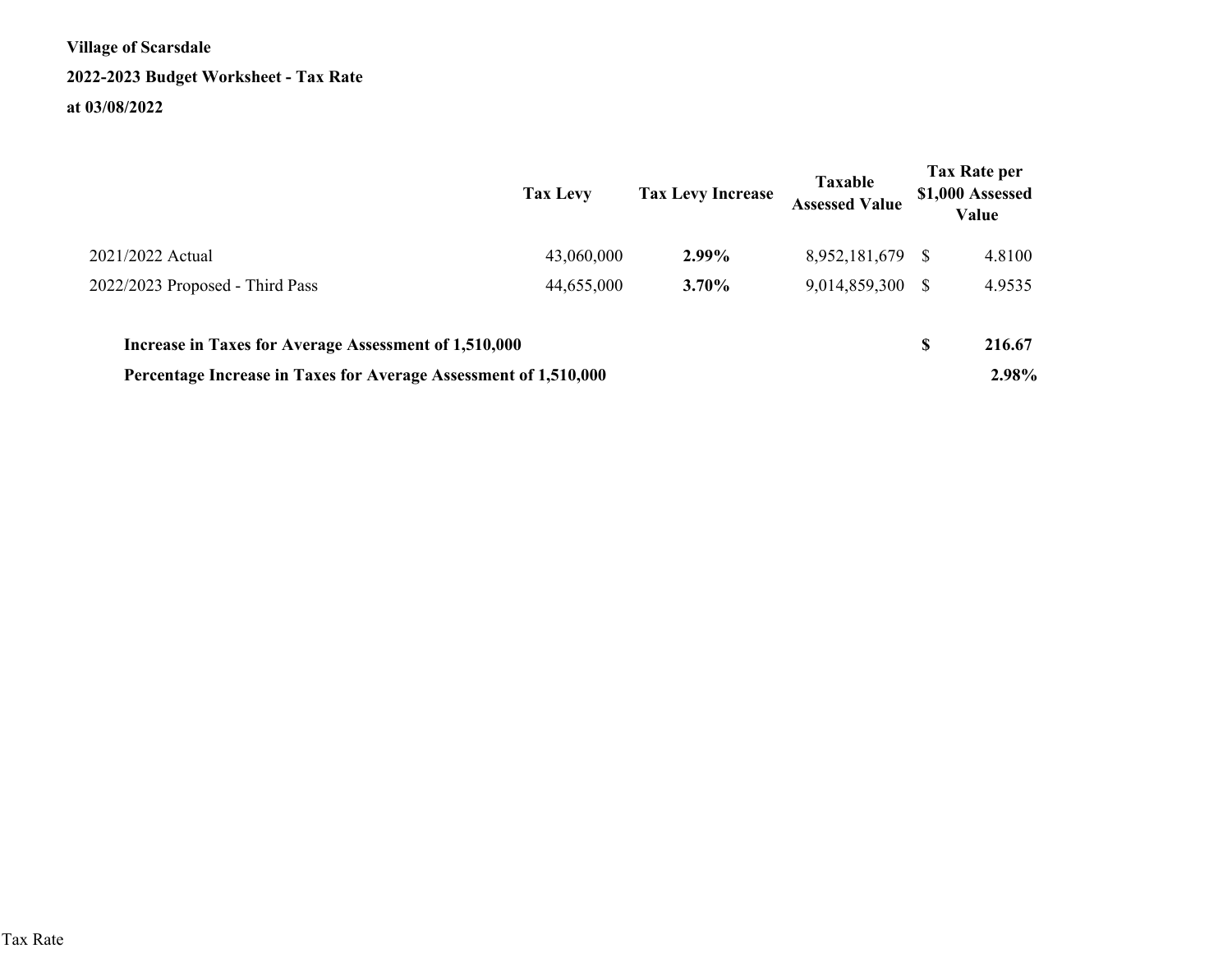#### **2022-2023 Budget Worksheet - NYS Tax Cap and Tax Rate Detailat 03/08/2022**

|                                                      | <b>Actual</b> |               |                   |               |               |               | Proposed      |  |               |
|------------------------------------------------------|---------------|---------------|-------------------|---------------|---------------|---------------|---------------|--|---------------|
|                                                      |               | 2018/2019     |                   | 2019/2020     |               | 2020/2021     | 2021/2022     |  | 2022/2023     |
| <b>Current Year Actual/Proposed Tax Levy</b>         |               | 40,052,403    |                   | 41,207,438    |               | 41,809,855    | 43,060,000    |  | 44,655,000    |
| <b>Actual/Proposed Tax Levy Increase</b>             |               | 1.92%         |                   | 2.88%         |               | 1.46%         | 2.99%         |  | 3.70%         |
| Difference In Tax Levy from Prior Year               |               | 754,921       |                   | 1,155,035     |               | 602,417       | 1,250,145     |  | 1,595,000     |
| <b>Tax Cap Compliant</b>                             |               | Yes           |                   | Yes           |               | Yes           | Yes           |  | Yes           |
| <b>Total Village Assessed Valuation</b>              |               | 8,864,004,464 |                   | 8,894,139,734 |               | 8,877,765,451 | 8,952,181,679 |  | 9,014,859,300 |
| <b>Actual/Proposed Tax Rate</b>                      |               | 4.5185        |                   | 4.6331        |               | 4.7095        | 4.8100        |  | 4.9535        |
| Difference from Prior Year                           | $\mathcal S$  | 0.09          | $\mathcal{S}$     | 0.11          | $\mathcal{S}$ | $0.08 \t S$   | $0.10\,$ \$   |  | 0.14          |
| Average Assessed Value                               |               | 1,510,000     |                   | 1,510,000     |               | 1,510,000     | 1,510,000     |  | 1,510,000     |
| <b>Village Taxes on Average Assed Value Property</b> | $\mathbb{S}$  | 6,823.00      | <b>S</b>          | 6,995.98 \$   |               | 7,111.35 \$   | $7,263.10$ \$ |  | 7,479.77      |
| <b>Increase from Prior Year</b>                      | \$            | 131.63        | $\mathcal{S}_{0}$ | 172.98        | S             | 115.37 S      | $151.75$ \$   |  | 216.67        |
| Percentage Increase from Prior Year                  |               | 1.97%         |                   | 2.54%         |               | 1.65%         | 2.13%         |  | 2.98%         |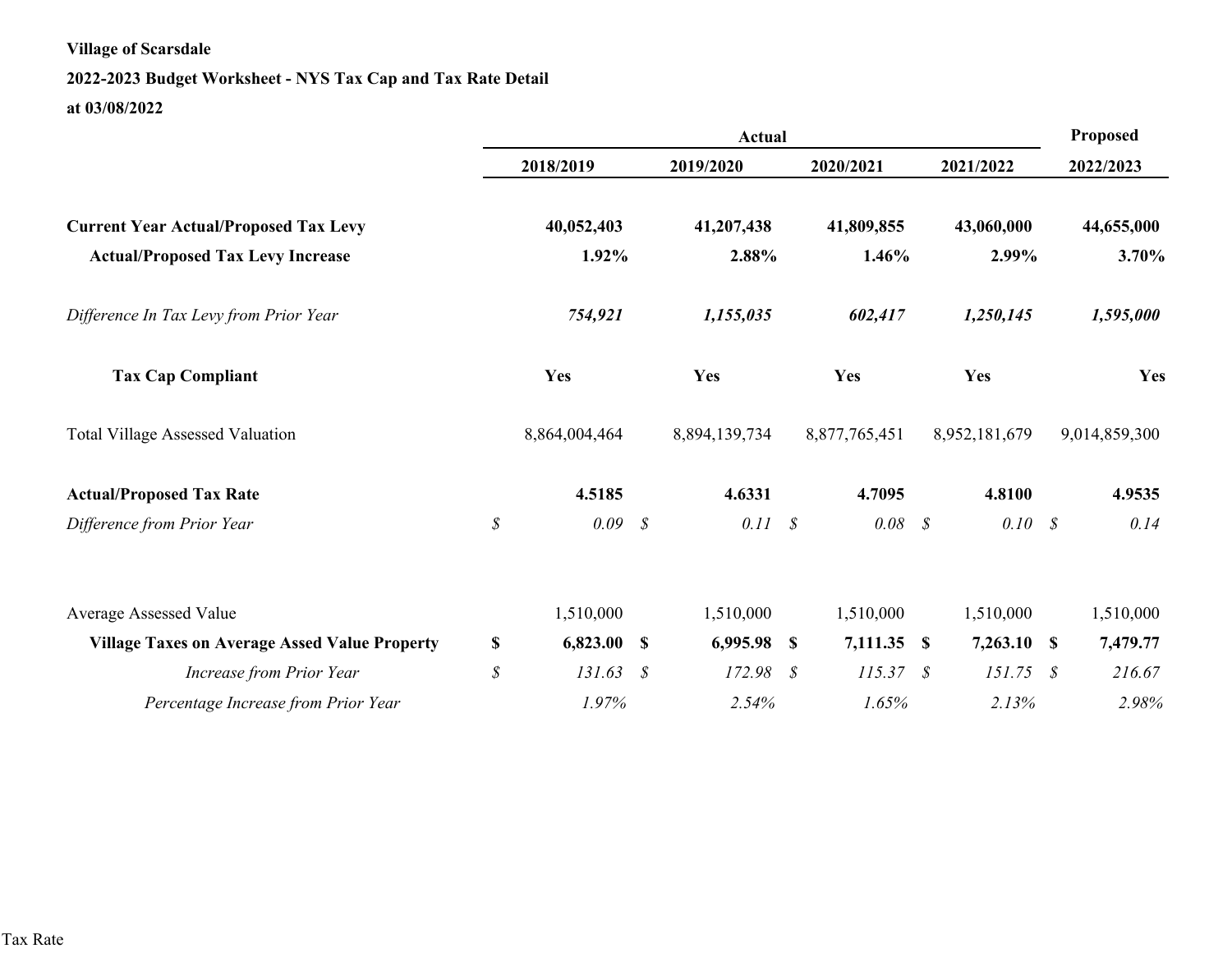#### **General Fund - Summary of Revenue and Expenses**

| <b>Account</b>                                               | <b>Actual</b><br>2019-2020 | <b>Actual</b><br>2020-2021 | 2021-2022<br><b>Adopted</b><br><b>Budget</b> | Percent        | 2021-2022<br><b>Year End</b><br>Projection | 2022-2023<br><b>First Pass</b> | 2022-2023<br><b>Second Pass</b><br>at 3/1/2022 | 2022-2023<br><b>Third Pass at</b><br>3/8/2022 |
|--------------------------------------------------------------|----------------------------|----------------------------|----------------------------------------------|----------------|--------------------------------------------|--------------------------------|------------------------------------------------|-----------------------------------------------|
| <b>Revenue Summary</b>                                       |                            |                            |                                              |                |                                            |                                |                                                |                                               |
| <b>Real Property Taxes</b>                                   | 41,305,922                 | 41,828,469                 | 43,060,000                                   | 71.6%          | 43,082,750                                 | 43,060,000                     | 43,060,000                                     | 44,655,000                                    |
| Other Revenue                                                | 15,945,098                 | 15,647,498                 | 14,475,945                                   | 24.1%          | 17,984,366                                 | 16,249,710                     | 16,399,710                                     | 16,436,710                                    |
| <b>Total Operating Revenue</b>                               | 57,251,020                 | 57,475,967                 | 57, 535, 945                                 |                | 61,067,116                                 | 59,309,710                     | 59,459,710                                     | 61,091,710                                    |
| <b>Expense Summary</b>                                       |                            |                            |                                              |                |                                            |                                |                                                |                                               |
| <b>Personnel Services</b>                                    | 24,052,539                 | 23,239,986                 | 25,407,161                                   | 42.3%          | 25,661,697                                 | 26,742,235                     | 26,738,532                                     | 26,541,741                                    |
| Equipment                                                    | 132,027                    | 79,545                     | 234,400                                      | 0.4%           | 281,331                                    | 1,700,813                      | 1,700,813                                      | 933,813                                       |
| Contractual/Operational Expenses                             | 5,412,914                  | 4,868,639                  | 6,613,027                                    | 11.0%          | 6,842,862                                  | 7,679,800                      | 7,544,138                                      | 7,534,138                                     |
| Special Items                                                | 571,669                    | 708,090                    | 1,530,200                                    | 2.5%           | 1,301,000                                  | 1,375,000                      | 1,275,000                                      | 1,275,000                                     |
| Debt Principal                                               | 1,812,446                  | 1,694,130                  | 1,661,841                                    | 2.8%           | 1,773,588                                  | 1,812,899                      | 1,812,899                                      | 1,812,899                                     |
| Debt Interest                                                | 936,758                    | 675,152                    | 553,613                                      | 0.9%           | 567,747                                    | 514,890                        | 514,890                                        | 514,890                                       |
| <b>Employee Benefits</b>                                     | 15,301,560                 | 15,408,518                 | 17,313,000                                   | 28.8%          | 17,202,500                                 | 17, 141, 482                   | 16,992,482                                     | 16,910,479                                    |
| Transfers                                                    | 7,599,471                  | 6,708,116                  | 6,802,703                                    | 11.3%          | 6,792,703                                  | 8,767,000                      | 7,767,000                                      | 6,738,750                                     |
| <b>Total General Fund Expenses</b>                           | 55,819,382                 | 53,382,177                 | 60,115,945                                   | $\blacksquare$ | 60,423,428                                 | 65,734,119                     | 64, 345, 754                                   | 62,261,710                                    |
| <b>Excess(Deficiency) of Revenue</b><br><b>Over Expenses</b> | 1,431,638                  | 4,093,789                  | (2,580,000)                                  |                | 643,688                                    | (6,424,409)                    | (4,886,044)                                    | (1,170,000)                                   |
| Use of Fund Balance                                          |                            | $\overline{\phantom{a}}$   | 2,580,000                                    | 4.3%           |                                            |                                | 3,035,000                                      | 1,600,000                                     |
| <b>Establish Fund Balance Reserve</b>                        |                            |                            |                                              |                |                                            |                                |                                                | (430,000)                                     |
| <b>Net Change in Fund Balance</b>                            | 1,431,638                  | 4,093,789                  | $\blacksquare$                               |                | 643,688                                    | (6,424,409)                    | (1,851,044)                                    |                                               |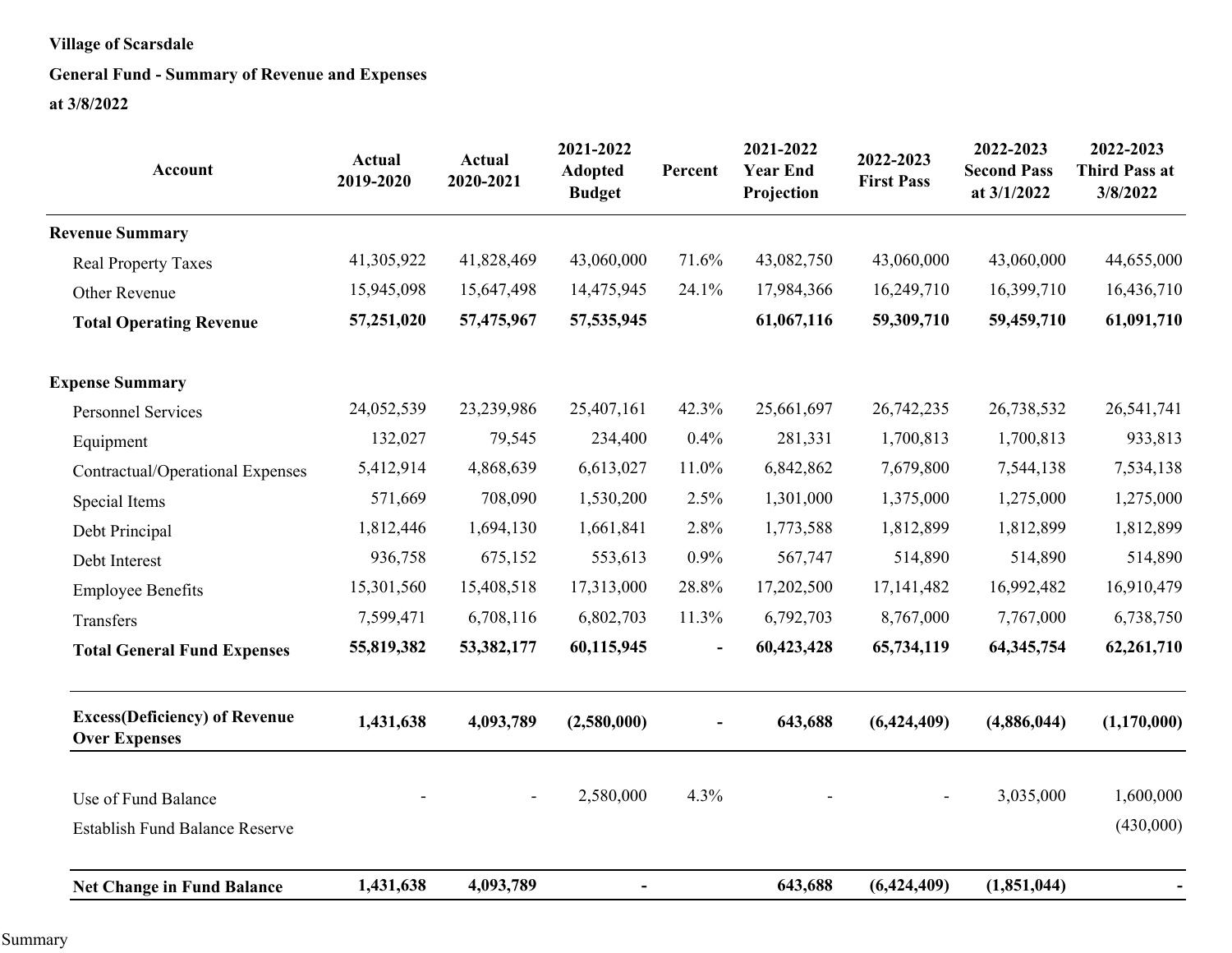#### **General Fund - Revenue Summary**

| <b>Account</b>                     | Actual<br>2019-2020 | <b>Actual</b><br>2020-2021   | 2021-2022<br><b>Adopted</b><br><b>Budget</b> | Percent | 2021-2022<br><b>Year End</b><br>Projection | 2022-2023<br><b>First Pass</b> | 2022-2023<br><b>Second Pass</b><br>at 3/1/2022 | 2022-2023<br><b>Third Pass at</b><br>3/8/2022 |
|------------------------------------|---------------------|------------------------------|----------------------------------------------|---------|--------------------------------------------|--------------------------------|------------------------------------------------|-----------------------------------------------|
| Revenue                            |                     |                              |                                              |         |                                            |                                |                                                |                                               |
| <b>Real Property Taxes</b>         | 41,167,418          | 41,828,469                   | 43,060,000                                   | 71.6%   | 43,082,750                                 | 43,060,000                     | 43,060,000                                     | 44,655,000                                    |
| Real Property Tax Items            | 138,505             | 146,123                      | 146,000                                      | 0.2%    | 289,547                                    | 161,000                        | 161,000                                        | 161,000                                       |
| Interest and Penalty on Taxes      | 103,447             | 803,714                      | 265,000                                      | 0.4%    | 550,000                                    | 300,000                        | 300,000                                        | 300,000                                       |
| Sales Tax                          | 3,369,223           | 3,721,369                    | 3,305,000                                    | 5.5%    | 3,730,000                                  | 3,500,000                      | 3,550,000                                      | 3,550,000                                     |
| Non Property Tax Items             | 806,952             | 775,125                      | 734,000                                      | 1.2%    | 749,000                                    | 749,000                        | 749,000                                        | 749,000                                       |
| Parking Revenue                    | 2,194,695           | 965,997                      | 1,368,000                                    | 2.3%    | 1,565,000                                  | 1,665,000                      | 1,665,000                                      | 1,596,000                                     |
| Parks and Recreation Revenue       | 1,546,068           | 915,130                      | 1,815,345                                    | 3.0%    | 2,162,985                                  | 2,350,710                      | 2,350,710                                      | 2,370,710                                     |
| Other Departmental Income          | 200,574             | 305,161                      | 252,000                                      | 0.4%    | 278,350                                    | 255,000                        | 255,000                                        | 261,000                                       |
| Intergovernmental Charges          | 13,455              | 54,817                       | 35,000                                       | 0.1%    | 35,000                                     | 35,000                         | 35,000                                         | 35,000                                        |
| Use of Money and Property          | 1,438,128           | 586,975                      | 711,000                                      | 1.2%    | 780,500                                    | 750,000                        | 800,000                                        | 880,000                                       |
| <b>Building Department Revenue</b> | 1,712,263           | 2,364,290                    | 1,884,000                                    | 3.1%    | 2,581,050                                  | 2,349,000                      | 2,349,000                                      | 2,349,000                                     |
| Other Licenses and Permits         | 16,388              | 9,709                        | 22,000                                       | $0.0\%$ | 23,000                                     | 23,000                         | 23,000                                         | 23,000                                        |
| <b>Fines and Forfeitures</b>       | 556,572             | 199,169                      | 363,000                                      | 0.6%    | 363,809                                    | 363,000                        | 363,000                                        | 363,000                                       |
| Sale of Property, Other            | 118,813             | 228,613                      | 79,000                                       | 0.1%    | 49,625                                     | 41,000                         | 41,000                                         | 41,000                                        |
| Misc Local Sources                 | 1,211,985           | 1,354,274                    | 795,000                                      | 1.3%    | 1,008,500                                  | 320,000                        | 320,000                                        | 320,000                                       |
| <b>Interfund Revenues</b>          | 555,970             | 455,730                      | 657,000                                      | 1.1%    | 625,000                                    | 625,000                        | 625,000                                        | 625,000                                       |
| Mortgage Tax                       | 3,000,342           | 2,615,151                    | 1,850,000                                    | 3.1%    | 3,000,000                                  | 2,570,000                      | 2,620,000                                      | 2,620,000                                     |
| Other State Aid                    |                     | 146,152                      | 194,600                                      | 0.3%    | 193,000                                    | 193,000                        | 193,000                                        | 193,000                                       |
| <b>Total Operating Revenue</b>     | 57,251,020          | 57,475,967                   | 57, 535, 945                                 |         | 61,067,116                                 | 59,309,710                     | 59,459,710                                     | 61,091,710                                    |
| Use of Fund Balance - Net          |                     | $\qquad \qquad \blacksquare$ | 2,580,000                                    | 4.3%    |                                            |                                | 3,035,000                                      | 1,170,000                                     |
| <b>Total General Fund Revenue</b>  | 57,251,020          | 57,475,967                   | 60,115,945                                   |         | 61,067,116                                 | 59,309,710                     | 62,494,710                                     | 62,261,710                                    |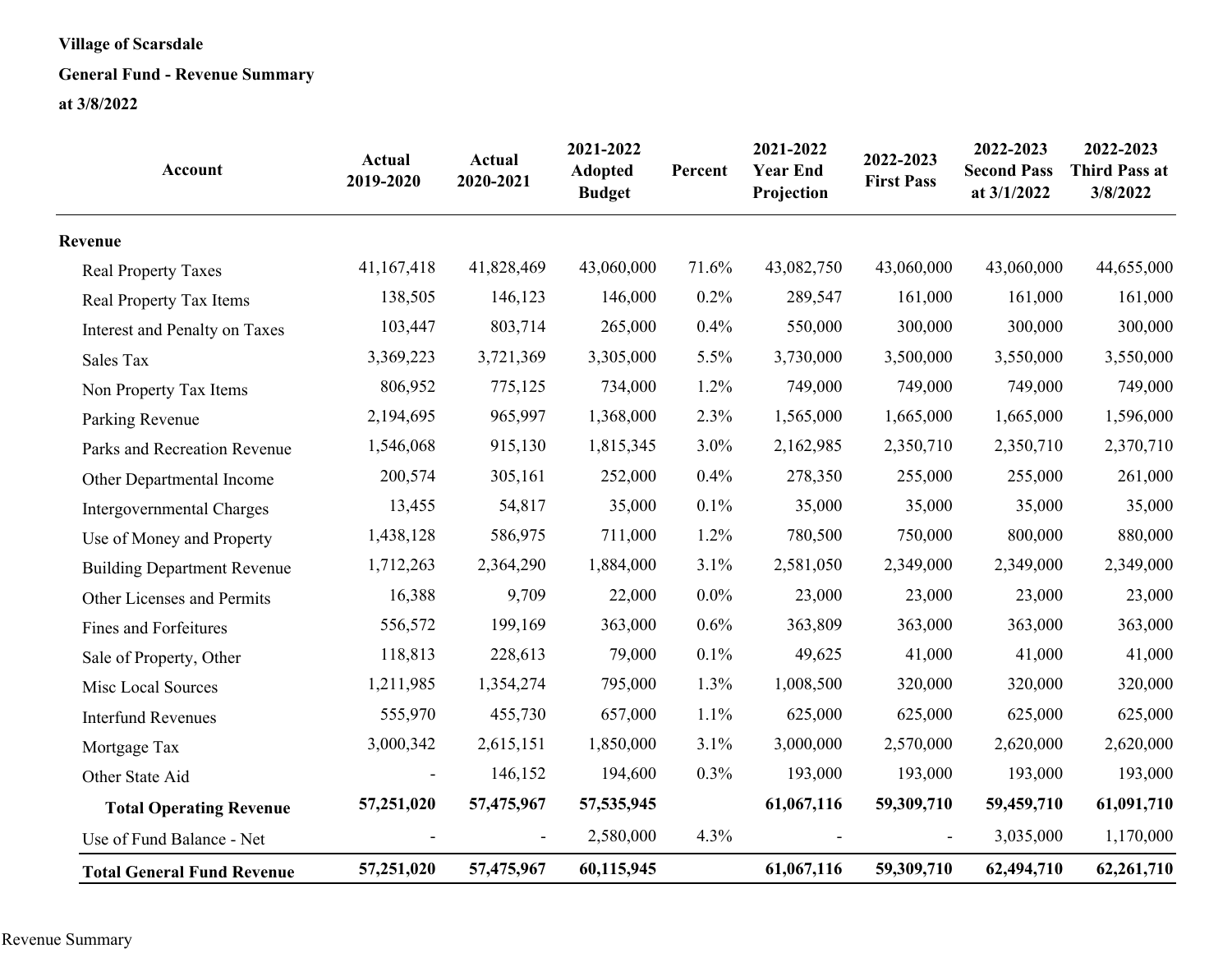#### **General Fund - Revenue Summary**

| Account                          | <b>Actual</b><br>2019-2020 | <b>Actual</b><br>2020-2021 | 2021-2022<br><b>Adopted</b><br><b>Budget</b> | Percent | 2021-2022<br><b>Year End</b><br>Projection | 2022-2023<br><b>First Pass</b> | 2022-2023<br><b>Second Pass</b><br>at $3/1/2022$ | 2022-2023<br><b>Third Pass at</b><br>3/8/2022 |
|----------------------------------|----------------------------|----------------------------|----------------------------------------------|---------|--------------------------------------------|--------------------------------|--------------------------------------------------|-----------------------------------------------|
| <b>Parking Detail</b>            |                            |                            |                                              |         |                                            |                                |                                                  |                                               |
| Parking Permits - Christie Place | 520,787                    | 165,104                    | 300,000                                      | 0.5%    | 360,000                                    | 460,000                        | 460,000                                          | 360,000                                       |
| Parking Permits - Freightway     | 752,303                    | 214,256                    | 400,000                                      | 0.7%    | 405,000                                    | 370,000                        | 370,000                                          | 430,000                                       |
| Parking Permits - Open Lots      | 48,574                     | 35,772                     | 50,000                                       | 0.1%    | 100,000                                    | 135,000                        | 135,000                                          | 106,000                                       |
| Pkg Meter Fees - Street          | 716,062                    | 540,115                    | 600,000                                      | 1.0%    | 700,000                                    | 700,000                        | 700,000                                          | 700,000                                       |
| <b>GDC</b> Christie Place        | $\overline{\phantom{a}}$   | (6, 831)                   | $\sim$                                       | $0.0\%$ |                                            |                                |                                                  | $\blacksquare$                                |
| Valet Parking                    | 156,970                    | 17,581                     | 18,000                                       | $0.0\%$ |                                            |                                |                                                  |                                               |
| <b>Total Parking Revenue</b>     | 2,194,695                  | 965,997                    | 1,368,000                                    | 2.3%    | 1,565,000                                  | 1,665,000                      | 1,665,000                                        | 1,596,000                                     |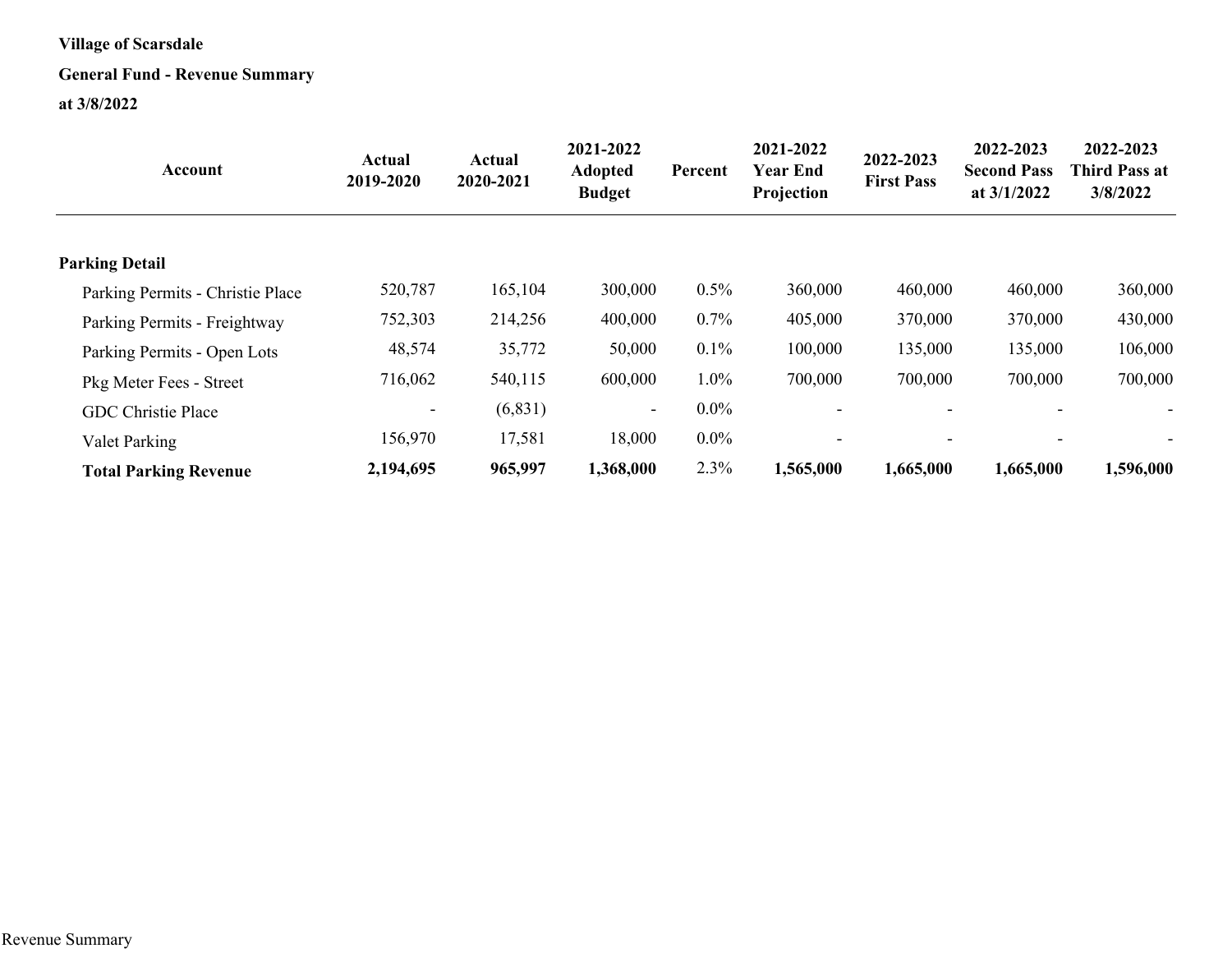#### **General Fund - Revenue Summary**

| Account                          | Actual<br>2019-2020 | Actual<br>2020-2021      | 2021-2022<br><b>Adopted</b><br><b>Budget</b> | Percent | 2021-2022<br><b>Year End</b><br>Projection | 2022-2023<br><b>First Pass</b> | 2022-2023<br><b>Second Pass</b><br>at 3/1/2022 | 2022-2023<br><b>Third Pass at</b><br>3/8/2022 |
|----------------------------------|---------------------|--------------------------|----------------------------------------------|---------|--------------------------------------------|--------------------------------|------------------------------------------------|-----------------------------------------------|
|                                  |                     |                          |                                              |         |                                            |                                |                                                |                                               |
| <b>Recreation Revenue Detail</b> |                     |                          |                                              |         |                                            |                                |                                                |                                               |
| Rec Fees Tennis                  | 318,770             | 451,131                  | 365,000                                      | $0.6\%$ | 480,708                                    | 513,685                        | 513,685                                        | 513,685                                       |
| Rec Fees Day Camp                | 557,243             | (697)                    | 683,735                                      | 1.1%    | 746,946                                    | 770,140                        | 770,140                                        | 770,140                                       |
| Rec Fees Special Events          | 1,587               | 1,817                    | 16,760                                       | $0.0\%$ | 12,000                                     | 18,790                         | 18,790                                         | 18,790                                        |
| Rec Fees Platform Tennis         | 6,975               | 66,068                   | 25,000                                       | $0.0\%$ | 37,450                                     | 35,000                         | 35,000                                         | 35,000                                        |
| Rec Fees Athletics               | 386,351             | 271,468                  | 480,910                                      | $0.8\%$ | 556,760                                    | 583,245                        | 583,245                                        | 583,245                                       |
| Teen Travel Camp                 | 121,418             | $\overline{\phantom{a}}$ | 66,000                                       | 0.1%    | 91,600                                     | 151,600                        | 151,600                                        | 151,600                                       |
| <b>Rec Fees Nature Center</b>    | 23,535              | 83,832                   | 45,000                                       | 0.1%    | 116,941                                    | 157,000                        | 157,000                                        | 157,000                                       |
| Rec Fees ISO Field Usage         | 82,017              | 21,771                   | 82,000                                       | 0.1%    | 65,000                                     | 85,000                         | 85,000                                         | 85,000                                        |
| Rec Fees Seniors                 | 6,497               | 585                      | 5,000                                        | $0.0\%$ | 1,110                                      | 4,850                          | 4,850                                          | 4,850                                         |
| Rec Fees Other Programs          | 41,676              | 19,154                   | 41,440                                       | 0.1%    | 12,970                                     | 22,400                         | 22,400                                         | 42,400                                        |
| <b>Total Recreation Revenue</b>  | 1,546,068           | 915,130                  | 1,810,845                                    | $3.0\%$ | 2,121,485                                  | 2,341,710                      | 2,341,710                                      | 2,361,710                                     |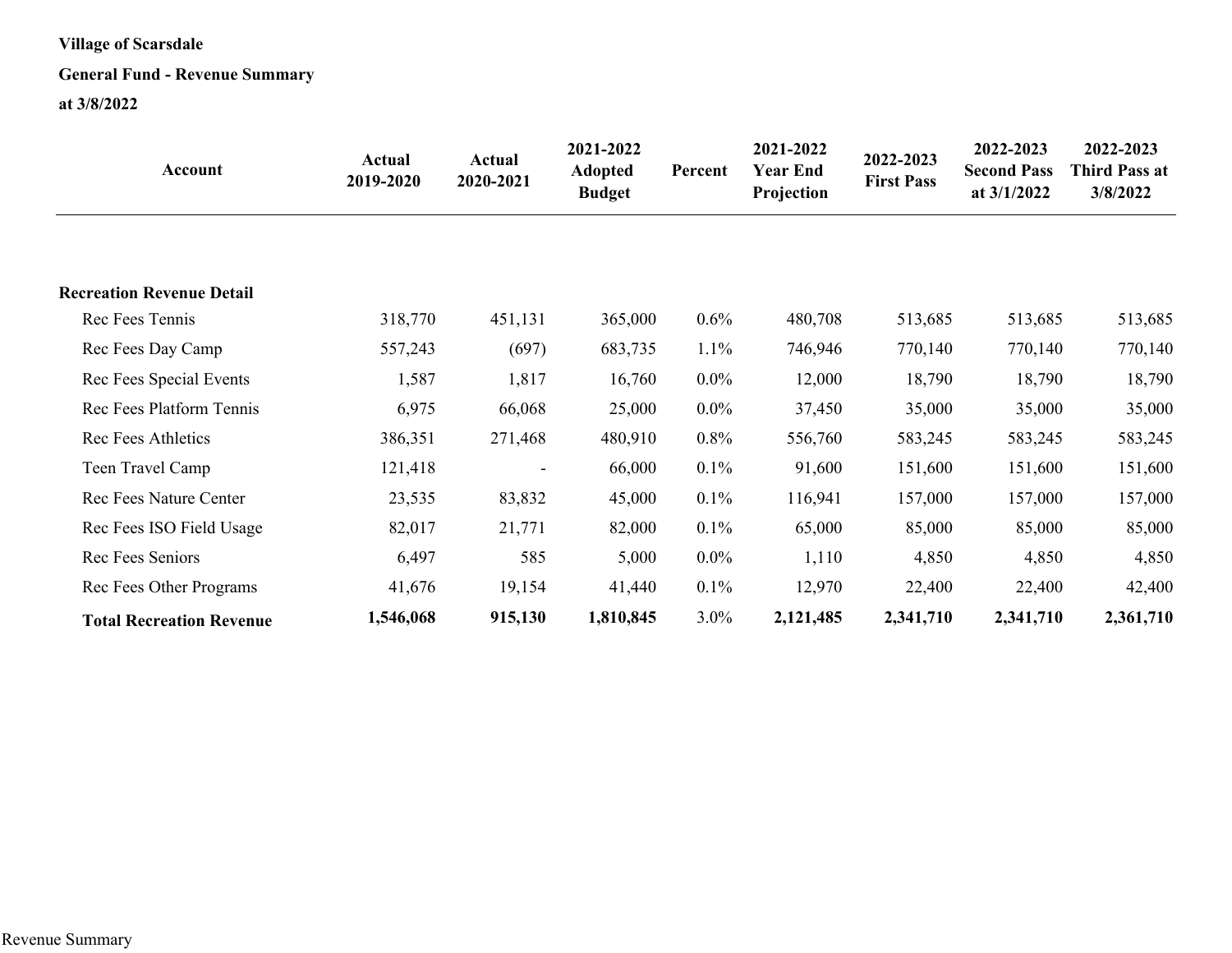#### **General Fund - Revenue Summary**

| Account                                   | Actual<br>2019-2020 | Actual<br>2020-2021 | 2021-2022<br><b>Adopted</b><br><b>Budget</b> | Percent | 2021-2022<br>Year End<br>Projection | 2022-2023<br><b>First Pass</b> | 2022-2023<br><b>Second Pass</b><br>at $3/1/2022$ | 2022-2023<br><b>Third Pass at</b><br>3/8/2022 |
|-------------------------------------------|---------------------|---------------------|----------------------------------------------|---------|-------------------------------------|--------------------------------|--------------------------------------------------|-----------------------------------------------|
|                                           |                     |                     |                                              |         |                                     |                                |                                                  |                                               |
| <b>Building Department Revenue Detail</b> |                     |                     |                                              |         |                                     |                                |                                                  |                                               |
| <b>Building Permits</b>                   | 1,175,963           | 1,791,329           | 1,350,000                                    | 2.2%    | 2,000,000                           | 1,800,000                      | 1,800,000                                        | 1,800,000                                     |
| StmwtrMgt/ErosCtl Permits                 | 70,750              | 104,150             | 65,000                                       | 0.1%    | 80,000                              | 65,000                         | 65,000                                           | 65,000                                        |
| <b>Street Opening Permits</b>             | 132,943             | 101,627             | 100,000                                      | 0.2%    | 80,000                              | 100,000                        | 100,000                                          | 100,000                                       |
| <b>Plumbing Permits</b>                   | 52,591              | 72,760              | 75,000                                       | 0.1%    | 120,000                             | 90,000                         | 90,000                                           | 90,000                                        |
| <b>Alarm User Permits</b>                 | 206,996             | 205,201             | 205,000                                      | 0.3%    | 200,000                             | 205,000                        | 205,000                                          | 205,000                                       |
| <b>Blasting Permits</b>                   | -                   | 2,250               | 1,000                                        | $0.0\%$ | 50                                  |                                |                                                  |                                               |
| Oil Burner Permits                        | 8,400               | 9,683               | 10,000                                       | $0.0\%$ | 10,000                              | 10,000                         | 10,000                                           | 10,000                                        |
| Special Highway Permits                   | 2,200               | 5,000               | 3,000                                        | $0.0\%$ | 3,000                               | 3,000                          | 3,000                                            | 3,000                                         |
| Tree Removal Permit                       | 24,870              | 18,615              | 25,000                                       | $0.0\%$ | 20,000                              | 20,000                         | 20,000                                           | 20,000                                        |
| <b>Electrical Permits</b>                 | 37,550              | 53,675              | 50,000                                       | 0.1%    | 68,000                              | 56,000                         | 56,000                                           | 56,000                                        |
| <b>Total Building Dept Revenue</b>        | 1,712,263           | 2,364,290           | 1,884,000                                    | 3.1%    | 2,581,050                           | 2,349,000                      | 2,349,000                                        | 2,349,000                                     |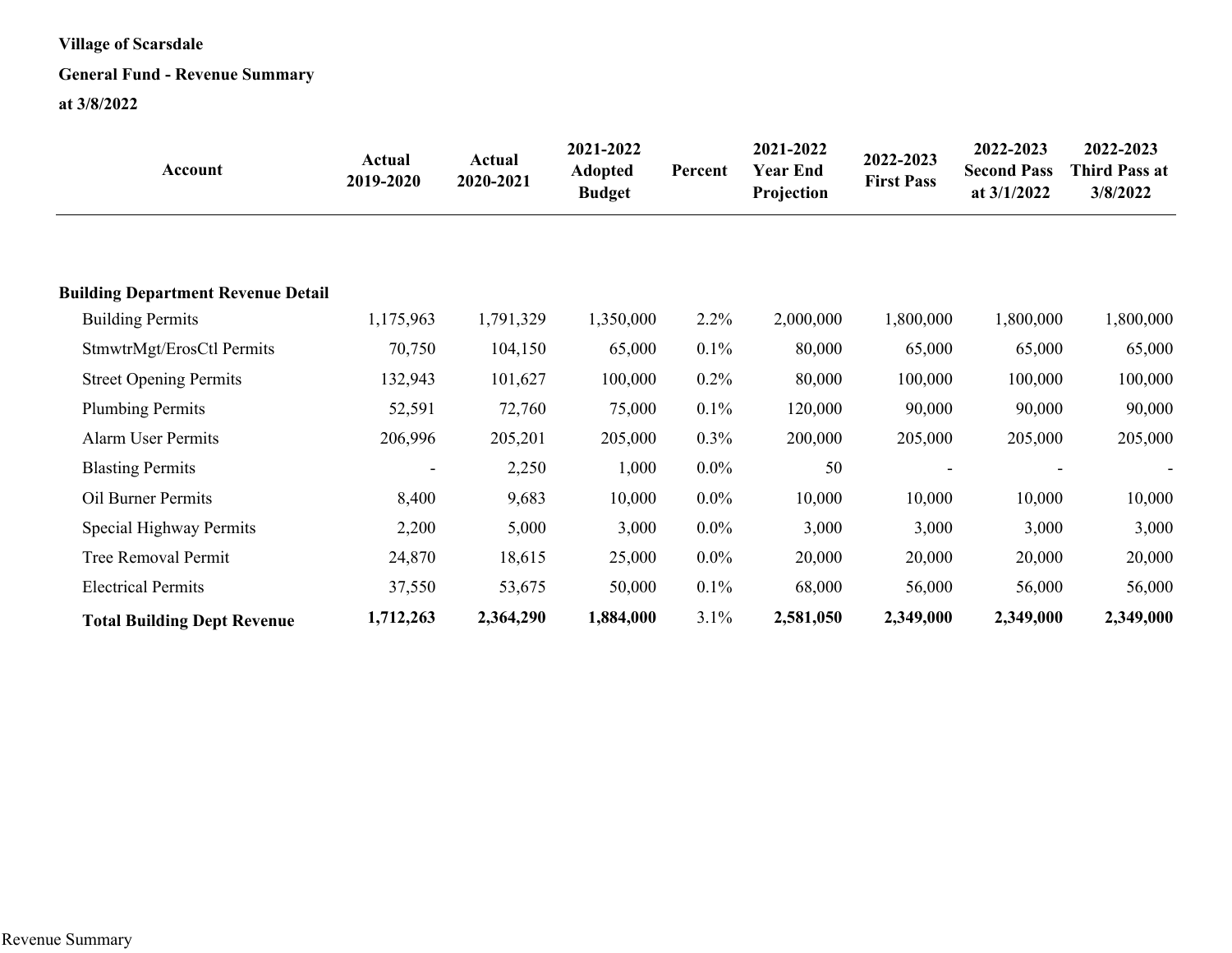#### **General Fund - Expenses by Function**

| Account                          | <b>Actual</b><br>2019-2020 | <b>Actual</b><br>2020-2021 | 2021-2022<br><b>Adopted</b><br><b>Budget</b> | Percent | 2021-2022<br><b>Year End</b><br>Projection | 2022-2023<br><b>First Pass</b> | 2022-2023<br><b>Second Pass</b><br>at 3/1/2022 | 2022-2023<br><b>Third Pass at</b><br>3/8/2022 |
|----------------------------------|----------------------------|----------------------------|----------------------------------------------|---------|--------------------------------------------|--------------------------------|------------------------------------------------|-----------------------------------------------|
| <b>Expenses</b>                  |                            |                            |                                              |         |                                            |                                |                                                |                                               |
| <b>Departments</b>               |                            |                            |                                              |         |                                            |                                |                                                |                                               |
| Village Court                    | 406,692                    | 350,733                    | 393,643                                      | 0.7%    | 378,300                                    | 409,569                        | 409,569                                        | 409,569                                       |
| Village Manager                  | 969,232                    | 894,801                    | 1,085,965                                    | 1.8%    | 981,454                                    | 1,044,935                      | 1,028,628                                      | 1,028,628                                     |
| Treasurer                        | 812,794                    | 811,661                    | 751,594                                      | 1.3%    | 763,008                                    | 750,023                        | 755,250                                        | 755,250                                       |
| Assessor                         | 514,607                    | 462,538                    | 594,591                                      | $1.0\%$ | 593,460                                    | 680,157                        | 680,157                                        | 665,157                                       |
| Village Clerk                    | 246,167                    | 207,211                    | 252,683                                      | 0.4%    | 235,825                                    | 240,558                        | 240,558                                        | 240,558                                       |
| Village Attorney                 | 546,832                    | 455,605                    | 548,100                                      | 0.9%    | 530,000                                    | 582,000                        | 493,200                                        | 493,200                                       |
| <b>Human Resources</b>           | 295,913                    | 305,014                    | 334,092                                      | $0.6\%$ | 324,000                                    | 265,308                        | 265,308                                        | 265,308                                       |
| Public Works                     | 7,197,647                  | 7,420,932                  | 8,313,492                                    | 13.8%   | 8,146,111                                  | 10,000,693                     | 10,000,693                                     | 9,220,626                                     |
| <b>Information Technology</b>    | 631,094                    | 636,939                    | 787,408                                      | 1.3%    | 888,057                                    | 1,111,772                      | 1,119,149                                      | 994,423                                       |
| Police                           | 7,055,281                  | 6,712,505                  | 7,447,744                                    | 12.4%   | 7,587,514                                  | 7,981,114                      | 7,981,114                                      | 7,937,114                                     |
| Fire                             | 6,484,159                  | 6,532,679                  | 6,788,768                                    | 11.3%   | 7,283,348                                  | 7,379,677                      | 7,379,677                                      | 7,379,677                                     |
| Building and Safety Inspections  | 664,359                    | 656,316                    | 718,513                                      | $1.2\%$ | 719,700                                    | 770,671                        | 770,671                                        | 770,671                                       |
| Parks and Recreation             | 2,540,067                  | 1,618,429                  | 2,992,029                                    | 5.0%    | 3,150,402                                  | 3,642,613                      | 3,642,613                                      | 3,642,615                                     |
| Planning                         | 287,829                    | 183,393                    | 238,659                                      | 0.4%    | 245,460                                    | 259,057                        | 249,057                                        | 239,057                                       |
| <b>Total Department Expenses</b> | 28,652,674                 | 27,248,757                 | 31,247,281                                   | 52.0%   | 31,826,639                                 | 35,118,148                     | 35,015,645                                     | 34,041,854                                    |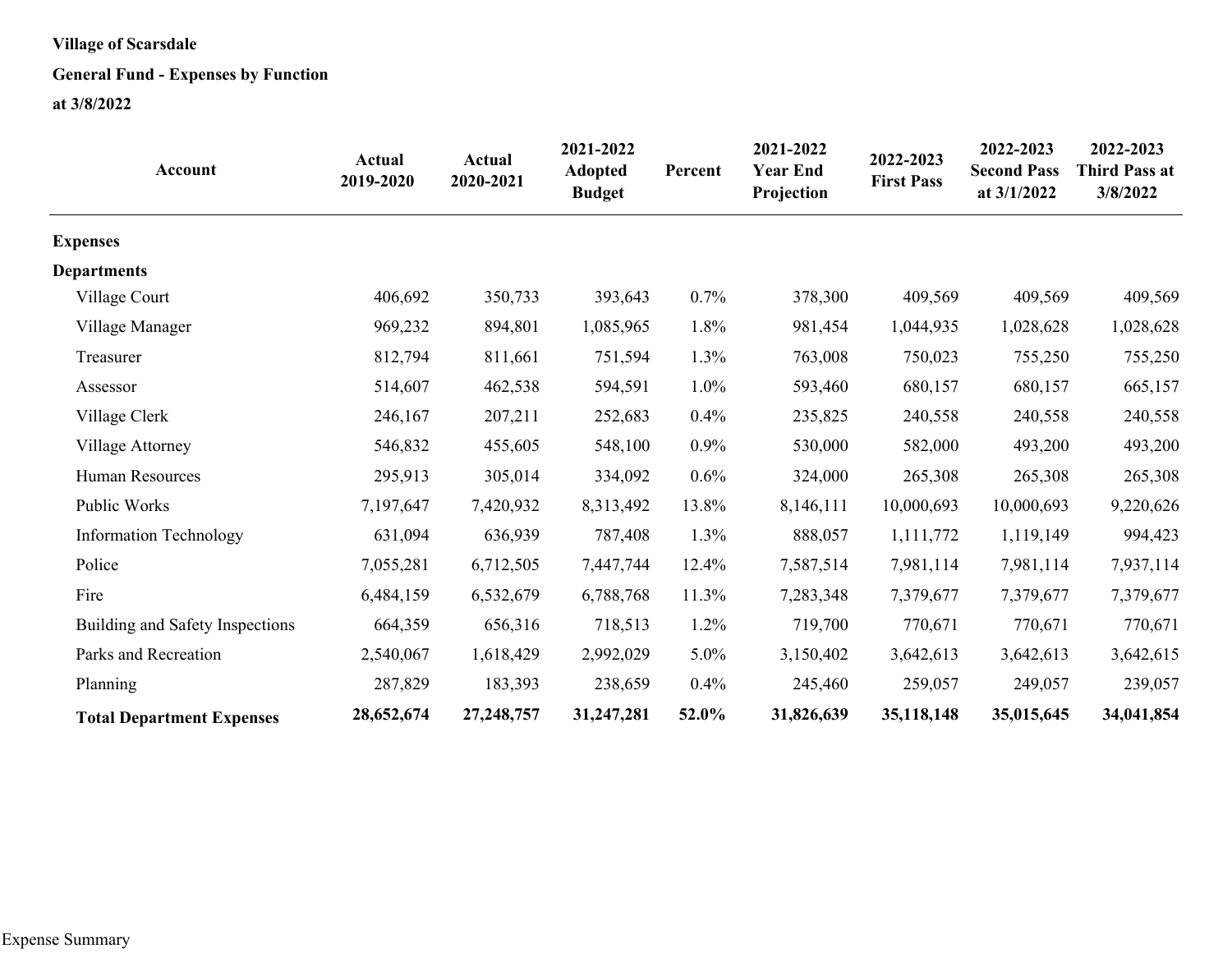#### **General Fund - Expenses by Function**

| Account                             | <b>Actual</b><br>2019-2020 | <b>Actual</b><br>2020-2021 | 2021-2022<br><b>Adopted</b><br><b>Budget</b> | Percent | 2021-2022<br><b>Year End</b><br>Projection | 2022-2023<br><b>First Pass</b> | 2022-2023<br><b>Second Pass</b><br>at 3/1/2022 | 2022-2023<br><b>Third Pass at</b><br>3/8/2022 |
|-------------------------------------|----------------------------|----------------------------|----------------------------------------------|---------|--------------------------------------------|--------------------------------|------------------------------------------------|-----------------------------------------------|
| <b>Non Departmental Items</b>       |                            |                            |                                              |         |                                            |                                |                                                |                                               |
| Human Services                      | 390,912                    | 403,375                    | 417,307                                      | 0.7%    | 424,251                                    | 429,700                        | 392,838                                        | 392,838                                       |
| <b>Employee Benefits</b>            | 15,317,340                 | 15,409,805                 | 17,328,000                                   | 28.8%   | 17,207,500                                 | 17,156,482                     | 17,007,482                                     | 16,925,479                                    |
| Debt                                | 2,749,204                  | 2,369,282                  | 2,215,454                                    | 3.7%    | 2,341,335                                  | 2,327,789                      | 2,327,789                                      | 2,327,789                                     |
| Other Expenses                      | 538,113                    | 534,752                    | 575,000                                      | 1.0%    | 530,000                                    | 560,000                        | 560,000                                        | 560,000                                       |
| Fund Level Expenses                 | 571,669                    | 708,090                    | 1,530,200                                    | 2.5%    | 1,301,000                                  | 1,375,000                      | 1,275,000                                      | 1,275,000                                     |
| Transfers                           | 7,599,471                  | 6,708,116                  | 6,802,703                                    | 11.3%   | 6,792,703                                  | 8,767,000                      | 7,767,000                                      | 6,738,750                                     |
| <b>Total Non Departmental Exp</b>   | 27,166,709                 | 26,133,420                 | 28,868,664                                   | 48.0%   | 28,596,789                                 | 30,615,971                     | 29,330,109                                     | 28,219,856                                    |
| <b>Total General Fund Expenses</b>  | 55,819,382                 | 53,382,177                 | 60,115,945                                   |         | 60,423,428                                 | 65,734,119                     | 64, 345, 754                                   | 62,261,710                                    |
| <b>General Fund Expense Summary</b> |                            |                            |                                              |         |                                            |                                |                                                |                                               |
| <b>Personnel Services</b>           | 24,052,539                 | 23,239,986                 | 25,407,161                                   | 42.3%   | 25,661,697                                 | 26,742,235                     | 26,738,532                                     | 26,541,741                                    |
| Equipment                           | 132,027                    | 79,545                     | 234,400                                      | 0.4%    | 281,331                                    | 1,700,813                      | 1,700,813                                      | 933,813                                       |
| Contractual/Operational Expenses    | 5,412,914                  | 4,868,639                  | 6,613,027                                    | 11.0%   | 6,842,862                                  | 7,679,800                      | 7,544,138                                      | 7,534,138                                     |
| Special Items                       | 571,669                    | 708,090                    | 1,530,200                                    | 2.5%    | 1,301,000                                  | 1,375,000                      | 1,275,000                                      | 1,275,000                                     |
| Debt Principal                      | 1,812,446                  | 1,694,130                  | 1,661,841                                    | 2.8%    | 1,773,588                                  | 1,812,899                      | 1,812,899                                      | 1,812,899                                     |
| Debt Interest                       | 936,758                    | 675,152                    | 553,613                                      | 0.9%    | 567,747                                    | 514,890                        | 514,890                                        | 514,890                                       |
| <b>Employee Benefits</b>            | 15,301,560                 | 15,408,518                 | 17,313,000                                   | 28.8%   | 17,202,500                                 | 17,141,482                     | 16,992,482                                     | 16,910,479                                    |
| Transfers                           | 7,599,471                  | 6,708,116                  | 6,802,703                                    | 11.3%   | 6,792,703                                  | 8,767,000                      | 7,767,000                                      | 6,738,750                                     |
| <b>Total General Fund Expenses</b>  | 55,819,382                 | 53,382,177                 | 60,115,945                                   |         | 60,423,428                                 | 65,734,119                     | 64, 345, 754                                   | 62,261,710                                    |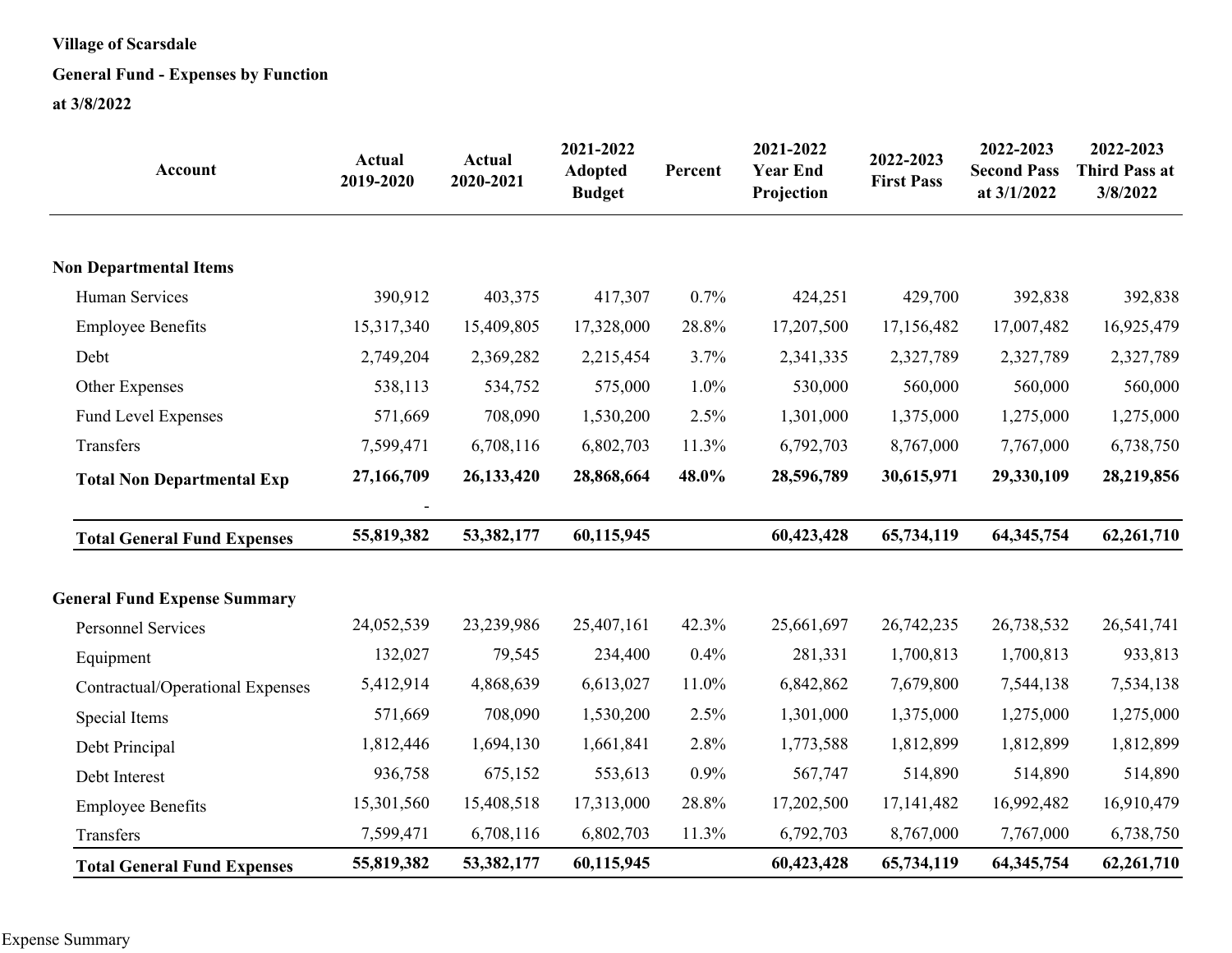#### **General Fund - Account Detail**

**at 3/8/2022**

| Account<br><b>Number</b> | <b>Account Description</b>          | Actual<br>2019-2020 | Actual<br>2020-2021 | 2021-2022<br><b>Adopted</b><br><b>Budget</b> | Percent | 2021-2022<br><b>Year End</b><br>Projection | 2022-2023<br><b>First Pass</b> | 2022-2023<br><b>Second Pass</b><br>at 3/1/2022 | 2022-2023<br><b>Third Pass at</b><br>3/8/2022 |
|--------------------------|-------------------------------------|---------------------|---------------------|----------------------------------------------|---------|--------------------------------------------|--------------------------------|------------------------------------------------|-----------------------------------------------|
| Revenue                  |                                     |                     |                     |                                              |         |                                            |                                |                                                |                                               |
| $1001 - 0$               | <b>Real Property Taxes</b>          | 41,167,418          | 41,828,469          | 43,060,000                                   | 71.6%   | 43,082,750                                 | 43,060,000                     | 43,060,000                                     | 44,655,000                                    |
| 1028-0                   | <b>Special Assessments</b>          | 30,938              | 30,938              | 31,000                                       | 0.1%    | 30,937                                     | 31,000                         | 31,000                                         | 31,000                                        |
| 1050-0                   | Reserve for Delinq Tax              | 56,603              | 50,631              | 50,000                                       | 0.1%    | 179,100                                    | 50,000                         | 50,000                                         | 50,000                                        |
| $1081 - 0$               | Payments in Lieu of Taxes           | 50,964              | 64,554              | 65,000                                       | 0.1%    | 79,510                                     | 80,000                         | 80,000                                         | 80,000                                        |
| 1090-0                   | Int/Pen on Taxes - Village          | 103,447             | 207,268             | 100,000                                      | 0.2%    | 100,000                                    | 100,000                        | 100,000                                        | 100,000                                       |
| 1090-1                   | Int/Pen on Taxes - Town             |                     | 596,446             | 165,000                                      | 0.3%    | 450,000                                    | 200,000                        | 200,000                                        | 200,000                                       |
| 1110-0                   | <b>Sales Tax Distribution</b>       | 3,369,223           | 3,721,369           | 3,305,000                                    | 5.5%    | 3,730,000                                  | 3,500,000                      | 3,550,000                                      | 3,550,000                                     |
| 1130-01                  | Public Utility Tax Elec             | 199,702             | 326,247             | 214,000                                      | 0.4%    | 214,000                                    | 214,000                        | 214,000                                        | 214,000                                       |
| 1130-02                  | Public Utility Tax Gas              | 162,199             | 69,206              | 135,000                                      | 0.2%    | 150,000                                    | 150,000                        | 150,000                                        | 150,000                                       |
| 1130-03                  | Public Utility Tax Phone            | 16,563              | 22,659              | 10,000                                       | 0.0%    | 10,000                                     | 10,000                         | 10,000                                         | 10,000                                        |
| 1170-0                   | Cable TV Franchise Fees             | 428,489             | 357,012             | 375,000                                      | 0.6%    | 375,000                                    | 375,000                        | 375,000                                        | 375,000                                       |
| 1255-02                  | <b>Clerks Fees Notary Fees</b>      | 283                 | 161                 | $\blacksquare$                               | $0.0\%$ | 350                                        |                                |                                                |                                               |
| 1255-03                  | <b>Clerks Fees Transcripts</b>      | 6,030               | 5,860               | 5,000                                        | $0.0\%$ | 5,000                                      | 5,000                          | 5,000                                          | 5,000                                         |
| 1520-0                   | <b>Police Department Fees</b>       | 5,586               | 5,621               | 5,000                                        | $0.0\%$ | 5,000                                      | 5,000                          | 5,000                                          | 5,000                                         |
| 1540-0                   | <b>Fire Department Fees</b>         | 6,625               | 14,725              | 5,000                                        | $0.0\%$ | 15,000                                     | 5,000                          | 5,000                                          | 5,000                                         |
| 1560-0                   | <b>Safety Inspect Fees COs</b>      | 72,399              | 110,284             | 90,000                                       | 0.1%    | 90,000                                     | 90,000                         | 90,000                                         | 90,000                                        |
| 1710-0                   | <b>Public Works Fees</b>            | 8,100               | 11,700              | 10,000                                       | 0.0%    | 10,000                                     | 10,000                         | 10,000                                         | 10,000                                        |
| 1720-01                  | Parking Permits - Christie<br>Place | 520,787             | 165,104             | 300,000                                      | 0.5%    | 360,000                                    | 460,000                        | 460,000                                        | 360,000                                       |
| 1720-02                  | Parking Permits -<br>Freightway     | 752,303             | 214,256             | 400,000                                      | 0.7%    | 405,000                                    | 370,000                        | 370,000                                        | 430,000                                       |

General Fund Revenue Detail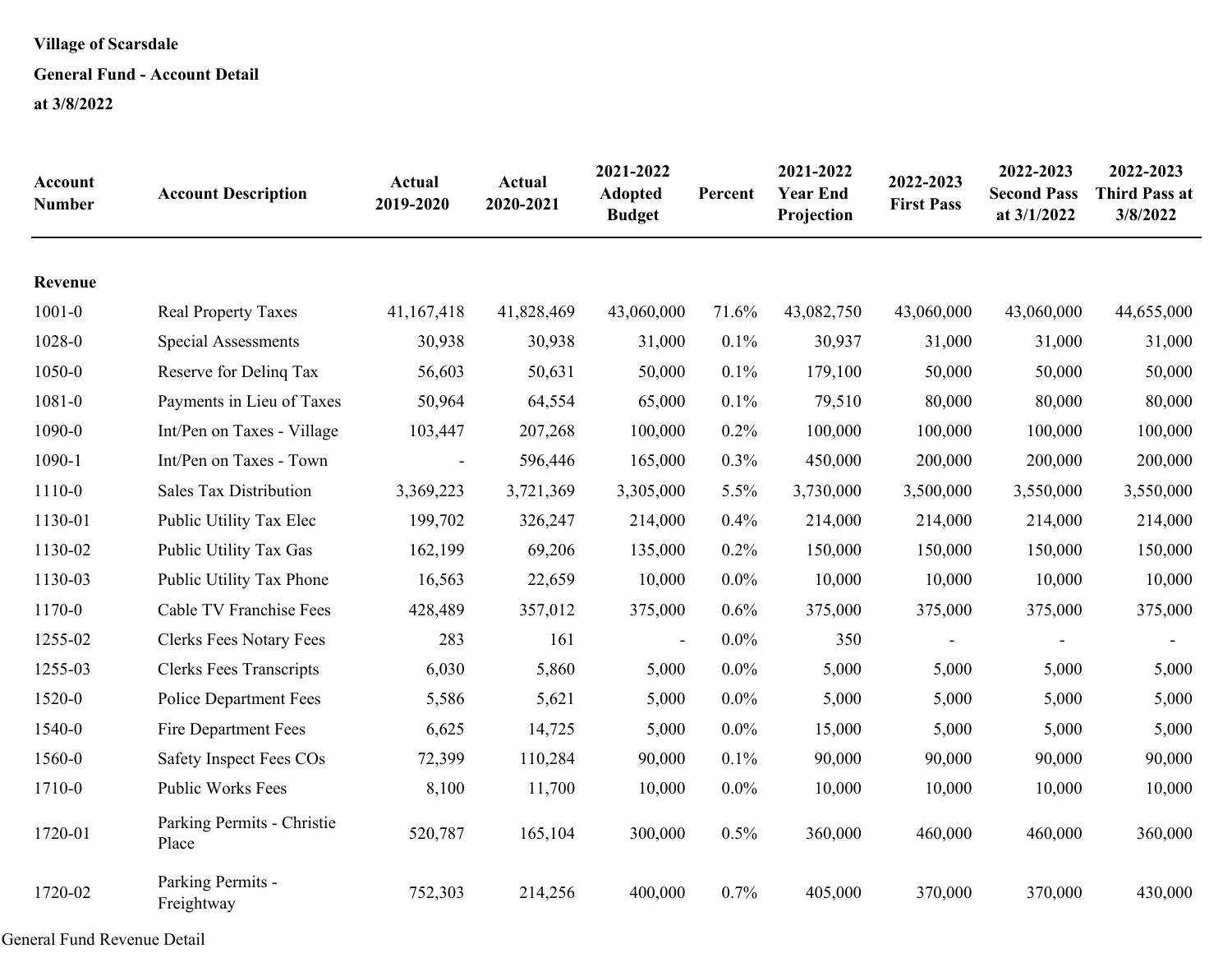| Account<br><b>Number</b> | <b>Account Description</b>     | Actual<br>2019-2020      | Actual<br>2020-2021      | 2021-2022<br><b>Adopted</b><br><b>Budget</b> | Percent | 2021-2022<br><b>Year End</b><br>Projection | 2022-2023<br><b>First Pass</b> | 2022-2023<br><b>Second Pass</b><br>at 3/1/2022 | 2022-2023<br><b>Third Pass at</b><br>3/8/2022 |
|--------------------------|--------------------------------|--------------------------|--------------------------|----------------------------------------------|---------|--------------------------------------------|--------------------------------|------------------------------------------------|-----------------------------------------------|
| 1720-03                  | Parking Permits - Open Lots    | 48,574                   | 35,772                   | 50,000                                       | 0.1%    | 100,000                                    | 135,000                        | 135,000                                        | 106,000                                       |
| 1740-01                  | Pkg Meter Fees - Street        | 716,062                  | 540,115                  | 600,000                                      | $1.0\%$ | 700,000                                    | 700,000                        | 700,000                                        | 700,000                                       |
| 1740-04                  | GDC Christie Place             | $\overline{\phantom{a}}$ | (6, 831)                 | $\overline{\phantom{a}}$                     | $0.0\%$ |                                            |                                |                                                |                                               |
| 1740-05                  | Valet Parking                  | 156,970                  | 17,581                   | 18,000                                       | $0.0\%$ |                                            |                                |                                                |                                               |
| 2001-01                  | Rec Fees Tennis                | 318,770                  | 451,131                  | 365,000                                      | 0.6%    | 480,708                                    | 513,685                        | 513,685                                        | 513,685                                       |
| 2001-02                  | Rec Fees Day Camp              | 557,243                  | (697)                    | 683,735                                      | 1.1%    | 746,946                                    | 770,140                        | 770,140                                        | 770,140                                       |
| 2001-03                  | Rec Fees Special Events        | 1,587                    | 1,817                    | 16,760                                       | $0.0\%$ | 12,000                                     | 18,790                         | 18,790                                         | 18,790                                        |
| 2001-05                  | Rec Fees Platform Tennis       | 6,975                    | 66,068                   | 25,000                                       | $0.0\%$ | 37,450                                     | 35,000                         | 35,000                                         | 35,000                                        |
| 2001-06                  | Rec Fees Athletics             | 386,351                  | 271,468                  | 480,910                                      | 0.8%    | 556,760                                    | 583,245                        | 583,245                                        | 583,245                                       |
| 2001-08                  | Teen Travel Camp               | 121,418                  |                          | 66,000                                       | 0.1%    | 91,600                                     | 151,600                        | 151,600                                        | 151,600                                       |
| 2001-09                  | Rec Fees Nature Center         | 23,535                   | 83,832                   | 45,000                                       | 0.1%    | 116,941                                    | 157,000                        | 157,000                                        | 157,000                                       |
| 2001-10                  | Rec Fees ISO Field Usage       | 82,017                   | 21,771                   | 82,000                                       | 0.1%    | 65,000                                     | 85,000                         | 85,000                                         | 85,000                                        |
| 2001-11                  | Rec Fees Seniors               | 6,497                    | 585                      | 5,000                                        | $0.0\%$ | 1,110                                      | 4,850                          | 4,850                                          | 4,850                                         |
| 2009-0                   | <b>Banner Application</b>      |                          | $\overline{\phantom{a}}$ | 2,500                                        | $0.0\%$ | 4,000                                      | 4,000                          | 4,000                                          | 4,000                                         |
| $2091 - 0$               | <b>Special Events</b>          |                          |                          | 2,000                                        | $0.0\%$ | 37,500                                     | 5,000                          | 5,000                                          | 5,000                                         |
| 2001-12                  | Rec Fees Other Programs        | 41,676                   | 19,154                   | 41,440                                       | 0.1%    | 12,970                                     | 22,400                         | 22,400                                         | 42,400                                        |
| 2110-0                   | Zoning, Appeals Bd Fees        | 24,594                   | 72,935                   | 40,000                                       | 0.1%    | 50,000                                     | 40,000                         | 40,000                                         | 40,000                                        |
| 2115-0                   | <b>Planning Board Fees</b>     | 16,100                   | 22,600                   | 30,000                                       | $0.0\%$ | 30,000                                     | 30,000                         | 30,000                                         | 36,000                                        |
| 2130-0                   | Disposal Site Fees             | 47,417                   | 35,175                   | 40,000                                       | 0.1%    | 40,000                                     | 40,000                         | 40,000                                         | 40,000                                        |
| 2188-0                   | Land Use Notification          | 4,150                    | 9,055                    | 15,000                                       | $0.0\%$ | 18,000                                     | 15,000                         | 15,000                                         | 15,000                                        |
| 2189-0                   | <b>Bd Arch Review Fees</b>     | 9,290                    | 17,045                   | 12,000                                       | $0.0\%$ | 15,000                                     | 15,000                         | 15,000                                         | 15,000                                        |
| 2148-0                   | Penalties on Arrears           | 2,328                    | 2,083                    | 3,000                                        | $0.0\%$ | 3,000                                      | 3,000                          | 3,000                                          | 3,000                                         |
| 2302-01                  | <b>Snow Removal Chgs Govts</b> | 13,455                   | 54,817                   | 35,000                                       | 0.1%    | 35,000                                     | 35,000                         | 35,000                                         | 35,000                                        |
| $2401 - 0$               | <b>Interest Earnings</b>       | 411,107                  | 28,996                   | 40,000                                       | $0.1\%$ | 40,000                                     | 40,000                         | 90,000                                         | 170,000                                       |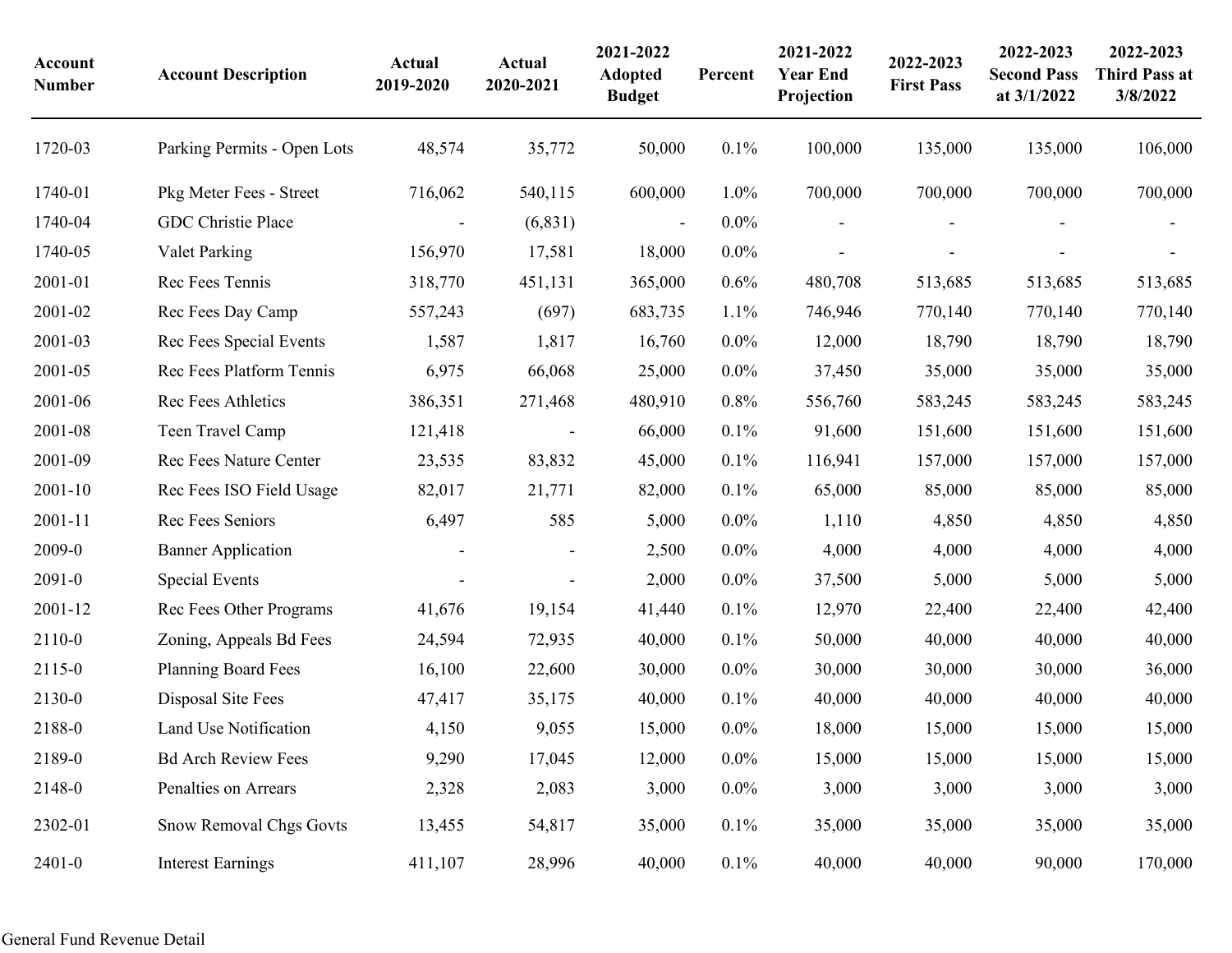| Account<br><b>Number</b> | <b>Account Description</b>    | Actual<br>2019-2020      | <b>Actual</b><br>2020-2021 | 2021-2022<br><b>Adopted</b><br><b>Budget</b> | Percent | 2021-2022<br><b>Year End</b><br>Projection | 2022-2023<br><b>First Pass</b> | 2022-2023<br><b>Second Pass</b><br>at 3/1/2022 | 2022-2023<br><b>Third Pass at</b><br>3/8/2022 |
|--------------------------|-------------------------------|--------------------------|----------------------------|----------------------------------------------|---------|--------------------------------------------|--------------------------------|------------------------------------------------|-----------------------------------------------|
| 2401-11                  | Int Earnings Bond Proceed     | 212,852                  | 1,395                      | 1,000                                        | $0.0\%$ | 500                                        |                                |                                                |                                               |
| 2410-0                   | Rental of Real Property       | 765,419                  | 506,583                    | 630,000                                      | 1.0%    | 700,000                                    | 670,000                        | 670,000                                        | 670,000                                       |
| 2410-1                   | Rental - 307 Mamk Rd Prop     | 48,750                   | 50,000                     | 40,000                                       | 0.1%    | 40,000                                     | 40,000                         | 40,000                                         | 40,000                                        |
| 2501-04                  | Occupational Lic Peddler      | 1,950                    | 570                        | 1,000                                        | $0.0\%$ | 2,000                                      | 2,000                          | 2,000                                          | 2,000                                         |
| 2501-05                  | Occupational Lic Taxi         | 7,092                    | 125                        | 5,000                                        | $0.0\%$ | 5,000                                      | 5,000                          | 5,000                                          | 5,000                                         |
| 2544-0                   | Dog Licenses                  | 7,346                    | 7,849                      | 8,000                                        | $0.0\%$ | 8,000                                      | 8,000                          | 8,000                                          | 8,000                                         |
| 2545-1                   | Marriage Licenses             |                          | 1,165                      | 8,000                                        | $0.0\%$ | 8,000                                      | 8,000                          | 8,000                                          | 8,000                                         |
| 2555-0                   | <b>Building Permits</b>       | 1,175,963                | 1,791,329                  | 1,350,000                                    | 2.2%    | 2,000,000                                  | 1,800,000                      | 1,800,000                                      | 1,800,000                                     |
| 2555-01                  | <b>Stormwater Permits</b>     | 70,750                   | 104,150                    | 65,000                                       | 0.1%    | 80,000                                     | 65,000                         | 65,000                                         | 65,000                                        |
| 2560-0                   | <b>Street Opening Permits</b> | 132,943                  | 101,627                    | 100,000                                      | 0.2%    | 80,000                                     | 100,000                        | 100,000                                        | 100,000                                       |
| 2565-0                   | <b>Plumbing Permits</b>       | 52,591                   | 72,760                     | 75,000                                       | 0.1%    | 120,000                                    | 90,000                         | 90,000                                         | 90,000                                        |
| 2590-0                   | <b>Alarm User Permits</b>     | 206,996                  | 205,201                    | 205,000                                      | 0.3%    | 200,000                                    | 205,000                        | 205,000                                        | 205,000                                       |
| 2590-01                  | <b>Blasting Permits</b>       | $\overline{\phantom{a}}$ | 2,250                      | 1,000                                        | $0.0\%$ | 50                                         |                                |                                                |                                               |
| 2590-02                  | Oil Burner Permits            | 8,400                    | 9,683                      | 10,000                                       | $0.0\%$ | 10,000                                     | 10,000                         | 10,000                                         | 10,000                                        |
| 2590-03                  | Special Highway Permits       | 2,200                    | 5,000                      | 3,000                                        | $0.0\%$ | 3,000                                      | 3,000                          | 3,000                                          | 3,000                                         |
| 2590-04                  | Tree Removal Permit           | 24,870                   | 18,615                     | 25,000                                       | $0.0\%$ | 20,000                                     | 20,000                         | 20,000                                         | 20,000                                        |
| 2590-05                  | <b>Electrical Permits</b>     | 37,550                   | 53,675                     | 50,000                                       | 0.1%    | 68,000                                     | 56,000                         | 56,000                                         | 56,000                                        |
| 2610-0                   | Fines Justice Court           | 529,624                  | 185,074                    | 350,000                                      | 0.6%    | 350,000                                    | 350,000                        | 350,000                                        | 350,000                                       |
| 2610-02                  | False Alarm Fines             | 24,620                   | 12,012                     | 10,000                                       | $0.0\%$ | 10,000                                     | 10,000                         | 10,000                                         | 10,000                                        |
| 2626-0                   | Forfeiture-Crime Proceeds     |                          |                            | $\overline{\phantom{a}}$                     | $0.0\%$ | 809                                        |                                |                                                |                                               |
| 2651-02                  | Sale Recycle Alum             | 220                      | 1,706                      | 1,000                                        | $0.0\%$ | 9,625                                      | 1,000                          | 1,000                                          | 1,000                                         |
| 2655-0                   | Minor Sales                   | 38,363                   | 67,777                     | 40,000                                       | 0.1%    | 40,000                                     | 40,000                         | 40,000                                         | 40,000                                        |
| 2660-0                   | Sale of Village Property      |                          | 7,600                      | 8,000                                        | $0.0\%$ |                                            |                                |                                                |                                               |
| 2665-0                   | Sale Equipt Truck & Cars      | 51,603                   | 26,087                     | 20,000                                       | $0.0\%$ |                                            |                                |                                                |                                               |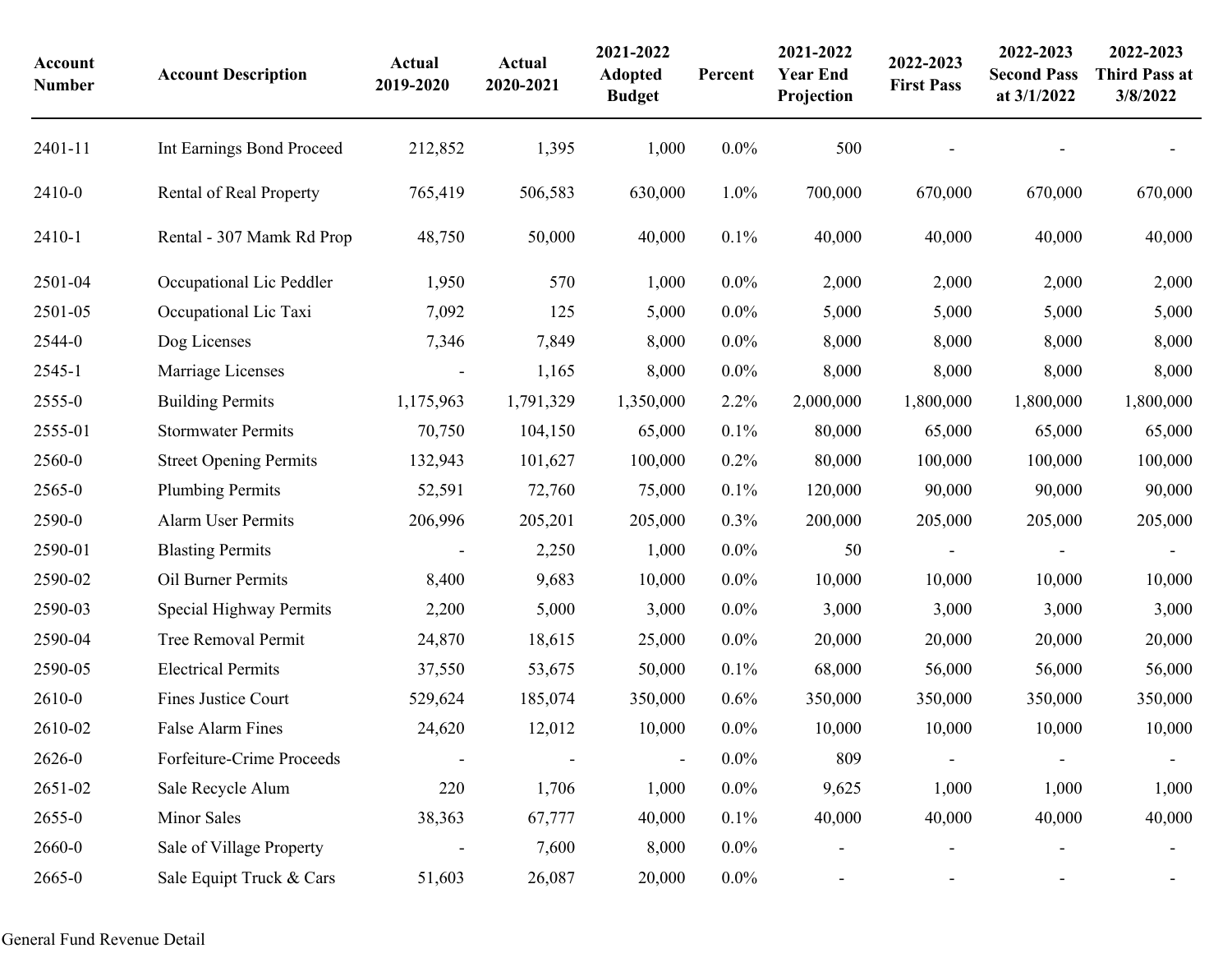| Account<br><b>Number</b> | <b>Account Description</b>          | Actual<br>2019-2020 | Actual<br>2020-2021 | 2021-2022<br><b>Adopted</b><br><b>Budget</b> | Percent | 2021-2022<br><b>Year End</b><br>Projection | 2022-2023<br><b>First Pass</b> | 2022-2023<br><b>Second Pass</b><br>at 3/1/2022 | 2022-2023<br><b>Third Pass at</b><br>3/8/2022 |
|--------------------------|-------------------------------------|---------------------|---------------------|----------------------------------------------|---------|--------------------------------------------|--------------------------------|------------------------------------------------|-----------------------------------------------|
| 2680-0                   | Worker's Comp Ins Recovry           | 28,627              | 3,592               | 10,000                                       | $0.0\%$ |                                            |                                |                                                |                                               |
| 2690-0                   | Reimb Damage to Village<br>Property |                     | 121,851             |                                              | $0.0\%$ |                                            |                                |                                                |                                               |
| 2701-01                  | Refund Prior Yr Appr Exp            | 11,570              | 20,818              | 5,000                                        | $0.0\%$ | 500                                        |                                |                                                |                                               |
| 2705-0                   | Gifts & Donations                   | 2,513               |                     | $\overline{\phantom{a}}$                     | $0.0\%$ | 8,000                                      |                                |                                                |                                               |
| 2750-0                   | <b>AIM-Related Payments</b>         | 138,178             |                     | $\overline{\phantom{a}}$                     | $0.0\%$ |                                            |                                |                                                |                                               |
| 2770-0                   | Other Unclassified                  | 166,003             | 564,014             | 20,000                                       | $0.0\%$ | 30,000                                     | 20,000                         | 20,000                                         | 20,000                                        |
| 2770-01                  | Health Insurance-Reimb              | 402,020             | 412,962             | 385,000                                      | 0.6%    | 385,000                                    |                                |                                                |                                               |
| 2770-02                  | Health Ins-Retiree/Cobra            | 76,841              | 87,253              | 85,000                                       | 0.1%    | 85,000                                     |                                |                                                |                                               |
| 2798-0                   | Police O/T Reimb                    | 414,860             | 269,227             | 300,000                                      | 0.5%    | 500,000                                    | 300,000                        | 300,000                                        | 300,000                                       |
| 2801-02                  | <b>Interfund Rev Pool</b>           | 50,000              |                     | $\overline{\phantom{a}}$                     | $0.0\%$ |                                            |                                |                                                |                                               |
| 2801-03                  | <b>Interfund Rev Water</b>          | 449,000             | 449,000             | 500,000                                      | 0.8%    | 500,000                                    | 500,000                        | 500,000                                        | 500,000                                       |
| 2801-04                  | <b>Interfund Rev Garage</b>         | 26,500              | 26,500              | 27,000                                       | $0.0\%$ |                                            |                                |                                                |                                               |
| 2801-06                  | Interfund Rev Library               | 5,130               | 5,130               | 5,000                                        | $0.0\%$ |                                            |                                |                                                |                                               |
| $3001 - 0$               | St Aid Rev Sharing Vill             | $\blacksquare$      | 138,178             | 138,180                                      | 0.2%    | 138,000                                    | 138,000                        | 138,000                                        | 138,000                                       |
| $3001 - 1$               | St Aid Rev Sharing Town             |                     |                     | 48,420                                       | 0.1%    | 48,000                                     | 48,000                         | 48,000                                         | 48,000                                        |
| 3005-0                   | St Aid Mortgage Tax Vill            | 899,778             | 1,289,226           | 1,850,000                                    | 3.1%    | 3,000,000                                  | 1,285,000                      | 1,310,000                                      | 1,310,000                                     |
| 3005-1                   | St Aid Mortgage Tax Town            | 899,778             |                     |                                              | $0.0\%$ |                                            |                                |                                                |                                               |
| 3820-0                   | St Aid Youth Programs               |                     | 7,106               | 7,000                                        | $0.0\%$ | 7,000                                      | 7,000                          | 7,000                                          | 7,000                                         |
| 3910-0                   | St Aid Records Archive              |                     | 868                 | 1,000                                        | $0.0\%$ |                                            |                                | $\overline{\phantom{a}}$                       | $\blacksquare$                                |
| 2838-08                  | Trans From Agency Fund              | 25,340              | (24,900)            | 125,000                                      | 0.2%    | 125,000                                    | 125,000                        | 125,000                                        | 125,000                                       |
| 5031-11                  | Transfer in Town                    | 1,200,787           | 1,325,925           |                                              | $0.0\%$ |                                            | 1,285,000                      | 1,310,000                                      | 1,310,000                                     |
| 9999                     | Surplus Used                        |                     |                     | 2,580,000                                    | 4.3%    |                                            |                                | 3,035,000                                      | 1,170,000                                     |
|                          | <b>Total Revenue</b>                | 57,251,020          | 57,475,967          | 60,115,945                                   |         | 61,067,116                                 | 59,309,710                     | 62,494,710                                     | 62,261,710                                    |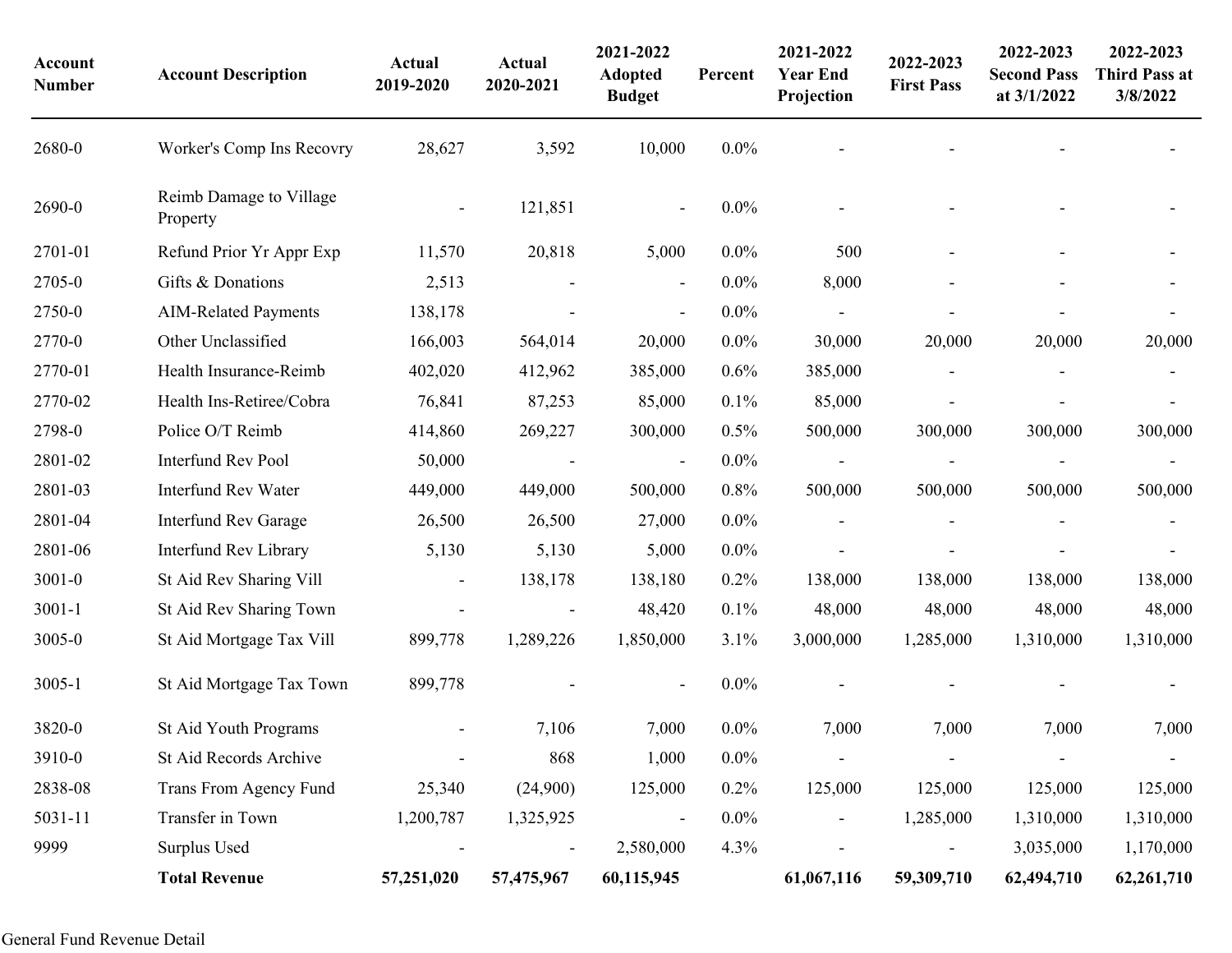#### **General Fund - Fund Balance**

| Account                                                                              | 2017-2018  | 2018-2019  | 2019-2020  | 2020-2021  | 2021-2022<br>Projection | 2022-2023<br><b>First Pass</b> | 2022-2023<br><b>Second Pass</b><br>at 3/1/2022 | 2022-2023<br><b>Third Pass at</b><br>3/8/2022 |
|--------------------------------------------------------------------------------------|------------|------------|------------|------------|-------------------------|--------------------------------|------------------------------------------------|-----------------------------------------------|
| <b>Fund Balance - Beginning Balance</b>                                              | 15,054,719 | 16,332,194 | 14,300,755 | 15,732,387 | 19,821,491              | 20,570,179                     | 20,570,179                                     | 20,465,179                                    |
| <b>Add: Revenue</b>                                                                  | 57,239,148 | 52,973,432 | 57,251,020 | 57,475,967 | 61,067,116              | 59,309,710                     | 59,459,710                                     | 61,091,710                                    |
| <b>Less: Expenditures</b>                                                            | 55,961,673 | 55,004,871 | 55,819,388 | 53,386,862 | 60,423,428              | 65,734,119                     | 64, 345, 754                                   | 62, 261, 710                                  |
| <b>Ending Fund Balance</b>                                                           | 16,332,194 | 14,300,755 | 15,732,387 | 19,821,491 | 20,465,179              | 14, 145, 770                   | 15,684,135                                     | 19,295,179                                    |
| Percent of Total Fund Balance as<br>Compared to Actual General Fund<br>Expenses      | 29.2%      | 26.0%      | 28.2%      | 37.1%      | 33.9%                   | 21.5%                          | 24.4%                                          | 31.0%                                         |
| <b>Unassigned Fund Balance</b>                                                       | 8,204,163  | 8,058,156  | 8,359,812  | 11,180,194 | 12,998,882              | 9,527,372                      | 9,465,737                                      | 13,396,781                                    |
| Percent of Unassigned Fund Balance<br>as Compared to Actual General Fund<br>Expenses | 14.7%      | 14.6%      | 15.0%      | 20.9%      | 21.5%                   | 10.6%                          | 14.7%                                          | 21.5%                                         |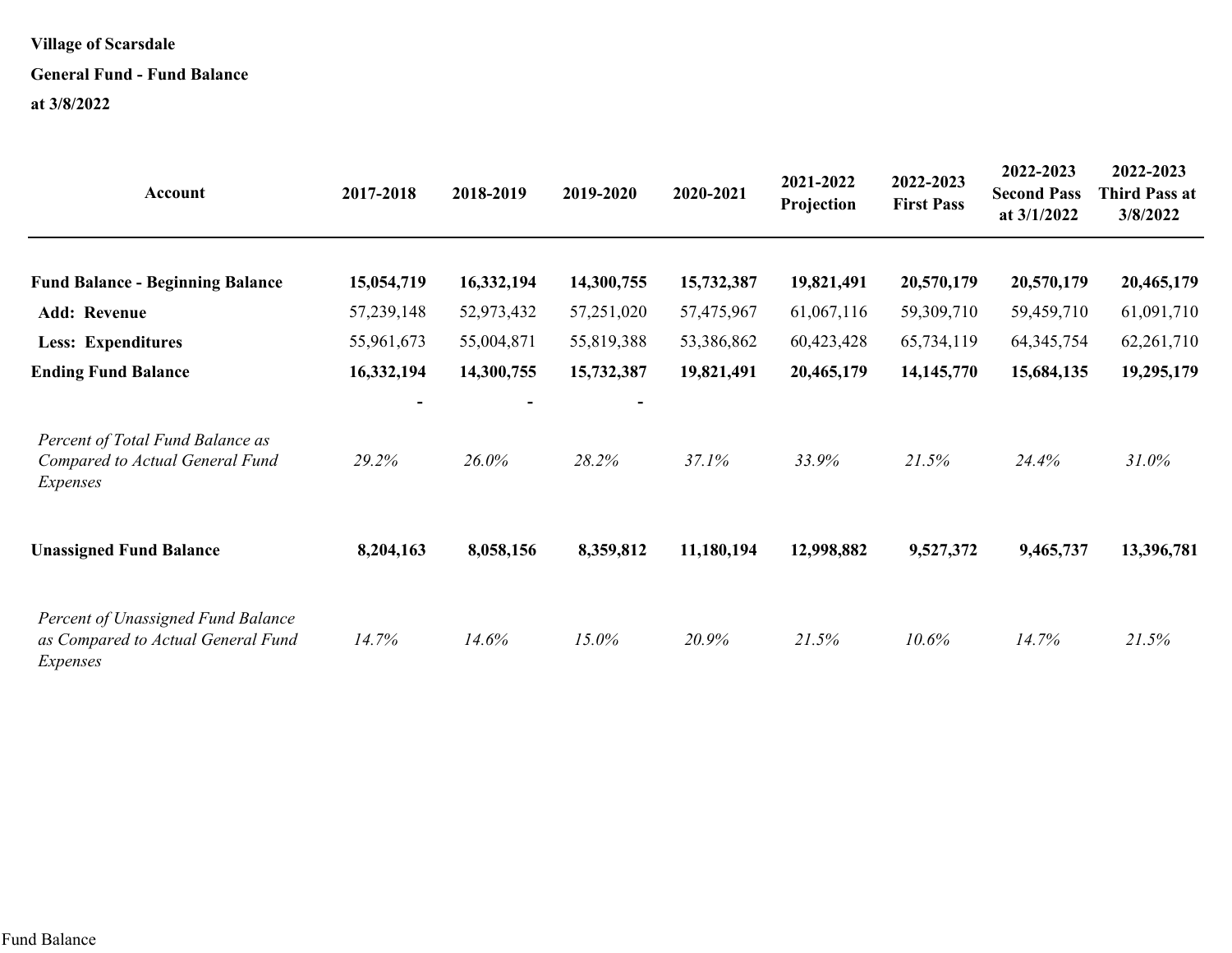#### **General Fund - Fund Balance**

| Account                              | 2017-2018      | 2018-2019  | 2019-2020  | 2020-2021  | 2021-2022<br>Projection | 2022-2023<br><b>First Pass</b> | 2022-2023<br><b>Second Pass</b><br>at 3/1/2022 | 2022-2023<br><b>Third Pass at</b><br>3/8/2022 |
|--------------------------------------|----------------|------------|------------|------------|-------------------------|--------------------------------|------------------------------------------------|-----------------------------------------------|
| <b>Non Spendable Fund Balance</b>    |                |            |            |            |                         |                                |                                                |                                               |
| Prepaid Expenditures                 | 666,171        | 693,955    | 659,311    | 676,805    | 676,805                 | 676,805                        | 676,805                                        | 676,805                                       |
| <b>Total Non Spendable</b>           | 666,171        | 693,955    | 659,311    | 676,805    | 676,805                 | 676,805                        | 676,805                                        | 676,805                                       |
| <b>Restricted Fund Balance</b>       |                |            |            |            |                         |                                |                                                |                                               |
| Debt Service                         | $\blacksquare$ | 453,443    | 98,070     | 98,885     | 98,885                  | 98,885                         | 98,885                                         | 98,885                                        |
| <b>Total Restricted Fund Balance</b> |                | 453,443    | 98,070     | 98,885     | 98,885                  | 98,885                         | 98,885                                         | 98,885                                        |
| <b>Assigned Fund Balance</b>         |                |            |            |            |                         |                                |                                                |                                               |
| Encumbrances                         | 311,860        | 361,243    | 272,492    | 365,899    | 365,899                 | 250,000                        | 250,000                                        | 250,000                                       |
| <b>Subsequent Years Expenditures</b> | 1,023,000      | 1,023,000  | 1,023,000  | 2,580,000  | 2,580,000               | $\overline{\phantom{a}}$       | 3,035,000                                      | 1,600,000                                     |
| <b>Contractual Obligations</b>       | 585,000        | 585,000    | 585,000    | 585,000    | 585,000                 | 585,000                        |                                                | 585,000                                       |
| Capital Projects                     | 4,990,000      | 2,573,958  | 4,182,708  | 4,182,708  | 2,607,708               | 2,607,708                      | 1,857,708                                      | 1,857,708                                     |
| <b>Retirement Obligations</b>        | 452,000        | 452,000    | 452,000    | 452,000    | 452,000                 | 300,000                        | 300,000                                        | 300,000                                       |
| Post Employment Benefit Obligations  | 100,000        | 100,000    | 100,000    | 100,000    | 100,000                 | 100,000                        |                                                | 100,000                                       |
| Reserve for Future Tax Increases     |                |            |            |            |                         |                                |                                                | 430,000                                       |
| <b>Total Assigned Fund Balance</b>   | 7,461,860      | 5,095,201  | 6,615,200  | 8,265,607  | 6,690,607               | 3,842,708                      | 5,442,708                                      | 5,122,708                                     |
| <b>Unassigned Fund Balance</b>       | 8,204,163      | 8,058,156  | 8,359,812  | 10,780,194 | 12,998,882              | 9,527,372                      | 9,465,737                                      | 13,396,781                                    |
| <b>Total Fund Balance</b>            | 16,332,194     | 14,300,755 | 15,732,393 | 19,821,491 | 20,465,179              | 14,145,770                     | 15,684,135                                     | 19,295,179                                    |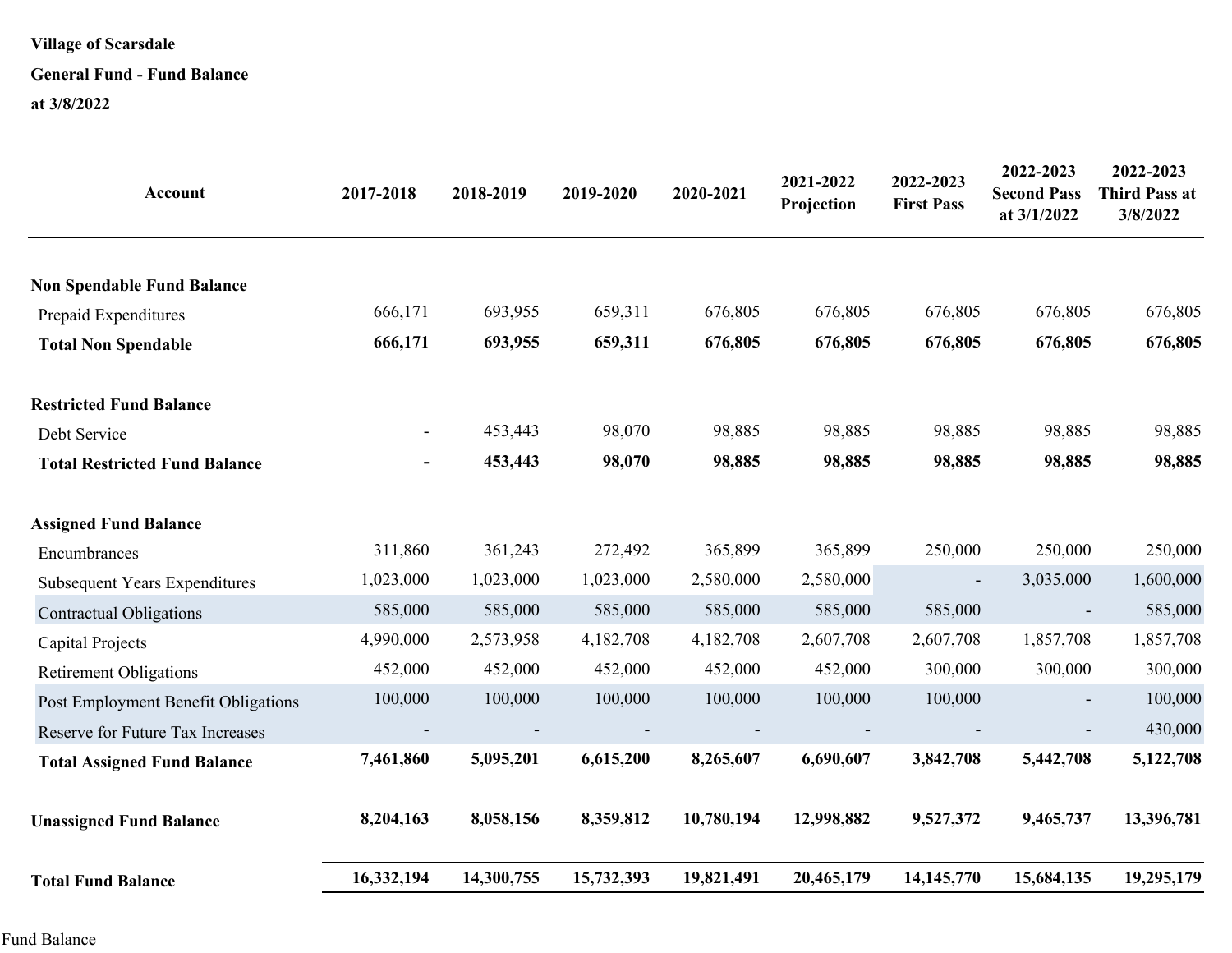#### **General Fund - Fund Balance**

| Account                                                           | 2017-2018 | 2018-2019 | 2019-2020 | 2020-2021 | 2021-2022<br>Projection | 2022-2023<br><b>First Pass</b> | 2022-2023<br><b>Second Pass</b><br>at $3/1/2022$ | 2022-2023<br><b>Third Pass at</b><br>3/8/2022 |
|-------------------------------------------------------------------|-----------|-----------|-----------|-----------|-------------------------|--------------------------------|--------------------------------------------------|-----------------------------------------------|
|                                                                   |           |           |           |           |                         |                                |                                                  |                                               |
| <b>Detail of Assigned Fund Balance for Capital Projects</b>       |           |           |           |           |                         |                                |                                                  |                                               |
| Cayuga Pond Drainage                                              | 350,000   | 252,708   | 252,708   | 252,708   | 252,708                 | 252,708                        | 252,708                                          | 252,708                                       |
| Equipment and Other                                               | 2,935,000 | 616,250   |           |           |                         |                                |                                                  |                                               |
| Hutchinson River Drainage                                         | 450,000   | 450,000   | 450,000   | 450,000   | 450,000                 | 450,000                        | 450,000                                          | 450,000                                       |
| Library Debt                                                      | 200,000   | 100,000   | 100,000   | 100,000   |                         |                                |                                                  |                                               |
| Village Hall HVAC                                                 | 55,000    | 55,000    | 55,000    | 55,000    | 55,000                  | 55,000                         | 55,000                                           | 55,000                                        |
| Middle School Comfort Station                                     |           |           |           |           |                         |                                |                                                  |                                               |
| Underground Fuel Storage Tank                                     |           |           |           |           |                         |                                |                                                  |                                               |
| Heathcote Road Bridge                                             | 1,000,000 | 1,000,000 | 1,000,000 | 1,000,000 | 1,000,000               | 1,000,000                      | 1,000,000                                        | 1,000,000                                     |
| Girl Scout House                                                  |           | 100,000   | 100,000   | 100,000   | 100,000                 | 100,000                        | 100,000                                          | 100,000                                       |
| Subtotal                                                          | 4,990,000 | 2,573,958 | 1,957,708 | 1,957,708 | 1,857,708               | 1,857,708                      | 1,857,708                                        | 1,857,708                                     |
| COVID 19 Reserve                                                  |           |           | 2,225,000 | 2,225,000 | 750,000                 | 750,000                        | $\boldsymbol{0}$                                 | 750,000                                       |
| <b>Total Assigned Fund Balance for</b><br><b>Capital Projects</b> | 4,990,000 | 2,573,958 | 4,182,708 | 4,182,708 | 2,607,708               | 2,607,708                      | 1,857,708                                        | 1,857,708                                     |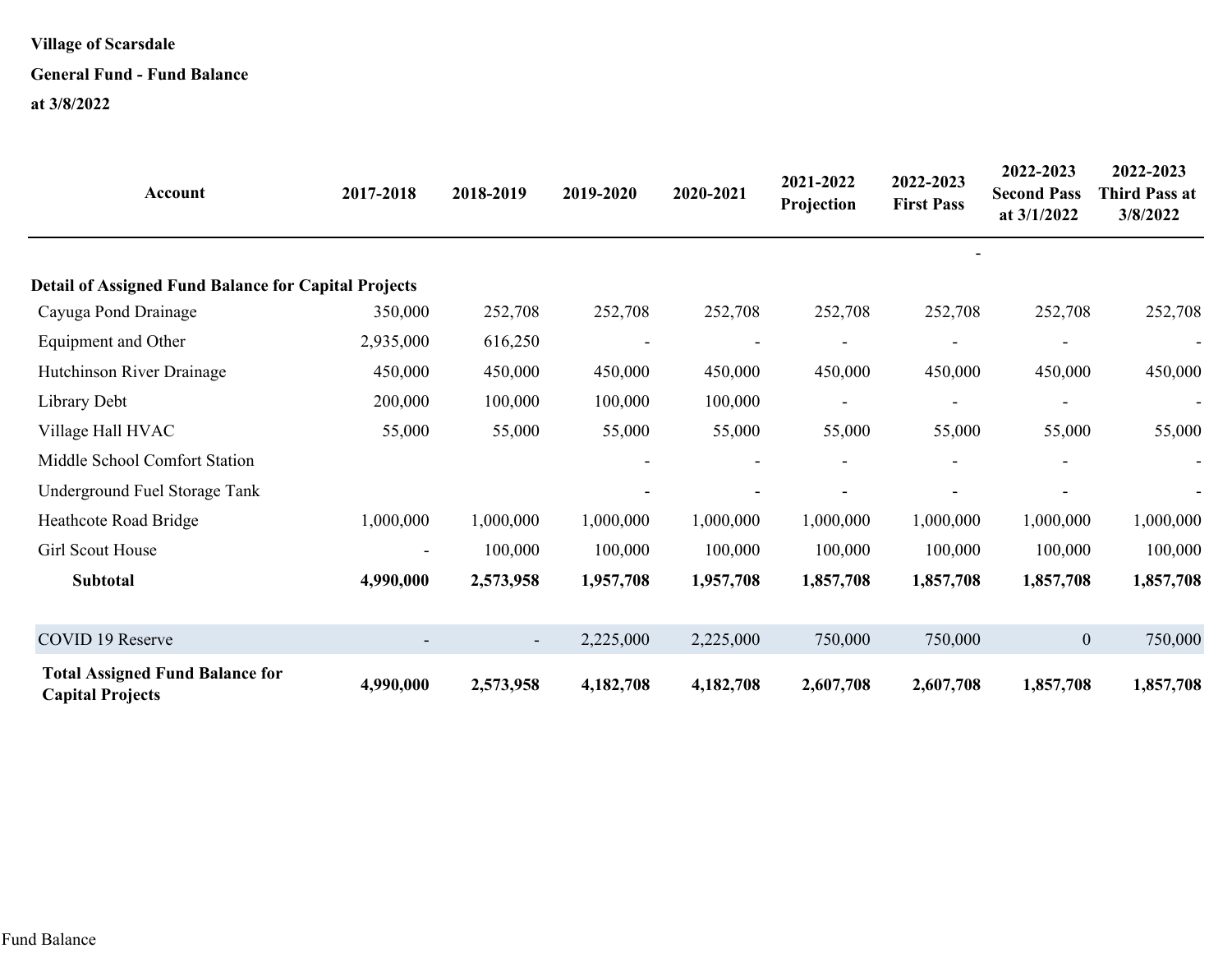#### **General Fund - Account Detail**

| <b>Account Number</b>      | <b>Account Description</b>                   | Actual<br>2019-2020      | <b>Actual</b><br>2020-2021 | 2021-2022<br><b>Adopted</b><br><b>Budget</b> | Percent | 2021-2022<br><b>Year End</b><br>Projection | 2022-2023<br><b>First Pass</b> | 2022-2023<br><b>Second Pass</b><br>at $3/1/2022$ | 2022-2023<br><b>Third Pass</b><br>at 3/8/2022 |
|----------------------------|----------------------------------------------|--------------------------|----------------------------|----------------------------------------------|---------|--------------------------------------------|--------------------------------|--------------------------------------------------|-----------------------------------------------|
|                            | Village Court - Summary by Expenditure Group |                          |                            |                                              |         |                                            |                                |                                                  |                                               |
| Personnel                  |                                              | 350,424                  | 310,138                    | 327,143                                      |         | 316,000                                    | 348,569                        | 348,569                                          | 348,569                                       |
| Equipment                  |                                              | $\overline{\phantom{0}}$ | $\overline{\phantom{0}}$   | $\overline{\phantom{0}}$                     |         | $\overline{\phantom{0}}$                   | $\overline{\phantom{0}}$       | $\overline{\phantom{0}}$                         | $\overline{\phantom{a}}$                      |
| Contractual                |                                              | 56,268                   | 40,595                     | 66,500                                       |         | 62,300                                     | 61,000                         | 61,000                                           | 61,000                                        |
| <b>Total Village Court</b> |                                              | 406,692                  | 350,733                    | 393,643                                      | 0.7%    | 378,300                                    | 409,569                        | 409,569                                          | 409,569                                       |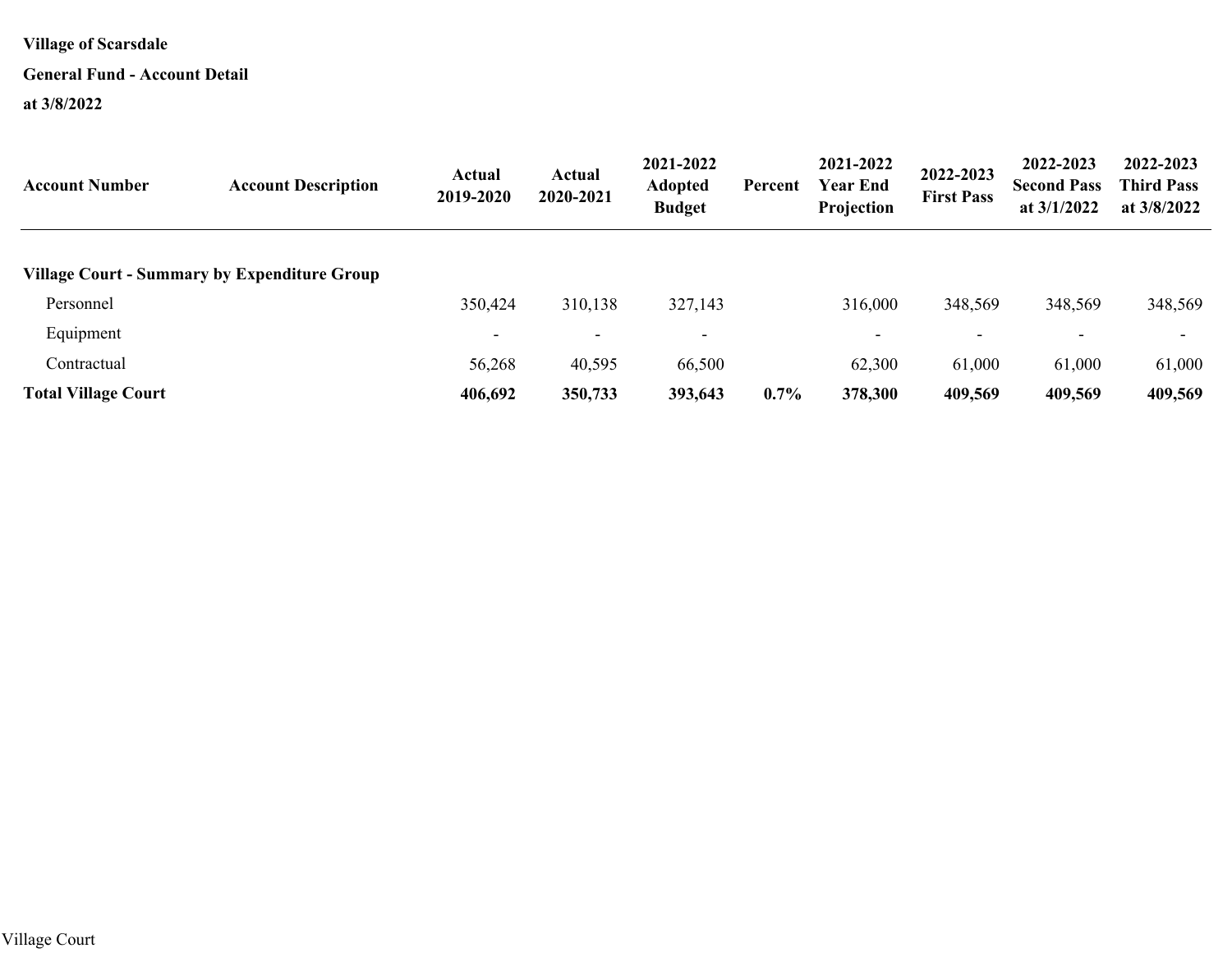| <b>Account Number</b>                        | <b>Account Description</b>                  | Actual<br>2019-2020 | <b>Actual</b><br>2020-2021 | 2021-2022<br><b>Adopted</b><br><b>Budget</b> | Percent | 2021-2022<br><b>Year End</b><br>Projection | 2022-2023<br><b>First Pass</b> | 2022-2023<br><b>Second Pass</b><br>at 3/1/2022 | 2022-2023<br><b>Third Pass</b><br>at 3/8/2022 |
|----------------------------------------------|---------------------------------------------|---------------------|----------------------------|----------------------------------------------|---------|--------------------------------------------|--------------------------------|------------------------------------------------|-----------------------------------------------|
| Village Court - Detail by Line Item - A-1110 |                                             |                     |                            |                                              |         |                                            |                                |                                                |                                               |
| <b>Administration</b>                        |                                             |                     |                            |                                              |         |                                            |                                |                                                |                                               |
| ADMIN-ADMIN-100 1                            | <b>Personal Services</b>                    | 205,106             | 200,895                    | 209,520                                      |         | 200,000                                    | 308,569                        | 308,569                                        | 308,569                                       |
| ADMIN-ADMIN-100 12                           | Personal Services O/T                       | 4,686               | $\overline{\phantom{a}}$   | 3,000                                        |         |                                            | 5,000                          | 5,000                                          | 5,000                                         |
| ADMIN-ADMIN-100 13                           | Personal Services P/T                       | 20,228              |                            |                                              |         | $\overline{\phantom{a}}$                   | 35,000                         | 35,000                                         | 35,000                                        |
|                                              | <b>Personnel Total</b>                      | 230,021             | 200,895                    | 212,520                                      |         | 200,000                                    | 348,569                        | 348,569                                        | 348,569                                       |
| ADMIN-ADMIN-400 412 Office Supplies          |                                             | 159                 | 357                        | 4,000                                        |         | 4,500                                      | 4,500                          | 4,500                                          | 4,500                                         |
| ADMIN-ADMIN-400 425 Books & Periodicals      |                                             | 772                 | 877                        | 800                                          |         | 800                                        | 1,500                          | 1,500                                          | 1,500                                         |
| ADMIN-ADMIN-400 469 Printing & Forms         |                                             |                     | 631                        | 2,000                                        |         | 2,000                                      | 5,000                          | 5,000                                          | 5,000                                         |
| ADMIN-ADMIN-400 499 Contractual Expense      |                                             | 50,541              | 37,685                     | 40,000                                       |         | 55,000                                     | 50,000                         | 50,000                                         | 50,000                                        |
|                                              | <b>Contractual Expense</b>                  | 51,877              | 39,550                     | 46,800                                       |         | 62,300                                     | 61,000                         | 61,000                                         | 61,000                                        |
|                                              | <b>Total Village Court - Administration</b> | 281,898             | 240,445                    | 259,320                                      | 0.4%    | 262,300                                    | 409,569                        | 409,569                                        | 409,569                                       |
| <b>Justice</b>                               |                                             |                     |                            |                                              |         |                                            |                                |                                                |                                               |
| ADMIN-JUDIC-100 1                            | Personal Services                           | 87,848              | 87,348                     | 88,873                                       |         | 90,000                                     |                                |                                                |                                               |
| ADMIN-JUDIC-100 13                           | Personal Services P/T                       | 32,554              | 21,895                     | 25,750                                       |         | 26,000                                     | $\blacksquare$                 | $\blacksquare$                                 |                                               |
|                                              | <b>Personnel Total</b>                      | 120,403             | 109,243                    | 114,623                                      |         | 116,000                                    |                                |                                                |                                               |
| ADMIN-JUDIC-400 412                          | Office Supplies                             | 3,427               | 710                        | 3,500                                        |         | Ξ.                                         |                                |                                                |                                               |
| ADMIN-JUDIC-400 469                          | Printing & Forms                            |                     | $\overline{\phantom{a}}$   | 200                                          |         |                                            |                                |                                                |                                               |
| ADMIN-JUDIC-400 496                          | Professional Development                    | 50                  | 335                        | 1,000                                        |         |                                            |                                |                                                |                                               |
| ADMIN-JUDIC-400 499                          | <b>Contractual Expense</b>                  | 915                 | $\overline{\phantom{a}}$   | 15,000                                       |         |                                            |                                |                                                |                                               |
|                                              | <b>Contractual Expense</b>                  | 4,392               | 1,045                      | 19,700                                       |         |                                            |                                |                                                |                                               |
|                                              | <b>Total Village Court - Justice</b>        | 124,794             | 110,288                    | 134,323                                      | $0.2\%$ | 116,000                                    |                                |                                                |                                               |
|                                              | <b>Total Municipal Court</b>                | 406,692             | 350,733                    | 393,643                                      | $0.7\%$ | 378,300                                    | 409,569                        | 409,569                                        | 409,569                                       |
|                                              |                                             |                     |                            |                                              |         |                                            |                                |                                                |                                               |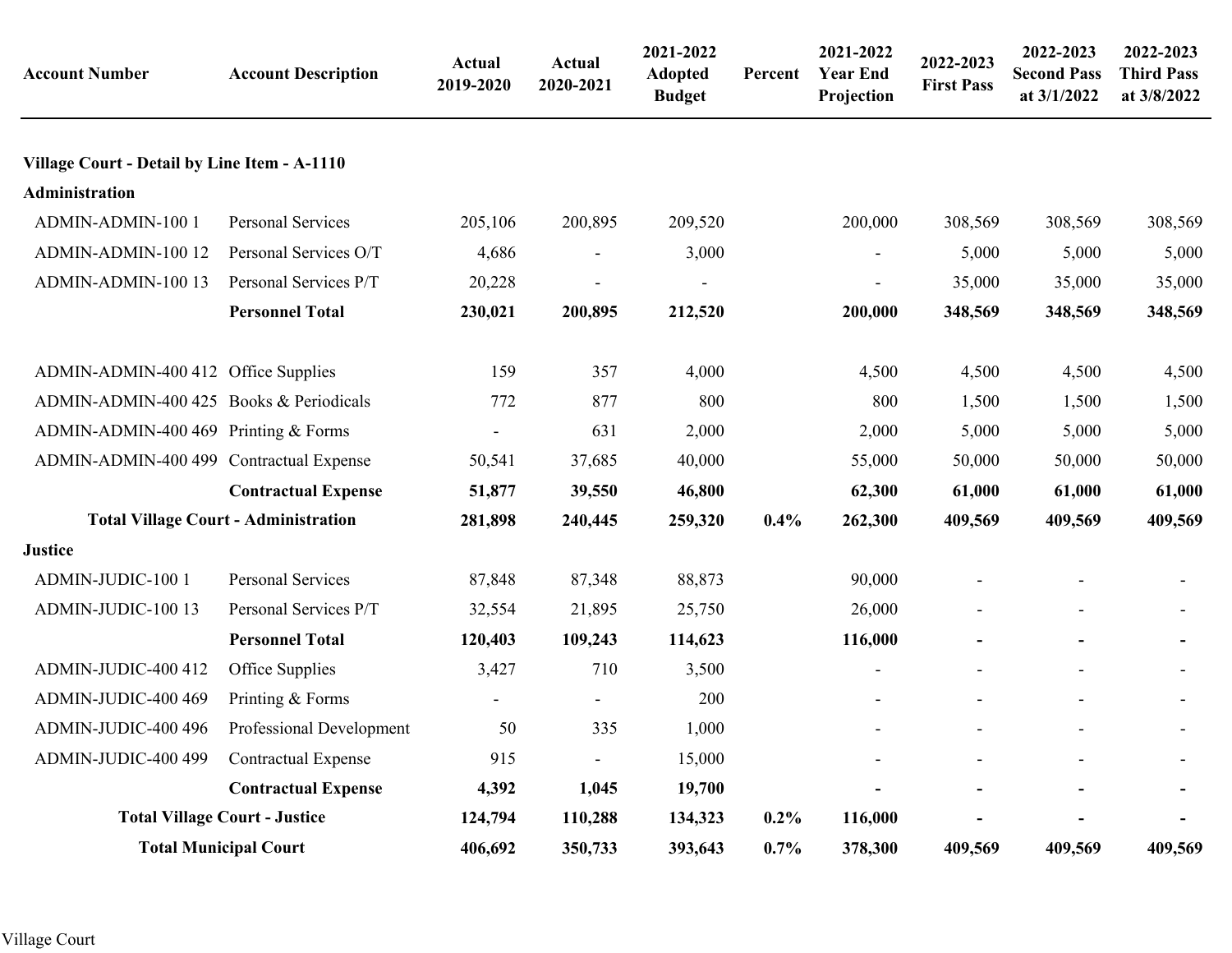#### **General Fund - Account Detail**

| <b>Account Number</b>                                 | <b>Account Description</b> | Actual<br>2019-2020 | <b>Actual</b><br>2020-2021 | 2021-2022<br><b>Adopted</b><br><b>Budget</b> | Percent | 2021-2022<br><b>Year End</b><br>Projection | 2022-2023<br><b>First Pass</b> | 2022-2023<br><b>Second Pass</b><br>at $3/1/2022$ | 2022-2023<br><b>Third Pass</b><br>at 3/8/2022 |
|-------------------------------------------------------|----------------------------|---------------------|----------------------------|----------------------------------------------|---------|--------------------------------------------|--------------------------------|--------------------------------------------------|-----------------------------------------------|
| <b>Village Manager - Summary by Expenditure Group</b> |                            |                     |                            |                                              |         |                                            |                                |                                                  |                                               |
| Personnel                                             |                            | 793,211             | 806,871                    | 843,865                                      |         | 784,252                                    | 792,635                        | 776,328                                          | 776,328                                       |
| Equipment                                             |                            | 3,988               | 595                        | 3,200                                        |         | 3,000                                      | 22,200                         | 22,200                                           | 22,200                                        |
| Contractual                                           |                            | 172,033             | 87,335                     | 238,900                                      |         | 194,202                                    | 230,100                        | 230,100                                          | 230,100                                       |
| <b>Total Village Manager</b>                          |                            | 969,232             | 894,801                    | 1,085,965                                    | 1.8%    | 981,454                                    | 1,044,935                      | 1,028,628                                        | 1,028,628                                     |
| <b>Village Manager - Summary by Division Code</b>     |                            |                     |                            |                                              |         |                                            |                                |                                                  |                                               |
| Administration                                        |                            | 570,934             | 563,092                    | 588,355                                      |         | 687,719                                    | 761,382                        | 745,075                                          | 745,075                                       |
| Alarm                                                 |                            | 2,107               | 2,677                      | 3,300                                        |         | 3,100                                      |                                |                                                  |                                               |
| Cable                                                 |                            | 13,216              | 8,812                      | 41,700                                       |         | 10,000                                     |                                |                                                  | $\overline{\phantom{a}}$                      |
| Purchasing                                            |                            | 98,821              | 100,310                    | 104,468                                      |         | 3,100                                      |                                |                                                  |                                               |
| Parking                                               |                            | 286,557             | 219,909                    | 348,142                                      |         | 275,535                                    | 283,553                        | 283,553                                          | 283,553                                       |
| <b>Total Village Manager</b>                          |                            | 969,232             | 894,801                    | 1,085,965                                    | 1.8%    | 979,454                                    | 1,044,935                      | 1,028,628                                        | 1,028,628                                     |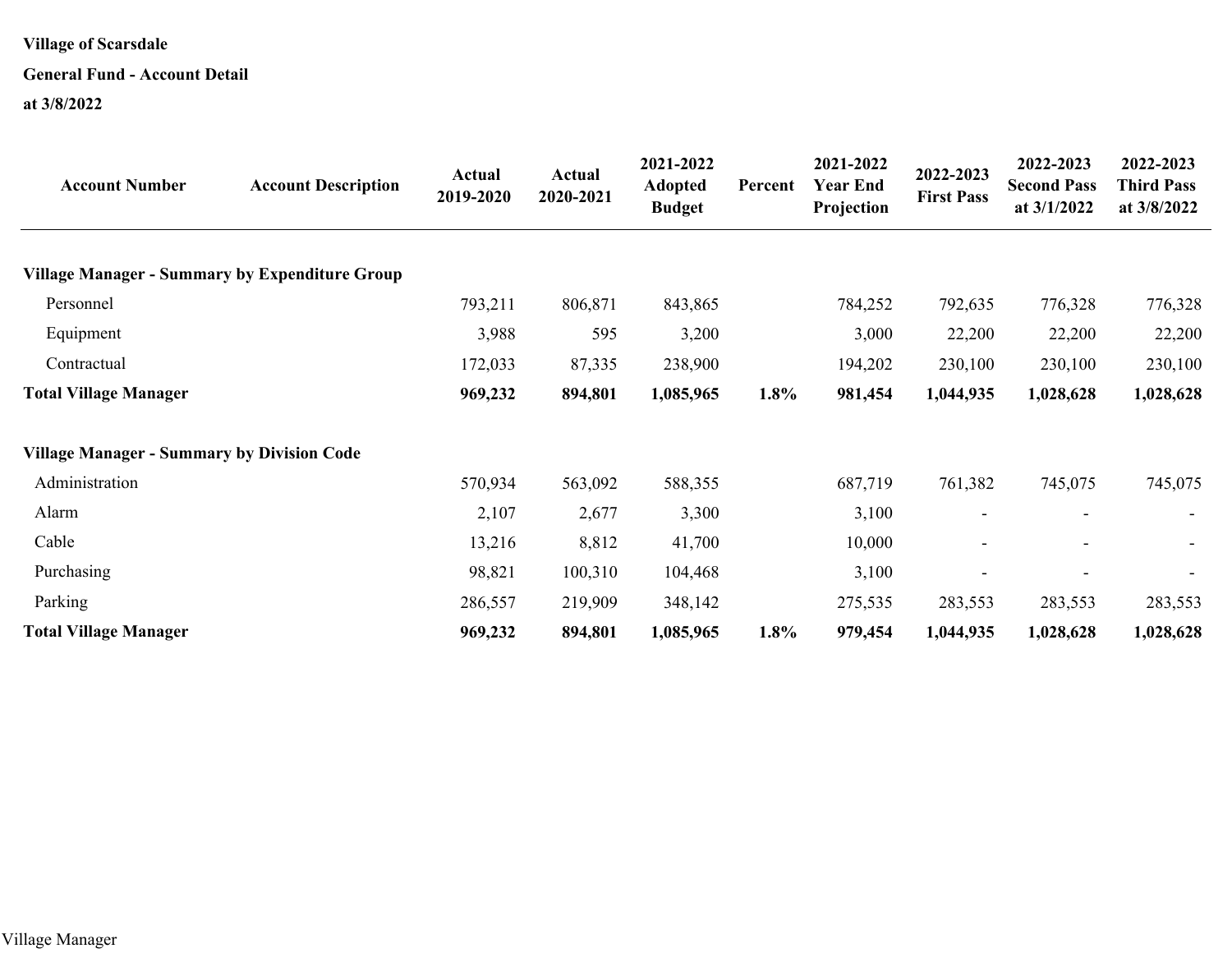| <b>Account Number</b>                          | <b>Account Description</b>   | Actual<br>2019-2020      | Actual<br>2020-2021      | 2021-2022<br><b>Adopted</b><br><b>Budget</b> | Percent | 2021-2022<br><b>Year End</b><br>Projection | 2022-2023<br><b>First Pass</b> | 2022-2023<br><b>Second Pass</b><br>at 3/1/2022 | 2022-2023<br><b>Third Pass</b><br>at 3/8/2022 |
|------------------------------------------------|------------------------------|--------------------------|--------------------------|----------------------------------------------|---------|--------------------------------------------|--------------------------------|------------------------------------------------|-----------------------------------------------|
| Village Manager - Detail by Line Item - A-1230 |                              |                          |                          |                                              |         |                                            |                                |                                                |                                               |
| <b>Administration</b>                          |                              |                          |                          |                                              |         |                                            |                                |                                                |                                               |
| ADMIN-ADMIN-100 1                              | Personal Services            | 566,007                  | 566,176                  | 570,855                                      |         | 675,570                                    | 689,082                        | 672,775                                        | 672,775                                       |
|                                                | <b>Personnel Total</b>       | 566,007                  | 566,176                  | 570,855                                      |         | 675,570                                    | 689,082                        | 672,775                                        | 672,775                                       |
| ADMIN-ADMIN-200 20                             | Equipment                    |                          |                          |                                              |         | $\overline{\phantom{a}}$                   | 19,200                         | 19,200                                         | 19,200                                        |
|                                                | <b>Personnel Total</b>       | 566,007                  |                          |                                              |         | $\blacksquare$                             | 19,200                         | 19,200                                         | 19,200                                        |
| ADMIN-ADMIN-400 412                            | Office Supplies              | 2,538                    | (5,758)                  | 3,500                                        |         | 2,500                                      | 5,100                          | 5,100                                          | 5,100                                         |
| ADMIN-ADMIN-400 435                            | Prof Business Exp            |                          |                          | 4,000                                        |         |                                            |                                |                                                |                                               |
| ADMIN-ADMIN-400 454                            | Travel                       |                          | $\blacksquare$           | 1,500                                        |         | 1,000                                      | 1,500                          | 1,500                                          | 1,500                                         |
| ADMIN-ADMIN-400 458                            | <b>Supplemental Services</b> |                          | $\overline{\phantom{a}}$ | 3,500                                        |         | 3,500                                      | 18,500                         | 18,500                                         | 18,500                                        |
| ADMIN-ADMIN-400 460                            | Repairs to Equipment         |                          | $\overline{\phantom{a}}$ | $\blacksquare$                               |         | $\blacksquare$                             | 2,000                          | 2,000                                          | 2,000                                         |
| ADMIN-ADMIN-400 480                            | Dues and Subscriptions       |                          |                          |                                              |         |                                            | 5,800                          | 5,800                                          | 5,800                                         |
| ADMIN-ADMIN-400 485                            | Postage                      |                          |                          |                                              |         |                                            | 3,000                          | 3,000                                          | 3,000                                         |
| ADMIN-ADMIN-400 496                            | Professional Development     | 2,389                    | 2,674                    | 5,000                                        |         | 5,149                                      | 4,200                          | 4,200                                          | 4,200                                         |
| ADMIN-ADMIN-400 499                            | <b>Contractual Expense</b>   | $\overline{\phantom{a}}$ |                          |                                              |         |                                            | 13,000                         | 13,000                                         | 13,000                                        |
|                                                | <b>Contractual Expense</b>   | 4,928                    | (3,084)                  | 17,500                                       |         | 12,149                                     | 53,100                         | 53,100                                         | 53,100                                        |
| <b>Total Administration</b>                    |                              | 1,136,941                | 563,092                  | 588,355                                      | 0.98%   | 687,719                                    | 761,382                        | 745,075                                        | 745,075                                       |
| <b>Alarm</b>                                   |                              |                          |                          |                                              |         |                                            |                                |                                                |                                               |
| ALRM-ALRM-200 20                               | Equipment                    |                          |                          | 200                                          |         |                                            |                                |                                                |                                               |
|                                                | <b>Equipment Total</b>       |                          |                          | 200                                          |         |                                            |                                |                                                |                                               |
| ALRM-ALRM-400 412                              | Office Supplies              |                          |                          | 200                                          |         | 200                                        |                                |                                                |                                               |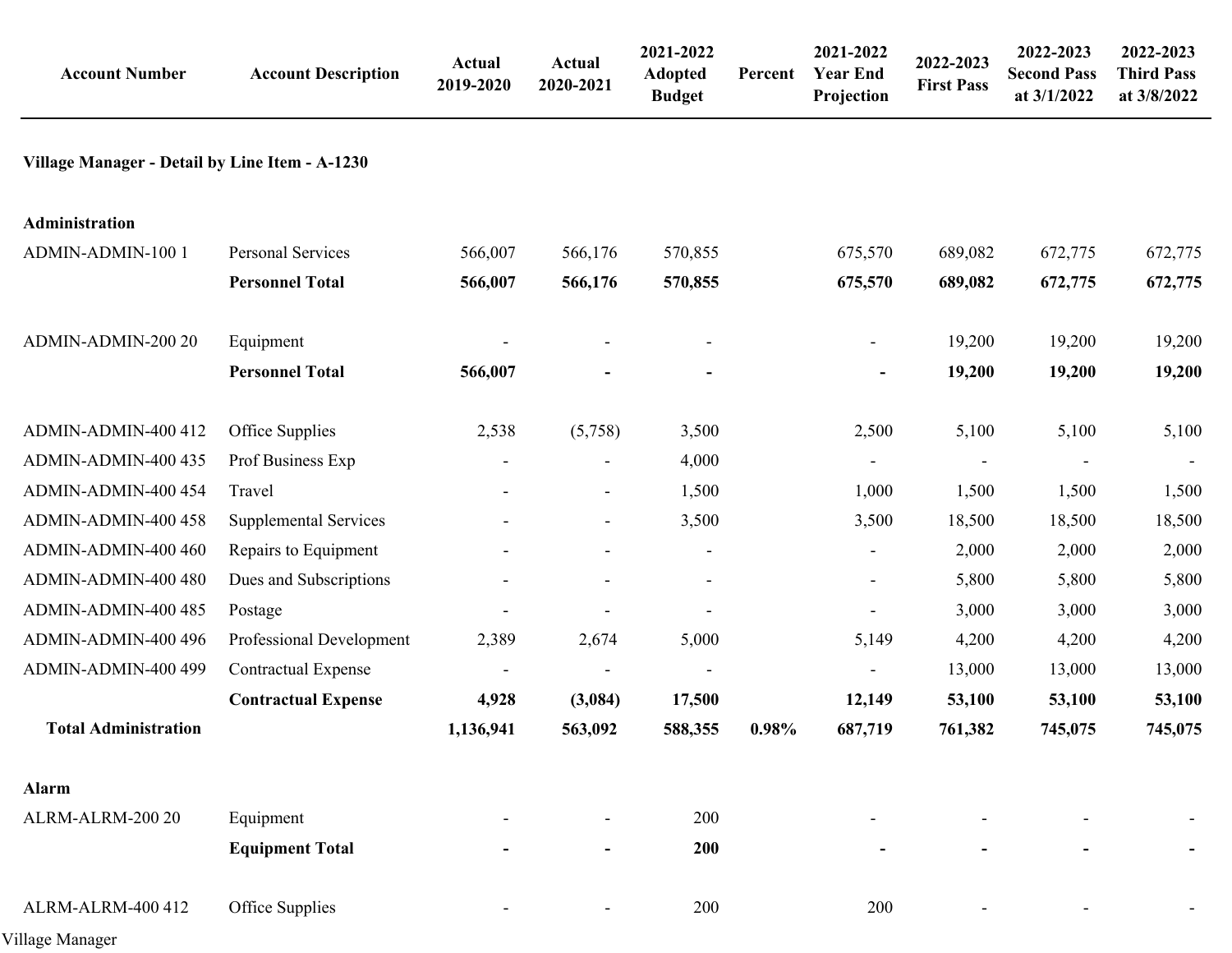| <b>Account Number</b>   | <b>Account Description</b> | Actual<br>2019-2020 | <b>Actual</b><br>2020-2021 | 2021-2022<br><b>Adopted</b><br><b>Budget</b> | Percent | 2021-2022<br><b>Year End</b><br>Projection | 2022-2023<br><b>First Pass</b> | 2022-2023<br><b>Second Pass</b><br>at 3/1/2022 | 2022-2023<br><b>Third Pass</b><br>at 3/8/2022 |
|-------------------------|----------------------------|---------------------|----------------------------|----------------------------------------------|---------|--------------------------------------------|--------------------------------|------------------------------------------------|-----------------------------------------------|
| ALRM-ALRM-400 449       | Miscellaneous Supplies     |                     |                            | 200                                          |         | 200                                        |                                |                                                |                                               |
| ALRM-ALRM-400 485       | Postage                    | 2,107               | 2,677                      | 2,700                                        |         | 2,700                                      |                                |                                                |                                               |
|                         | <b>Contractual Expense</b> | 2,107               | 2,677                      | 3,100                                        |         | 3,100                                      |                                |                                                | $\blacksquare$                                |
| <b>Total Alarm</b>      |                            | 2,107               | 2,677                      | 3,300                                        | 0.01%   | 3,100                                      |                                |                                                | ۰.                                            |
| Cable                   |                            |                     |                            |                                              |         |                                            |                                |                                                |                                               |
| CABLE-ALRM-200 20       | Equipment                  |                     |                            |                                              |         | 2,000                                      |                                |                                                |                                               |
|                         | <b>Equipment Total</b>     |                     |                            |                                              |         | 2,000                                      |                                |                                                |                                               |
| CABLE-ADMIN-400 412     | Office Supplies            | 75                  |                            | 200                                          |         | $\overline{\phantom{a}}$                   |                                |                                                |                                               |
| CABLE-ADMIN-400 460     | Repairs to Equipment       | 29                  | 112                        | 2,000                                        |         |                                            |                                |                                                |                                               |
| CABLE-ADMIN-400 499     | <b>Contractual Expense</b> | 13,113              | 8,700                      | 39,500                                       |         | 10,000                                     |                                |                                                | $\overline{\phantom{0}}$                      |
|                         | <b>Contractual Expense</b> | 13,216              | 8,812                      | 41,700                                       |         | 10,000                                     |                                |                                                | ۰                                             |
| <b>Total Cable</b>      |                            | 13,216              | 8,812                      | 41,700                                       | 0.07%   | 12,000                                     |                                |                                                | ٠                                             |
| Purchasing              |                            |                     |                            |                                              |         |                                            |                                |                                                |                                               |
| PRCHS-ADMIN-100 1       | Personal Services          | 97,404              | 99,306                     | 99,368                                       |         |                                            |                                |                                                |                                               |
| PRCHS-ADMIN-100 12      | Personal Services O/T      | $\blacksquare$      | 400                        | $\blacksquare$                               |         |                                            |                                |                                                |                                               |
|                         | <b>Personnel Total</b>     | 97,404              | 99,706                     | 99,368                                       |         |                                            |                                |                                                | ۰.                                            |
| PRCHS-ADMIN-400 412     | Office Supplies            | 937                 | 203                        | 2,000                                        |         | 2,000                                      |                                |                                                |                                               |
| PRCHS-ADMIN-400 435     | Prof Business Exp          |                     |                            | 1,000                                        |         | 100                                        |                                |                                                |                                               |
| PRCHS-ADMIN-400 454     | Travel                     |                     |                            | 600                                          |         |                                            |                                |                                                |                                               |
| PRCHS-ADMIN-400 496     | Professional Development   |                     |                            | 500                                          |         |                                            |                                |                                                |                                               |
| PRCHS-ADMIN-400 499     | <b>Contractual Expense</b> | 480                 | 401                        | 1,000                                        |         | 1,000                                      |                                |                                                | $\overline{\phantom{0}}$                      |
|                         | <b>Contractual Expense</b> | 1,417               | 604                        | 5,100                                        |         | 3,100                                      |                                |                                                |                                               |
| <b>Total Purchasing</b> |                            | 98,821              | 100,310                    | 104,468                                      | 0.17%   | 3,100                                      |                                |                                                |                                               |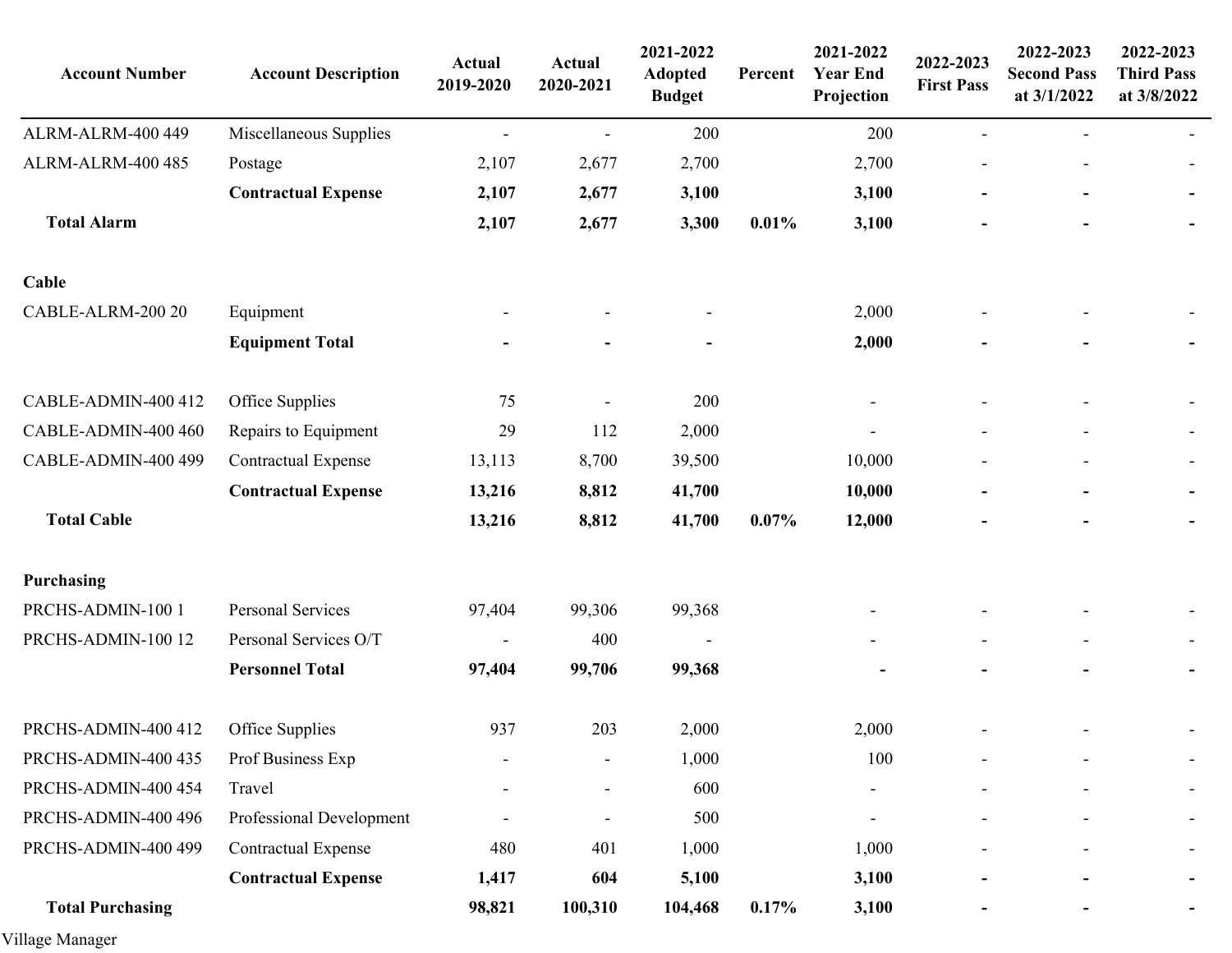| <b>Account Number</b>         | <b>Account Description</b> | Actual<br>2019-2020      | Actual<br>2020-2021      | 2021-2022<br><b>Adopted</b><br><b>Budget</b> | Percent | 2021-2022<br><b>Year End</b><br>Projection | 2022-2023<br><b>First Pass</b> | 2022-2023<br><b>Second Pass</b><br>at 3/1/2022 | 2022-2023<br><b>Third Pass</b><br>at 3/8/2022 |
|-------------------------------|----------------------------|--------------------------|--------------------------|----------------------------------------------|---------|--------------------------------------------|--------------------------------|------------------------------------------------|-----------------------------------------------|
| Parking                       |                            |                          |                          |                                              |         |                                            |                                |                                                |                                               |
| <b>Parking Admin</b>          |                            |                          |                          |                                              |         |                                            |                                |                                                |                                               |
| PRKG-ADMIN-100 1              | Personal Services          | 56,096                   | 65,009                   | 66,300                                       |         |                                            |                                |                                                |                                               |
|                               | <b>Personnel Total</b>     | 56,096                   | 65,009                   | 66,300                                       |         |                                            |                                |                                                |                                               |
| PRKG-ADMIN-400 435            | Prof Business Exp          | 3,170                    |                          |                                              |         |                                            |                                |                                                |                                               |
| PRKG-ADMIN-400 469            | Printing & Forms           | 1,144                    | 1,703                    | 3,000                                        |         | 2,000                                      |                                |                                                |                                               |
| PRKG-ADMIN-400 499            | <b>Contractual Expense</b> | 30,161                   | 11,928                   | 35,000                                       |         | 28,000                                     |                                |                                                | Ξ.                                            |
|                               | <b>Contractual Expense</b> | 34,475                   | 13,631                   | 38,000                                       |         | 30,000                                     |                                |                                                | $\blacksquare$                                |
| <b>Total Parking Admin</b>    |                            | 90,571                   | 78,640                   | 104,300                                      |         | 30,000                                     |                                |                                                |                                               |
| <b>Parking Christie</b>       |                            |                          |                          |                                              |         |                                            |                                |                                                |                                               |
| PRKG-CHRS-100 1               | Personal Services          | 15,901                   | 17,575                   | 21,414                                       |         | 21,414                                     |                                |                                                |                                               |
| <b>PRKG-CHRS-100 12</b>       | Personal Services O/T      | $\overline{\phantom{a}}$ | $\overline{\phantom{a}}$ | 20,000                                       |         | 20,000                                     |                                |                                                | $\overline{\phantom{a}}$                      |
| <b>PRKG-CHRS-100 13</b>       | Personal Services P/T      | 3,078                    | 225                      |                                              |         | $\blacksquare$                             |                                |                                                |                                               |
|                               | <b>Personnel Total</b>     | 18,979                   | 17,800                   | 41,414                                       |         | 41,414                                     |                                |                                                | ۰.                                            |
| <b>PRKG-CHRS-200 20</b>       | Equipment                  | 2,000                    | 84                       | 1,000                                        |         |                                            |                                |                                                |                                               |
|                               | <b>Equpment Total</b>      | 2,000                    | 84                       | 1,000                                        |         |                                            |                                |                                                |                                               |
| PRKG-CHRS-400 411             | Fuel, Light & Power        | 23,832                   | 22,370                   | 30,000                                       |         | 30,000                                     |                                |                                                |                                               |
| <b>PRKG-CHRS-400 422</b>      | Meter & Parking Maint      | 708                      |                          | 1,500                                        |         | 1,500                                      |                                |                                                |                                               |
| PRKG-CHRS-400 461             | Repairs to Buildings       | 22,097                   | 6,664                    | 20,000                                       |         | 20,000                                     |                                |                                                |                                               |
| PRKG-CHRS-400 499             | <b>Contractual Expense</b> | 15,459                   | 5,929                    | 15,000                                       |         | 15,000                                     |                                |                                                | $\blacksquare$                                |
|                               | <b>Contractual Expense</b> | 62,096                   | 34,963                   | 66,500                                       |         | 66,500                                     |                                |                                                |                                               |
| <b>Total Parking Christie</b> |                            | 83,075                   | 52,848                   | 108,914                                      |         | 107,914                                    |                                |                                                |                                               |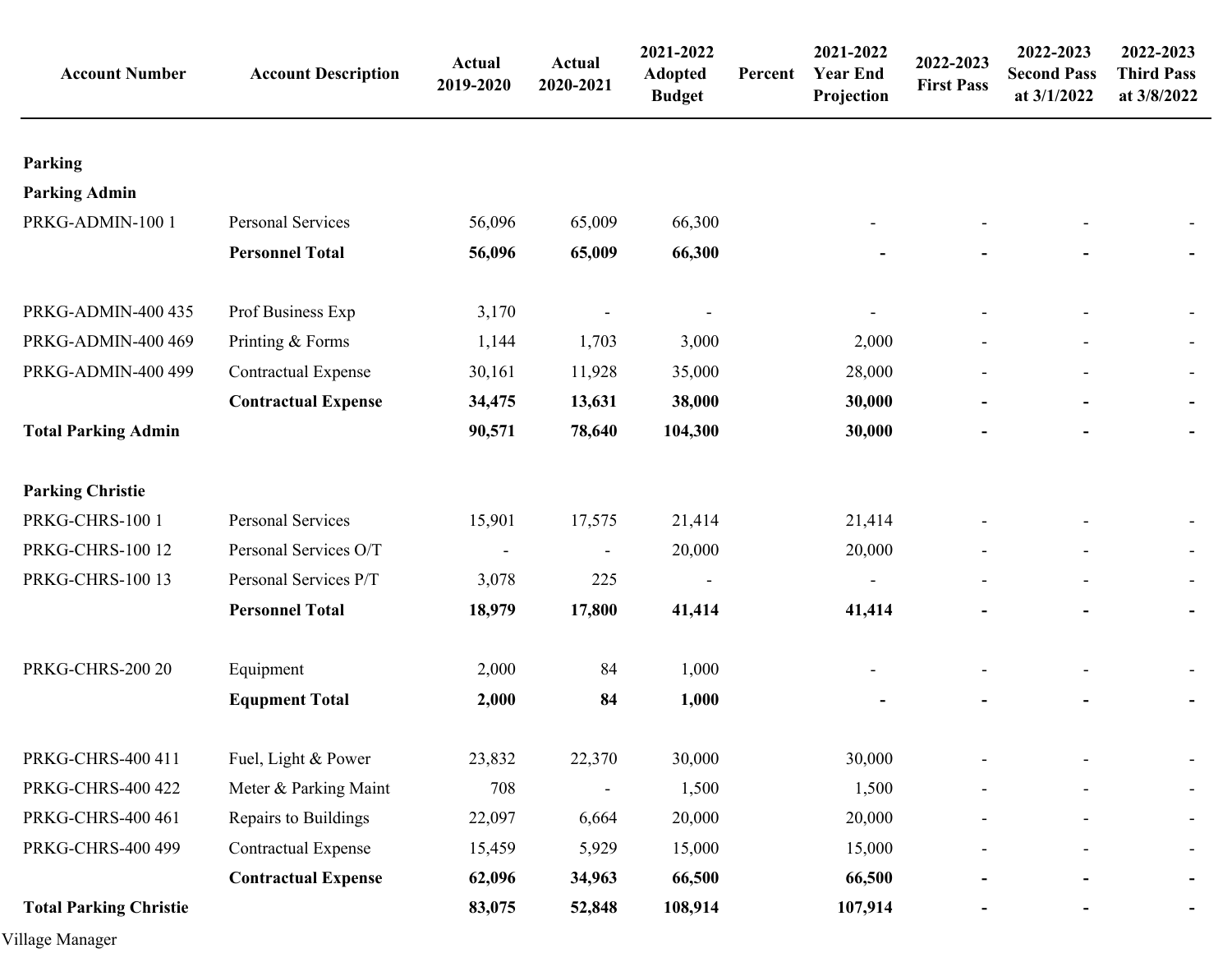| <b>Account Number</b>           | <b>Account Description</b> | Actual<br>2019-2020 | <b>Actual</b><br>2020-2021 | 2021-2022<br><b>Adopted</b><br><b>Budget</b> | Percent | 2021-2022<br><b>Year End</b><br>Projection | 2022-2023<br><b>First Pass</b> | 2022-2023<br><b>Second Pass</b><br>at 3/1/2022 | 2022-2023<br><b>Third Pass</b><br>at 3/8/2022 |
|---------------------------------|----------------------------|---------------------|----------------------------|----------------------------------------------|---------|--------------------------------------------|--------------------------------|------------------------------------------------|-----------------------------------------------|
| <b>Parking Freightway</b>       |                            |                     |                            |                                              |         |                                            |                                |                                                |                                               |
| PRKG-FRGT-100 1                 | Personal Services          | 15,901              | 17,575                     | 21,414                                       |         | 21,414                                     |                                |                                                |                                               |
|                                 | <b>Personnel Total</b>     | 15,901              | 17,575                     | 21,414                                       |         | 21,414                                     |                                |                                                |                                               |
| PRKG-FRGT-400 411               | Fuel, Light & Power        | 21,250              | 17,533                     | 22,500                                       |         | 24,389                                     |                                |                                                |                                               |
| PRKG-FRGT-400 461               | Repairs to Buildings       | 17,286              | 4,526                      | 25,000                                       |         | 28,464                                     |                                |                                                |                                               |
| PRKG-FRGT-400 499               | <b>Contractual Expense</b> | 2,387               | 2,340                      | 10,000                                       |         | 5,000                                      |                                |                                                |                                               |
|                                 | <b>Contractual Expense</b> | 40,923              | 24,399                     | 57,500                                       |         | 57,853                                     |                                |                                                |                                               |
| <b>Total Parking Freightway</b> |                            | 56,824              | 41,974                     | 78,914                                       |         | 79,267                                     |                                |                                                |                                               |
| <b>Parking Facilities</b>       |                            |                     |                            |                                              |         |                                            |                                |                                                |                                               |
| PRKG-FACIL-100 12               | Personal Services OT       |                     |                            |                                              |         |                                            | 20,000                         | 20,000                                         | 20,000                                        |
|                                 | <b>Personnel Total</b>     |                     |                            |                                              |         | $\overline{a}$                             | 20,000                         | 20,000                                         | 20,000                                        |
| PRKG-FACIL-200 20               | Equipment                  |                     |                            |                                              |         |                                            | 1,500                          | 1,500                                          | 1,500                                         |
|                                 | <b>Equpment Total</b>      |                     |                            |                                              |         | $\overline{a}$                             | 1,500                          | 1,500                                          | 1,500                                         |
| PRKG-FACIL-400 411              | Fuel, Light & Power        |                     |                            |                                              |         | $\overline{\phantom{a}}$                   | 67,500                         | 67,500                                         | 67,500                                        |
| PRKG-FACIL-400 461              | Maintenance/Repair         |                     |                            | $\overline{\phantom{a}}$                     |         | $\overline{\phantom{a}}$                   | 51,000                         | 51,000                                         | 51,000                                        |
| PRKG-FACIL-400 499              | <b>Contractual Expense</b> |                     |                            | $\overline{\phantom{a}}$                     |         |                                            | 8,000                          | 8,000                                          | 8,000                                         |
|                                 | <b>Contractual Expense</b> |                     |                            |                                              |         |                                            | 126,500                        | 126,500                                        | 126,500                                       |
| <b>Total Parking Facilities</b> |                            |                     |                            |                                              |         |                                            | 148,000                        | 148,000                                        | 148,000                                       |
| <b>Parking Metered</b>          |                            |                     |                            |                                              |         |                                            |                                |                                                |                                               |
| PRKG-MTRP-100 11                | Personal Services          |                     |                            | $\overline{\phantom{a}}$                     |         |                                            | 59,113                         | 59,113                                         | 59,113                                        |
| PRKG-MTRP-100 13                | Personal Services P/T      | 22,464              | 22,464                     | 23,100                                       |         | 24,440                                     | 24,440                         | 24,440                                         | 24,440                                        |
|                                 |                            |                     |                            |                                              |         |                                            |                                |                                                |                                               |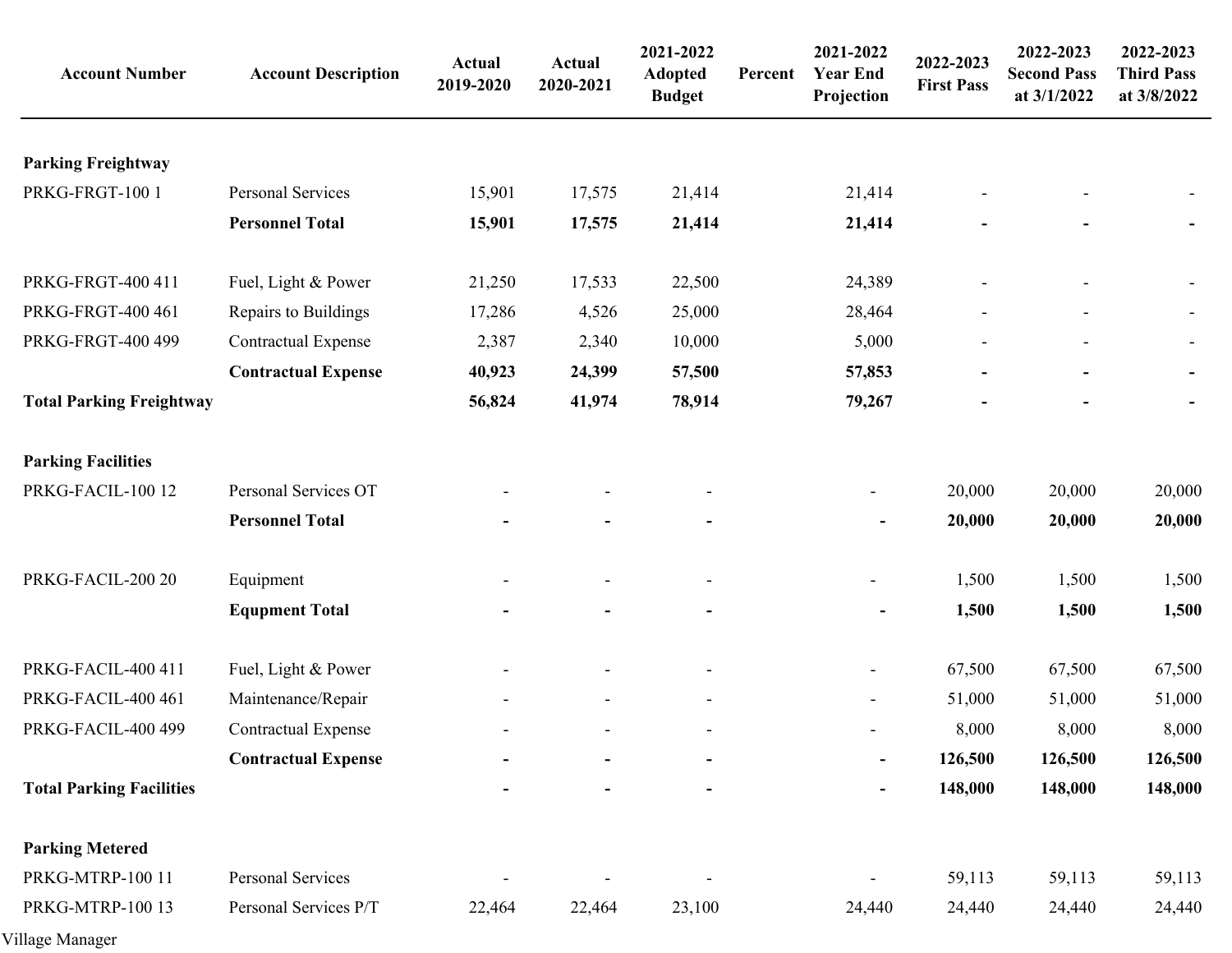| <b>Account Number</b>        | <b>Account Description</b>   | <b>Actual</b><br>2019-2020 | <b>Actual</b><br>2020-2021   | 2021-2022<br><b>Adopted</b><br><b>Budget</b> | Percent | 2021-2022<br><b>Year End</b><br>Projection | 2022-2023<br><b>First Pass</b> | 2022-2023<br><b>Second Pass</b><br>at 3/1/2022 | 2022-2023<br><b>Third Pass</b><br>at 3/8/2022 |
|------------------------------|------------------------------|----------------------------|------------------------------|----------------------------------------------|---------|--------------------------------------------|--------------------------------|------------------------------------------------|-----------------------------------------------|
|                              | <b>Personnel Total</b>       | 22,464                     | 22,464                       | 23,100                                       |         | 24,440                                     | 83,553                         | 83,553                                         | 83,553                                        |
| PRKG-MTRP-200 20             | Equipment                    | 1,988                      | 511                          | 1,000                                        |         | 1,000                                      | 1,500                          | 1,500                                          | 1,500                                         |
|                              | <b>Equpment Total</b>        | 1,988                      | 511                          | 1,000                                        |         | 1,000                                      | 1,500                          | 1,500                                          | 1,500                                         |
| PRKG-MTRP-400 422            | Meter & Parking Maint        | 2,404                      | 780                          | 1,500                                        |         | 1,500                                      | 7,500                          | 7,500                                          | 7,500                                         |
| PRKG-MTRP-400 469            | Printing and Forms           | $\overline{\phantom{a}}$   | $\overline{\phantom{a}}$     |                                              |         |                                            | 3,000                          | 3,000                                          | 3,000                                         |
| PRKG-MTRP-400 499            | <b>Contractual Expense</b>   | 2,404                      |                              |                                              |         | 3,000                                      | 40,000                         | 40,000                                         | 40,000                                        |
|                              | <b>Contractual Expense</b>   | 4,808                      | 780                          | 1,500                                        |         | 4,500                                      | 50,500                         | 50,500                                         | 50,500                                        |
| <b>Total Parking Metered</b> |                              | 29,259                     | 23,755                       | 25,600                                       |         | 29,940                                     | 135,553                        | 135,553                                        | 135,553                                       |
| <b>Parking Opened</b>        |                              |                            |                              |                                              |         |                                            |                                |                                                |                                               |
| PRKG-OPEN-100 1              | Personal Services            | 16,361                     | 18,140                       | 21,414                                       |         | 21,414                                     |                                |                                                |                                               |
|                              | <b>Personnel Total</b>       | 16,361                     | 18,140                       | 21,414                                       |         | 21,414                                     |                                |                                                |                                               |
| PRKG-OPEN-200 20             | Equipment                    |                            | $\overline{\phantom{a}}$     | 1,000                                        |         |                                            |                                |                                                |                                               |
|                              | <b>Equpment Total</b>        |                            | $\qquad \qquad \blacksquare$ | 1,000                                        |         |                                            |                                |                                                |                                               |
| PRKG-OPEN-400 422            | Meter & Parking Maint        | 2,468                      | $\qquad \qquad \blacksquare$ | 1,000                                        |         | 1,000                                      |                                |                                                |                                               |
| PRKG-OPEN-400 461            | Repairs to Buildings         | $\overline{\phantom{a}}$   | $\overline{\phantom{0}}$     | 2,000                                        |         | 1,000                                      |                                | $\overline{a}$                                 |                                               |
| <b>PRKG-OPEN-400 499</b>     | <b>Contractual Expense</b>   | 8,000                      | 4,552                        | 5,000                                        |         | 5,000                                      |                                |                                                |                                               |
|                              | <b>Contractual Expense</b>   | 10,468                     | 4,552                        | 8,000                                        |         | 7,000                                      |                                |                                                |                                               |
| <b>Total Parking Opened</b>  |                              | 26,829                     | 22,692                       | 30,414                                       |         | 28,414                                     |                                |                                                |                                               |
| <b>Total Parking</b>         |                              | 286,557                    | 219,909                      | 348,142                                      | 0.58%   | 275,535                                    | 283,553                        | 283,553                                        | 283,553                                       |
|                              | <b>Total Village Manager</b> | 1,537,642                  | 894,801                      | 1,085,965                                    | 1.81%   | 981,454                                    | 1,044,935                      | 1,028,628                                      | 1,028,628                                     |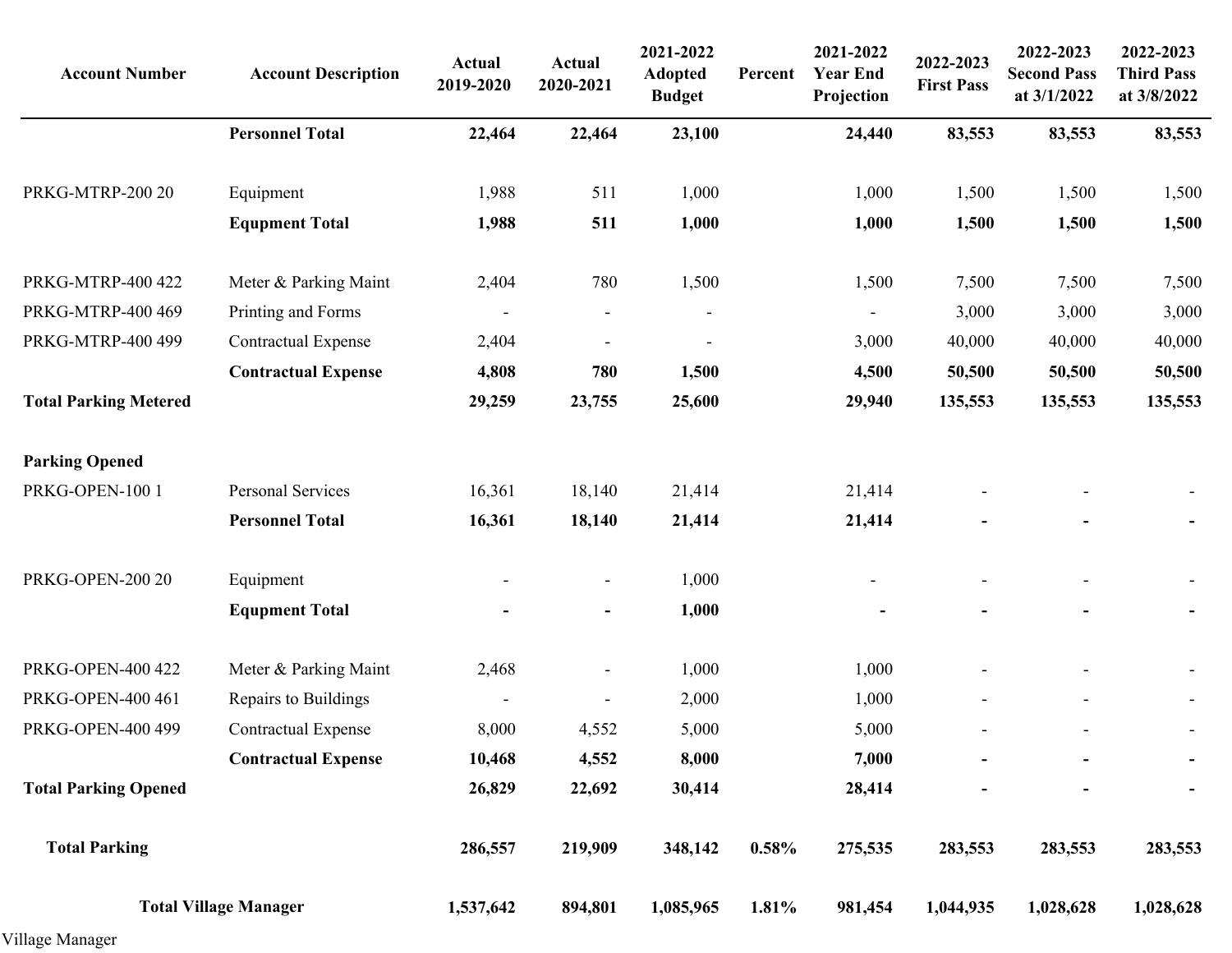#### **General Fund - Account Detail**

| <b>Account Number</b>                           | <b>Account Description</b> | Actual<br>2019-2020 | Actual<br>2020-2021 | 2021-2022<br><b>Adopted</b><br><b>Budget</b> | Percent | 2021-2022<br><b>Year End</b><br>Projection | 2022-2023<br><b>First Pass</b> | 2022-2023<br><b>Second Pass</b><br>at $3/1/2022$ | 2022-2023<br><b>Third Pass</b><br>at 3/8/2022 |
|-------------------------------------------------|----------------------------|---------------------|---------------------|----------------------------------------------|---------|--------------------------------------------|--------------------------------|--------------------------------------------------|-----------------------------------------------|
| <b>Treasurer - Summary by Expenditure Group</b> |                            |                     |                     |                                              |         |                                            |                                |                                                  |                                               |
| Personnel                                       |                            | 668,960             | 643,822             | 604,194                                      | 1.0%    | 614,608                                    | 604,523                        | 605,750                                          | 605,750                                       |
| Equipment                                       |                            |                     |                     |                                              | $0.0\%$ |                                            |                                |                                                  |                                               |
|                                                 |                            |                     |                     | $\overline{\phantom{a}}$                     |         | $\overline{\phantom{a}}$                   |                                | 4,000                                            | 4,000                                         |
| Contractual                                     |                            | 143,834             | 167,838             | 147,400                                      | $0.2\%$ | 148,400                                    | 145,500                        | 145,500                                          | 145,500                                       |
| <b>Total Treasurer</b>                          |                            | 812,794             | 811,661             | 751,594                                      | 1.3%    | 763,008                                    | 750,023                        | 755,250                                          | 755,250                                       |
| <b>Treasurer - Summary by Division Code</b>     |                            |                     |                     |                                              |         |                                            |                                |                                                  |                                               |
| <b>Accounts Payable</b>                         |                            | 88,228              | 89,266              | 91,663                                       | $0.2\%$ | 97,663                                     | 86,161                         | 86,161                                           | 86,161                                        |
| Administration                                  |                            | 467,309             | 420,880             | 375,545                                      | $0.6\%$ | 381,345                                    | 385,445                        | 390,672                                          | 390,672                                       |
| Payroll                                         |                            | 80,411              | 122,831             | 104,538                                      | $0.2\%$ | 102,000                                    | 84,420                         | 84,420                                           | 84,420                                        |
| Tax                                             |                            | 111,822             | 112,161             | 112,120                                      | $0.2\%$ | 115,000                                    | 122,785                        | 122,785                                          | 122,785                                       |
| Water                                           |                            | 65,024              | 66,522              | 67,728                                       | 0.1%    | 67,000                                     | 71,212                         | 71,212                                           | 71,212                                        |
| <b>Total Treasurer</b>                          |                            | 812,794             | 811,661             | 751,594                                      | 1.3%    | 763,008                                    | 750,023                        | 755,250                                          | 755,250                                       |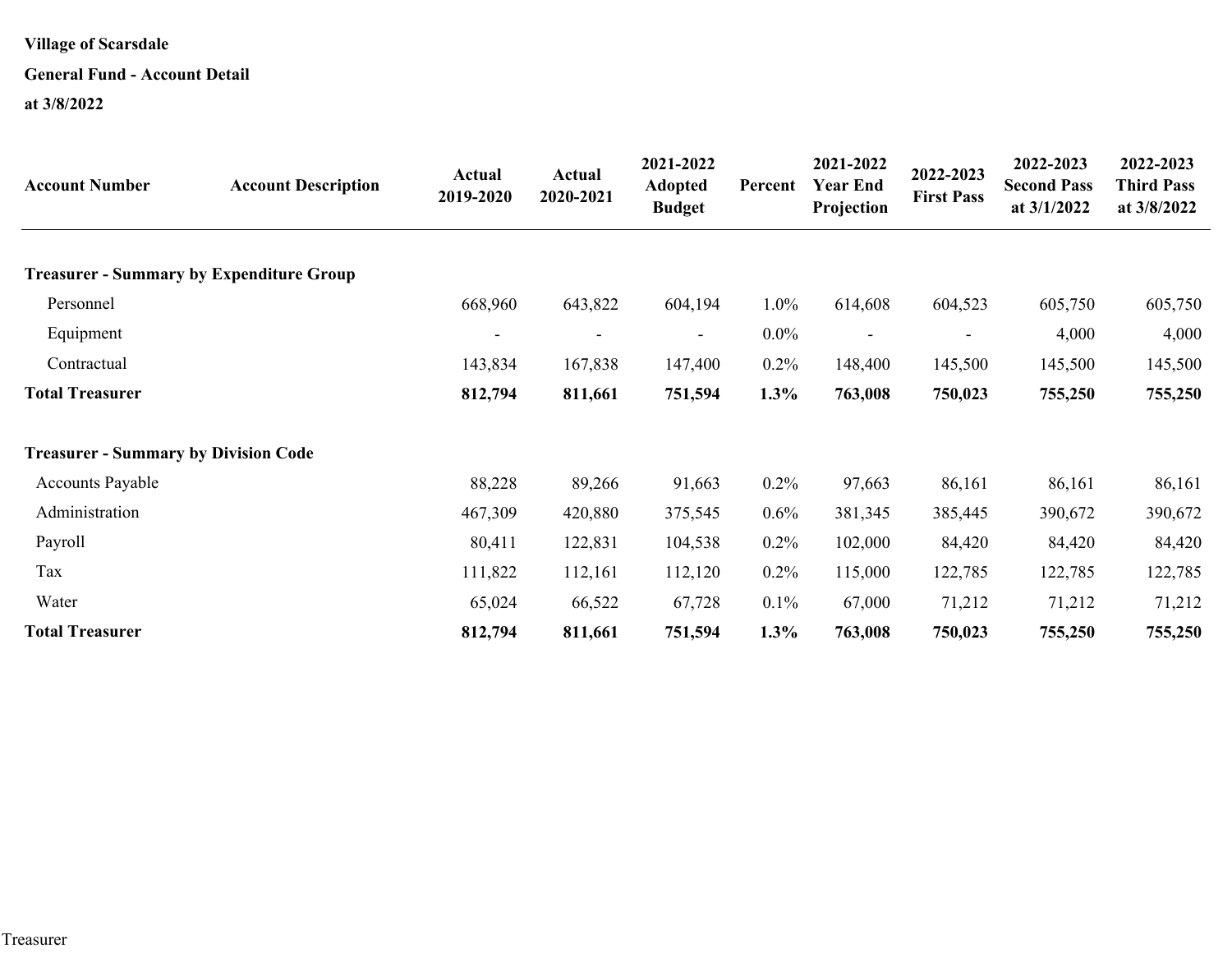| <b>Account Number</b>                    | <b>Account Description</b> | <b>Actual</b><br>2019-2020 | <b>Actual</b><br>2020-2021 | 2021-2022<br><b>Adopted</b><br><b>Budget</b> | Percent | 2021-2022<br><b>Year End</b><br>Projection | 2022-2023<br><b>First Pass</b> | 2022-2023<br><b>Second Pass</b><br>at 3/1/2022 | 2022-2023<br><b>Third Pass</b><br>at 3/8/2022 |
|------------------------------------------|----------------------------|----------------------------|----------------------------|----------------------------------------------|---------|--------------------------------------------|--------------------------------|------------------------------------------------|-----------------------------------------------|
| Treasurer - Detail by Line Item - A-1325 |                            |                            |                            |                                              |         |                                            |                                |                                                |                                               |
| <b>Accounts Payable</b>                  |                            |                            |                            |                                              |         |                                            |                                |                                                |                                               |
| ADMIN-A/P-100 1                          | Personal Services          | 80,293                     | 80,775                     | 82,163                                       |         | 82,163                                     | 81,161                         | 81,161                                         | 81,161                                        |
| ADMIN-A/P-100 12                         | Personal Services O/T      | 464                        | 2,522                      |                                              |         | 1,000                                      |                                |                                                |                                               |
|                                          | <b>Personnel Total</b>     | 80,758                     | 83,297                     | 82,163                                       |         | 83,163                                     | 81,161                         | 81,161                                         | 81,161                                        |
| ADMIN-A/P-400 412                        | Office Supplies            | 100                        | 42                         | 1,500                                        |         | 500                                        |                                |                                                |                                               |
| ADMIN-A/P-400 469                        | Printing & Forms           | 7,371                      | 5,927                      | 8,000                                        |         | 14,000                                     | 5,000                          | 5,000                                          | 5,000                                         |
|                                          | <b>Contractual Expense</b> | 7,470                      | 5,969                      | 9,500                                        |         | 14,500                                     | 5,000                          | 5,000                                          | 5,000                                         |
| <b>Total Accounts Payable</b>            |                            | 88,228                     | 89,266                     | 91,663                                       | $0.2\%$ | 97,663                                     | 86,161                         | 86,161                                         | 86,161                                        |
| Administration                           |                            |                            |                            |                                              |         |                                            |                                |                                                |                                               |
| ADMIN-ADMIN-100 1                        | Personal Services          | 356,267                    | 214,938                    | 278,445                                      |         | 278,445                                    | 278,445                        | 283,672                                        | 283,672                                       |
| ADMIN-ADMIN-100 12                       | Personal Services O/T      |                            | 192                        | $\overline{\phantom{a}}$                     |         |                                            |                                |                                                |                                               |
| ADMIN-ADMIN-100 13                       | Personal Services P/T      | 30,287                     | 94,369                     |                                              |         |                                            |                                |                                                |                                               |
|                                          | <b>Personnel Total</b>     | 386,554                    | 309,499                    | 278,445                                      |         | 278,445                                    | 278,445                        | 283,672                                        | 283,672                                       |
| ADMIN-ADMIN-400 412                      | Office Supplies            | 4,127                      | 1,255                      | 3,000                                        |         | 5,000                                      | 5,000                          | 5,000                                          | 5,000                                         |
| ADMIN-ADMIN-400 435                      | Prof Business Exp          | 720                        | 780                        | 2,000                                        |         | 2,000                                      | 2,000                          | 2,000                                          | 2,000                                         |
| ADMIN-ADMIN-400 454                      | Travel                     |                            |                            | 1,500                                        |         | 500                                        | 1,500                          | 1,500                                          | 1,500                                         |
| ADMIN-ADMIN-400 469                      | Printing & Forms           | 1,333                      | 1,767                      | 2,500                                        |         | 2,500                                      | 2,500                          | 2,500                                          | 2,500                                         |
| ADMIN-ADMIN-400 475                      | <b>Bank Fees</b>           | 3,000                      | 4,505                      | 8,000                                        |         | $\overline{a}$                             |                                |                                                |                                               |
| ADMIN-ADMIN-400 485                      | Postage                    | 49                         | 200                        |                                              |         |                                            |                                |                                                |                                               |
| ADMIN-ADMIN-400 496                      | Professional Development   | 360                        | 459                        | 2,000                                        |         | 2,000                                      | 4,000                          | 4,000                                          | 4,000                                         |
| ADMIN-ADMIN-400 499                      | <b>Contractual Expense</b> | 3,265                      | 30,015                     | 8,900                                        |         | 16,900                                     | 15,000                         | 15,000                                         | 15,000                                        |

Treasurer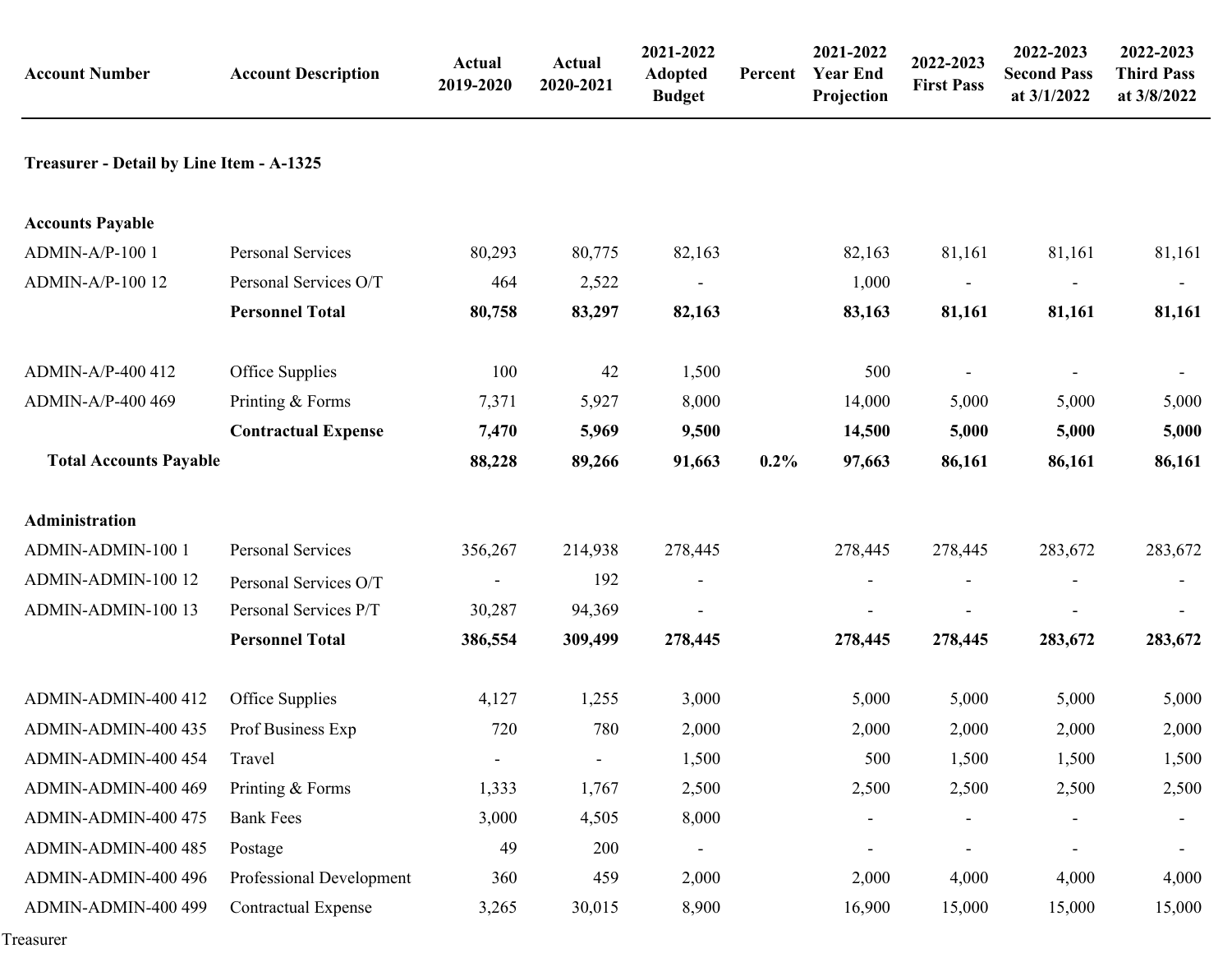| <b>Account Number</b>       | <b>Account Description</b> | <b>Actual</b><br>2019-2020 | <b>Actual</b><br>2020-2021 | 2021-2022<br><b>Adopted</b><br><b>Budget</b> | Percent | 2021-2022<br><b>Year End</b><br>Projection | 2022-2023<br><b>First Pass</b> | 2022-2023<br><b>Second Pass</b><br>at 3/1/2022 | 2022-2023<br><b>Third Pass</b><br>at 3/8/2022 |
|-----------------------------|----------------------------|----------------------------|----------------------------|----------------------------------------------|---------|--------------------------------------------|--------------------------------|------------------------------------------------|-----------------------------------------------|
| ADMIN-AUDIT-400 477         | Independent Audit          | 67,900                     | 72,400                     | 69,200                                       |         | 74,000                                     | 77,000                         | 77,000                                         | 77,000                                        |
|                             | <b>Contractual Expense</b> | 80,754                     | 111,381                    | 97,100                                       |         | 102,900                                    | 107,000                        | 107,000                                        | 107,000                                       |
| <b>Total Administration</b> |                            | 467,309                    | 420,880                    | 375,545                                      | 0.6%    | 381,345                                    | 385,445                        | 390,672                                        | 390,672                                       |
| Payroll                     |                            |                            |                            |                                              |         |                                            |                                |                                                |                                               |
| ADMIN-PAYRL-100 1           | Personal Services          | 78,232                     | 115,585                    | 101,238                                      |         | 102,000                                    | 80,420                         | 80,420                                         | 80,420                                        |
| ADMIN-PAYRL-100 12          | Personal Services O/T      | 795                        | 6,295                      |                                              |         |                                            |                                |                                                |                                               |
|                             | <b>Personnel Total</b>     | 79,027                     | 121,879                    | 101,238                                      |         | 102,000                                    | 80,420                         | 80,420                                         | 80,420                                        |
| ADMIN-PAYRL-200 20          | Equipment                  | 795                        |                            |                                              |         |                                            | 4,000                          | 4,000                                          | 4,000                                         |
|                             | <b>Equipment Total</b>     | 79,027                     |                            |                                              |         |                                            | 4,000                          | 4,000                                          | 4,000                                         |
| ADMIN-PAYRL-400 412         | Office Supplies            |                            |                            | 1,500                                        |         |                                            |                                |                                                |                                               |
| ADMIN-PAYRL-400 469         | Printing & Forms           | 1,384                      | 952                        | 1,800                                        |         |                                            | $\overline{\phantom{a}}$       | $\overline{\phantom{a}}$                       | $\overline{\phantom{a}}$                      |
|                             | <b>Contractual Expense</b> | 1,384                      | 952                        | 3,300                                        |         |                                            |                                |                                                |                                               |
| <b>Total Payroll</b>        |                            | 80,411                     | 122,831                    | 104,538                                      | $0.2\%$ | 102,000                                    | 84,420                         | 84,420                                         | 84,420                                        |
| <b>Tax</b>                  |                            |                            |                            |                                              |         |                                            |                                |                                                |                                               |
| ADMIN-TAX-100 1             | Personal Services          | 57,292                     | 56,792                     | 57,120                                       |         | 58,000                                     | 64,285                         | 64,285                                         | 64,285                                        |
| ADMIN-TAX-100 12            | Personal Overtime          | 305                        | 5,832                      |                                              |         | 1,000                                      |                                |                                                |                                               |
| ADMIN-TAX-100 13            | Personal Part Time         | $\overline{\phantom{a}}$   | $\overline{\phantom{a}}$   | 20,000                                       |         | 25,000                                     | 25,000                         | 25,000                                         | 25,000                                        |
|                             | <b>Personnel Total</b>     | 57,596                     | 62,624                     | 77,120                                       | 0.1%    | 84,000                                     | 89,285                         | 89,285                                         | 89,285                                        |
| <b>ADMIN-TAX-400 412</b>    | Office Supplies            |                            | 45                         | 1,500                                        |         |                                            | $\overline{\phantom{a}}$       |                                                | $\overline{\phantom{a}}$                      |
| <b>ADMIN-TAX-400 469</b>    | Printing & Forms           | 4,649                      | 7,093                      | 6,000                                        |         | 6,000                                      | 6,000                          | 6,000                                          | 6,000                                         |
| <b>ADMIN-TAX-400 475</b>    | <b>Bank Fees</b>           | 31,737                     | 37,621                     | 15,000                                       |         | 15,000                                     | 15,000                         | 15,000                                         | 15,000                                        |
| ADMIN-TAX-400 485           | Postage                    | 2,870                      | 3,621                      | 5,000                                        |         | 5,000                                      | 5,000                          | 5,000                                          | 5,000                                         |

Treasurer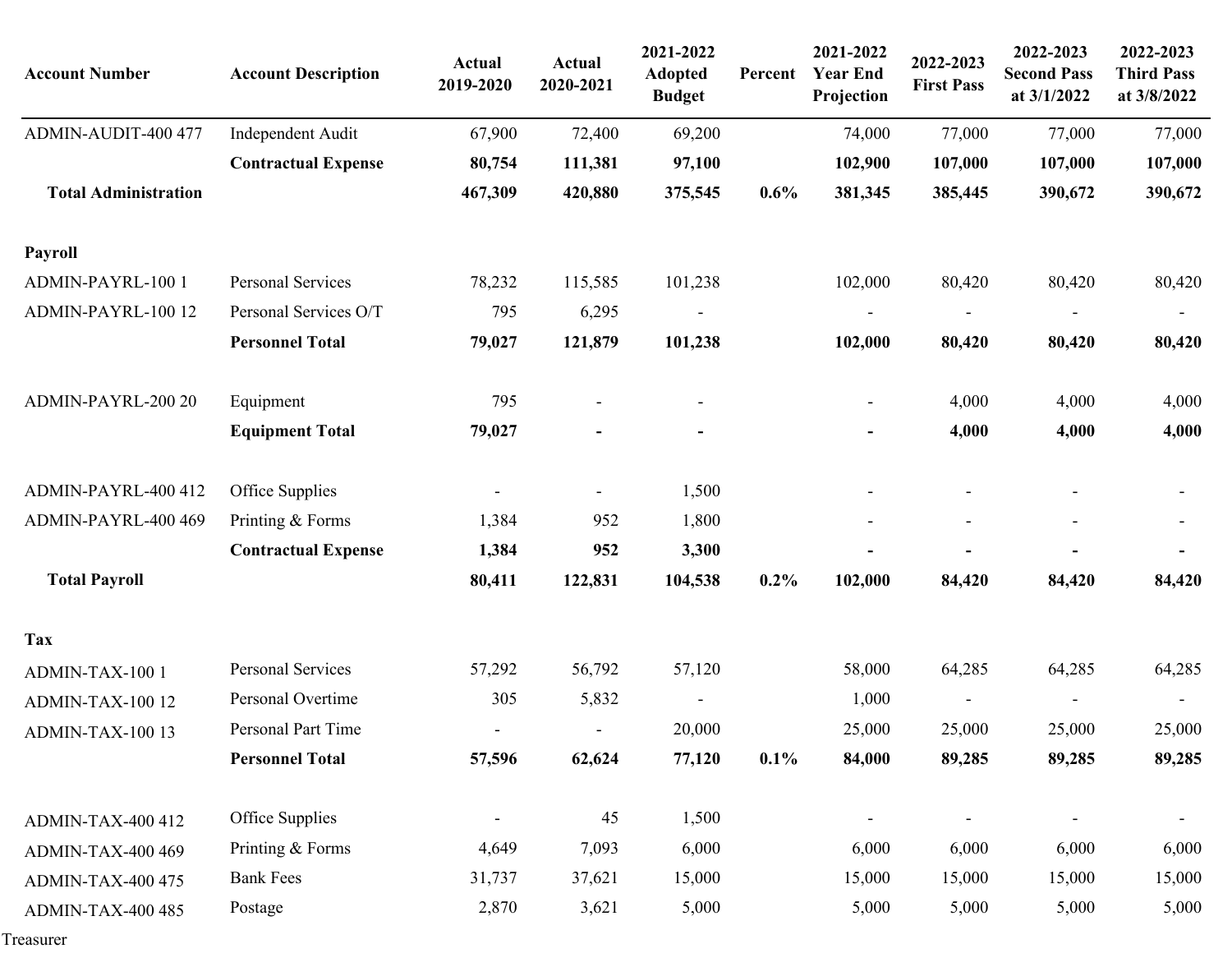| <b>Account Number</b>    | <b>Account Description</b> | Actual<br>2019-2020      | <b>Actual</b><br>2020-2021 | 2021-2022<br><b>Adopted</b><br><b>Budget</b> | Percent | 2021-2022<br><b>Year End</b><br>Projection | 2022-2023<br><b>First Pass</b> | 2022-2023<br><b>Second Pass</b><br>at $3/1/2022$ | 2022-2023<br><b>Third Pass</b><br>at 3/8/2022 |
|--------------------------|----------------------------|--------------------------|----------------------------|----------------------------------------------|---------|--------------------------------------------|--------------------------------|--------------------------------------------------|-----------------------------------------------|
| <b>ADMIN-TAX-400 496</b> | Professional Development   |                          |                            | 2,500                                        |         |                                            | 2,500                          | 2,500                                            | 2,500                                         |
| ADMIN-TAX-400 499        | <b>Contractual Expense</b> | 14,969                   | 1,156                      | 5,000                                        |         | 5,000                                      | 5,000                          | 5,000                                            | 5,000                                         |
|                          | <b>Contractual Expense</b> | 54,225                   | 49,536                     | 35,000                                       |         | 31,000                                     | 33,500                         | 33,500                                           | 33,500                                        |
| <b>Total Tax</b>         |                            | 111,822                  | 112,161                    | 112,120                                      | $0.2\%$ | 115,000                                    | 122,785                        | 122,785                                          | 122,785                                       |
| Water                    |                            |                          |                            |                                              |         |                                            |                                |                                                  |                                               |
| <b>ADMIN-WATER-100 1</b> | Personal Services          | 64,092                   | 63,561                     | 65,228                                       |         | 66,000                                     | 71,212                         | 71,212                                           | 71,212                                        |
| ADMIN-WATER-100 12       | Personal Services O/T      | 890                      | 2,962                      | $\overline{\phantom{a}}$                     |         | 1,000                                      | $\overline{\phantom{a}}$       | $\overline{\phantom{a}}$                         | $\overline{\phantom{a}}$                      |
|                          | <b>Personnel Total</b>     | 65,024                   | 66,522                     | 65,228                                       | 0.1%    | 67,000                                     | 71,212                         | 71,212                                           | 71,212                                        |
| ADMIN-WATER-400 412      | Office Supplies            |                          | $\blacksquare$             | 1,500                                        |         |                                            |                                |                                                  |                                               |
| ADMIN-WATER-400 469      | Printing & Forms           | $\overline{\phantom{a}}$ | $\overline{\phantom{0}}$   | 1,000                                        |         |                                            | ۰                              | $\overline{\phantom{a}}$                         | $\overline{\phantom{a}}$                      |
|                          | <b>Contractual Expense</b> |                          |                            | 2,500                                        |         |                                            |                                |                                                  | $\blacksquare$                                |
| <b>Total Water</b>       |                            | 65,024                   | 66,522                     | 67,728                                       | $0.1\%$ | 67,000                                     | 71,212                         | 71,212                                           | 71,212                                        |
|                          | <b>Total Treasurer</b>     | 812,794                  | 811,661                    | 751,594                                      | 1.3%    | 763,008                                    | 750,023                        | 755,250                                          | 755,250                                       |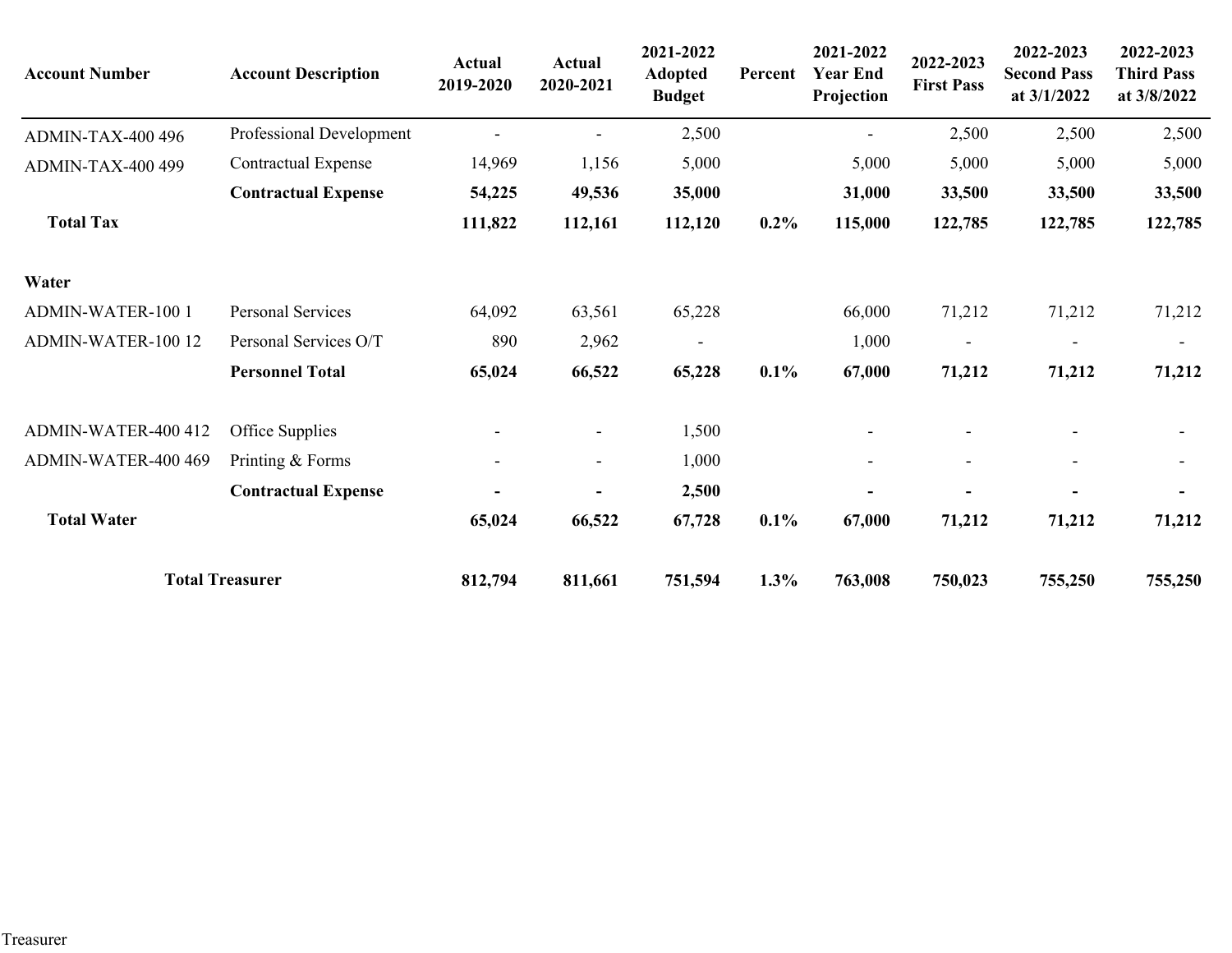## **General Fund - Account Detail**

| <b>Account Description</b> | Actual<br>2019-2020                            | Actual<br>2020-2021      | 2021-2022<br><b>Adopted</b><br><b>Budget</b> | Percent | 2021-2022<br><b>Year End</b><br>Projection | 2022-2023<br><b>First Pass</b> | 2022-2023<br><b>Second</b><br>Pass at<br>3/1/2022 | 2022-2023<br><b>Third Pass</b><br>at $3/8/2022$ |
|----------------------------|------------------------------------------------|--------------------------|----------------------------------------------|---------|--------------------------------------------|--------------------------------|---------------------------------------------------|-------------------------------------------------|
|                            |                                                |                          |                                              |         |                                            |                                |                                                   |                                                 |
|                            |                                                |                          |                                              |         |                                            |                                |                                                   | 444,367                                         |
|                            | $\overline{\phantom{0}}$                       | $\overline{\phantom{a}}$ | $\overline{\phantom{0}}$                     |         | $\overline{\phantom{a}}$                   | 66,600                         | 66,600                                            | 51,600                                          |
|                            | 228,270                                        | 126,127                  | 160,750                                      |         | 162,620                                    | 169,190                        | 169,190                                           | 169,190                                         |
|                            | 514,607                                        | 462,538                  | 594,591                                      | $1.0\%$ | 593,460                                    | 680,157                        | 680,157                                           | 665,157                                         |
|                            | <b>Assessor - Summary by Expenditure Group</b> | 286,337                  | 336,411                                      | 433,841 |                                            | 430,840                        | 444,367                                           | 444,367                                         |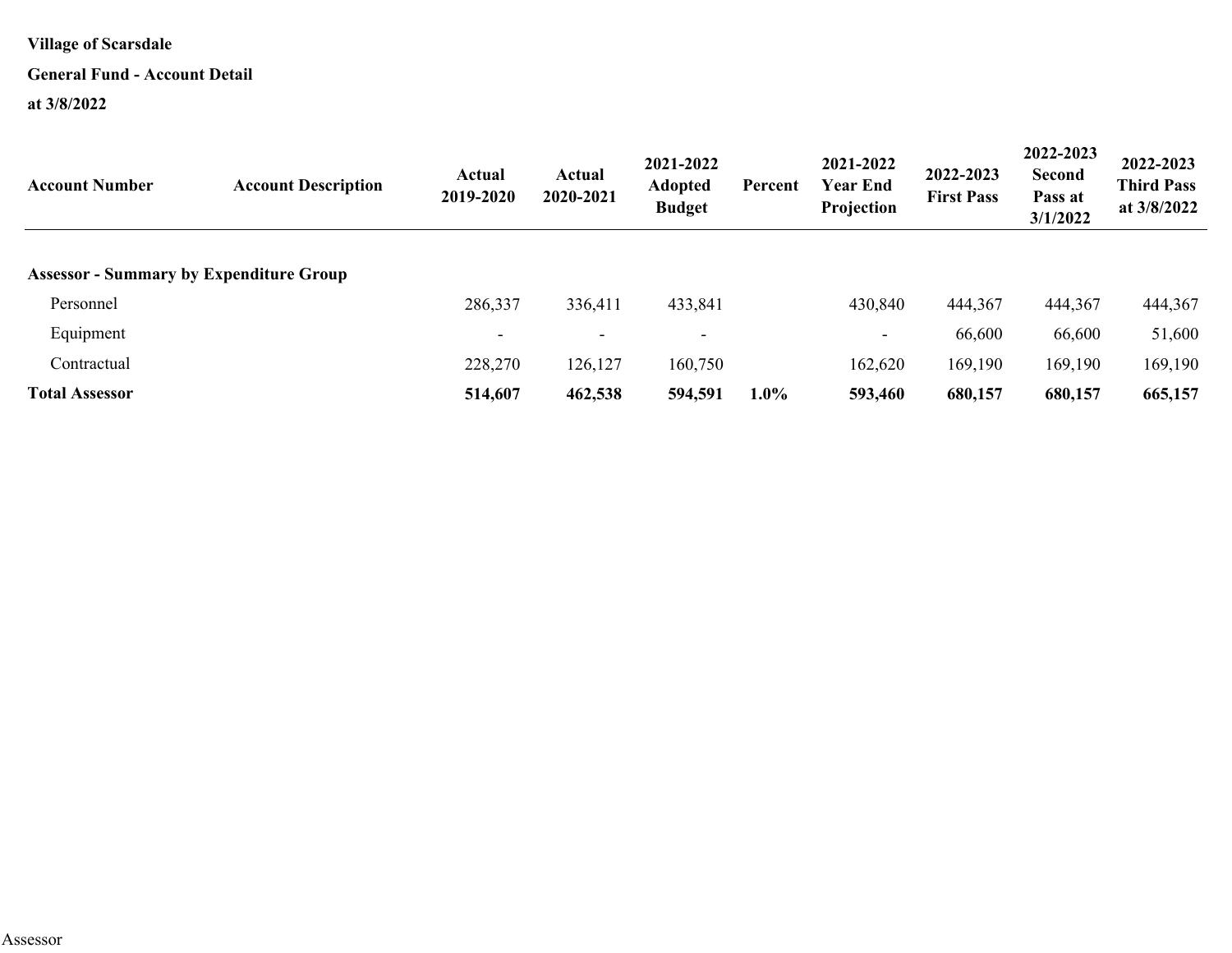| <b>Account Number</b>                          | <b>Account Description</b>      | <b>Actual</b><br>2019-2020 | <b>Actual</b><br>2020-2021 | 2021-2022<br><b>Adopted</b><br><b>Budget</b> | Percent | 2021-2022<br><b>Year End</b><br>Projection | 2022-2023<br><b>First Pass</b> | 2022-2023<br><b>Second</b><br>Pass at<br>3/1/2022 | 2022-2023<br><b>Third Pass</b><br>at 3/8/2022 |
|------------------------------------------------|---------------------------------|----------------------------|----------------------------|----------------------------------------------|---------|--------------------------------------------|--------------------------------|---------------------------------------------------|-----------------------------------------------|
| <b>Assessor - Detail by Line Item - A-1355</b> |                                 |                            |                            |                                              |         |                                            |                                |                                                   |                                               |
| ADMIN-ADMIN-100 1                              | Personal Services               | 204,313                    | 290,488                    | 375,841                                      |         | 375,840                                    | 384,574                        | 384,574                                           | 384,574                                       |
| ADMIN-ADMIN-100 12                             | Personal Services O/T           | 10,534                     | 4,889                      | 8,000                                        |         | 5,000                                      | 8,000                          | 8,000                                             | 8,000                                         |
| ADMIN-ADMIN-100 13                             | Personal Services P/T           | 57,959                     | 35,420                     | 50,000                                       |         | 50,000                                     | 51,793                         | 51,793                                            | 51,793                                        |
|                                                | <b>Personnel Total</b>          | 272,806                    | 330,797                    | 433,841                                      |         | 430,840                                    | 444,367                        | 444,367                                           | 444,367                                       |
| ADMIN-ADMIN-200 20                             | Equipment                       |                            |                            |                                              |         | $\overline{\phantom{0}}$                   | 66,600                         | 66,600                                            | 51,600                                        |
|                                                | <b>Equipment Total</b>          |                            |                            |                                              |         |                                            | 66,600                         | 66,600                                            | 51,600                                        |
| ADMIN-ADMIN-400 409                            | Personal Comp Software          |                            |                            |                                              |         |                                            |                                |                                                   |                                               |
| ADMIN-ADMIN-400 412                            | Office Supplies                 | 1,372                      | 2,215                      | 2,750                                        |         | 4,620                                      | 7,000                          | 7,000                                             | 7,000                                         |
| ADMIN-ADMIN-400 435                            | Prof Business Exp               | 7,391                      | 15,219                     |                                              |         |                                            | $\blacksquare$                 |                                                   |                                               |
| ADMIN-ADMIN-400 454                            | Travel                          |                            | $\sim$                     | 1,000                                        |         | 1,000                                      | 1,000                          | 1,000                                             | 1,000                                         |
| ADMIN-ADMIN-400 457                            | Legal Advertising               |                            |                            | 500                                          |         | 500                                        | 500                            | 500                                               | 500                                           |
| ADMIN-ADMIN-400 459                            | Program Expenses                | 174,423                    | 95,589                     | 88,500                                       |         | 88,500                                     | 90,000                         | 90,000                                            | 90,000                                        |
| ADMIN-ADMIN-400 480                            | Dues & Subscriptions            | $\blacksquare$             | $\overline{\phantom{a}}$   | 2,000                                        |         | 2,000                                      | 2,290                          | 2,290                                             | 2,290                                         |
| ADMIN-ADMIN-400 496                            | <b>Professional Development</b> | 460                        | 575                        | 3,000                                        |         | 3,000                                      | 3,400                          | 3,400                                             | 3,400                                         |
| ADMIN-ADMIN-400 499                            | <b>Contractual Expense</b>      | 44,625                     | 12,530                     | 63,000                                       |         | 63,000                                     | 65,000                         | 65,000                                            | 65,000                                        |
| <b>ADMIN-CERTS-100 1</b>                       | <b>Personal Services</b>        | 13,531                     | 5,614                      |                                              |         |                                            |                                |                                                   |                                               |
|                                                | <b>Contractual Expense</b>      | 241,801                    | 131,741                    | 160,750                                      |         | 162,620                                    | 169,190                        | 169,190                                           | 169,190                                       |
|                                                | <b>Total Assessor</b>           | 514,607                    | 462,538                    | 594,591                                      | 1.0%    | 593,460                                    | 680,157                        | 680,157                                           | 665,157                                       |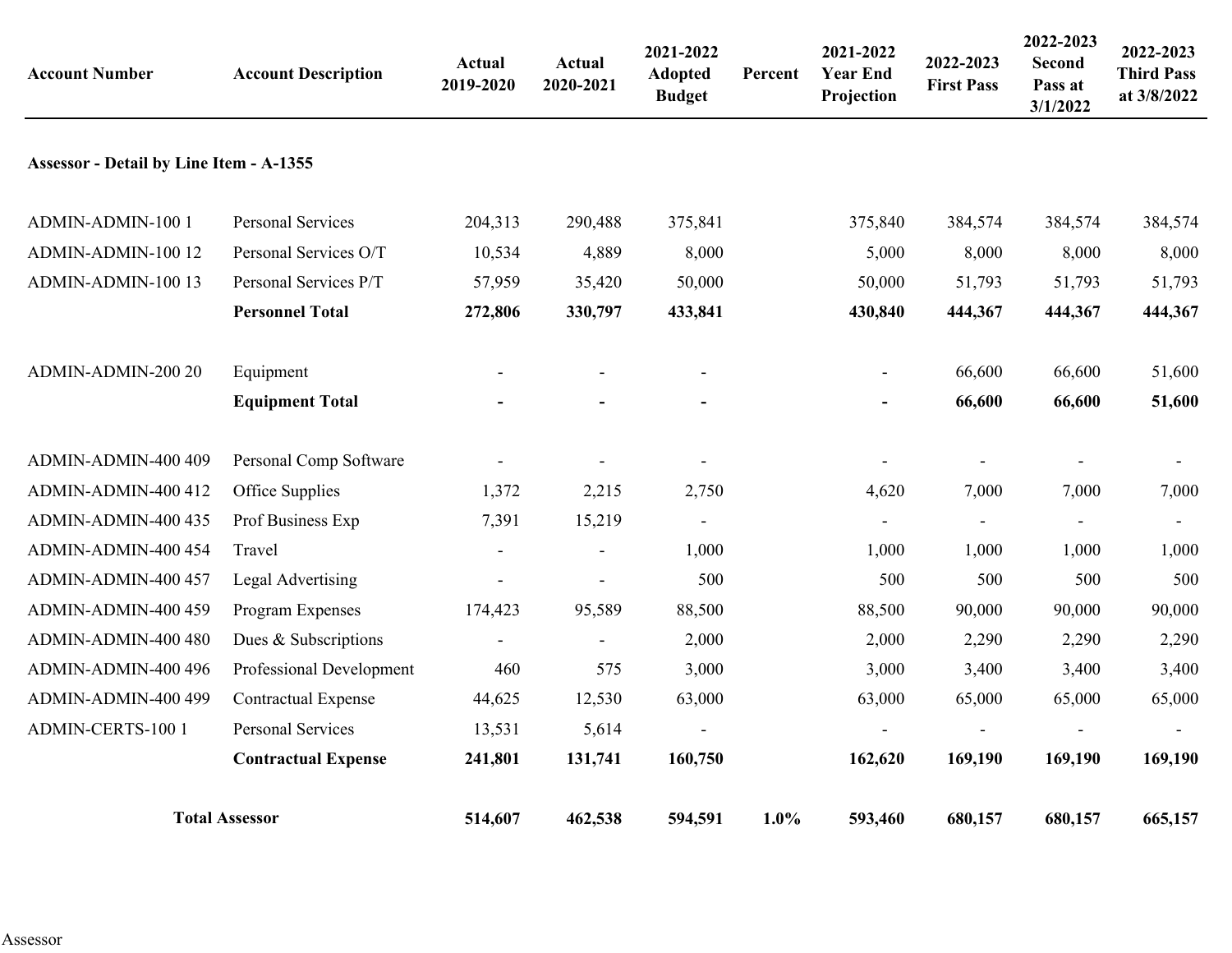# **General Fund - Account Detail**

| <b>Account Number</b>                               | <b>Account Description</b> | <b>Actual</b><br>2019-2020 | Actual<br>2020-2021 | 2021-2022<br><b>Adopted</b><br><b>Budget</b> | Percent | 2021-2022<br><b>Year End</b><br>Projection | 2022-2023<br><b>First Pass</b> | 2022-2023<br><b>Second Pass</b><br>at $3/1/2022$ | 2022-2023<br><b>Third Pass</b><br>at 3/8/2022 |
|-----------------------------------------------------|----------------------------|----------------------------|---------------------|----------------------------------------------|---------|--------------------------------------------|--------------------------------|--------------------------------------------------|-----------------------------------------------|
| <b>Village Clerk - Summary by Expenditure Group</b> |                            |                            |                     |                                              |         |                                            |                                |                                                  |                                               |
| Personnel                                           |                            | 217,294                    | 185,142             | 213,110                                      | $0.4\%$ | 194,000                                    | 174,633                        | 199,633                                          | 199,633                                       |
| Contractual                                         |                            | 28,873                     | 22,069              | 39,573                                       | $0.1\%$ | 41,825                                     | 40,925                         | 40,925                                           | 40,925                                        |
| <b>Total Village Clerk</b>                          |                            | 246,167                    | 207,211             | 252,683                                      | $0.4\%$ | 235,825                                    | 215,558                        | 240,558                                          | 240,558                                       |
| <b>Village Clerk - Summary by Division Code</b>     |                            |                            |                     |                                              |         |                                            |                                |                                                  |                                               |
| Administration                                      |                            | 200,034                    | 206,863             | 210,660                                      | $0.4\%$ | 212,325                                    | 197,058                        | 222,058                                          | 222,058                                       |
| Elections                                           |                            | 17,940                     | 150                 | 18,423                                       | $0.0\%$ | 18,500                                     | 18,500                         | 18,500                                           | 18,500                                        |
| Licenses                                            |                            |                            | 72                  | 600                                          | $0.0\%$ | $\qquad \qquad -$                          |                                | $\overline{\phantom{a}}$                         |                                               |
| Parking                                             |                            | 28,193                     | 126                 | 23,000                                       | $0.0\%$ | 5,000                                      |                                | ۰                                                |                                               |
| <b>Total Village Clerk</b>                          |                            | 246,167                    | 207,211             | 252,683                                      | $0.4\%$ | 235,825                                    | 215,558                        | 240,558                                          | 240,558                                       |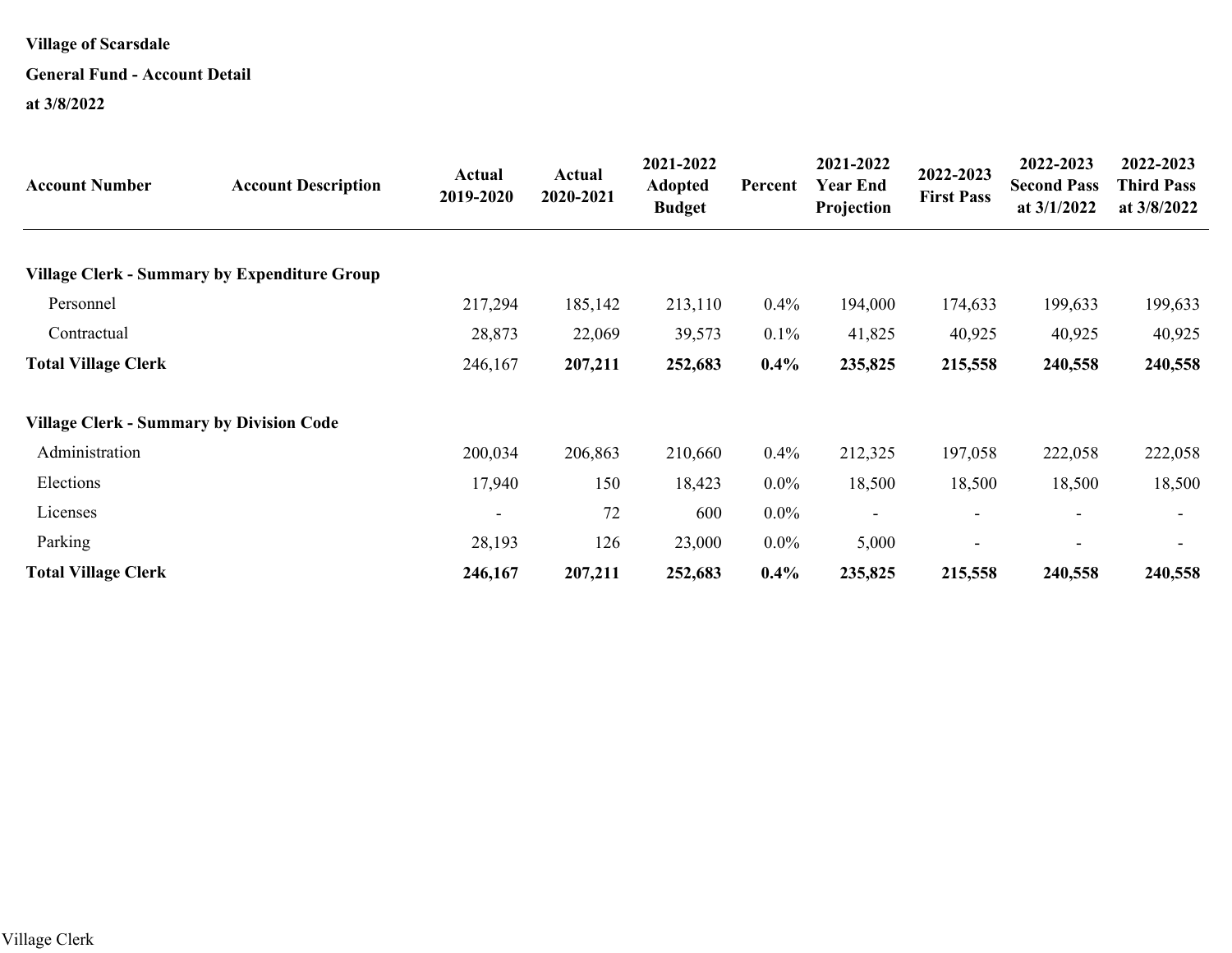| <b>Account Number</b>                        | <b>Account Description</b> | <b>Actual</b><br>2019-2020 | Actual<br>2020-2021 | 2021-2022<br><b>Adopted</b><br><b>Budget</b> | Percent | 2021-2022<br><b>Year End</b><br>Projection | 2022-2023<br><b>First Pass</b> | 2022-2023<br><b>Second Pass</b><br>at 3/1/2022 | 2022-2023<br><b>Third Pass</b><br>at 3/8/2022 |
|----------------------------------------------|----------------------------|----------------------------|---------------------|----------------------------------------------|---------|--------------------------------------------|--------------------------------|------------------------------------------------|-----------------------------------------------|
| Village Clerk - Detail by Line Item - A-1410 |                            |                            |                     |                                              |         |                                            |                                |                                                |                                               |
| Administration                               |                            |                            |                     |                                              |         |                                            |                                |                                                |                                               |
| ADMIN-ADMIN-100 1                            | <b>Personal Services</b>   | 187,581                    | 184,065             | 189,110                                      |         | 170,000                                    | 174,633                        | 174,633                                        | 174,633                                       |
| ADMIN-ADMIN-100 12                           | Personal Services O/T      | 1,521                      | 951                 | 1,000                                        |         | 1,000                                      | $\overline{\phantom{a}}$       |                                                |                                               |
| ADMIN-ADMIN-100 12                           | Personal Services P/T      | $\overline{\phantom{a}}$   |                     | $\blacksquare$                               |         | 18,000                                     | $\blacksquare$                 | 25,000                                         | 25,000                                        |
|                                              | <b>Personnel Total</b>     | 189,102                    | 185,016             | 190,110                                      |         | 189,000                                    | 174,633                        | 199,633                                        | 199,633                                       |
| ADMIN-ADMIN-400 405                          | Village Code Update        | 2,493                      | 1,195               | 4,000                                        |         | 4,000                                      | 2,000                          | 2,000                                          | 2,000                                         |
| ADMIN-ADMIN-400 412                          | Office Supplies            | 1,918                      | 1,505               | 2,000                                        |         | 2,500                                      | 2,700                          | 2,700                                          | 2,700                                         |
| ADMIN-ADMIN-400 435                          | Prof Business Exp          | 540                        | 175                 | 650                                          |         | 825                                        | 825                            | 825                                            | 825                                           |
| ADMIN-ADMIN-400 454                          | Travel                     |                            |                     | 400                                          |         |                                            | 400                            | 400                                            | 400                                           |
| ADMIN-ADMIN-400 457                          | Legal Advertising          | 2,194                      | 4,848               | 3,000                                        |         | 6,000                                      | 6,000                          | 6,000                                          | 6,000                                         |
| ADMIN-ADMIN-400 486                          | Village Election           | 3,788                      | 14,015              | 10,000                                       |         | 10,000                                     | 10,000                         | 10,000                                         | 10,000                                        |
| ADMIN-ADMIN-400 496                          | Professional Development   |                            | 110                 | 500                                          |         |                                            | 500                            | 500                                            | 500                                           |
|                                              | <b>Contractual Expense</b> | 10,933                     | 21,847              | 20,550                                       |         | 23,325                                     | 22,425                         | 22,425                                         | 22,425                                        |
| <b>Total Administration</b>                  |                            | 200,034                    | 206,863             | 210,660                                      | 0.4%    | 212,325                                    | 197,058                        | 222,058                                        | 222,058                                       |
| <b>Elections</b>                             |                            |                            |                     |                                              |         |                                            |                                |                                                |                                               |
| ADMIN-ADMIN-400 488                          | <b>General Election</b>    | 17,940                     | 150                 | 18,323                                       |         | 18,500                                     | 18,500                         | 18,500                                         | 18,500                                        |
| ADMIN-ELECT-400 457                          | Legal Advertising          |                            |                     | 100                                          |         |                                            |                                |                                                |                                               |
| <b>Total Elections</b>                       |                            | 17,940                     | 150                 | 18,423                                       | $0.0\%$ | 18,500                                     | 18,500                         | 18,500                                         | 18,500                                        |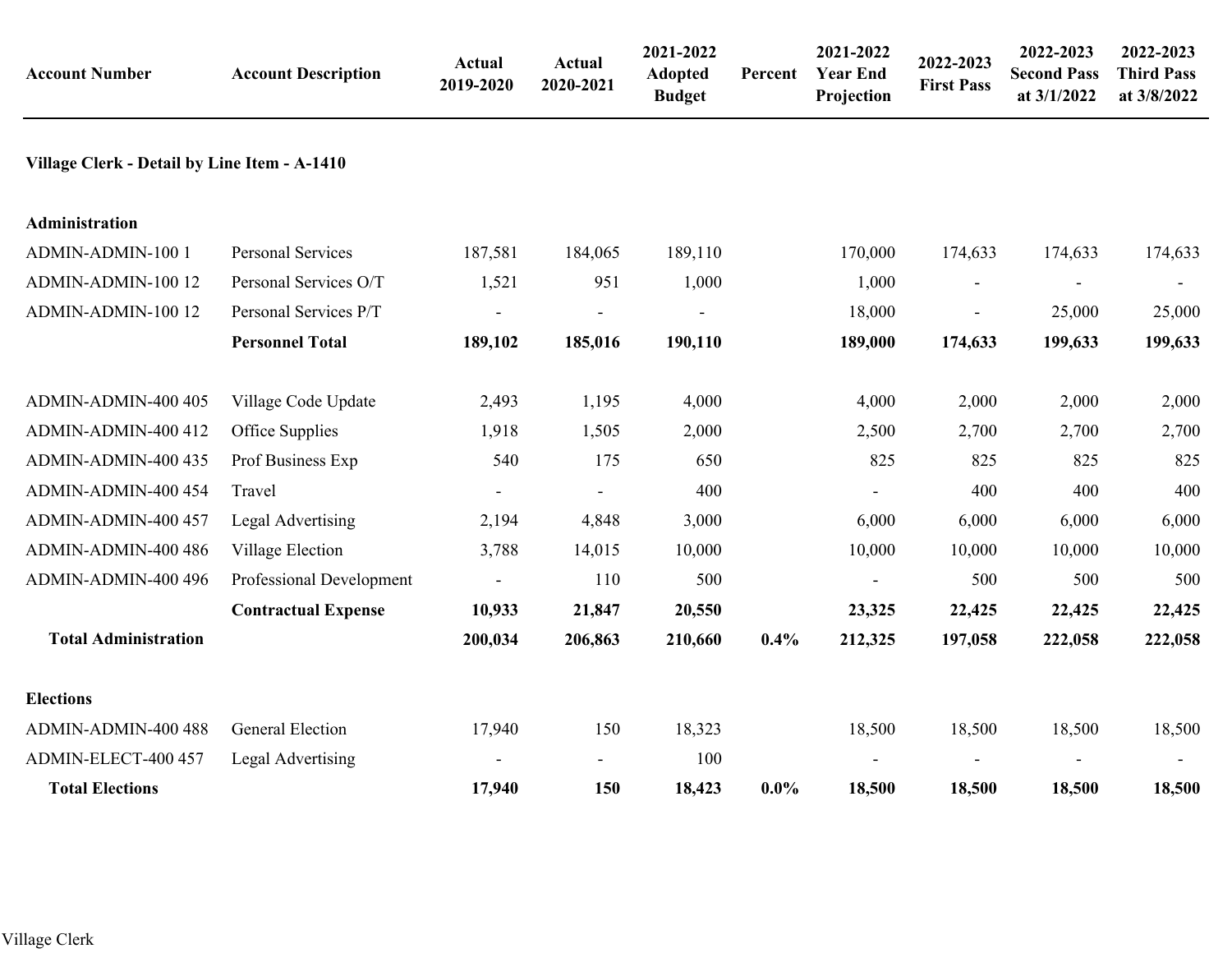| <b>Account Number</b> | <b>Account Description</b> | Actual<br>2019-2020 | <b>Actual</b><br>2020-2021 | 2021-2022<br><b>Adopted</b><br><b>Budget</b> | Percent | 2021-2022<br><b>Year End</b><br>Projection | 2022-2023<br><b>First Pass</b> | 2022-2023<br><b>Second Pass</b><br>at $3/1/2022$ | 2022-2023<br><b>Third Pass</b><br>at $3/8/2022$ |
|-----------------------|----------------------------|---------------------|----------------------------|----------------------------------------------|---------|--------------------------------------------|--------------------------------|--------------------------------------------------|-------------------------------------------------|
| <b>Licenses</b>       |                            |                     |                            |                                              |         |                                            |                                |                                                  |                                                 |
| ADMIN-LICEN-400 412   | Office Supplies            | ۰                   | 72                         | 600                                          |         | $\overline{\phantom{0}}$                   | $\overline{\phantom{a}}$       | $\overline{\phantom{0}}$                         |                                                 |
| <b>Parking</b>        |                            |                     |                            |                                              |         |                                            |                                |                                                  |                                                 |
| ADMIN-PRKG-100 13     | Personal Services P/T      | 28,193              | 126                        | 23,000                                       |         | 5,000                                      | $\overline{\phantom{a}}$       |                                                  |                                                 |
|                       | <b>Total Village Clerk</b> | 246,167             | 207,211                    | 252,683                                      | $0.4\%$ | 235,825                                    | 215,558                        | 240,558                                          | 240,558                                         |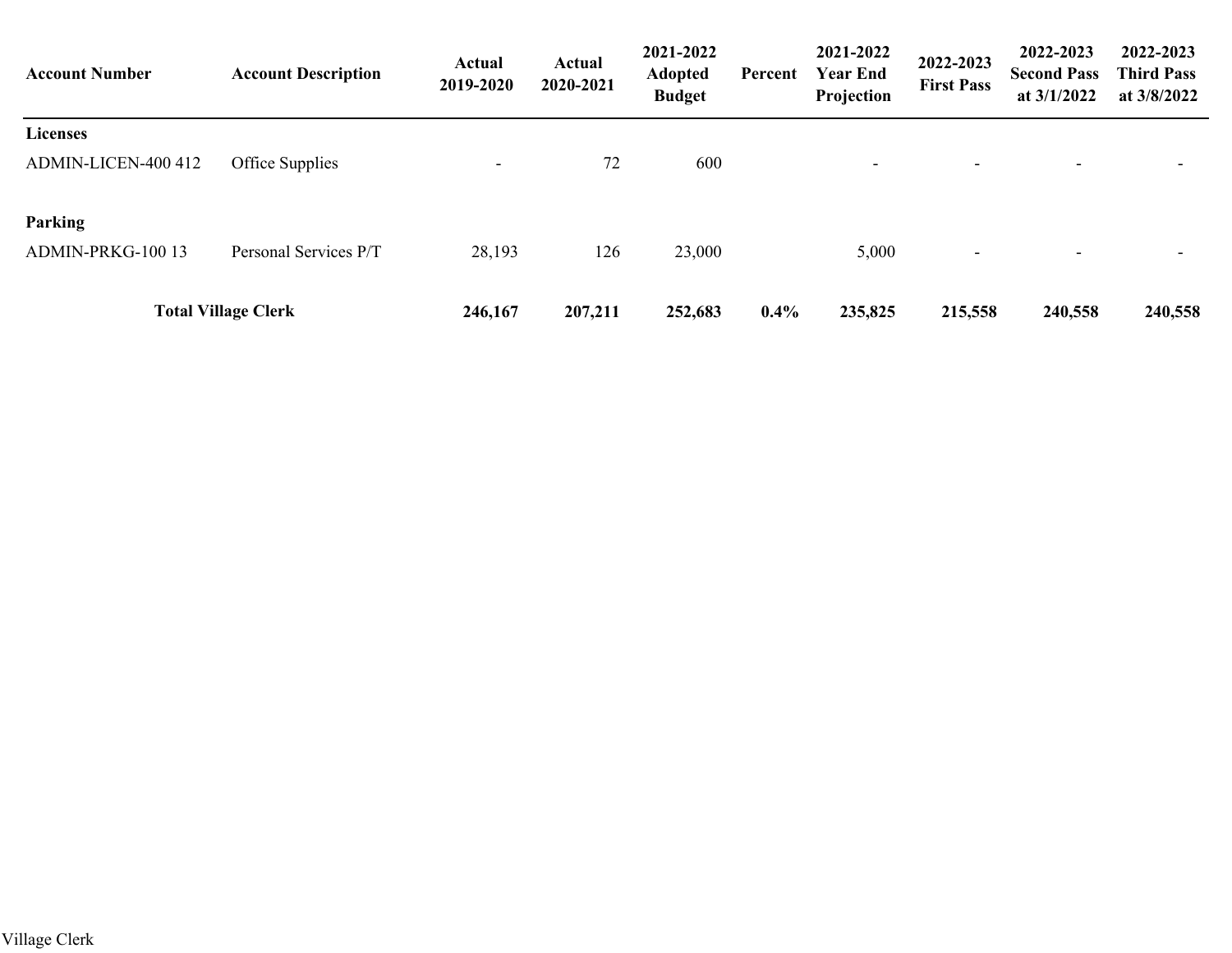#### **General Fund - Account Detail**

| <b>Account Number</b>         | <b>Account Description</b>                      | Actual<br>2019-2020 | <b>Actual</b><br>2020-2021 | 2021-2022<br><b>Adopted</b><br><b>Budget</b> | Percent | 2021-2022<br><b>Year End</b><br>Projection | 2022-2023<br><b>First Pass</b> | 2022-2023<br><b>Second Pass</b><br>at $3/1/2022$ | 2022-2023<br><b>Third Pass</b><br>at $3/8/2022$ |
|-------------------------------|-------------------------------------------------|---------------------|----------------------------|----------------------------------------------|---------|--------------------------------------------|--------------------------------|--------------------------------------------------|-------------------------------------------------|
|                               | Village Attorney - Summary by Expenditure Group |                     |                            |                                              |         |                                            |                                |                                                  |                                                 |
| Personnel                     |                                                 | 138,600             | 45,442                     | 70,000                                       | $0.1\%$ | $\overline{\phantom{0}}$                   |                                |                                                  |                                                 |
| Equipment                     |                                                 |                     | $\overline{\phantom{0}}$   | $\sim$                                       | $0.0\%$ | $\overline{\phantom{0}}$                   |                                |                                                  | $\overline{\phantom{0}}$                        |
| Contractual                   |                                                 | 408,232             | 410,163                    | 478,100                                      | $0.8\%$ | 530,000                                    | 582,000                        | 493,200                                          | 493,200                                         |
| <b>Total Village Attorney</b> |                                                 | 546,832             | 455,605                    | 548,100                                      | $0.9\%$ | 530,000                                    | 582,000                        | 493,200                                          | 493,200                                         |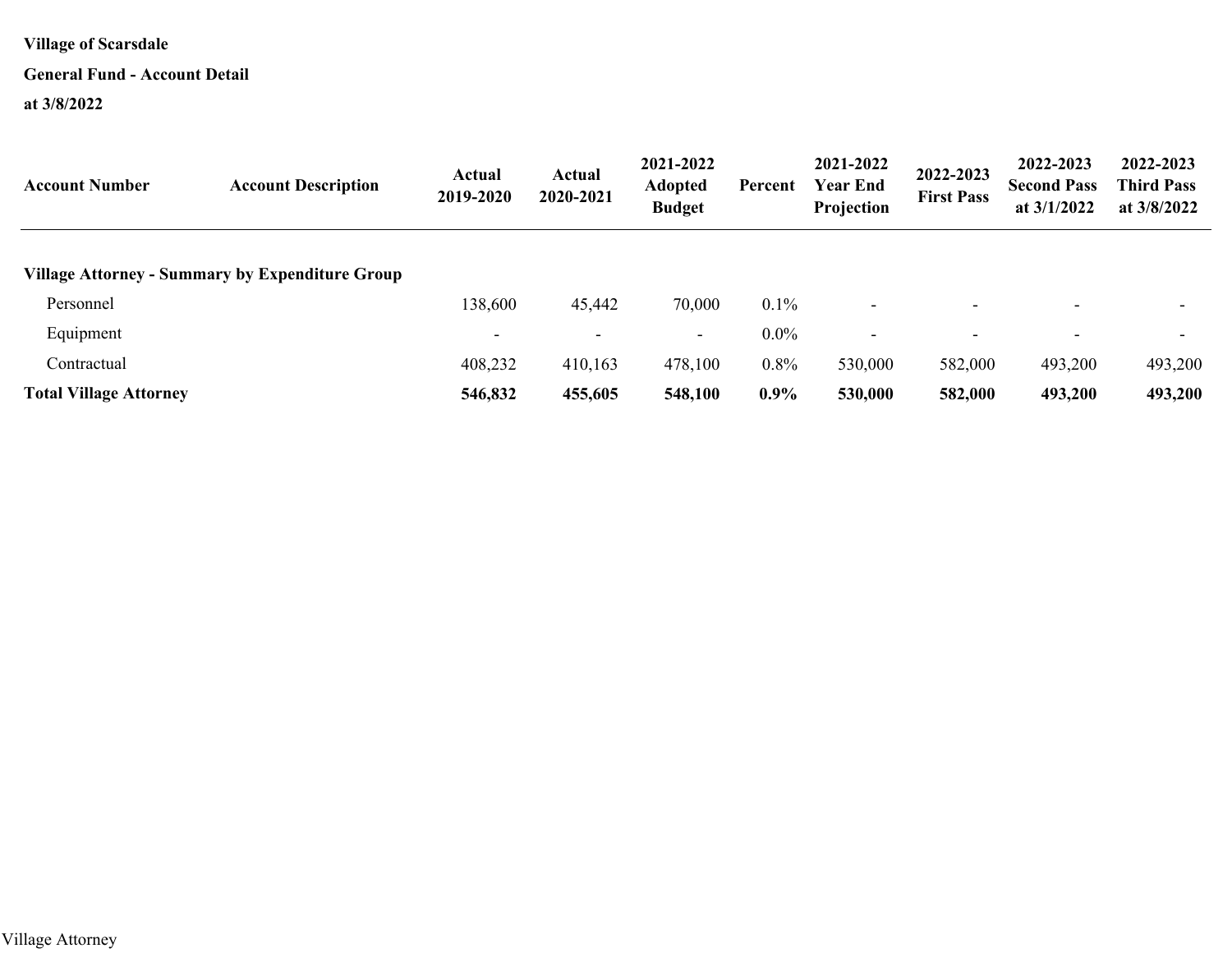| <b>Account Number</b>                           | <b>Account Description</b>      | <b>Actual</b><br>2019-2020 | <b>Actual</b><br>2020-2021 | 2021-2022<br><b>Adopted</b><br><b>Budget</b> | Percent  | 2021-2022<br><b>Year End</b><br>Projection | 2022-2023<br><b>First Pass</b> | 2022-2023<br><b>Second Pass</b><br>at 3/1/2022 | 2022-2023<br><b>Third Pass</b><br>at 3/8/2022 |
|-------------------------------------------------|---------------------------------|----------------------------|----------------------------|----------------------------------------------|----------|--------------------------------------------|--------------------------------|------------------------------------------------|-----------------------------------------------|
| Village Attorney - Detail by Line Item - A-1420 |                                 |                            |                            |                                              |          |                                            |                                |                                                |                                               |
| ADMIN-ADMIN-100 1                               | <b>Personal Services</b>        | 138,600                    | 45,442                     | 70,000                                       |          |                                            |                                |                                                |                                               |
|                                                 | <b>Personnel Total</b>          | 138,600                    | 45,442                     | 70,000                                       |          |                                            |                                |                                                |                                               |
| ADMIN-ADMIN-400 412                             | Office Supplies                 |                            |                            | 600                                          |          |                                            |                                |                                                |                                               |
| ADMIN-ADMIN-400 425                             | Books & Periodicals             | 37,264                     | 36,846                     | 29,000                                       |          | 30,000                                     | 32,000                         | 32,000                                         | 32,000                                        |
| ADMIN-ADMIN-400 435                             | Prof Business Exp               | 630                        | 1,000                      | 3,500                                        |          |                                            |                                |                                                |                                               |
| ADMIN-ADMIN-400 454                             | Travel                          | 3,308                      |                            | $\qquad \qquad -$                            |          |                                            |                                |                                                |                                               |
| ADMIN-ADMIN-400 458                             | Supplemental Services           | 305,934                    | 365,847                    | 395,000                                      |          | 500,000                                    | 500,000                        | 411,200                                        | 411,200                                       |
| ADMIN-ADMIN-400 458-<br>.2                      | Freightway Redevel Legal<br>Exp | 61,095                     | 6,470                      | 50,000                                       |          | $\overline{\phantom{a}}$                   | 50,000                         | 50,000                                         | 50,000                                        |
|                                                 | <b>Contractual Expense</b>      | 408,232                    | 410,163                    | 478,100                                      |          | 530,000                                    | 582,000                        | 493,200                                        | 493,200                                       |
|                                                 | <b>Total Village Attorney</b>   | 546,832                    | 455,605                    | 548,100                                      | $0.91\%$ | 530,000                                    | 582,000                        | 493,200                                        | 493,200                                       |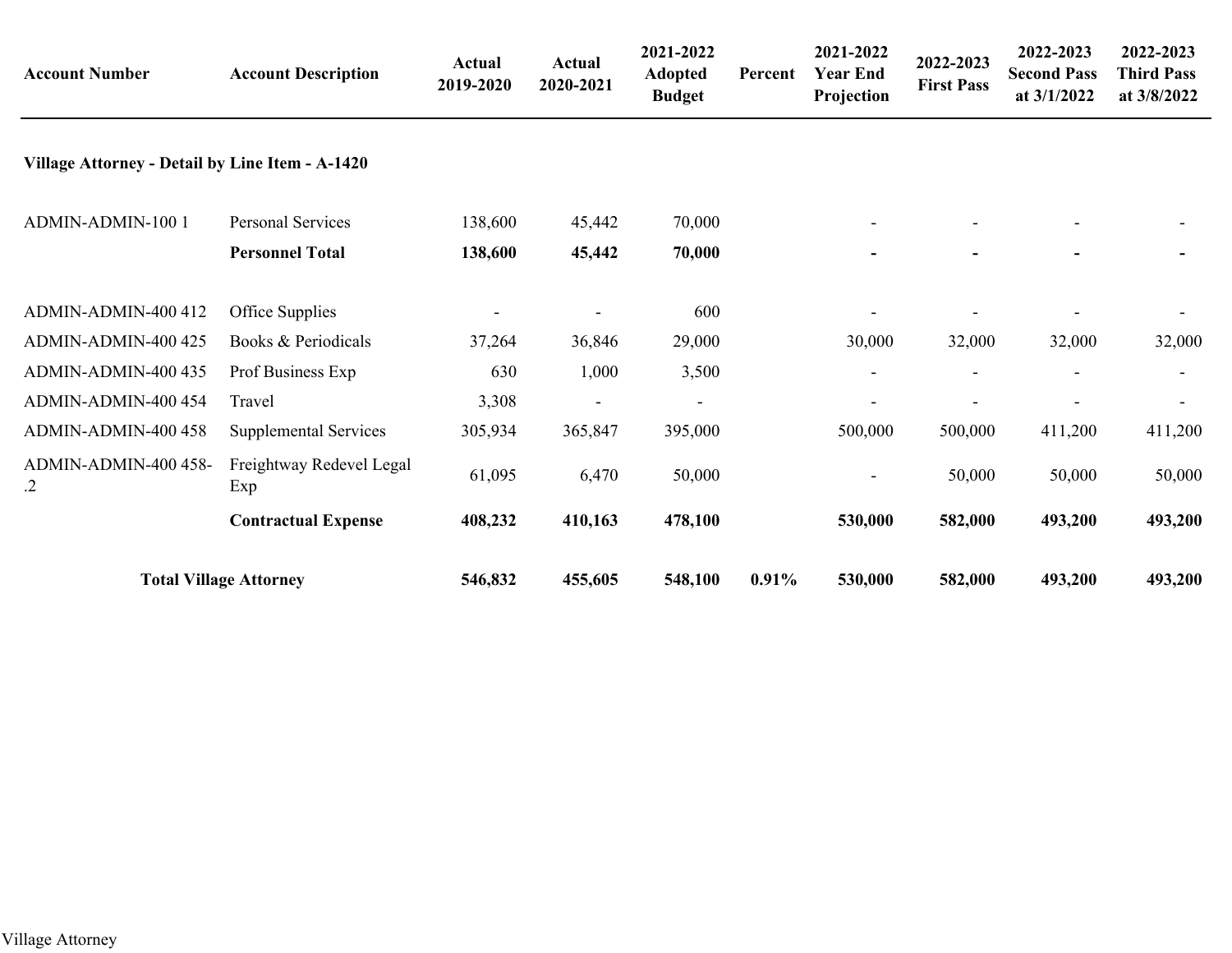## **General Fund - Account Detail**

| <b>Account Number</b>        | <b>Account Description</b>                            | Actual<br>2019-2020      | Actual<br>2020-2021      | 2021-2022<br><b>Adopted</b><br><b>Budget</b> | Percent | 2021-2022<br><b>Year End</b><br>Projection | 2022-2023<br><b>First Pass</b> | 2022-2023<br><b>Second Pass</b><br>at $3/1/2022$ | 2022-2023<br><b>Third Pass</b><br>at 3/8/2022 |
|------------------------------|-------------------------------------------------------|--------------------------|--------------------------|----------------------------------------------|---------|--------------------------------------------|--------------------------------|--------------------------------------------------|-----------------------------------------------|
|                              | <b>Human Resources - Summary by Expenditure Group</b> |                          |                          |                                              |         |                                            |                                |                                                  |                                               |
| Personnel                    |                                                       | 261,292                  | 269,926                  | 275,242                                      | $0.5\%$ | 270,000                                    | 210,808                        | 210,808                                          | 210,808                                       |
| Equipment                    |                                                       | $\overline{\phantom{a}}$ | $\overline{\phantom{a}}$ | $\sim$                                       | $0.0\%$ | $\overline{\phantom{a}}$                   | $\overline{\phantom{a}}$       |                                                  |                                               |
| Contractual                  |                                                       | 34,621                   | 35,088                   | 58,850                                       | $0.1\%$ | 54,000                                     | 54,500                         | 54,500                                           | 54,500                                        |
| <b>Total Human Resources</b> |                                                       | 295,913                  | 305,014                  | 334,092                                      | $0.6\%$ | 324,000                                    | 265,308                        | 265,308                                          | 265,308                                       |
|                              | <b>Human Resources - Summary by Division Code</b>     |                          |                          |                                              |         |                                            |                                |                                                  |                                               |
| Personnel                    |                                                       | 203,686                  | 211,013                  | 231,050                                      | $0.4\%$ | 193,500                                    | 265,308                        | 265,308                                          | 265,308                                       |
| Risk                         |                                                       | 92,227                   | 94,001                   | 103,042                                      | $0.2\%$ | 130,500                                    |                                |                                                  |                                               |
| <b>Total Human Resources</b> |                                                       | 295,913                  | 305,014                  | 334,092                                      | $0.6\%$ | 324,000                                    | 265,308                        | 265,308                                          | 265,308                                       |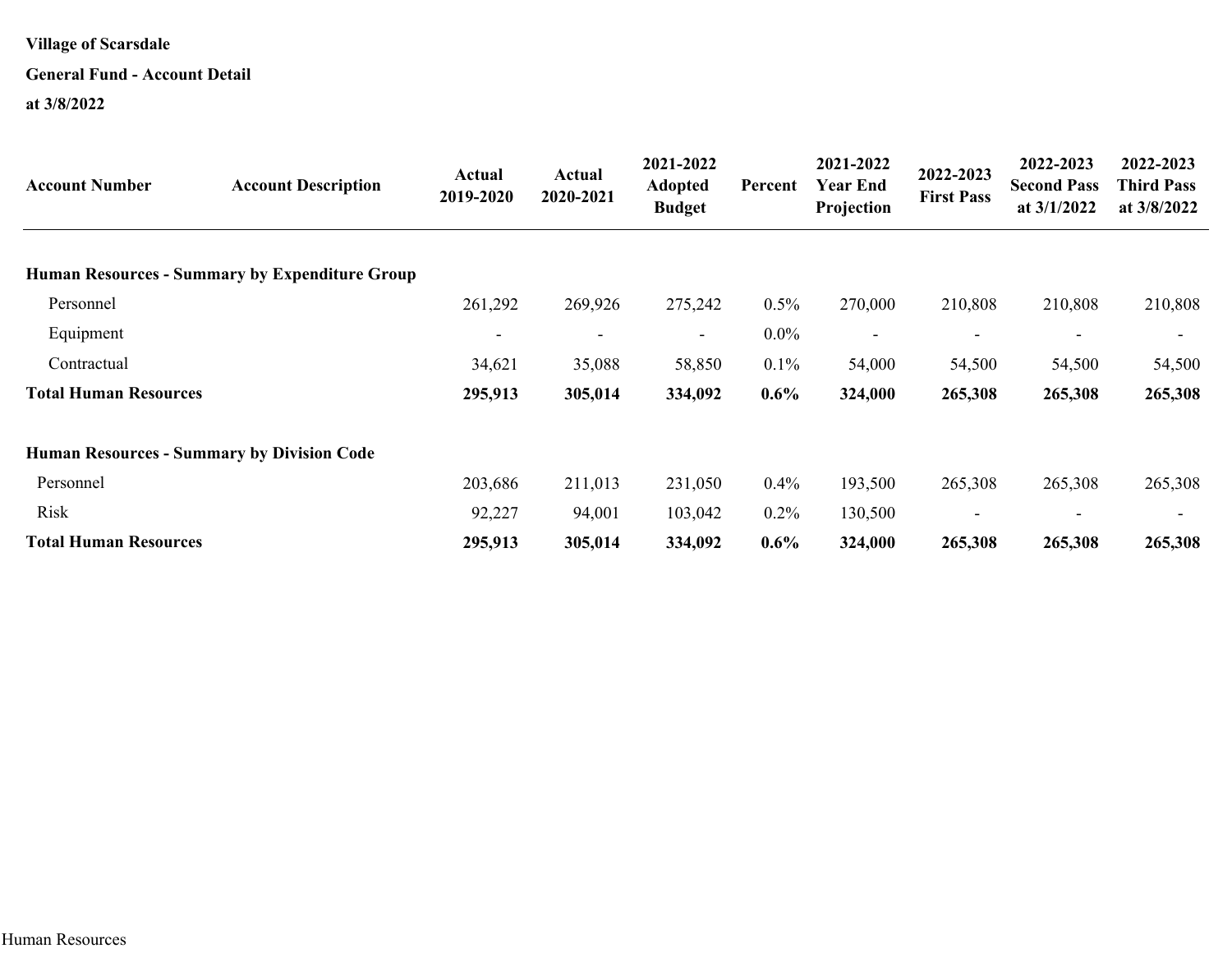| <b>Account Number</b>                          | <b>Account Description</b>   | Actual<br>2019-2020 | <b>Actual</b><br>2020-2021 | 2021-2022<br><b>Adopted</b><br><b>Budget</b> | Percent | 2021-2022<br><b>Year End</b><br>Projection | 2022-2023<br><b>First Pass</b> | 2022-2023<br><b>Second Pass</b><br>at 3/1/2022 | 2022-2023<br><b>Third Pass</b><br>at 3/8/2022 |
|------------------------------------------------|------------------------------|---------------------|----------------------------|----------------------------------------------|---------|--------------------------------------------|--------------------------------|------------------------------------------------|-----------------------------------------------|
| Human Resources - Detail by Line Item - A-1430 |                              |                     |                            |                                              |         |                                            |                                |                                                |                                               |
| Personnel                                      |                              |                     |                            |                                              |         |                                            |                                |                                                |                                               |
| PRSNL-ADMIN-100 1                              | Personal Services            | 169,065             | 175,925                    | 179,400                                      |         | 140,000                                    | 210,808                        | 210,808                                        | 210,808                                       |
|                                                | <b>Personnel Total</b>       | 169,065             | 175,925                    | 179,400                                      |         | 140,000                                    | 210,808                        | 210,808                                        | 210,808                                       |
| PRSNL-ADMIN-400 412                            | Office Supplies              | 2,915               | 2,959                      | 2,000                                        |         | 2,000                                      | 2,000                          | 2,000                                          | 2,000                                         |
| PRSNL-ADMIN-400 435                            | Prof Business Exp            | 315                 | 1,299                      | 1,000                                        |         |                                            |                                |                                                |                                               |
| PRSNL-ADMIN-400 454                            | Travel                       |                     |                            | 1,150                                        |         |                                            |                                |                                                |                                               |
| PRSNL-ADMIN-400 458                            | <b>Supplemental Services</b> | 325                 | 391                        | 3,000                                        |         | 3,000                                      | 3,000                          | 3,000                                          | 3,000                                         |
| PRSNL-ADMIN-400 472                            | <b>Wellness Program</b>      | 673                 | 108                        | 5,000                                        |         | 5,000                                      | 5,000                          | 5,000                                          | 5,000                                         |
| PRSNL-ADMIN-400 496                            | Professional Development     |                     | $\overline{\phantom{a}}$   | 2,500                                        |         | 1,500                                      | 2,500                          | 2,500                                          | 2,500                                         |
| PRSNL-ADMIN-400 499                            | <b>Contractual Expense</b>   | 30,393              | 30,331                     | 37,000                                       |         | 42,000                                     | 42,000                         | 42,000                                         | 42,000                                        |
|                                                | <b>Contractual Expense</b>   | 34,621              | 35,088                     | 51,650                                       |         | 53,500                                     | 54,500                         | 54,500                                         | 54,500                                        |
| <b>Total Personnel</b>                         |                              | 203,686             | 211,013                    | 231,050                                      | 0.4%    | 193,500                                    | 265,308                        | 265,308                                        | 265,308                                       |
| <b>Risk</b>                                    |                              |                     |                            |                                              |         |                                            |                                |                                                |                                               |
| RISK-ADMIN-100 1                               | <b>Personal Services</b>     | 92,227              | 94,001                     | 95,842                                       |         | 90,000                                     |                                |                                                |                                               |
| RISK-ADMIN-100 13                              | Personal Serv - Part Time    | 92,227              |                            |                                              |         | 40,000                                     |                                |                                                |                                               |
|                                                | <b>Personnel Total</b>       | 92,227              | 94,001                     | 95,842                                       |         | 130,000                                    |                                |                                                |                                               |
| <b>RISK-ADMIN-400 412</b>                      | Office Supplies              |                     |                            | 4,100                                        |         | 500                                        |                                |                                                |                                               |
| <b>RISK-ADMIN-400 435</b>                      | Prof Business Exp            |                     | $\overline{\phantom{a}}$   | 1,000                                        |         |                                            |                                |                                                |                                               |
| <b>RISK-ADMIN-400 454</b>                      | Travel                       |                     | $\overline{\phantom{a}}$   | 1,000                                        |         | $\overline{\phantom{a}}$                   |                                |                                                |                                               |
| <b>RISK-ADMIN-400 496</b>                      | Professional Development     |                     | $\overline{\phantom{a}}$   | 1,100                                        |         |                                            |                                |                                                |                                               |
|                                                | <b>Contractual Expense</b>   |                     | ٠                          | 7,200                                        |         | 500                                        |                                |                                                |                                               |
| <b>Total Risk</b>                              |                              | 92,227              | 94,001                     | 103,042                                      | $0.2\%$ | 130,500                                    |                                |                                                |                                               |
|                                                | <b>Total Human Resources</b> | 295,913             | 305,014                    | 334,092                                      | $0.6\%$ | 324,000                                    | 265,308                        | 265,308                                        | 265,308                                       |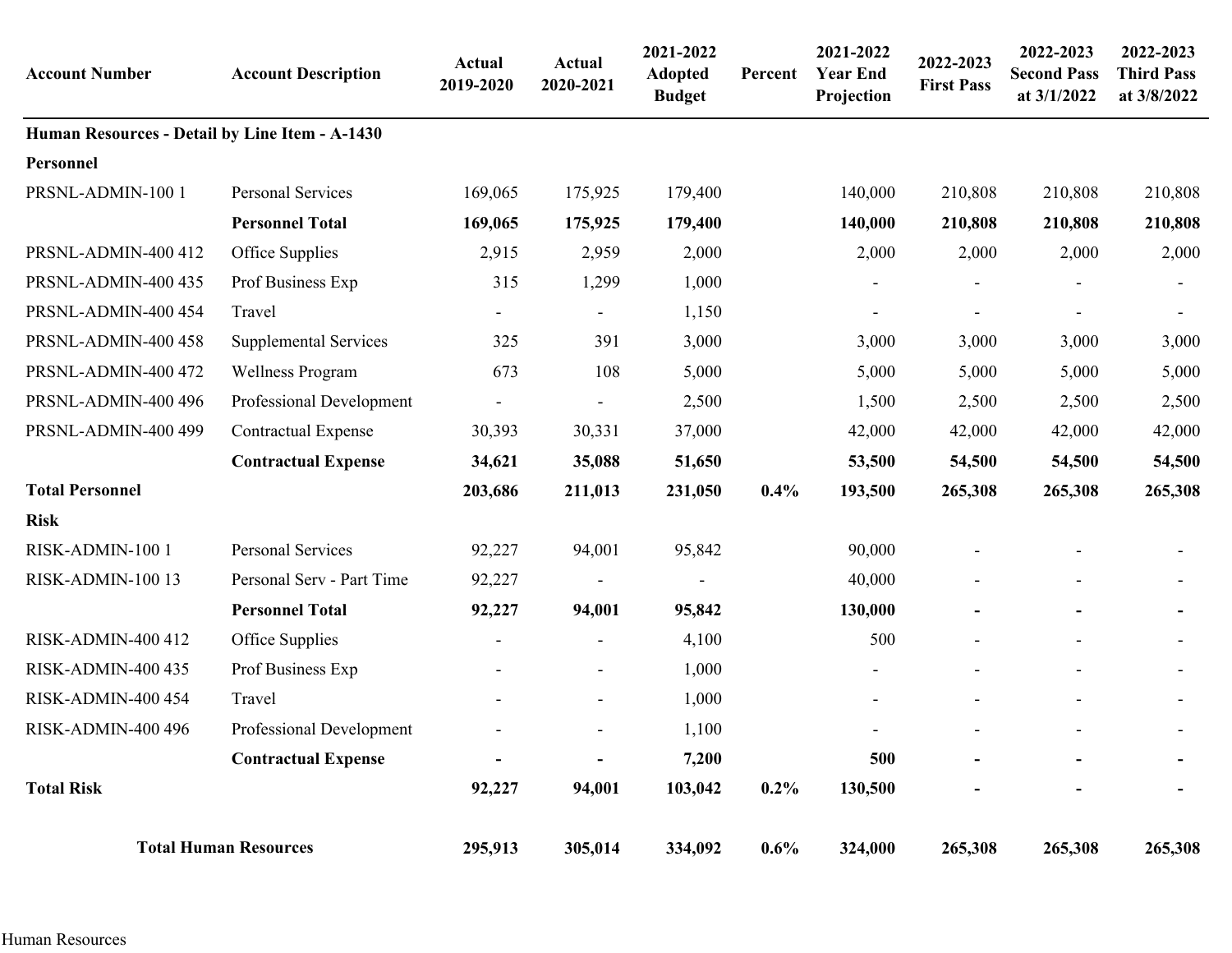# **General Fund - Account Detail**

| <b>Account Number</b>               | <b>Account Description</b>                                   | Actual<br>2019-2020 | Actual<br>2020-2021 | 2021-2022<br><b>Adopted</b><br><b>Budget</b> | Percent | 2021-2022<br>Year End<br>Projection | 2022-2023<br><b>First Pass</b> | 2021-2022<br><b>Budget</b><br><b>Request</b> | 2021-2022<br><b>Budget</b><br><b>Request</b> |
|-------------------------------------|--------------------------------------------------------------|---------------------|---------------------|----------------------------------------------|---------|-------------------------------------|--------------------------------|----------------------------------------------|----------------------------------------------|
|                                     | <b>Information Technology - Summary by Expenditure Group</b> |                     |                     |                                              |         |                                     |                                |                                              |                                              |
| Personnel                           |                                                              | 216,281             | 211,648             | 219,408                                      | $0.4\%$ | 226,524                             | 279,917                        | 287,294                                      | 232,568                                      |
| Equipment                           |                                                              | 5,597               | 2,568               | 40,000                                       | $0.1\%$ | 41,525                              | 110,000                        | 110,000                                      | 40,000                                       |
| Contractual                         |                                                              | 409,216             | 422,724             | 528,000                                      | $0.9\%$ | 620,008                             | 721,855                        | 721,855                                      | 721,855                                      |
| <b>Total Information Technology</b> |                                                              | 631,094             | 636,939             | 787,408                                      | 1.3%    | 888,057                             | 1,111,772                      | 1,119,149                                    | 994,423                                      |
|                                     | <b>Information Technology - Summary by Division Code</b>     |                     |                     |                                              |         |                                     |                                |                                              |                                              |
| Administration                      |                                                              | 74,724              | 72,202              | 81,524                                       | $0.1\%$ | 81,532                              | 82,567                         | 89,944                                       | 89,944                                       |
| Hardware                            |                                                              | 244,142             | 226,802             | 330,942                                      |         | 344,025                             | 430,675                        | 430,675                                      | 333,000                                      |
| Software                            |                                                              | 312,228             | 337,934             | 374,942                                      | $0.6\%$ | 462,500                             | 598,530                        | 598,530                                      | 571,479                                      |
| <b>Total Information Technology</b> |                                                              | 631,094             | 636,939             | 787,408                                      | $1.3\%$ | 888,057                             | 1,111,772                      | 1,119,149                                    | 994,423                                      |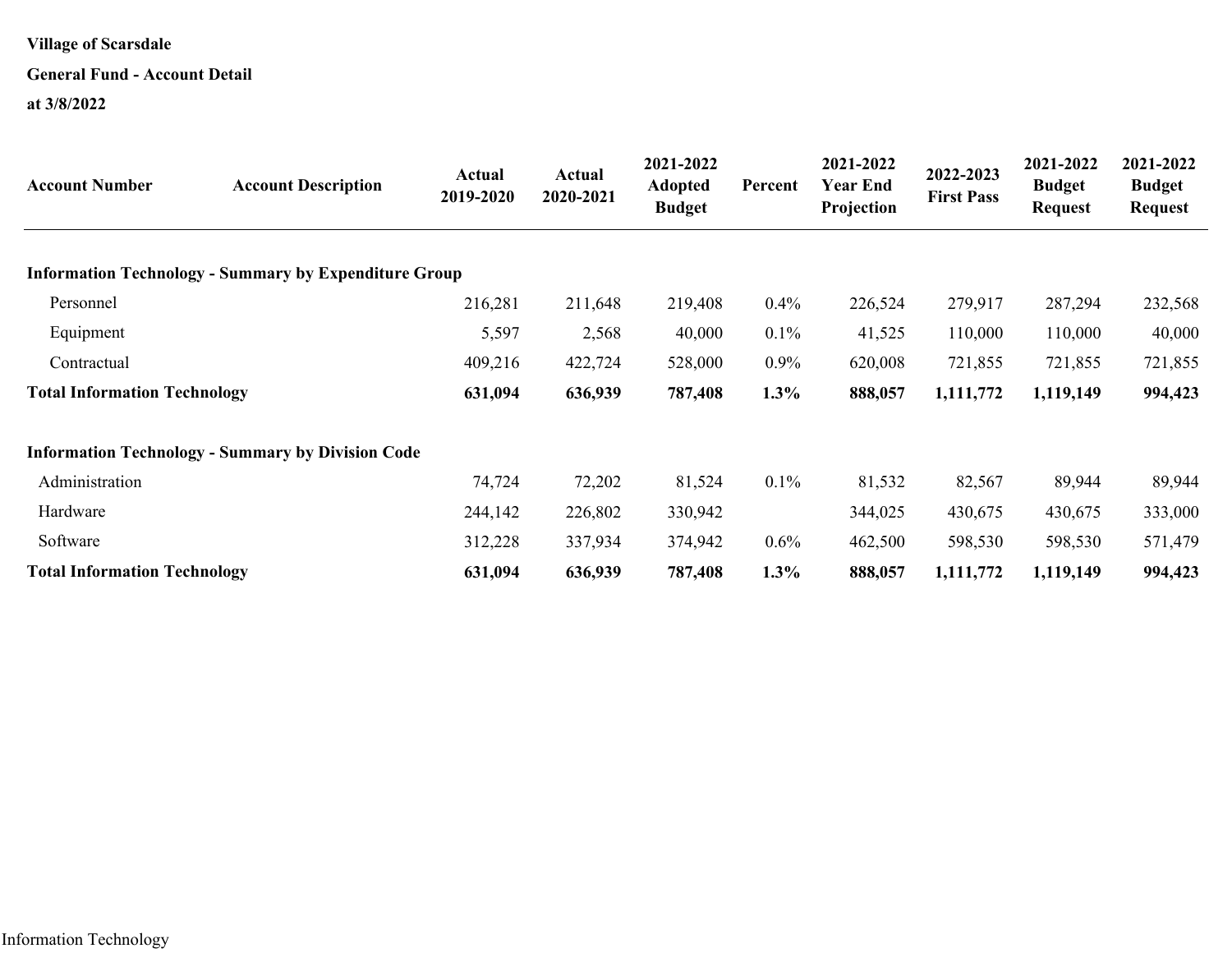| <b>Account Number</b>       | <b>Account Description</b>                                   | Actual<br>2019-2020      | <b>Actual</b><br>2020-2021 | 2021-2022<br><b>Adopted</b><br><b>Budget</b> | Percent | 2021-2022<br><b>Year End</b><br>Projection | 2022-2023<br><b>First Pass</b> | 2021-2022<br><b>Budget</b><br><b>Request</b> | 2021-2022<br><b>Budget</b><br><b>Request</b> |
|-----------------------------|--------------------------------------------------------------|--------------------------|----------------------------|----------------------------------------------|---------|--------------------------------------------|--------------------------------|----------------------------------------------|----------------------------------------------|
|                             | <b>Information Technology - Detail by Line Item - A-1680</b> |                          |                            |                                              |         |                                            |                                |                                              |                                              |
| Administration              |                                                              |                          |                            |                                              |         |                                            |                                |                                              |                                              |
| MIS-ADMIN-100 1             | Personal Services                                            | 72,085                   | 72,106                     | 73,524                                       |         | 73,524                                     | 74,567                         | 81,944                                       | 81,944                                       |
|                             | <b>Personnel Total</b>                                       | 72,085                   | 72,106                     | 73,524                                       |         | 73,524                                     | 74,567                         | 81,944                                       | 81,944                                       |
| MIS-ADMIN-400 412           | Office Supplies                                              | 1,268                    | 97                         | 2,000                                        |         | 2,008                                      | 2,000                          | 2,000                                        | 2,000                                        |
| MIS-ADMIN-400 435           | Prof Business Exp                                            |                          |                            | 2,000                                        |         | 2,000                                      | 2,000                          | 2,000                                        | 2,000                                        |
| <b>MIS-ADMIN-400 454</b>    | Travel                                                       | 771                      |                            | 2,000                                        |         | 2,000                                      | 2,000                          | 2,000                                        | 2,000                                        |
| MIS-ADMIN-400 496           | Professional Development                                     | 600                      | $\blacksquare$             | 2,000                                        |         | 2,000                                      | 2,000                          | 2,000                                        | 2,000                                        |
|                             | <b>Contractual Expense</b>                                   | 2,639                    | 97                         | 8,000                                        |         | 8,008                                      | 8,000                          | 8,000                                        | 8,000                                        |
| <b>Total Administration</b> |                                                              | 74,724                   | 72,202                     | 81,524                                       |         | 81,532                                     | 82,567                         | 89,944                                       | 89,944                                       |
| Hardware                    |                                                              |                          |                            |                                              |         |                                            |                                |                                              |                                              |
| MIS-HDWSP-100 1             | <b>Personal Services</b>                                     | 72,098                   | 69,771                     | 71,442                                       |         | 75,000                                     | 102,675                        | 102,675                                      | 75,000                                       |
| MIS-HDWSP-100 12            | Personal Services O/T                                        | $\overline{\phantom{a}}$ |                            | 1,500                                        |         | 1,500                                      |                                |                                              |                                              |
|                             | <b>Personnel Total</b>                                       | 72,098                   | 69,771                     | 72,942                                       |         | 76,500                                     | 102,675                        | 102,675                                      | 75,000                                       |
| MIS-HDWSP-200 20            | Equipment                                                    | 5,597                    | 2,568                      | 40,000                                       |         | 41,525                                     | 110,000                        | 110,000                                      | 40,000                                       |
|                             | <b>Total Equipment</b>                                       | 5,597                    | 2,568                      | 40,000                                       |         | 41,525                                     | 110,000                        | 110,000                                      | 40,000                                       |
| MIS-HDWSP-400 408           | <b>Computer Supplies</b>                                     |                          | $\overline{\phantom{a}}$   | 2,000                                        |         | 10,000                                     | 2,000                          | 2,000                                        | 2,000                                        |
| MIS-HDWSP-400 450           | Data Lines                                                   | 166,447                  | 154,014                    | 200,000                                      |         | 200,000                                    | 200,000                        | 200,000                                      | 200,000                                      |
| MIS-HDWSP-400 499           | <b>Contractual Expense</b>                                   |                          | 450                        | 16,000                                       |         | 16,000                                     | 16,000                         | 16,000                                       | 16,000                                       |
|                             | <b>Contractual Expense</b>                                   | 166,447                  | 154,464                    | 218,000                                      |         | 226,000                                    | 218,000                        | 218,000                                      | 218,000                                      |
| <b>Total Hardware</b>       |                                                              | 244,142                  | 226,802                    | 330,942                                      |         | 344,025                                    | 430,675                        | 430,675                                      | 333,000                                      |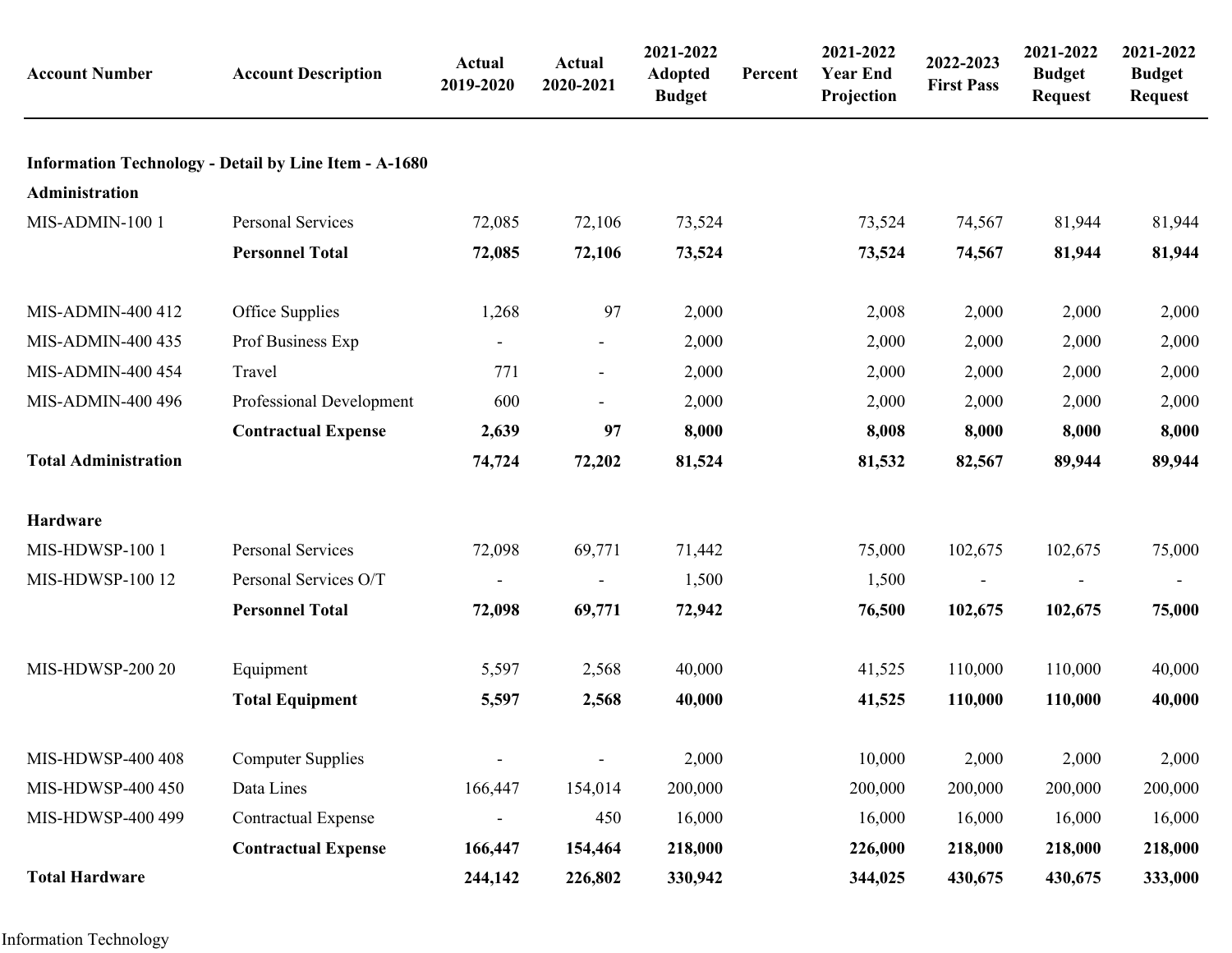| <b>Account Number</b> | <b>Account Description</b>          | Actual<br>2019-2020      | <b>Actual</b><br>2020-2021 | 2021-2022<br><b>Adopted</b><br><b>Budget</b> | Percent | 2021-2022<br><b>Year End</b><br>Projection | 2022-2023<br><b>First Pass</b> | 2021-2022<br><b>Budget</b><br><b>Request</b> | 2021-2022<br><b>Budget</b><br><b>Request</b> |
|-----------------------|-------------------------------------|--------------------------|----------------------------|----------------------------------------------|---------|--------------------------------------------|--------------------------------|----------------------------------------------|----------------------------------------------|
| Software              |                                     |                          |                            |                                              |         |                                            |                                |                                              |                                              |
| <b>MIS-SFTSP-1001</b> | Personal Services                   | 72,098                   | 69,771                     | 71,442                                       |         | 75,000                                     | 102,675                        | 102,675                                      | 75,624                                       |
| MIS-SFTSP-100 12      | Personal Services O/T               | $\overline{\phantom{a}}$ | Ξ.                         | 1,500                                        |         | 1,500                                      |                                |                                              | -                                            |
|                       | <b>Personnel Total</b>              | 72,098                   | 69,771                     | 72,942                                       |         | 76,500                                     | 102,675                        | 102,675                                      | 75,624                                       |
| MIS-SFTSP-400 409     | Personal Comp Software              | 9,165                    | 6,054                      | 12,000                                       |         | 12,000                                     | 12,000                         | 12,000                                       | 12,000                                       |
| MIS-SFTSP-400 454     | Travel                              |                          |                            | 2,000                                        |         | 2,000                                      | 2,000                          | 2,000                                        | 2,000                                        |
| MIS-SFTSP-400 499     | <b>Contractual Expense</b>          | 230,965                  | 262,110                    | 288,000                                      |         | 372,000                                    | 481,855                        | 481,855                                      | 481,855                                      |
|                       | <b>Contractual Expense</b>          | 240,130                  | 268,164                    | 302,000                                      |         | 386,000                                    | 495,855                        | 495,855                                      | 495,855                                      |
| <b>Total Software</b> |                                     | 312,228                  | 337,934                    | 374,942                                      |         | 462,500                                    | 598,530                        | 598,530                                      | 571,479                                      |
|                       | <b>Total Information Technology</b> | 631,094                  | 636,939                    | 787,408                                      | 1.3%    | 888,057                                    | 1,111,772                      | 1,119,149                                    | 994,423                                      |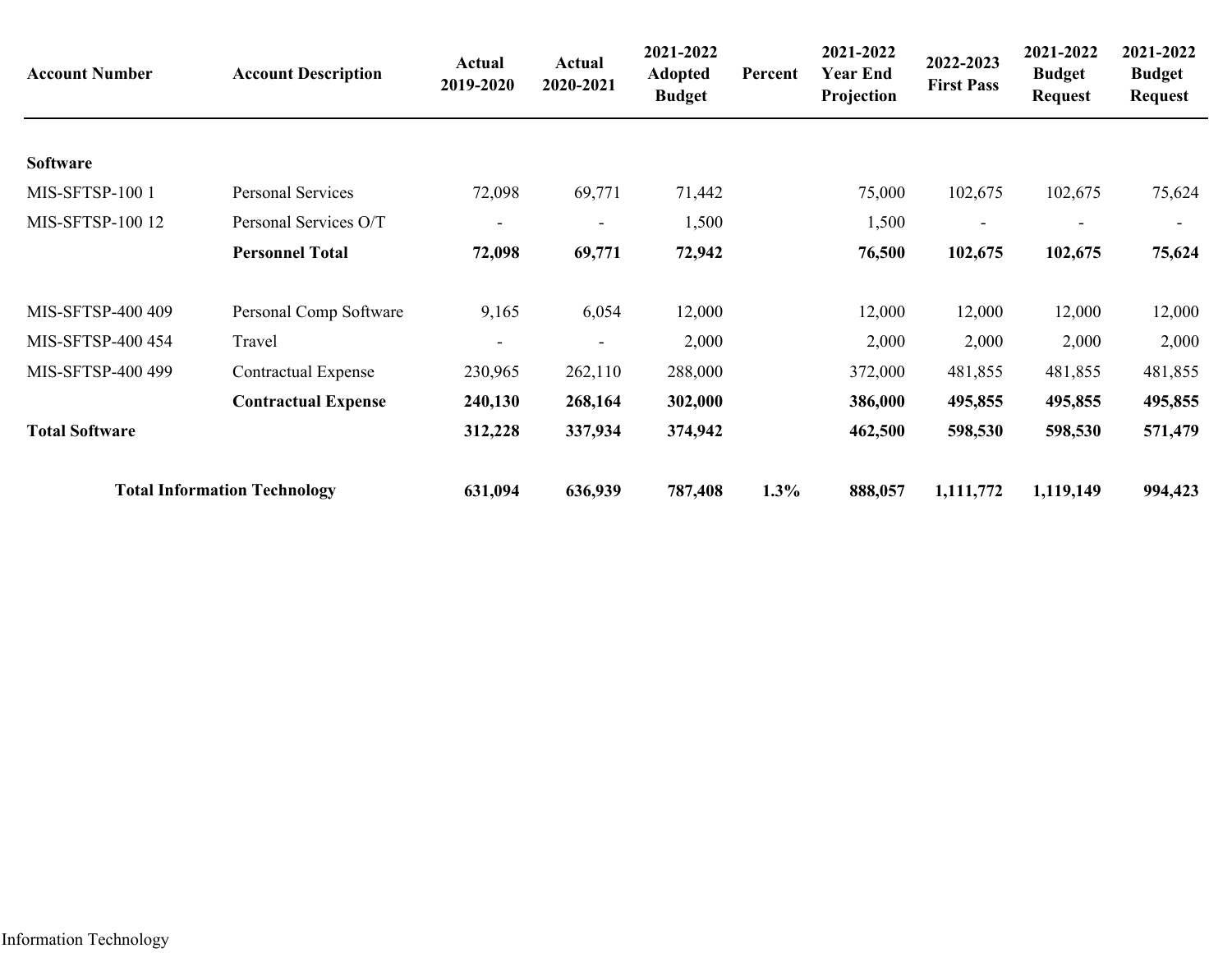# **General Fund - Account Detail**

| <b>Account Number</b>                          | <b>Account Description</b>   | Actual<br>2019-2020      | <b>Actual</b><br>2020-2021 | 2021-2022<br><b>Adopted</b><br><b>Budget</b> | Percent | 2021-2022<br><b>Year End</b><br>Projection | 2022-2023<br><b>First Pass</b> | 2022-2023<br><b>Second Pass</b><br>at 3/1/2022 | 2022-2023<br><b>Third Pass</b><br>at 3/8/2022 |
|------------------------------------------------|------------------------------|--------------------------|----------------------------|----------------------------------------------|---------|--------------------------------------------|--------------------------------|------------------------------------------------|-----------------------------------------------|
| <b>Planning - Summary by Expenditure Group</b> |                              |                          |                            |                                              |         |                                            |                                |                                                |                                               |
| Personnel                                      |                              | 284,412                  | 181,809                    | 206,559                                      | 0.3%    | 206,560                                    | 207,657                        | 207,657                                        | 207,657                                       |
| Contractual                                    |                              | 3,417                    | 1,584                      | 32,100                                       | 0.1%    | 38,900                                     | 51,400                         | 41,400                                         | 31,400                                        |
| <b>Total Planning</b>                          |                              | 287,829                  | 183,393                    | 238,659                                      | 0.4%    | 245,460                                    | 259,057                        | 249,057                                        | 239,057                                       |
| Planning - Detail by Line Item - A-8020        |                              |                          |                            |                                              |         |                                            |                                |                                                |                                               |
| ADMIN-ADMIN-100 1                              | <b>Personal Services</b>     | 283,032                  | 176,634                    | 206,559                                      |         | 206,560                                    | 207,657                        | 207,657                                        | 207,657                                       |
| ADMIN-ADMIN-100 13                             | Personal Services P/T        | 1,380                    | 5,175                      | $\overline{\phantom{a}}$                     |         |                                            |                                |                                                | $\overline{\phantom{a}}$                      |
|                                                | <b>Personnel Total</b>       | 284,412                  | 181,809                    | 206,559                                      |         | 206,560                                    | 207,657                        | 207,657                                        | 207,657                                       |
| ADMIN-ADMIN-400 412                            | Office Supplies              | 701                      | 42                         | 1,200                                        |         | 1,200                                      | 1,200                          | 1,200                                          | 1,200                                         |
| ADMIN-ADMIN-400 435                            | Prof Business Exp            | $\overline{\phantom{a}}$ | $\overline{\phantom{a}}$   | 1,500                                        |         |                                            |                                |                                                |                                               |
| ADMIN-ADMIN-400 454                            | Travel                       |                          | $\overline{\phantom{a}}$   | 1,200                                        |         |                                            | 2,000                          | 2,000                                          | 2,000                                         |
| ADMIN-ADMIN-400 458                            | <b>Supplemental Services</b> |                          | $\sim$                     | 15,000                                       |         | 34,500                                     | 45,000                         | 35,000                                         | 25,000                                        |
| ADMIN-ADMIN-400 480                            | Dues & Subscriptions         | 2,114                    | 889                        | 1,200                                        |         | 1,200                                      | 1,200                          | 1,200                                          | 1,200                                         |
| ADMIN-ADMIN-400 496                            | Professional Development     | 170                      | 39                         | 2,000                                        |         | 2,000                                      | 2,000                          | 2,000                                          | 2,000                                         |
| ADMIN-ADMIN-400 499                            | <b>Contractual Expense</b>   | 432                      | 614                        | 10,000                                       |         | $\overline{\phantom{a}}$                   |                                |                                                |                                               |
|                                                | <b>Contractual Expense</b>   | 3,417                    | 1,584                      | 32,100                                       |         | 38,900                                     | 51,400                         | 41,400                                         | 31,400                                        |
|                                                | <b>Total Planning</b>        | 287,829                  | 183,393                    | 238,659                                      | 0.40%   | 245,460                                    | 259,057                        | 249,057                                        | 239,057                                       |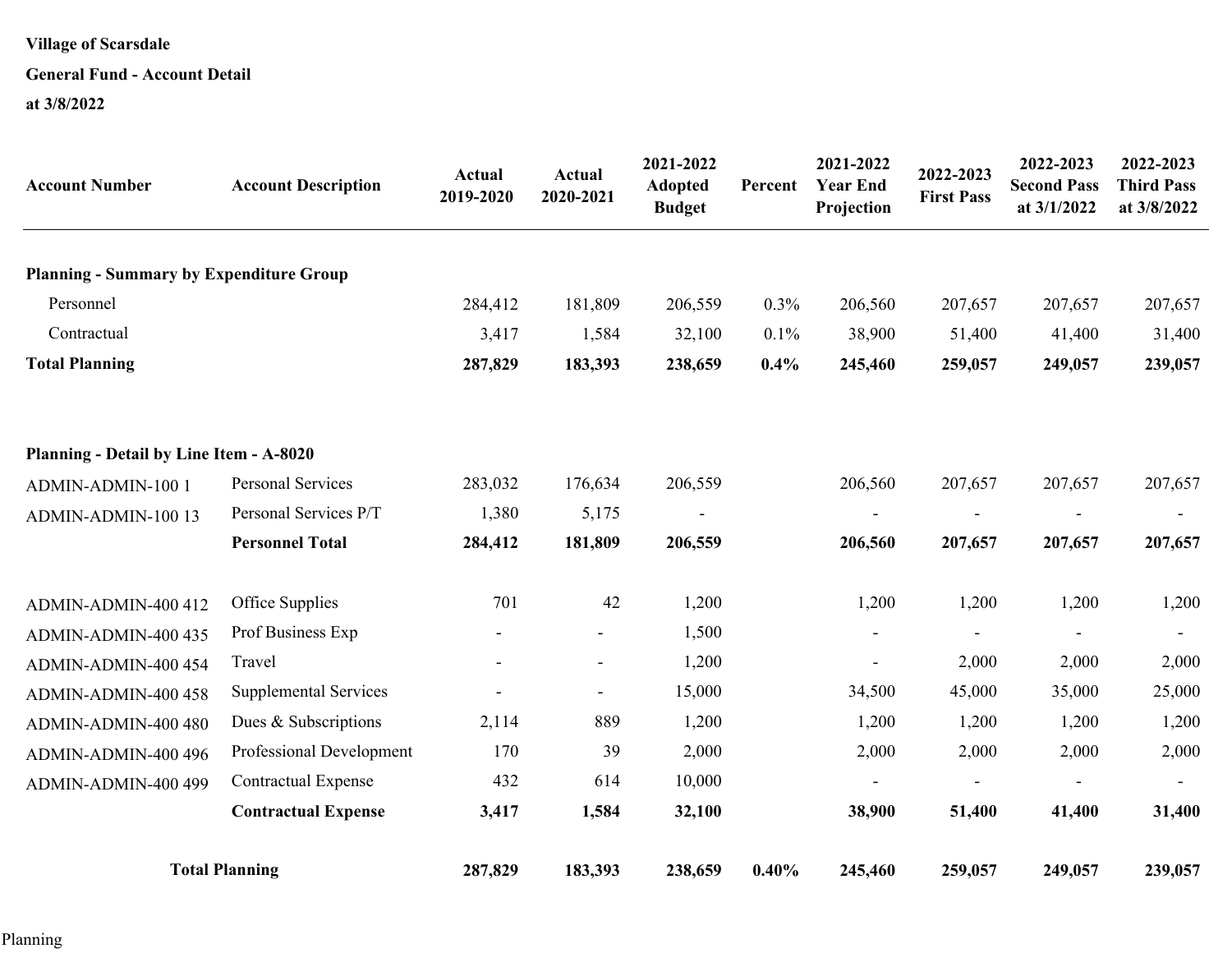#### **General Fund - Account Detail**

| <b>Account Number</b>                              | <b>Account Description</b> | Actual<br>2019-2020 | Actual<br>2020-2021 | 2021-2022<br><b>Adopted</b><br><b>Budget</b> | Percent | 2021-2022<br><b>Year End</b><br>Projection | 2022-2023<br><b>First Pass</b> | 2022-2023<br><b>Second Pass</b><br>at $3/1/2022$ | 2022-2023<br><b>Third Pass</b><br>at $3/8/2022$ |
|----------------------------------------------------|----------------------------|---------------------|---------------------|----------------------------------------------|---------|--------------------------------------------|--------------------------------|--------------------------------------------------|-------------------------------------------------|
| <b>Public Works - Summary by Expenditure Group</b> |                            |                     |                     |                                              |         |                                            |                                |                                                  |                                                 |
| Personnel                                          |                            | 5,663,855           | 5,857,515           | 6,253,942                                    |         | 6,075,175                                  | 6,642,493                      | 6,642,493                                        | 6,500,426                                       |
| Equipment                                          |                            | 22,181              | 45,330              | 62,000                                       |         | 60,106                                     | 1,009,500                      | 1,009,500                                        | 371,500                                         |
| Contractual                                        |                            | 1,511,612           | 1,518,088           | 1,997,550                                    |         | 2,010,830                                  | 2,348,700                      | 2,348,700                                        | 2,348,700                                       |
| <b>Total Public Works</b>                          |                            | 7,197,647           | 7,420,932           | 8,313,492                                    | $0.0\%$ | 8,146,111                                  | 10,000,693                     | 10,000,693                                       | 9,220,626                                       |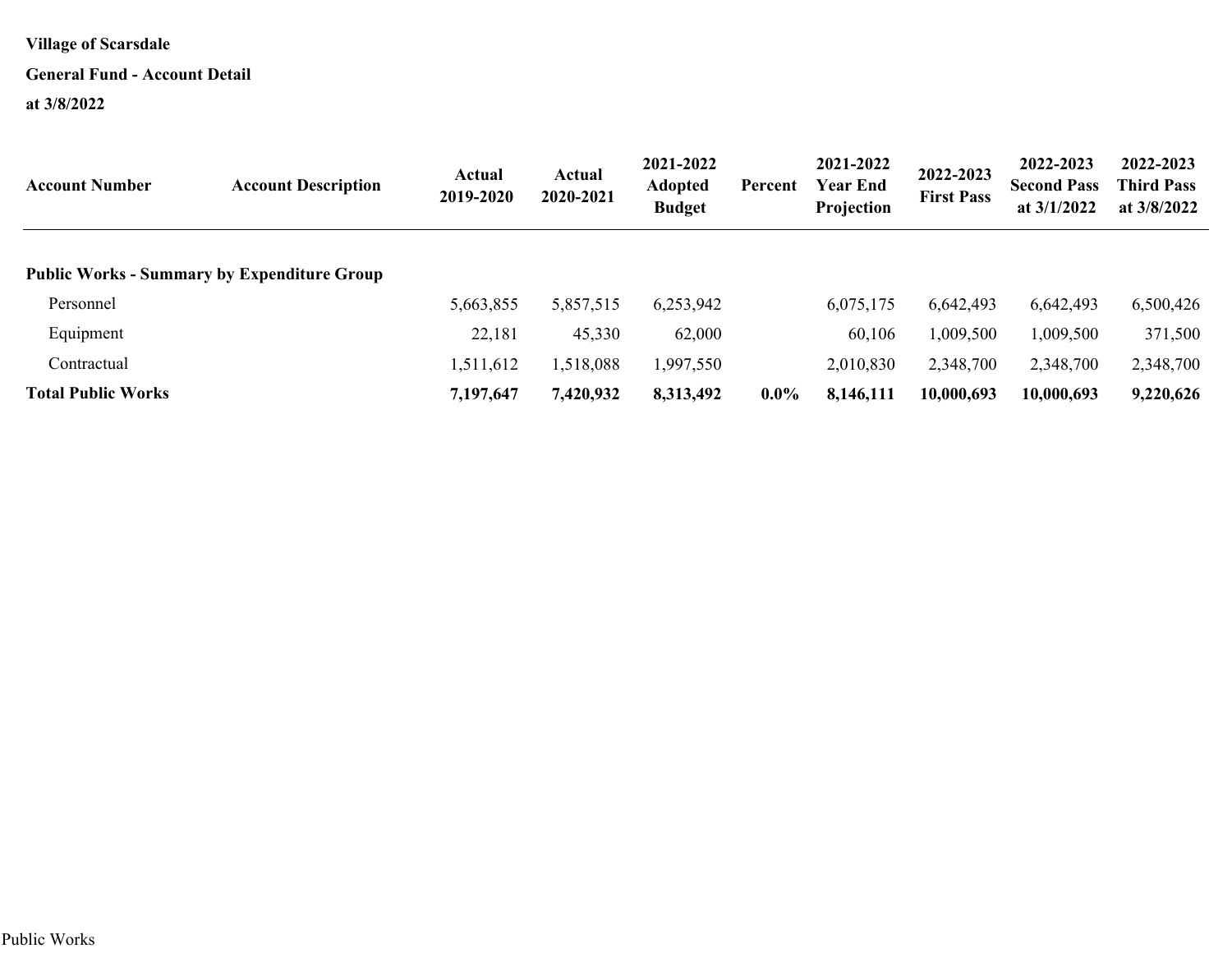| <b>Account Number</b>                          | <b>Account Description</b> | <b>Actual</b><br>2019-2020 | Actual<br>2020-2021 | 2021-2022<br><b>Adopted</b><br><b>Budget</b> | Percent        | 2021-2022<br><b>Year End</b><br>Projection | 2022-2023<br><b>First Pass</b> | 2022-2023<br><b>Second Pass</b><br>at 3/1/2022 | 2022-2023<br><b>Third Pass</b><br>at 3/8/2022 |
|------------------------------------------------|----------------------------|----------------------------|---------------------|----------------------------------------------|----------------|--------------------------------------------|--------------------------------|------------------------------------------------|-----------------------------------------------|
| <b>Public Works - Summary by Division Code</b> |                            |                            |                     |                                              |                |                                            |                                |                                                |                                               |
| Administration                                 |                            | 476,305                    | 469,641             | 491,073                                      | $\blacksquare$ | 512,653                                    | 1,488,879                      | 1,488,879                                      | 850,879                                       |
| Engineering                                    |                            | 334,851                    | 299,860             | 369,319                                      | $\blacksquare$ | 411,018                                    | 616,904                        | 616,904                                        | 554,735                                       |
| Facilities - Administration                    |                            | 313,536                    | 287,298             | 382,803                                      | $\blacksquare$ | 424,878                                    | 472,929                        | 472,929                                        | 472,929                                       |
| Facilities - Emergency                         |                            | 191,053                    | 210,995             | 143,000                                      | $\blacksquare$ | 15,988                                     | 39,000                         | 39,000                                         | 39,000                                        |
| Facilities - Other                             |                            | 959,358                    | 815,620             | 1,121,102                                    |                | 1,133,812                                  | 1,236,312                      | 1,236,312                                      | 1,236,312                                     |
| Highway - Administration                       |                            | 243,495                    | 265,806             | 292,471                                      |                | 297,655                                    | 310,040                        | 310,040                                        | 310,040                                       |
| Highway Leaf Collection                        |                            | 581,159                    | 616,901             | 684,351                                      |                | 667,073                                    | 680,053                        | 680,053                                        | 671,053                                       |
| Highway - Parks Maintenance                    |                            | 213,937                    | 207,651             | 280,239                                      |                | 280,239                                    | 272,239                        | 272,239                                        | 272,239                                       |
| Highway - Sanitary Sewers                      |                            | 76,292                     | 69,107              | 79,915                                       |                | 79,915                                     | 121,336                        | 121,336                                        | 121,336                                       |
| Highway - Shade Tree                           |                            | 175,173                    | 196,993             | 315,001                                      |                | 315,001                                    | 417,748                        | 417,748                                        | 417,748                                       |
| Highway - Snow                                 |                            | 572,755                    | 742,893             | 912,364                                      |                | 890,767                                    | 912,066                        | 912,066                                        | 900,817                                       |
| Highway - Other                                |                            | 657,947                    | 703,033             | 711,985                                      |                | 654,471                                    | 787,518                        | 787,518                                        | 762,869                                       |
| Sanitation - Administration                    |                            | 125,681                    | 117,171             | 156,720                                      |                | 155,812                                    | 154,762                        | 154,762                                        | 154,762                                       |
| Sanitation - Food Waste                        |                            | 57,084                     | 34,565              | 20,000                                       |                | 18,000                                     | 18,000                         | 18,000                                         | 18,000                                        |
| Sanitation - Garbage                           |                            | 1,783,612                  | 1,893,051           | 1,771,009                                    |                | 1,558,009                                  | 1,754,431                      | 1,754,431                                      | 1,736,931                                     |
| Sanitation - Recycling                         |                            | 274,528                    | 332,949             | 388,366                                      |                | 538,858                                    | 713,476                        | 713,476                                        | 695,976                                       |
| Sanitation - Special                           |                            | 160,880                    | 157,398             | 193,774                                      |                | 191,962                                    | 5,000                          | 5,000                                          | 5,000                                         |
| <b>Total Public Works</b>                      |                            | 7,197,647                  | 7,420,932           | 8,313,492                                    | $0.0\%$        | 8,146,111                                  | 10,000,693                     | 10,000,693                                     | 9,220,626                                     |
|                                                |                            |                            |                     |                                              |                |                                            |                                |                                                |                                               |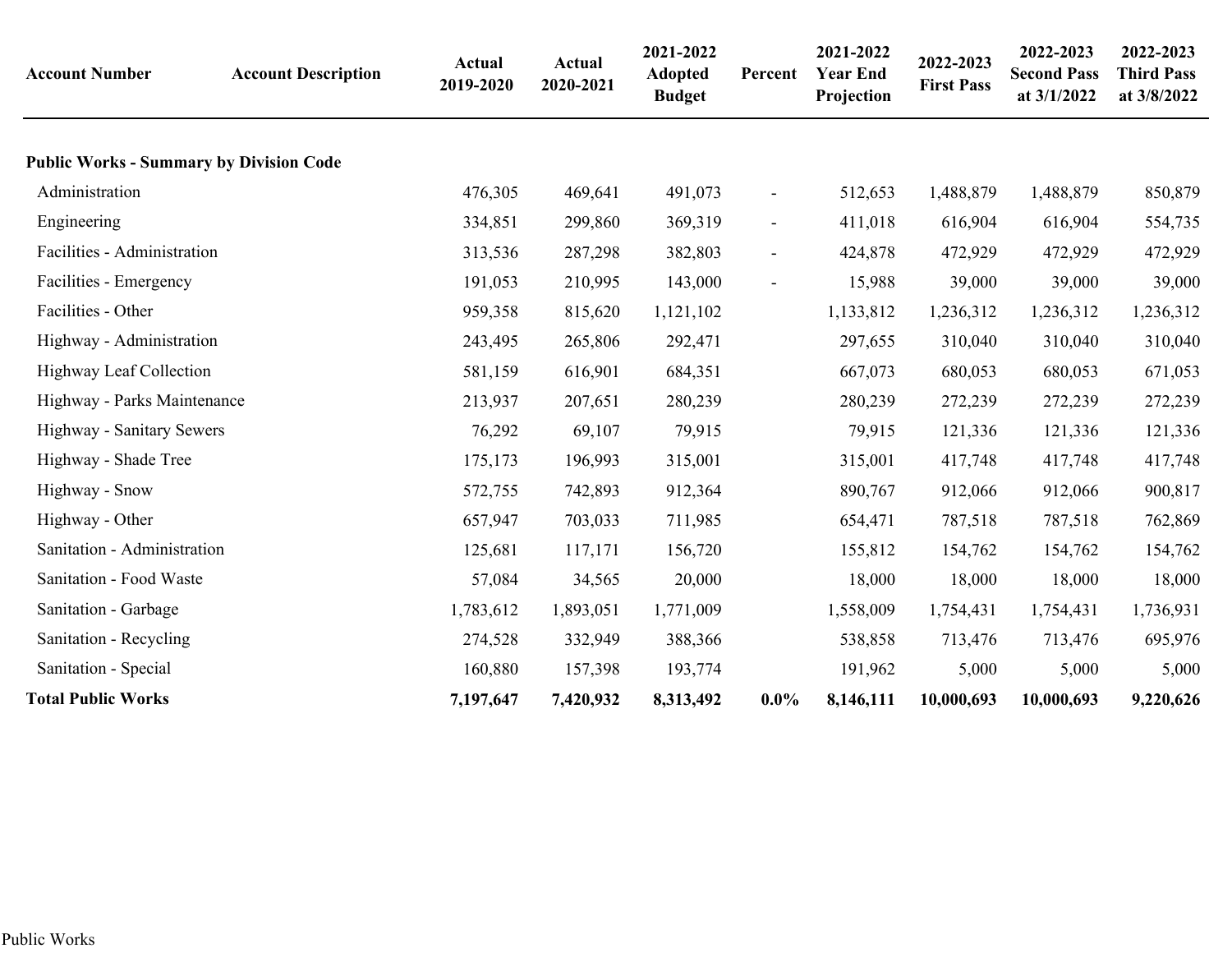| <b>Account Number</b>                              | <b>Account Description</b> | Actual<br>2019-2020 | Actual<br>2020-2021      | 2021-2022<br>Adopted<br><b>Budget</b> | Percent | 2021-2022<br><b>Year End</b><br>Projection | 2022-2023<br><b>First Pass</b> | 2022-2023<br><b>Second Pass</b><br>at 3/1/2022 | 2022-2023<br><b>Third Pass</b><br>at 3/8/2022 |
|----------------------------------------------------|----------------------------|---------------------|--------------------------|---------------------------------------|---------|--------------------------------------------|--------------------------------|------------------------------------------------|-----------------------------------------------|
| <b>Public Works - Detail by Line Item - A-1490</b> |                            |                     |                          |                                       |         |                                            |                                |                                                |                                               |
| Administration                                     |                            |                     |                          |                                       |         |                                            |                                |                                                |                                               |
| ADMIN-ADMIN-100 1                                  | Personal Services          | 456,431             | 459,201                  | 463,173                               |         | 484,753                                    | 492,729                        | 492,729                                        | 492,729                                       |
| ADMIN-ADMIN-100 13                                 | Personal Services P/T      | 4,029               |                          | 5,000                                 |         | 5,000                                      | 5,000                          | 5,000                                          | 5,000                                         |
|                                                    | <b>Personnel Total</b>     | 460,460             | 459,201                  | 468,173                               |         | 489,753                                    | 497,729                        | 497,729                                        | 497,729                                       |
| ADMIN-ADMIN-200 20                                 | Equipment                  |                     | $\overline{\phantom{a}}$ |                                       |         | $\blacksquare$                             | 950,000                        | 950,000                                        | 312,000                                       |
|                                                    | <b>Equipment Total</b>     |                     | ۰                        |                                       |         |                                            | 950,000                        | 950,000                                        | 312,000                                       |
| ADMIN-ADMIN-400 412                                | Office Supplies            | 1,369               | 452                      | 2,500                                 |         | 2,500                                      | 18,250                         | 18,250                                         | 18,250                                        |
| ADMIN-ADMIN-400 431                                | Food Supplies              | 2,036               | 1,048                    | 4,000                                 |         | 4,000                                      | 4,000                          | 4,000                                          | 4,000                                         |
| ADMIN-ADMIN-400 435                                | Prof Business Exp          | 2,008               | 1,200                    | 2,000                                 |         | 2,000                                      |                                | $\overline{\phantom{a}}$                       |                                               |
| ADMIN-ADMIN-400 454                                | Travel                     | $\blacksquare$      | $\overline{\phantom{a}}$ | 1,500                                 |         | 1,500                                      | 2,700                          | 2,700                                          | 2,700                                         |
| ADMIN-ADMIN-400 455                                | Travel (Local)             |                     |                          | 200                                   |         | 200                                        |                                |                                                |                                               |
| ADMIN-ADMIN-400 469                                | Printing & Forms           | 68                  | 595                      | 700                                   |         | 700                                        | 700                            | 700                                            | 700                                           |
| ADMIN-ADMIN-400 480                                | Dues & Subscriptions       | 1,500               | 2,024                    | 1,500                                 |         | 1,500                                      | 2,000                          | 2,000                                          | 2,000                                         |
| ADMIN-ADMIN-400 496                                | Professional Development   | 1,500               | 1,363                    | 1,500                                 |         | 1,500                                      | 4,500                          | 4,500                                          | 4,500                                         |
| ADMIN-ADMIN-400 499                                | <b>Contractual Expense</b> | 7,364               | 3,759                    | 9,000                                 |         | 9,000                                      | 9,000                          | 9,000                                          | 9,000                                         |
|                                                    | <b>Contractual Expense</b> | 15,845              | 10,441                   | 22,900                                |         | 22,900                                     | 41,150                         | 41,150                                         | 41,150                                        |
| <b>Total Administration</b>                        |                            | 476,305             | 469,641                  | 491,073                               |         | 512,653                                    | 1,488,879                      | 1,488,879                                      | 850,879                                       |
| <b>Engineering</b>                                 |                            |                     |                          |                                       |         |                                            |                                |                                                |                                               |
| ENGR-ADMIN-100 1                                   | Personal Services          | 54,018              | 30,956                   | 61,637                                |         | 71,371                                     | 427,280                        | 427,280                                        | 365,111                                       |
| ENGR-ADMIN-100 12                                  | Personal Services O/T      | 180                 |                          | $\overline{a}$                        |         |                                            | 6,000                          | 6,000                                          | 6,000                                         |
| ENGR-ADMIN-100 13                                  | Personal Services P/T      | 17,896              | 25,889                   | 27,000                                |         | 27,000                                     | 58,224                         | 58,224                                         | 58,224                                        |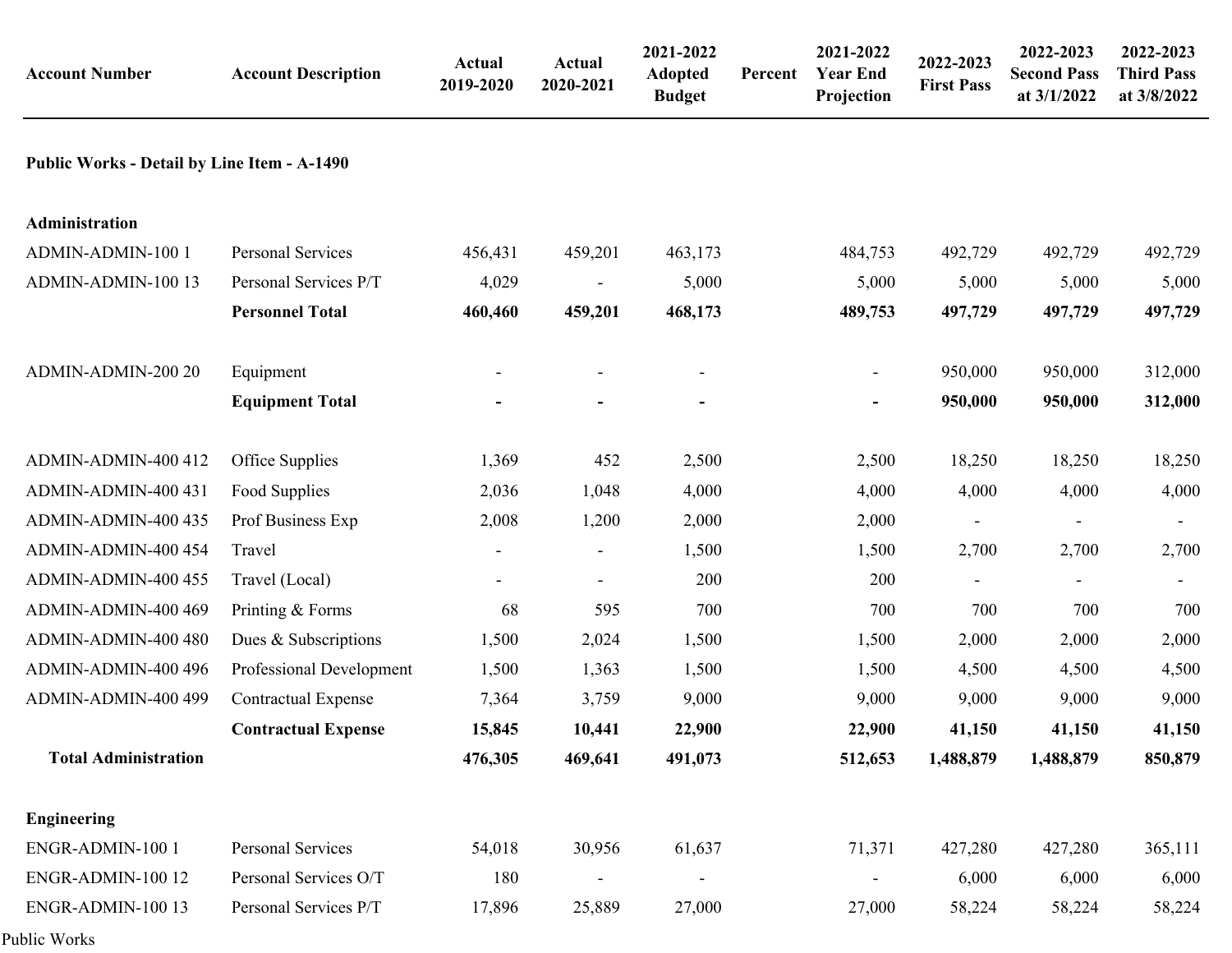| <b>Account Number</b>              | <b>Account Description</b> | Actual<br>2019-2020      | Actual<br>2020-2021          | 2021-2022<br><b>Adopted</b><br><b>Budget</b> | Percent | 2021-2022<br><b>Year End</b><br>Projection | 2022-2023<br><b>First Pass</b> | 2022-2023<br><b>Second Pass</b><br>at 3/1/2022 | 2022-2023<br><b>Third Pass</b><br>at 3/8/2022 |
|------------------------------------|----------------------------|--------------------------|------------------------------|----------------------------------------------|---------|--------------------------------------------|--------------------------------|------------------------------------------------|-----------------------------------------------|
| ENGR-CONTR-100 1                   | Personal - Contr           | 51,967                   | 54,871                       | 55,341                                       |         | 50,810                                     |                                |                                                |                                               |
| ENGR-P&I-100 1                     | Personal - P&I             | 55,847                   | 33,775                       | 60,147                                       |         | 88,619                                     |                                |                                                |                                               |
| ENGR-PLBD-100 1                    | Personal - Planning Bd     | 42,427                   | 44,448                       | 44,875                                       |         | 46,776                                     |                                |                                                |                                               |
| ENGR-PRJDV-100 1                   | Personal - Prjdv           | 41,433                   | 44,627                       | 45,113                                       |         | 43,963                                     |                                |                                                |                                               |
| ENGR-PVMNT-100 1                   | Personal - Pvmnt           | 61,507                   | 65,294                       | 65,806                                       |         | 73,079                                     |                                |                                                |                                               |
|                                    | <b>Personnel Total</b>     | 325,275                  | 299,860                      | 359,919                                      |         | 401,618                                    | 491,504                        | 491,504                                        | 429,335                                       |
| ENGR-ADMIN-200 20                  | Equipment                  | 4,181                    |                              | 2,500                                        |         | 2,500                                      | 2,500                          | 2,500                                          | 2,500                                         |
|                                    | <b>Equipment Total</b>     | 4,181                    |                              | 2,500                                        |         | 2,500                                      | 2,500                          | 2,500                                          | 2,500                                         |
| <b>ENGR-ADMIN-400 412</b>          | Office Supplies            | 666                      | $\overline{\phantom{a}}$     | 1,000                                        |         | 1,000                                      | 1,000                          | 1,000                                          | 1,000                                         |
| <b>ENGR-ADMIN-400 435</b>          | Prof Business Exp          |                          | $\overline{\phantom{0}}$     | 400                                          |         | 400                                        |                                |                                                |                                               |
| <b>ENGR-ADMIN-400 454</b>          | Travel                     |                          | $\overline{\phantom{a}}$     | 1,500                                        |         | 1,500                                      | 1,500                          | 1,500                                          | 1,500                                         |
| ENGR-ADMIN-400 469                 | Printing & Forms           |                          | $\overline{\phantom{a}}$     | 1,000                                        |         | 1,000                                      | 1,000                          | 1,000                                          | 1,000                                         |
| ENGR-ADMIN-400 480                 | Dues & Subscriptions       | 1,379                    | $\overline{\phantom{a}}$     | 1,000                                        |         | 1,000                                      | 1,000                          | 1,000                                          | 1,000                                         |
| ENGR-ADMIN-400 496                 | Professional Development   | $\overline{\phantom{a}}$ | $\overline{\phantom{a}}$     | 1,000                                        |         | 1,000                                      | 2,400                          | 2,400                                          | 2,400                                         |
| <b>ENGR-ADMIN-400 499</b>          | <b>Contractual Expense</b> | 3,351                    | $\overline{\phantom{a}}$     | 1,000                                        |         | 1,000                                      | 116,000                        | 116,000                                        | 116,000                                       |
|                                    | <b>Contractual Expense</b> | 5,396                    |                              | 6,900                                        |         | 6,900                                      | 122,900                        | 122,900                                        | 122,900                                       |
| <b>Total Engineering</b>           |                            | 334,851                  | 299,860                      | 369,319                                      |         | 411,018                                    | 616,904                        | 616,904                                        | 554,735                                       |
| <b>Facilities - Administration</b> |                            |                          |                              |                                              |         |                                            |                                |                                                |                                               |
| FAC-ADMIN-100 1                    | <b>Personal Services</b>   | 29,068                   | 26,275                       | 39,803                                       |         | 40,910                                     | 68,429                         | 68,429                                         | 68,429                                        |
|                                    | <b>Personnel Total</b>     | 29,068                   | 26,275                       | 39,803                                       |         | 40,910                                     | 68,429                         | 68,429                                         | 68,429                                        |
| FAC-ADMIN-200 21                   | Office Equipment           | 474                      | $\qquad \qquad \blacksquare$ | 1,000                                        |         | 1,106                                      | 1,000                          | 1,000                                          | 1,000                                         |
| FAC-ADMIN-200 22                   | Furniture & Fixtures       | 2,820                    | $\qquad \qquad \blacksquare$ | 1,000                                        |         | 1,000                                      | 1,000                          | 1,000                                          | 1,000                                         |
|                                    | <b>Equipment Total</b>     | 3,294                    | ۰                            | 2,000                                        |         | 2,106                                      | 2,000                          | 2,000                                          | 2,000                                         |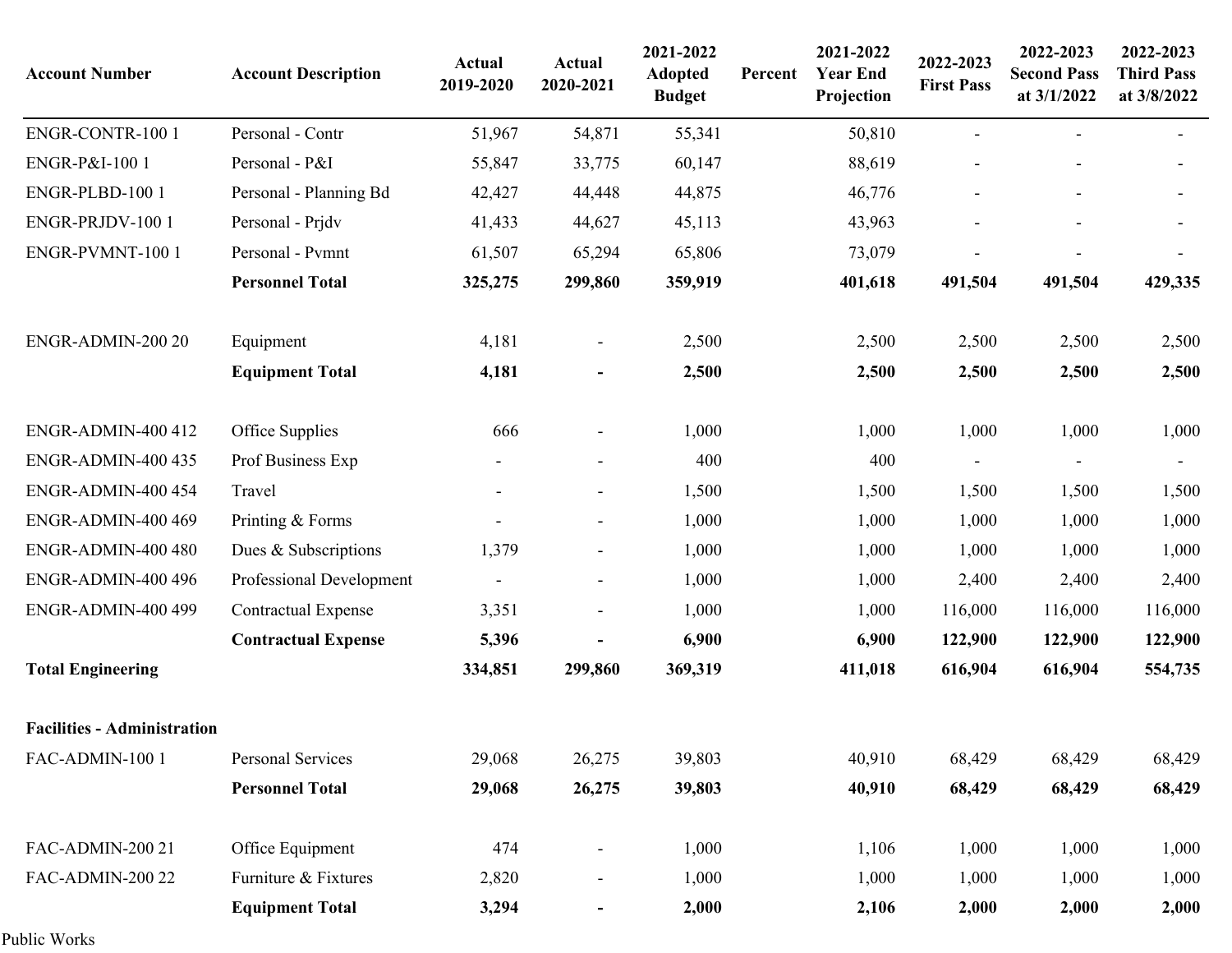| <b>Account Number</b>                    | <b>Account Description</b>   | <b>Actual</b><br>2019-2020 | <b>Actual</b><br>2020-2021 | 2021-2022<br><b>Adopted</b><br><b>Budget</b> | Percent | 2021-2022<br><b>Year End</b><br>Projection | 2022-2023<br><b>First Pass</b> | 2022-2023<br><b>Second Pass</b><br>at 3/1/2022 | 2022-2023<br><b>Third Pass</b><br>at 3/8/2022 |
|------------------------------------------|------------------------------|----------------------------|----------------------------|----------------------------------------------|---------|--------------------------------------------|--------------------------------|------------------------------------------------|-----------------------------------------------|
|                                          |                              |                            |                            |                                              |         |                                            |                                |                                                |                                               |
| FAC-ADMIN-400 411                        | Fuel, Light & Power          | 225,235                    | 212,841                    | 255,000                                      |         | 295,862                                    | 325,000                        | 325,000                                        | 325,000                                       |
| FAC-ADMIN-400 412                        | Office Supplies              | 11,546                     | 8,613                      | 12,000                                       |         | 12,000                                     |                                |                                                |                                               |
| FAC-ADMIN-400 438                        | Fuel, Heating                | 4,759                      | 4,111                      | 8,000                                        |         | 8,000                                      | 8,000                          | 8,000                                          | 8,000                                         |
| FAC-ADMIN-400 456                        | <b>Equipment Rental</b>      | 684                        | 1,850                      | 12,000                                       |         | 12,000                                     | 12,000                         | 12,000                                         | 12,000                                        |
| FAC-ADMIN-400 485                        | Postage                      | 24,998                     | 25,677                     | 30,000                                       |         | 30,000                                     | 30,000                         | 30,000                                         | 30,000                                        |
| FAC-ADMIN-400 499                        | <b>Contractual Expense</b>   | 13,952                     | 7,931                      | 24,000                                       |         | 24,000                                     | 27,500                         | 27,500                                         | 27,500                                        |
|                                          | <b>Contractual Expense</b>   | 281,175                    | 261,022                    | 341,000                                      |         | 381,862                                    | 402,500                        | 402,500                                        | 402,500                                       |
| <b>Total Facilities - Administration</b> |                              | 313,536                    | 287,298                    | 382,803                                      |         | 424,878                                    | 472,929                        | 472,929                                        | 472,929                                       |
| <b>Facilities - Emergency</b>            |                              |                            |                            |                                              |         |                                            |                                |                                                |                                               |
| FAC-EMERG-100 1                          | Personal Services            |                            | 13,813                     |                                              |         | 1,988                                      |                                |                                                |                                               |
| <b>FAC-EMERG-100 12</b>                  | Personal Services O/T        | 98,050                     | 79,706                     | 61,000                                       |         | 5,000                                      | 30,000                         | 30,000                                         | 30,000                                        |
| <b>FAC-EMERG-100 13</b>                  | Personal Services P/T        |                            | 31,535                     | 30,000                                       |         | $\overline{\phantom{a}}$                   |                                |                                                |                                               |
|                                          | <b>Personnel Total</b>       | 98,050                     | 125,054                    | 91,000                                       |         | 6,988                                      | 30,000                         | 30,000                                         | 30,000                                        |
| FAC-EMERG-200 20                         | Equipment                    | 9,510                      | 11,688                     | 2,000                                        |         |                                            |                                |                                                |                                               |
|                                          | <b>Equipment Total</b>       | 9,510                      | 11,688                     | 2,000                                        |         |                                            |                                |                                                |                                               |
| FAC-EMERG-400 412                        | Office Supplies              | 3,455                      | 1,259                      |                                              |         |                                            |                                |                                                |                                               |
| FAC-EMERG-400 414                        | <b>Maint Supplies</b>        | 27,752                     | 41,745                     | 35,000                                       |         | 6,000                                      | 6,000                          | 6,000                                          | 6,000                                         |
| FAC-EMERG-400 428                        | Cleaning & Sanitary Suppl    | 10,179                     | 14,700                     | 15,000                                       |         | 3,000                                      | 3,000                          | 3,000                                          | 3,000                                         |
| FAC-EMERG-400 458                        | <b>Supplemental Services</b> | 22,578                     | 1,654                      |                                              |         |                                            |                                |                                                |                                               |
| FAC-EMERG-400 462                        | <b>Equipment Supplies</b>    | 11,680                     | 14,449                     |                                              |         |                                            |                                |                                                |                                               |
| FAC-EMERG-400 499                        | <b>Contractual Expense</b>   | 7,849                      | 446                        |                                              |         |                                            |                                |                                                |                                               |
|                                          | <b>Contractual Expense</b>   | 83,493                     | 74,252                     | 50,000                                       |         | 9,000                                      | 9,000                          | 9,000                                          | 9,000                                         |
| <b>Total Facilities - Emergency</b>      |                              | 191,053                    | 210,995                    | 143,000                                      |         | 15,988                                     | 39,000                         | 39,000                                         | 39,000                                        |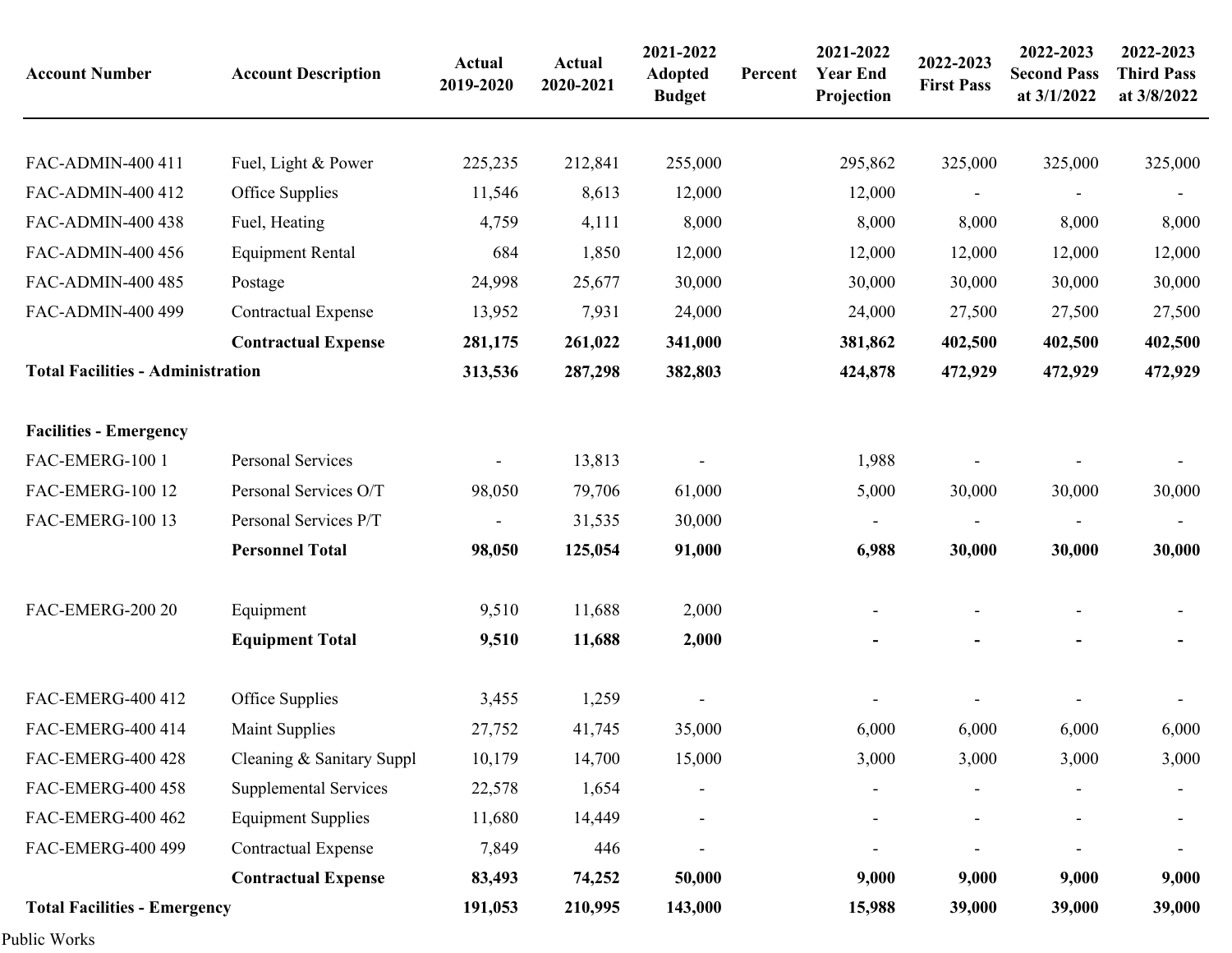| <b>Account Number</b>         | <b>Account Description</b>   | Actual<br>2019-2020 | Actual<br>2020-2021      | 2021-2022<br><b>Adopted</b><br><b>Budget</b> | Percent | 2021-2022<br><b>Year End</b><br>Projection | 2022-2023<br><b>First Pass</b> | 2022-2023<br><b>Second Pass</b><br>at 3/1/2022 | 2022-2023<br><b>Third Pass</b><br>at 3/8/2022 |
|-------------------------------|------------------------------|---------------------|--------------------------|----------------------------------------------|---------|--------------------------------------------|--------------------------------|------------------------------------------------|-----------------------------------------------|
| <b>Facilities - Other</b>     |                              |                     |                          |                                              |         |                                            |                                |                                                |                                               |
| <b>FAC-NEW-1001</b>           | Personal Services            | 212,674             | 183,539                  | 192,461                                      |         | 193,488                                    | 325,072                        | 325,072                                        | 325,072                                       |
| FAC-NEW-400 446               | <b>Construction Supplies</b> | 59,180              | 38,233                   | 70,000                                       |         | 71,000                                     | 100,000                        | 100,000                                        | 100,000                                       |
| <b>Total Facilities - New</b> |                              | 271,854             | 221,772                  | 262,461                                      |         | 264,488                                    | 425,072                        | 425,072                                        | 425,072                                       |
| FAC-RPR-100 1                 | Personal Services            | 215,741             | 212,762                  | 234,737                                      |         | 235,764                                    | 325,072                        | 325,072                                        | 325,072                                       |
| FAC-RPR-100 12                | Personal Services O/T        | 239                 | $\blacksquare$           |                                              |         |                                            | $\overline{\phantom{a}}$       |                                                |                                               |
| FAC-RPR-400 414               | Maint Supplies               | 9,072               | 6,817                    | 9,000                                        |         | 9,000                                      | 9,000                          | 9,000                                          | 9,000                                         |
| FAC-RPR-400 419               | Tools & Hardware             | 1,065               | $\overline{\phantom{a}}$ | 3,000                                        |         | 3,000                                      | 3,000                          | 3,000                                          | 3,000                                         |
| FAC-RPR-400 446               | <b>Construction Supplies</b> |                     | $\overline{\phantom{a}}$ | 1,000                                        |         | 1,000                                      |                                |                                                |                                               |
| FAC-RPR-400 460               | Repairs to Buildings         |                     | $\qquad \qquad -$        |                                              |         | 168                                        |                                |                                                |                                               |
| FAC-RPR-400 461               | Repairs to Buildings         | 24,979              | 12,802                   | 35,000                                       |         | 35,000                                     | 95,000                         | 95,000                                         | 95,000                                        |
| FAC-RPR-400 495               | <b>HVAC System Maint</b>     | 28,466              | 27,518                   | 35,000                                       |         | 35,000                                     | 35,000                         | 35,000                                         | 35,000                                        |
| <b>Total Facilities - RPR</b> |                              | 279,562             | 259,899                  | 317,737                                      |         | 318,932                                    | 467,072                        | 467,072                                        | 467,072                                       |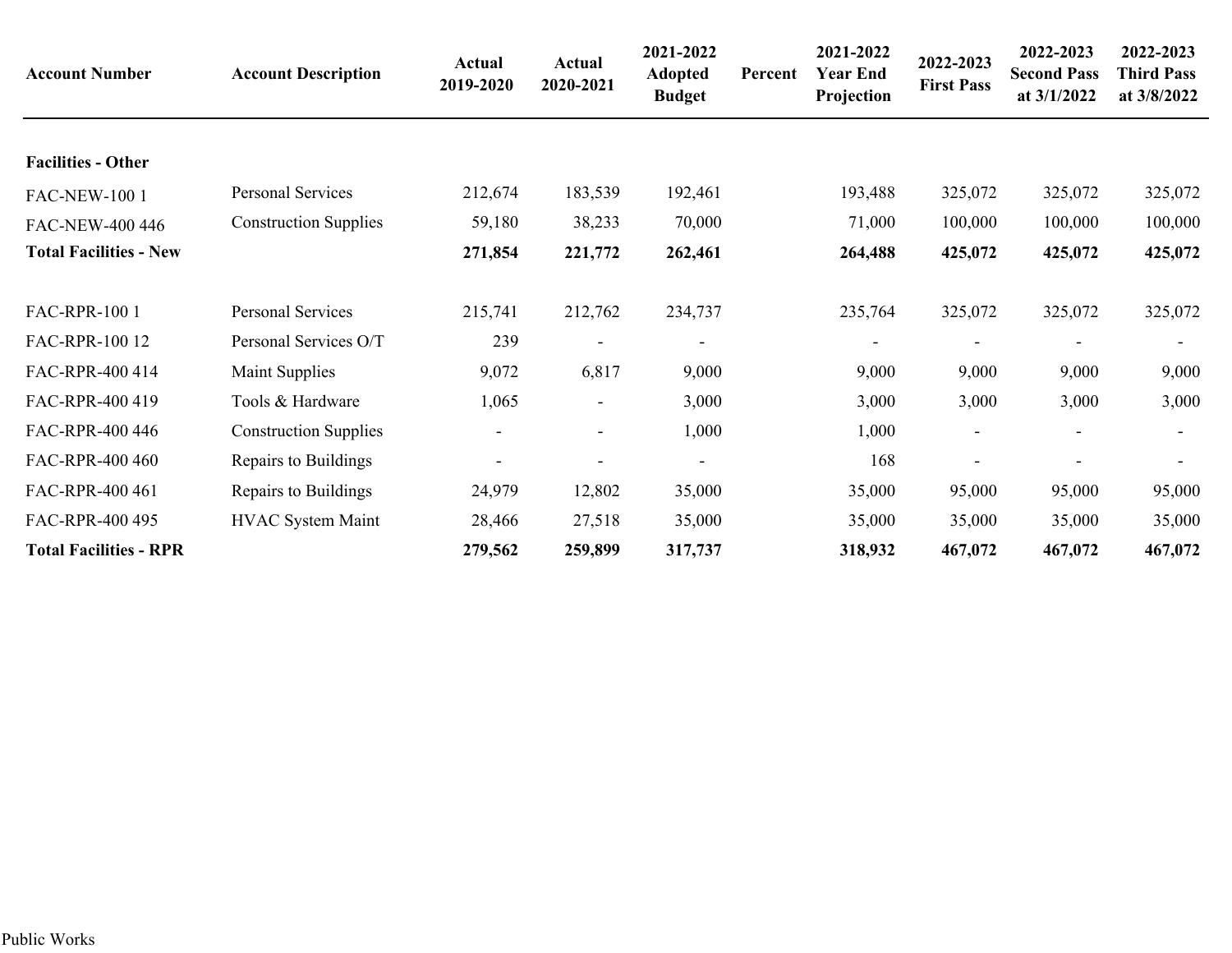| <b>Account Number</b>                         | <b>Account Description</b>      | Actual<br>2019-2020 | Actual<br>2020-2021 | 2021-2022<br><b>Adopted</b><br><b>Budget</b> | Percent | 2021-2022<br><b>Year End</b><br>Projection | 2022-2023<br><b>First Pass</b> | 2022-2023<br><b>Second Pass</b><br>at 3/1/2022 | 2022-2023<br><b>Third Pass</b><br>at 3/8/2022 |
|-----------------------------------------------|---------------------------------|---------------------|---------------------|----------------------------------------------|---------|--------------------------------------------|--------------------------------|------------------------------------------------|-----------------------------------------------|
| <b>SPRTC-100 1</b>                            | Personal Services               | 64,839              | 23,838              | 51,319                                       |         | 55,549                                     | 56,584                         | 56,584                                         | 56,584                                        |
| A-1490-FAC-SPRTC-100 12 Personal Services O/T |                                 | 7,939               | 1,963               | 25,000                                       |         | 25,000                                     | 25,000                         | 25,000                                         | 25,000                                        |
| <b>Total Facilities - Custodial Support</b>   |                                 | 72,778              | 25,801              | 76,319                                       |         | 80,549                                     | 81,584                         | 81,584                                         | 81,584                                        |
| FAC-SPRTF-100 1                               | Personal Services               | 247,707             | 232,397             | 303,585                                      |         | 308,843                                    | 56,584                         | 56,584                                         | 56,584                                        |
| FAC-SPRTF-100 12                              | Personal Services O/T           | 18,746              | 16,310              | 90,000                                       |         | 90,000                                     | 90,000                         | 90,000                                         | 90,000                                        |
| FAC-SPRTF-100 13                              | Personal Services P/T           | 6,807               | 2,624               | 6,000                                        |         | 6,000                                      | 6,000                          | 6,000                                          | 6,000                                         |
| <b>FAC-SPRTF-200 22</b>                       | Furniture & Fixtures            | 295                 |                     |                                              |         |                                            |                                |                                                |                                               |
| FAC-SPRTF-400 499                             | <b>Contractual Expense</b>      | 61,611              | 56,817              | 65,000                                       |         | 65,000                                     | 110,000                        | 110,000                                        | 110,000                                       |
| <b>Total Facilities - Support</b>             |                                 | 335,165             | 308,148             | 464,585                                      |         | 469,843                                    | 262,584                        | 262,584                                        | 262,584                                       |
|                                               | <b>Total Facilities - Other</b> | 959,358             | 815,620             | 1,121,102                                    |         | 1,133,812                                  | 1,236,312                      | 1,236,312                                      | 1,236,312                                     |
| <b>Highway - Administration</b>               |                                 |                     |                     |                                              |         |                                            |                                |                                                |                                               |
| HWY-ADMIN-100 1                               | Personal Services               | 217,025             | 224,018             | 261,471                                      |         | 261,655                                    | 275,490                        | 275,490                                        | 275,490                                       |
| HWY-ADMIN-100 12                              | Personal Services O/T           | 19,754              | 27,074              | 20,000                                       |         | 20,000                                     | 20,000                         | 20,000                                         | 20,000                                        |
|                                               | <b>Personnel Total</b>          | 236,779             | 251,092             | 281,471                                      |         | 281,655                                    | 295,490                        | 295,490                                        | 295,490                                       |
| <b>HWY-ADMIN-400 412</b>                      | Office Supplies                 | 2,656               | 1,026               | 2,500                                        |         | 2,500                                      |                                |                                                |                                               |
| <b>HWY-ADMIN-400 419</b>                      | Tools & Hardware                | 2,467               | 12                  | 2,500                                        |         | 2,500                                      | 2,500                          | 2,500                                          | 2,500                                         |
| <b>HWY-ADMIN-400 421</b>                      | Uniforms                        | 188                 |                     | 1,000                                        |         | 1,000                                      | 1,000                          | 1,000                                          | 1,000                                         |
| <b>HWY-ADMIN-400 435</b>                      | Prof Business Exp               |                     |                     | 500                                          |         | 500                                        |                                |                                                |                                               |
| <b>HWY-ADMIN-400 454</b>                      | Travel                          |                     |                     | 500                                          |         | 500                                        |                                |                                                |                                               |
| <b>HWY-ADMIN-400 480</b>                      | Dues & Subscriptions            | 80                  | 5,400               | 500                                          |         | 500                                        |                                |                                                |                                               |
| <b>HWY-ADMIN-400 496</b>                      | Professional Development        |                     |                     | 500                                          |         | 500                                        |                                |                                                |                                               |
| <b>HWY-ADMIN-400 499</b>                      | <b>Contractual Expense</b>      | 1,326               | 8,277               | 3,000                                        |         | 8,000                                      | 11,050                         | 11,050                                         | 11,050                                        |
|                                               | <b>Contractual Expense</b>      | 6,716               | 14,714              | 11,000                                       |         | 16,000                                     | 14,550                         | 14,550                                         | 14,550                                        |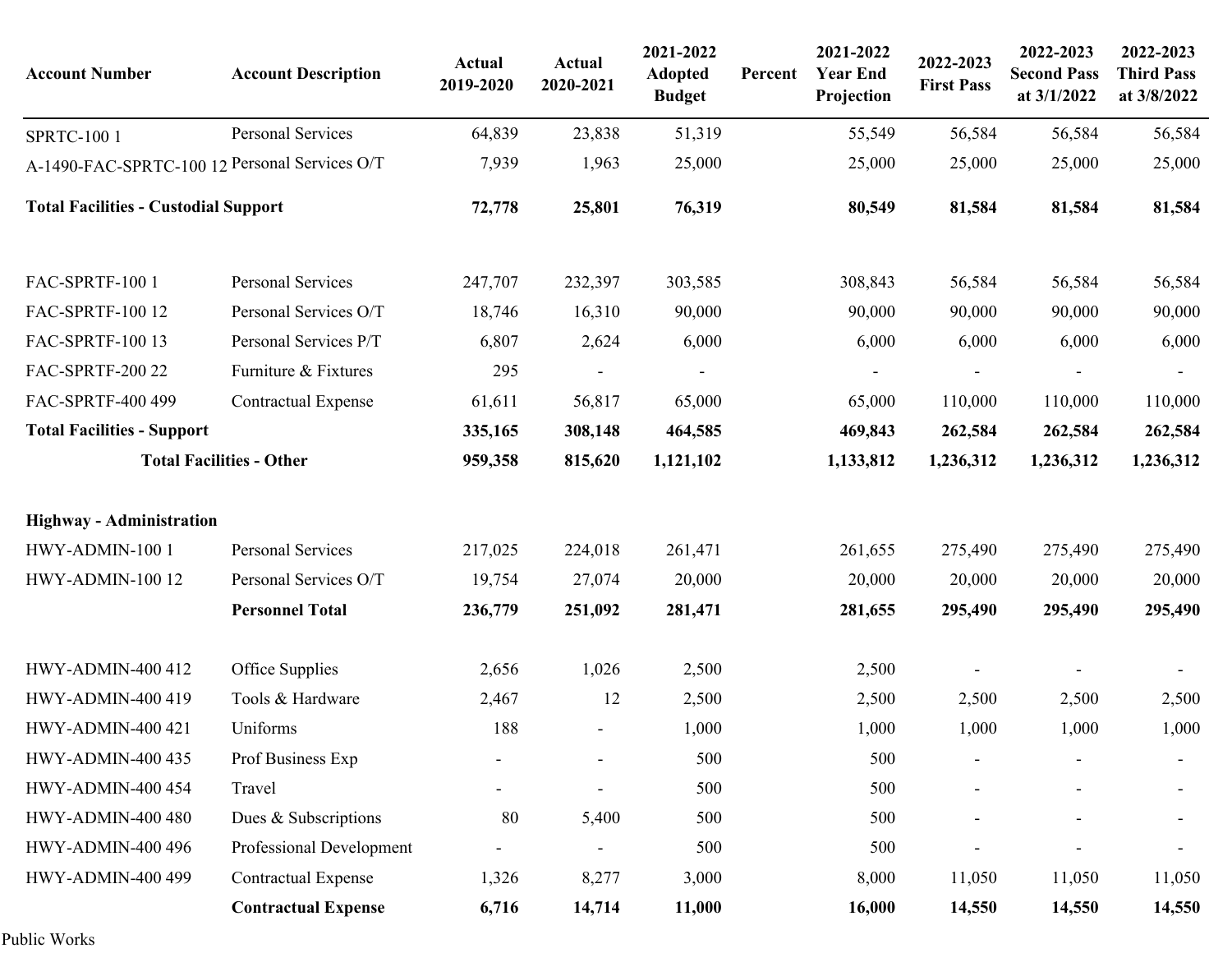| <b>Account Number</b>              | <b>Account Description</b>            | <b>Actual</b><br>2019-2020 | <b>Actual</b><br>2020-2021 | 2021-2022<br><b>Adopted</b><br><b>Budget</b> | Percent | 2021-2022<br><b>Year End</b><br>Projection | 2022-2023<br><b>First Pass</b> | 2022-2023<br><b>Second Pass</b><br>at 3/1/2022 | 2022-2023<br><b>Third Pass</b><br>at 3/8/2022 |
|------------------------------------|---------------------------------------|----------------------------|----------------------------|----------------------------------------------|---------|--------------------------------------------|--------------------------------|------------------------------------------------|-----------------------------------------------|
|                                    | <b>Total Highway - Administration</b> | 243,495                    | 265,806                    | 292,471                                      |         | 297,655                                    | 310,040                        | 310,040                                        | 310,040                                       |
| <b>Highway Leaf Collection</b>     |                                       |                            |                            |                                              |         |                                            |                                |                                                |                                               |
| HWY-LFCOL-100 1                    | Personal Services                     | 268,096                    | 300,547                    | 302,351                                      |         | 285,073                                    | 302,053                        | 302,053                                        | 293,053                                       |
| HWY-LFCOL-100 12                   | Personal Services O/T                 | 76,795                     | 65,155                     | 65,000                                       |         | 65,000                                     | 88,000                         | 88,000                                         | 88,000                                        |
| HWY-LFCOL-100 13                   | Personal Services P/T                 | 88,011                     | 80,213                     | 107,000                                      |         | 107,000                                    | 80,000                         | 80,000                                         | 80,000                                        |
|                                    | <b>Personnel Total</b>                | 432,902                    | 445,915                    | 474,351                                      |         | 457,073                                    | 470,053                        | 470,053                                        | 461,053                                       |
| HWY-LFCOL-200 20                   | Equipment                             | $\overline{\phantom{a}}$   | 16,711                     | 30,000                                       |         | 30,000                                     | 30,000                         | 30,000                                         | 30,000                                        |
|                                    | <b>Equipment Total</b>                | $\blacksquare$             | 16,711                     | 30,000                                       |         | 30,000                                     | 30,000                         | 30,000                                         | 30,000                                        |
| HWY-LFCOL-400 419                  | Tools & Hardware                      | 1,687                      | 3,732                      | 5,000                                        |         | 5,000                                      | 5,000                          | 5,000                                          | 5,000                                         |
| HWY-LFCOL-400 458                  | <b>Supplemental Services</b>          | 119,414                    | 119,996                    | 120,000                                      |         | 120,000                                    | 120,000                        | 120,000                                        | 120,000                                       |
| HWY-LFCOL-400 462                  | <b>Equipment Supplies</b>             | 27,156                     | 30,547                     | 55,000                                       |         | 55,000                                     | 55,000                         | 55,000                                         | 55,000                                        |
|                                    | <b>Contractual Expense</b>            | 148,257                    | 154,275                    | 180,000                                      |         | 180,000                                    | 180,000                        | 180,000                                        | 180,000                                       |
|                                    | <b>Total Highway Leaf Collection</b>  | 581,159                    | 616,901                    | 684,351                                      |         | 667,073                                    | 680,053                        | 680,053                                        | 671,053                                       |
| <b>Highway - Parks Maintenance</b> |                                       |                            |                            |                                              |         |                                            |                                |                                                |                                               |
| HWY-PARKS-100 1                    | Personal Services                     | 108,512                    | 109,980                    | 101,239                                      |         | 101,239                                    | 101,239                        | 101,239                                        | 101,239                                       |
| HWY-PARKS-100 12                   | Personal Services O/T                 | 1,053                      | 45                         | 5,000                                        |         | 5,000                                      | 5,000                          | 5,000                                          | 5,000                                         |
| HWY-PARKS-100 13                   | Personal Services P/T                 | 32,031                     | 31,260                     | 60,000                                       |         | 60,000                                     | 60,000                         | 60,000                                         | 60,000                                        |
|                                    | <b>Personnel Total</b>                | 141,597                    | 141,284                    | 166,239                                      |         | 166,239                                    | 166,239                        | 166,239                                        | 166,239                                       |
| HWY-PARKS-200 20                   | Equipment                             |                            | 523                        | 2,000                                        |         | 2,000                                      | 2,000                          | 2,000                                          | 2,000                                         |
|                                    | <b>Equipment Total</b>                | -                          | 523                        | 2,000                                        |         | 2,000                                      | 2,000                          | 2,000                                          | 2,000                                         |
| HWY-PARKS-400 444                  | Seed, Fertilizer                      | 2,159                      | 650                        | 3,000                                        |         | 3,000                                      | 3,000                          | 3,000                                          | 3,000                                         |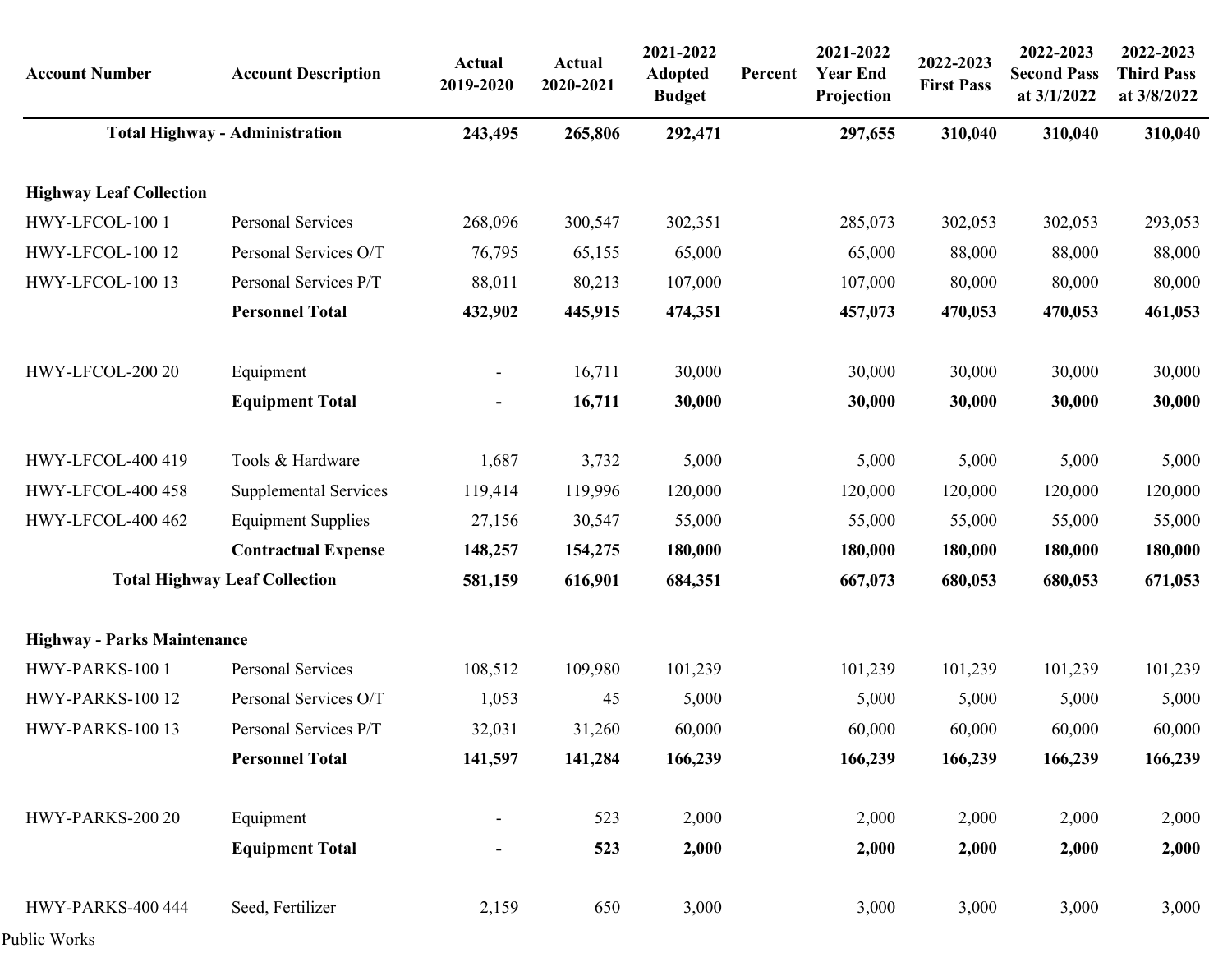| <b>Account Number</b>            | <b>Account Description</b>               | Actual<br>2019-2020      | <b>Actual</b><br>2020-2021 | 2021-2022<br><b>Adopted</b><br><b>Budget</b> | Percent | 2021-2022<br><b>Year End</b><br>Projection | 2022-2023<br><b>First Pass</b> | 2022-2023<br><b>Second Pass</b><br>at 3/1/2022 | 2022-2023<br><b>Third Pass</b><br>at 3/8/2022 |
|----------------------------------|------------------------------------------|--------------------------|----------------------------|----------------------------------------------|---------|--------------------------------------------|--------------------------------|------------------------------------------------|-----------------------------------------------|
| <b>HWY-PARKS-400 445</b>         | Shrubs & Trees                           | 1,106                    | 33                         | 8,000                                        |         | 8,000                                      |                                |                                                |                                               |
| <b>HWY-PARKS-400 483-2</b>       | <b>American Legion Property</b><br>Maint |                          |                            | 5,000                                        |         | 5,000                                      | 5,000                          | 5,000                                          | 5,000                                         |
| <b>HWY-PARKS-400 499</b>         | <b>Contractual Expense</b>               | 69,075                   | 65,161                     | 96,000                                       |         | 96,000                                     | 96,000                         | 96,000                                         | 96,000                                        |
|                                  | <b>Contractual Expense</b>               | 72,340                   | 65,844                     | 112,000                                      |         | 112,000                                    | 104,000                        | 104,000                                        | 104,000                                       |
|                                  | <b>Total Highway - Parks Maintenance</b> | 213,937                  | 207,651                    | 280,239                                      |         | 280,239                                    | 272,239                        | 272,239                                        | 272,239                                       |
| <b>Highway - Sanitary Sewers</b> |                                          |                          |                            |                                              |         |                                            |                                |                                                |                                               |
| HWY-SANSW-100 1                  | <b>Personal Services</b>                 | 73,473                   | 67,010                     | 69,415                                       |         | 69,415                                     | 106,336                        | 106,336                                        | 106,336                                       |
| <b>HWY-SANSW-100 12</b>          | Personal Services O/T                    | 2,444                    | 2,097                      | 5,000                                        |         | 5,000                                      | 5,000                          | 5,000                                          | 5,000                                         |
|                                  | <b>Personnel Total</b>                   | 75,917                   | 69,107                     | 74,415                                       |         | 74,415                                     | 111,336                        | 111,336                                        | 111,336                                       |
| <b>HWY-SANSW-400 423</b>         | Pipe & Fittings                          | 218                      | $\sim$                     | 1,500                                        |         | 1,500                                      |                                |                                                |                                               |
| <b>HWY-SANSW-400 446</b>         | <b>Construction Supplies</b>             | 157                      | $\blacksquare$             | 1,000                                        |         | 1,000                                      | 10,000                         | 10,000                                         | 10,000                                        |
| <b>HWY-SANSW-400 462</b>         | <b>Equipment Supplies</b>                | $\overline{\phantom{a}}$ | $\blacksquare$             | 1,500                                        |         | 1,500                                      |                                |                                                |                                               |
| <b>HWY-SANSW-400 499</b>         | <b>Contractual Expense</b>               | $\overline{\phantom{a}}$ | $\overline{\phantom{a}}$   | 1,500                                        |         | 1,500                                      |                                |                                                |                                               |
|                                  | <b>Contractual Expense</b>               | 375                      |                            | 5,500                                        |         | 5,500                                      | 10,000                         | 10,000                                         | 10,000                                        |
|                                  | <b>Total Highway - Sanitary Sewers</b>   | 76,292                   | 69,107                     | 79,915                                       |         | 79,915                                     | 121,336                        | 121,336                                        | 121,336                                       |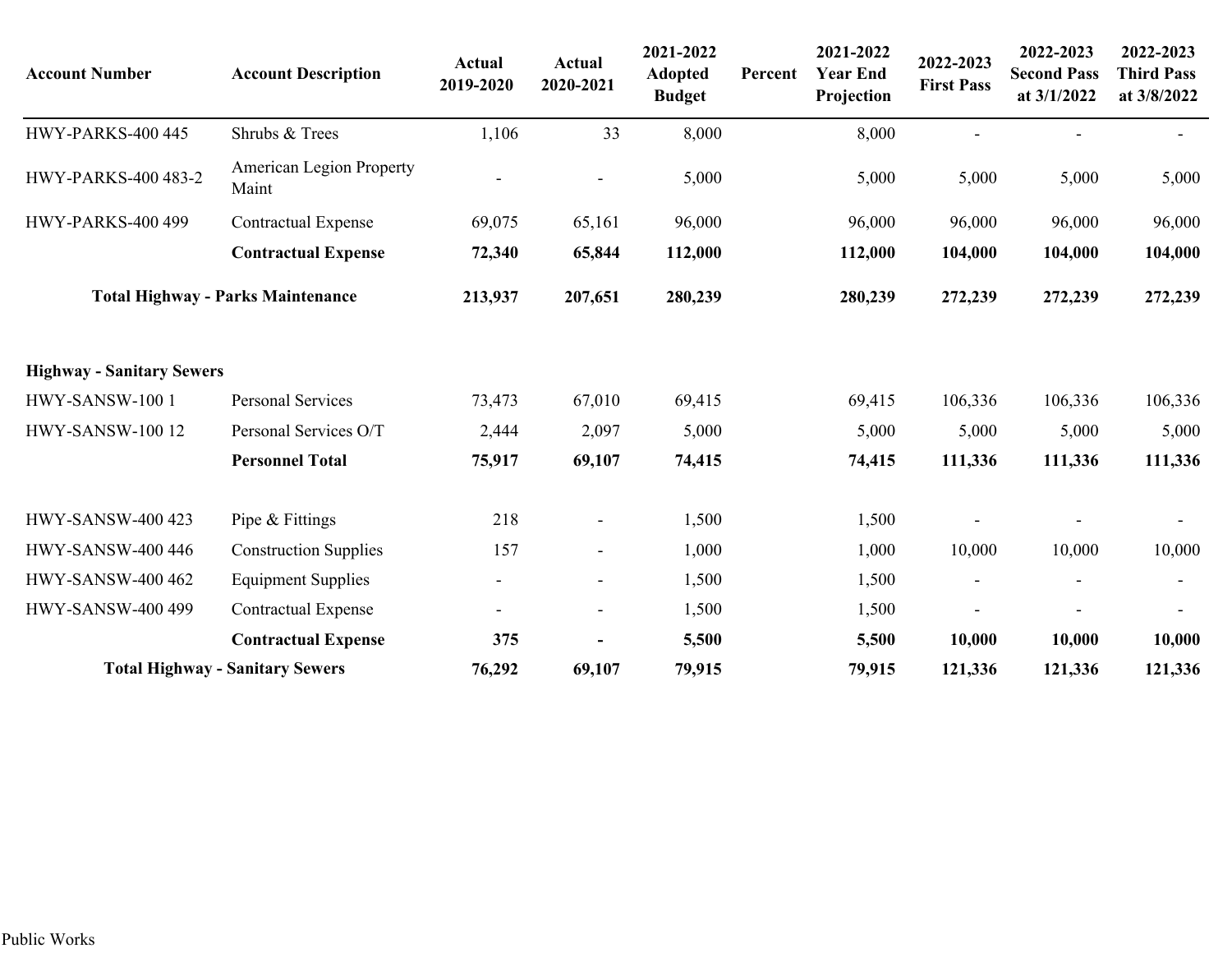| <b>Account Number</b>       | <b>Account Description</b>        | <b>Actual</b><br>2019-2020 | Actual<br>2020-2021 | 2021-2022<br><b>Adopted</b><br><b>Budget</b> | Percent | 2021-2022<br><b>Year End</b><br>Projection | 2022-2023<br><b>First Pass</b> | 2022-2023<br><b>Second Pass</b><br>at 3/1/2022 | 2022-2023<br><b>Third Pass</b><br>at 3/8/2022 |
|-----------------------------|-----------------------------------|----------------------------|---------------------|----------------------------------------------|---------|--------------------------------------------|--------------------------------|------------------------------------------------|-----------------------------------------------|
| <b>Highway - Shade Tree</b> |                                   |                            |                     |                                              |         |                                            |                                |                                                |                                               |
| HWY-SHDTR-100 1             | Personal Services                 | 148,797                    | 151,013             | 163,501                                      |         | 163,501                                    | 279,748                        | 279,748                                        | 279,748                                       |
| HWY-SHDTR-100 12            | Personal Services O/T             | 8,727                      | 4,277               | 45,000                                       |         | 45,000                                     | 25,000                         | 25,000                                         | 25,000                                        |
|                             | <b>Personnel Total</b>            | 157,524                    | 155,289             | 208,501                                      |         | 208,501                                    | 304,748                        | 304,748                                        | 304,748                                       |
| <b>HWY-SHDTR-400 419</b>    | Tools & Hardware                  | 5,887                      | 4,021               | 8,000                                        |         | 8,000                                      | 8,000                          | 8,000                                          | 8,000                                         |
| HWY-SHDTR-400 445           | Shrubs & Trees                    |                            | 12,450              | 12,500                                       |         | 12,500                                     | 35,000                         | 35,000                                         | 35,000                                        |
| <b>HWY-SHDTR-400 458</b>    | <b>Supplemental Services</b>      | 10,374                     | 16,411              | 21,000                                       |         | 21,000                                     | 5,000                          | 5,000                                          | 5,000                                         |
| HWY-SHDTR-400 483-1         | Care of Trees                     | 1,389                      | 8,821               | 65,000                                       |         | 65,000                                     | 65,000                         | 65,000                                         | 65,000                                        |
|                             | <b>Contractual Expense</b>        | 17,649                     | 41,703              | 106,500                                      |         | 106,500                                    | 113,000                        | 113,000                                        | 113,000                                       |
|                             | <b>Total Highway - Shade Tree</b> | 175,173                    | 196,993             | 315,001                                      |         | 315,001                                    | 417,748                        | 417,748                                        | 417,748                                       |
| <b>Highway - Snow</b>       |                                   |                            |                     |                                              |         |                                            |                                |                                                |                                               |
| HWY-SNOW-100 1              | Personal Services                 | 340,765                    | 352,105             | 362,364                                      |         | 340,767                                    | 360,066                        | 360,066                                        | 348,817                                       |
| <b>HWY-SNOW-100 12</b>      | Personal Services O/T             | 85,483                     | 167,465             | 200,000                                      |         | 200,000                                    | 200,000                        | 200,000                                        | 200,000                                       |
|                             | <b>Personnel Total</b>            | 426,248                    | 519,570             | 562,364                                      |         | 540,767                                    | 560,066                        | 560,066                                        | 548,817                                       |
| <b>HWY-SNOW-200 20</b>      | Equipment                         | 4,688                      | 15,324              | 20,000                                       |         | 20,000                                     | 22,000                         | 22,000                                         | 22,000                                        |
|                             | <b>Equipment Total</b>            | 4,688                      | 15,324              | 20,000                                       |         | 20,000                                     | 22,000                         | 22,000                                         | 22,000                                        |
| HWY-SNOW-400 419            | Tools & Hardware                  | 595                        |                     |                                              |         |                                            |                                |                                                |                                               |
| <b>HWY-SNOW-400 430</b>     | <b>Street Maint Supplies</b>      | 141,224                    | 208,000             | 320,000                                      |         | 320,000                                    | 330,000                        | 330,000                                        | 330,000                                       |
| <b>HWY-SNOW-400 458</b>     | <b>Supplemental Services</b>      |                            |                     | 10,000                                       |         | 10,000                                     |                                |                                                |                                               |
|                             | <b>Contractual Expense</b>        | 141,819                    | 208,000             | 330,000                                      |         | 330,000                                    | 330,000                        | 330,000                                        | 330,000                                       |
|                             | <b>Total Highway - Snow</b>       | 572,755                    | 742,893             | 912,364                                      |         | 890,767                                    | 912,066                        | 912,066                                        | 900,817                                       |

### **Highway - Other**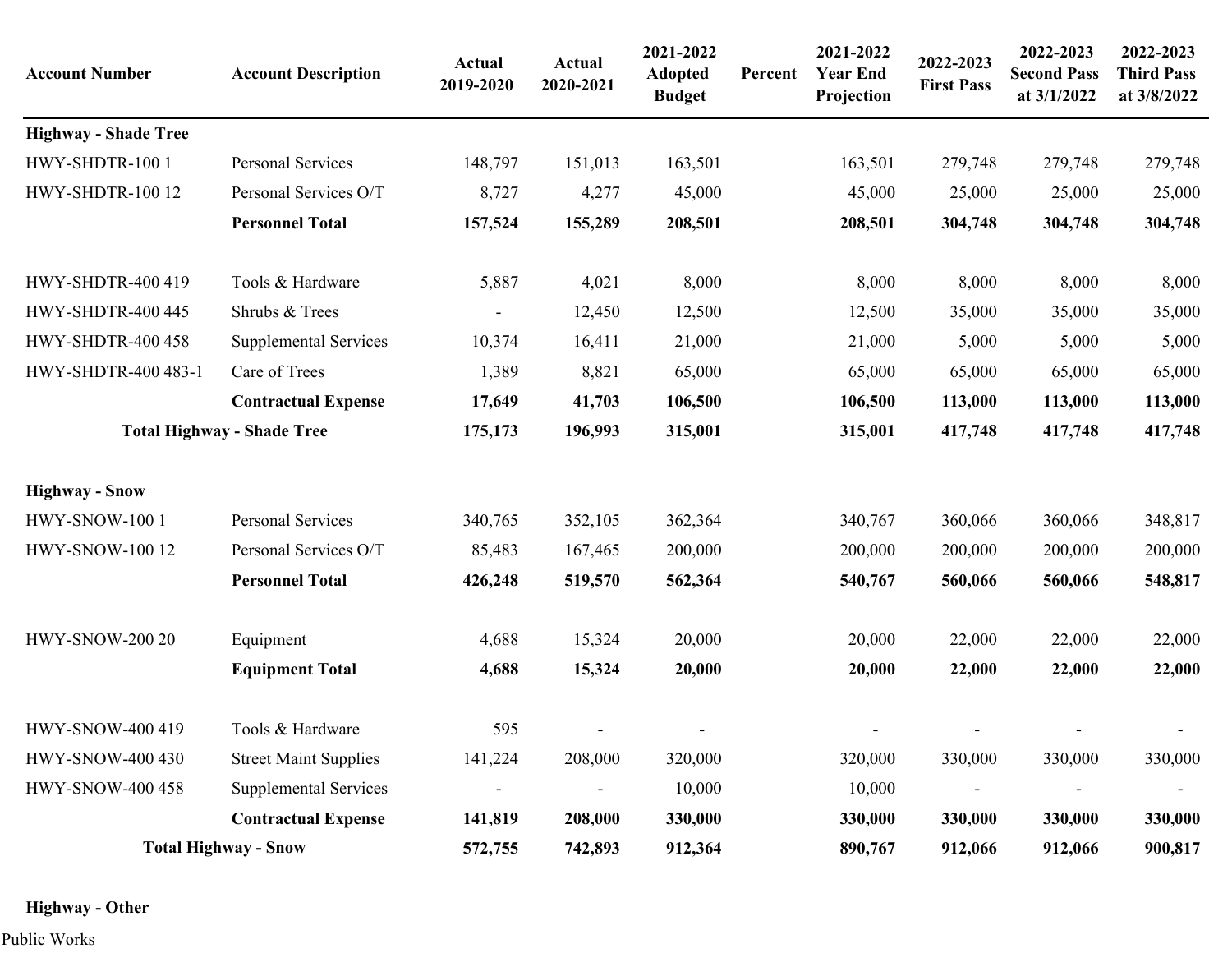| <b>Account Number</b>              | <b>Account Description</b>   | <b>Actual</b><br>2019-2020 | Actual<br>2020-2021 | 2021-2022<br><b>Adopted</b><br><b>Budget</b> | Percent | 2021-2022<br><b>Year End</b><br>Projection | 2022-2023<br><b>First Pass</b> | 2022-2023<br><b>Second Pass</b><br>at 3/1/2022 | 2022-2023<br><b>Third Pass</b><br>at 3/8/2022 |
|------------------------------------|------------------------------|----------------------------|---------------------|----------------------------------------------|---------|--------------------------------------------|--------------------------------|------------------------------------------------|-----------------------------------------------|
| HWY-STCLN-100 1                    | <b>Personal Services</b>     | 41,769                     | 42,173              | 42,699                                       |         | 22,350                                     | 22,350                         | 22,350                                         | 22,350                                        |
| HWY-STDRN-100 1                    | Personal Services            | 124,528                    | 146,857             | 142,953                                      |         | 96,538                                     | 104,437                        | 104,437                                        | 79,788                                        |
| <b>HWY-STDRN-100 12</b>            | Personal Services O/T        | 349                        | 157                 | 5,000                                        |         | 5,000                                      | 5,000                          | 5,000                                          | 5,000                                         |
| <b>HWY-STDRN-400 423</b>           | Pipe & Fittings              | 5,057                      |                     | 6,000                                        |         | 6,000                                      |                                |                                                |                                               |
| <b>HWY-STDRN-400 446</b>           | <b>Construction Supplies</b> |                            | 920                 | 3,000                                        |         | 3,000                                      | 10,000                         | 10,000                                         | 10,000                                        |
| <b>HWY-STDRN-400 499</b>           | <b>Contractual Expense</b>   | 26,426                     | 25,000              | 25,000                                       |         | 25,000                                     | 35,000                         | 35,000                                         | 35,000                                        |
| HWY-STLTS-100 1                    | <b>Personal Services</b>     | 62,936                     | 66,687              | 65,118                                       |         | 65,118                                     | 66,118                         | 66,118                                         | 66,118                                        |
| HWY-STLTS-100 12                   | Personal Services O/T        | 759                        |                     | 1,000                                        |         | 1,000                                      | 1,000                          | 1,000                                          | 1,000                                         |
| <b>HWY-STLTS-400 411</b>           | Fuel, Light & Power          | 73,796                     | 71,289              | 74,000                                       |         | 83,250                                     | 95,000                         | 95,000                                         | 95,000                                        |
| <b>HWY-STLTS-400 443</b>           | <b>Electrical Supplies</b>   | 8,038                      | 2,742               | 10,000                                       |         | 10,000                                     | 10,000                         | 10,000                                         | 10,000                                        |
| HWY-STMNT-100 1                    | <b>Personal Services</b>     | 187,607                    | 201,710             | 187,215                                      |         | 187,215                                    | 268,613                        | 268,613                                        | 268,613                                       |
| HWY-STMNT-100 12                   | Personal Services O/T        | 27,066                     | 47,517              | 5,000                                        |         | 5,000                                      | 25,000                         | 25,000                                         | 25,000                                        |
| <b>HWY-STMNT-400 430</b>           | <b>Street Maint Supplies</b> | 64,734                     | 56,179              | 90,000                                       |         | 90,000                                     | 90,000                         | 90,000                                         | 90,000                                        |
| <b>HWY-STMNT-400 462</b>           | <b>Equipment Supplies</b>    | 607                        | 134                 | 5,000                                        |         | 5,000                                      | 5,000                          | 5,000                                          | 5,000                                         |
| <b>HWY-STMNT-400 468</b>           | Street Signs & Materials     | 15,235                     | 11,224              | 20,000                                       |         | 20,000                                     | 20,000                         | 20,000                                         | 20,000                                        |
| <b>HWY-STMNT-400 499</b>           | <b>Contractual Expense</b>   | 19,040                     | 30,445              | 30,000                                       |         | 30,000                                     | 30,000                         | 30,000                                         | 30,000                                        |
|                                    | <b>TotalHighway - Other</b>  | 657,947                    | 703,033             | 711,985                                      |         | 654,471                                    | 787,518                        | 787,518                                        | 762,869                                       |
| <b>Sanitation - Administration</b> |                              |                            |                     |                                              |         |                                            |                                |                                                |                                               |
| SANIT-ADMIN-100 1                  | Personal Services            | 123,975                    | 112,687             | 152,720                                      |         | 151,812                                    | 152,262                        | 152,262                                        | 152,262                                       |
|                                    | <b>Personnel Total</b>       | 123,975                    | 112,687             | 152,720                                      |         | 151,812                                    | 152,262                        | 152,262                                        | 152,262                                       |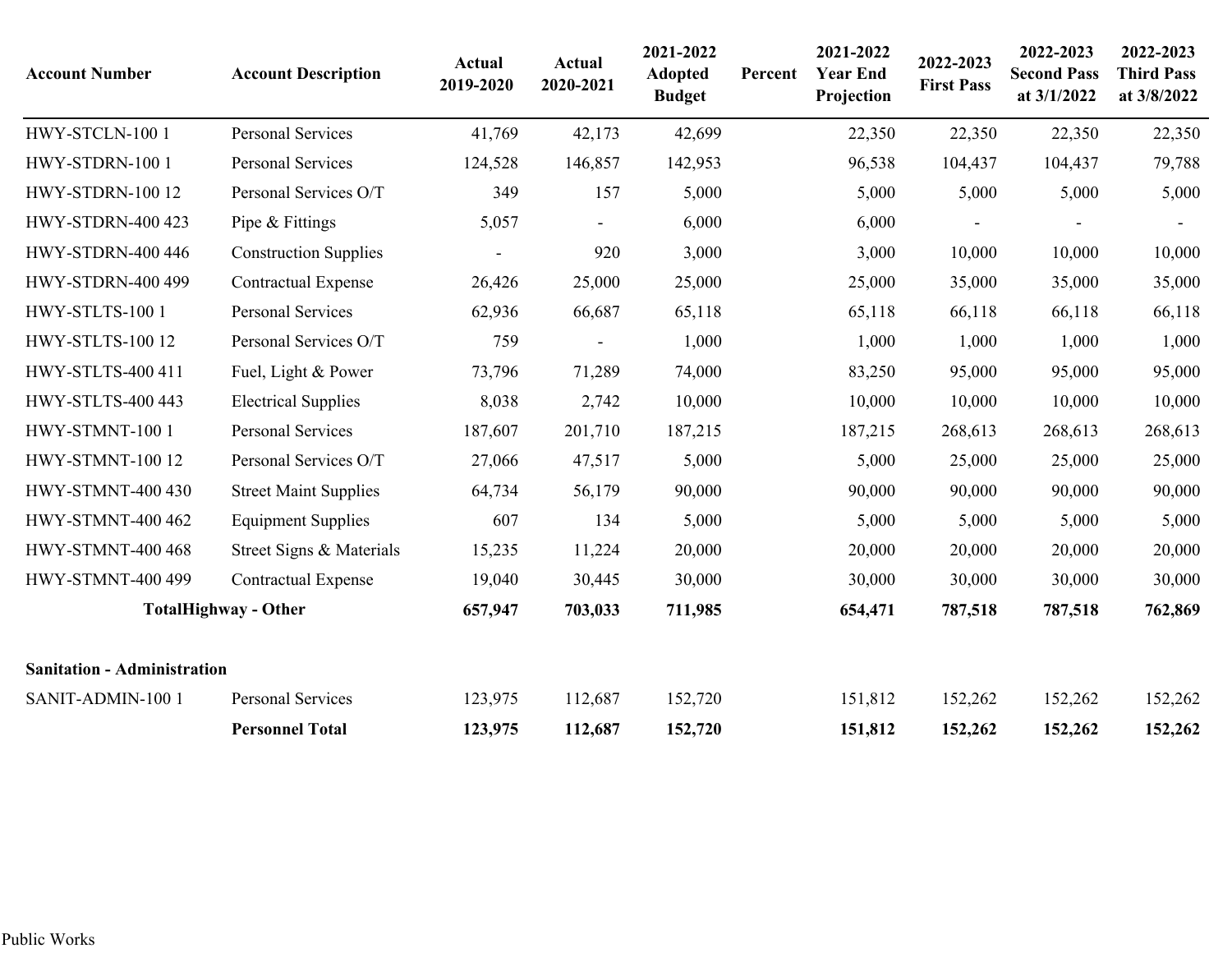| <b>Account Number</b>          | <b>Account Description</b>               | <b>Actual</b><br>2019-2020 | <b>Actual</b><br>2020-2021 | 2021-2022<br><b>Adopted</b><br><b>Budget</b> | Percent | 2021-2022<br><b>Year End</b><br>Projection | 2022-2023<br><b>First Pass</b> | 2022-2023<br><b>Second Pass</b><br>at 3/1/2022 | 2022-2023<br><b>Third Pass</b><br>at 3/8/2022 |
|--------------------------------|------------------------------------------|----------------------------|----------------------------|----------------------------------------------|---------|--------------------------------------------|--------------------------------|------------------------------------------------|-----------------------------------------------|
| SANIT-ADMIN-200 20             | Equipment                                | $\blacksquare$             | 912                        | 1,000                                        |         | 1,000                                      | 1,000                          | 1,000                                          | 1,000                                         |
|                                | <b>Equipment Total</b>                   |                            | 912                        | 1,000                                        |         | 1,000                                      | 1,000                          | 1,000                                          | 1,000                                         |
| SANIT-ADMIN-400 412            | Office Supplies                          | 965                        | 1,279                      | 1,000                                        |         | 1,000                                      | $\overline{\phantom{a}}$       |                                                | $\overline{\phantom{a}}$                      |
| SANIT-ADMIN-400 454            | Travel                                   | $\overline{\phantom{a}}$   |                            | 500                                          |         | 500                                        | $\overline{\phantom{a}}$       | $\overline{a}$                                 | $\blacksquare$                                |
| SANIT-ADMIN-400 458            | <b>Supplemental Services</b>             | 741                        | 2,293                      | 1,500                                        |         | 1,500                                      | 1,500                          | 1,500                                          | 1,500                                         |
|                                | <b>Contractual Expense</b>               | 1,706                      | 3,572                      | 3,000                                        |         | 3,000                                      | 1,500                          | 1,500                                          | 1,500                                         |
|                                | <b>Total Sanitation - Administration</b> | 125,681                    | 117,171                    | 156,720                                      |         | 155,812                                    | 154,762                        | 154,762                                        | 154,762                                       |
| <b>Sanitation - Food Waste</b> |                                          |                            |                            |                                              |         |                                            |                                |                                                |                                               |
| SANIT-FOOD-400 431-1           | Food Scrap Bags &<br>Containers          | 39,046                     | 20,646                     | 15,000                                       |         | 15,000                                     | 15,000                         | 15,000                                         | 15,000                                        |
| SANIT-FOOD-400 431-2           | Food Scrap Disposal Waste                | 18,038                     | 13,919                     | 5,000                                        |         | 3,000                                      | 3,000                          | 3,000                                          | 3,000                                         |
|                                | <b>Total Sanitation - Food Waste</b>     | 57,084                     | 34,565                     | 20,000                                       |         | 18,000                                     | 18,000                         | 18,000                                         | 18,000                                        |
| <b>Sanitation - Garbage</b>    |                                          |                            |                            |                                              |         |                                            |                                |                                                |                                               |
| SANIT-GARB-100 1               | Personal Services                        | 1,458,766                  | 1,605,455                  | 1,457,509                                    |         | 1,244,509                                  | 1,393,431                      | 1,393,431                                      | 1,375,931                                     |
| SANIT-GARB-100 12              | Personal Services O/T                    | 62,691                     | 82,704                     | 65,000                                       |         | 65,000                                     | 95,000                         | 95,000                                         | 95,000                                        |
| SANIT-GARB-100 13              | Personal Services P/T                    | 51,608                     | 17,259                     | 30,000                                       |         | 30,000                                     | 32,000                         | 32,000                                         | 32,000                                        |
|                                | <b>Personnel Total</b>                   | 1,573,065                  | 1,705,419                  | 1,552,509                                    |         | 1,339,509                                  | 1,520,431                      | 1,520,431                                      | 1,502,931                                     |
| SANIT-GARB-400 419             | Tools & Hardware                         | 4,990                      | 4,470                      | 3,500                                        |         | 3,500                                      | 14,000                         | 14,000                                         | 14,000                                        |
| SANIT-GARB-400 448             | Waste Disposal Fees                      | 200,478                    | 180,744                    | 210,000                                      |         | 210,000                                    | 220,000                        | 220,000                                        | 220,000                                       |
| SANIT-GARB-400 462             | <b>Equipment Supplies</b>                | 5,080                      | 2,419                      | 5,000                                        |         | 5,000                                      | $\overline{\phantom{a}}$       |                                                |                                               |
|                                | <b>Contractual Expense</b>               | 210,547                    | 187,633                    | 218,500                                      |         | 218,500                                    | 234,000                        | 234,000                                        | 234,000                                       |
|                                | <b>Total Sanitation - Garbage</b>        | 1,783,612                  | 1,893,051                  | 1,771,009                                    |         | 1,558,009                                  | 1,754,431                      | 1,754,431                                      | 1,736,931                                     |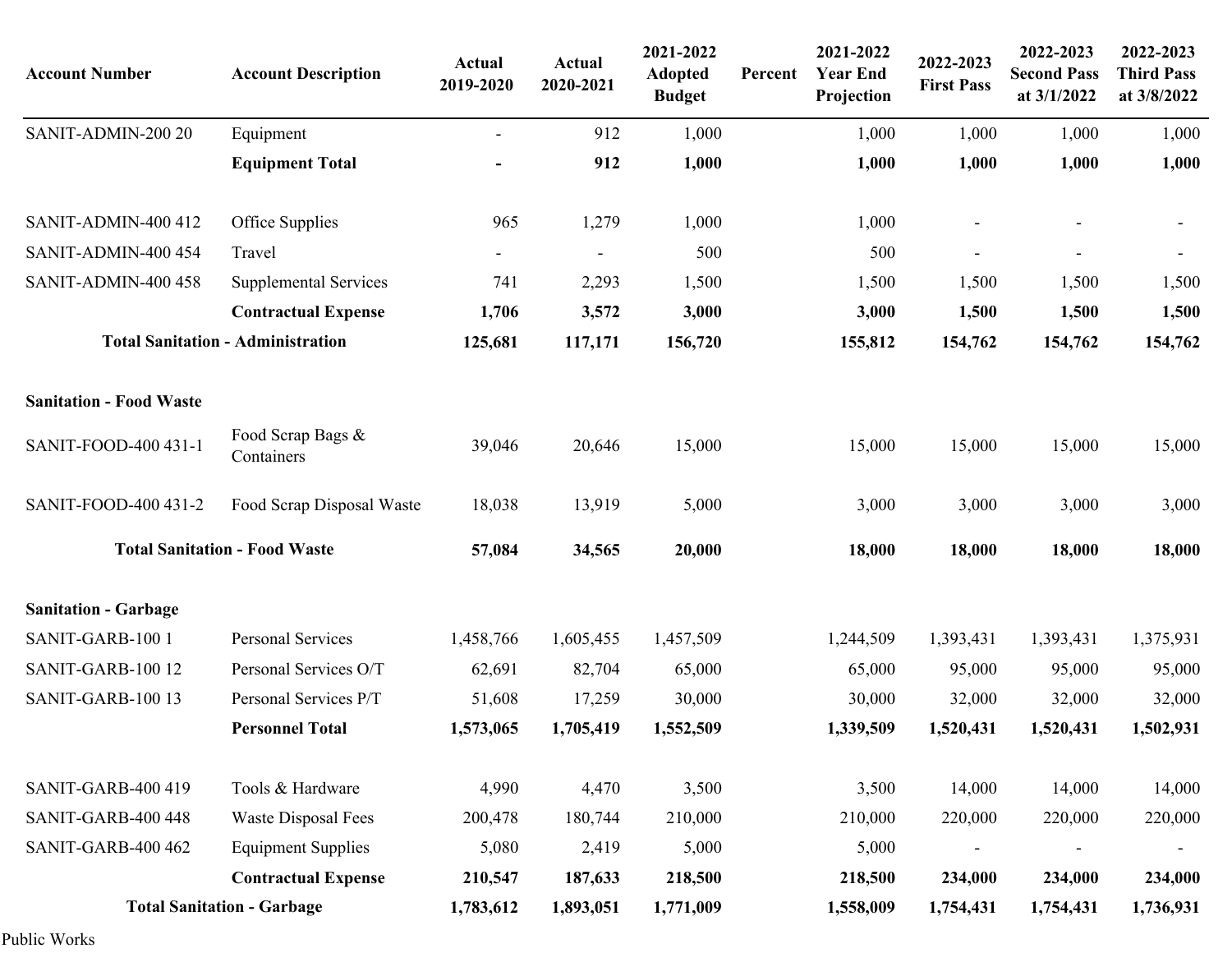| <b>Account Number</b>         | <b>Account Description</b>          | <b>Actual</b><br>2019-2020 | <b>Actual</b><br>2020-2021 | 2021-2022<br><b>Adopted</b><br><b>Budget</b> | Percent | 2021-2022<br><b>Year End</b><br>Projection | 2022-2023<br><b>First Pass</b> | 2022-2023<br><b>Second Pass</b><br>at 3/1/2022 | 2022-2023<br><b>Third Pass</b><br>at 3/8/2022 |
|-------------------------------|-------------------------------------|----------------------------|----------------------------|----------------------------------------------|---------|--------------------------------------------|--------------------------------|------------------------------------------------|-----------------------------------------------|
| <b>Sanitation - Recycling</b> |                                     |                            |                            |                                              |         |                                            |                                |                                                |                                               |
| SANIT-RCYCL-100 1             | Personal Services                   | 213,116                    | 209,138                    | 264,616                                      |         | 415,108                                    | 577,376                        | 577,376                                        | 559,876                                       |
| SANIT-RCYCL-100 12            | Personal Services O/T               | 410                        | 2,425                      | 12,000                                       |         | 12,000                                     | 14,000                         | 14,000                                         | 14,000                                        |
| SANIT-RCYCL-100 13            | Personal Services P/T               |                            |                            | 6,000                                        |         | 6,000                                      | 6,000                          | 6,000                                          | 6,000                                         |
|                               | <b>Personnel Total</b>              | 213,526                    | 211,562                    | 282,616                                      |         | 433,108                                    | 597,376                        | 597,376                                        | 579,876                                       |
| SANIT-RCYCL-200 20            | Equipment                           | 213                        | 173                        | 2,500                                        |         | 2,500                                      |                                |                                                |                                               |
|                               | <b>Equipment Total</b>              | 213                        | 173                        | 2,500                                        |         | 2,500                                      |                                |                                                |                                               |
| SANIT-RCYCL-400 412           | Office Supplies                     | 281                        | 237                        | 250                                          |         | 250                                        |                                |                                                |                                               |
| SANIT-RCYCL-400 419           | Tools & Hardware                    | 955                        | 379                        | 1,000                                        |         | 1,000                                      |                                |                                                |                                               |
| SANIT-RCYCL-400 462           | <b>Equipment Supplies</b>           | 2,537                      | 284                        | 2,000                                        |         | 2,000                                      |                                |                                                |                                               |
| SANIT-RCYCL-400 497           | Recycling                           | 55,552                     | 104,267                    | 100,000                                      |         | 100,000                                    | 100,000                        | 100,000                                        | 100,000                                       |
| SANIT-RCYCL-400 499           | <b>Contractual Expense</b>          | 1,465                      | 16,046                     | $\blacksquare$                               |         |                                            | 16,100                         | 16,100                                         | 16,100                                        |
|                               | <b>Contractual Expense</b>          | 60,789                     | 121,214                    | 103,250                                      |         | 103,250                                    | 116,100                        | 116,100                                        | 116,100                                       |
|                               | <b>Total Sanitation - Recycling</b> | 274,528                    | 332,949                    | 388,366                                      |         | 538,858                                    | 713,476                        | 713,476                                        | 695,976                                       |
| <b>Sanitation - Special</b>   |                                     |                            |                            |                                              |         |                                            |                                |                                                |                                               |
| SANIT-SPEC-100 1              | Personal Services                   | 36,035                     | 40,862                     | 30,443                                       |         | 30,443                                     |                                |                                                |                                               |
| SANIT-SPEC-400 460            | Repairs to Equipment                | 9,629                      |                            | 1,000                                        |         | 1,000                                      | 5,000                          | 5,000                                          | 5,000                                         |
| SANIT-SPEC-400 461            | Repairs to Buildings                | 1,486                      | 730                        | 5,000                                        |         | 5,000                                      |                                |                                                |                                               |
| SANIT-SPRT-100 1              | Personal Services                   | 113,730                    | 115,805                    | 155,331                                      |         | 153,519                                    |                                |                                                |                                               |
| SANIT-SPRT-100 12             | Personal Services O/T               |                            |                            | 2,000                                        |         | 2,000                                      |                                |                                                |                                               |
|                               | <b>Total Sanitation - Special</b>   | 160,880                    | 157,398                    | 193,774                                      |         | 191,962                                    | 5,000                          | 5,000                                          | 5,000                                         |
|                               | <b>Total Public Works</b>           | 7,197,647                  | 7,420,932                  | 8,313,492                                    | 13.83%  | 8,146,111                                  | 10,000,693                     | 10,000,693                                     | 9,220,626                                     |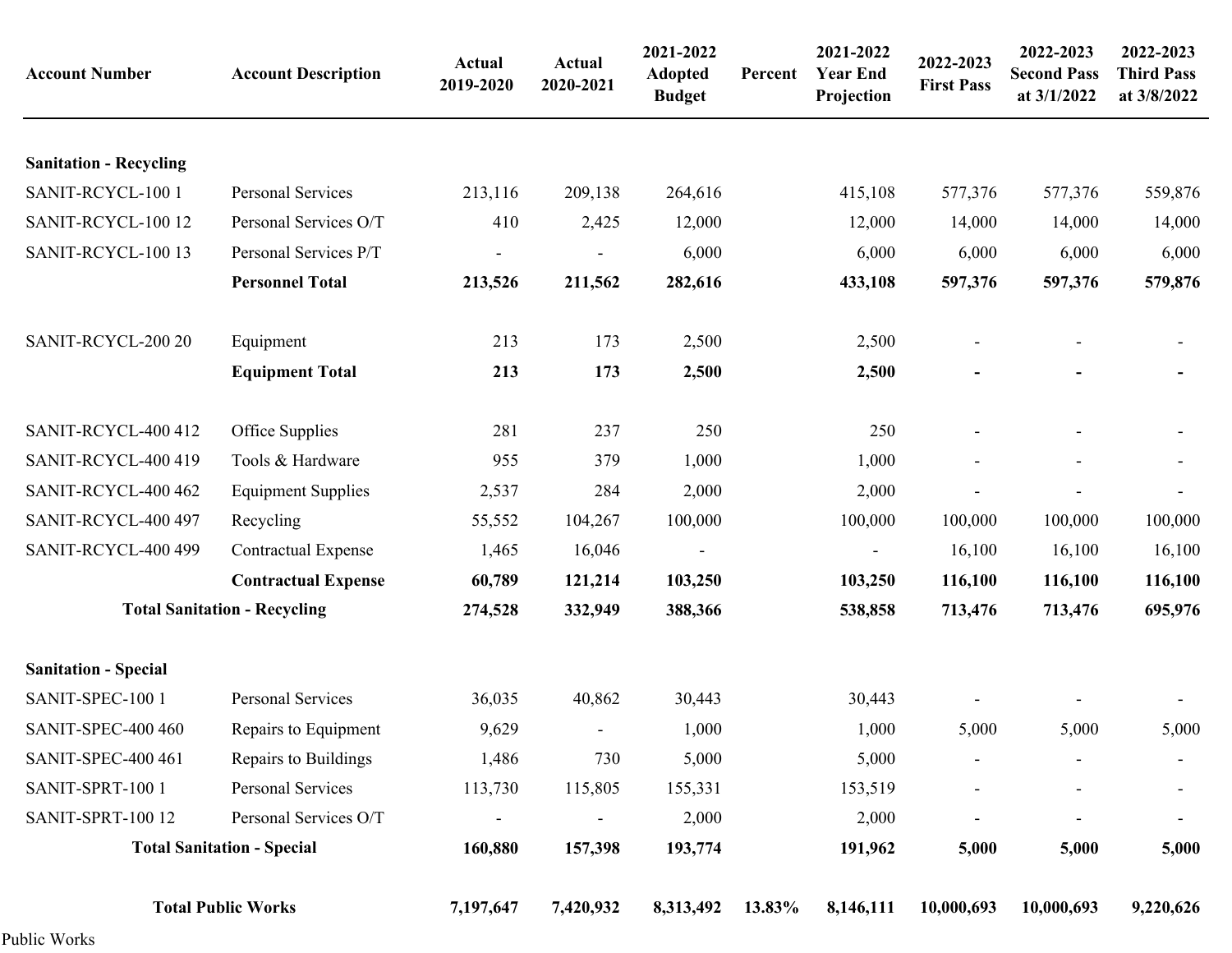### **General Fund Summary for Fiscal Year 2020-2021**

| <b>Account Number</b>                        | <b>Account Description</b> | <b>Actual</b><br>2019-2020 | Actual<br>2020-2021 | 2021-2022<br><b>Adopted</b><br><b>Budget</b> | Percent                  | 2021-2022<br><b>Year End</b><br>Projection | 2022-2023<br><b>First Pass</b> | 2022-2023<br><b>Second Pass</b><br>at $3/1/2022$ | 2022-2023<br><b>Third Pass</b><br>at 3/8/2022 |
|----------------------------------------------|----------------------------|----------------------------|---------------------|----------------------------------------------|--------------------------|--------------------------------------------|--------------------------------|--------------------------------------------------|-----------------------------------------------|
| <b>Police - Summary by Expenditure Group</b> |                            |                            |                     |                                              |                          |                                            |                                |                                                  |                                               |
| Personnel                                    |                            | 6,806,684                  | 6,546,796           | 7,169,444                                    | 11.9%                    | 7,276,844                                  | 7,519,494                      | 7,519,494                                        | 7,519,494                                     |
| Equipment                                    |                            | 23,133                     | 14,282              | 46,950                                       | $0.1\%$                  | 52,200                                     | 184,200                        | 184,200                                          | 140,200                                       |
| Contractual                                  |                            | 225,464                    | 151,427             | 231,350                                      | 0.4%                     | 258,470                                    | 277,420                        | 277,420                                          | 277,420                                       |
| <b>Total Police</b>                          |                            | 7,055,281                  | 6,712,505           | 7,447,744                                    | 12.4%                    | 7,587,514                                  | 7,981,114                      | 7,981,114                                        | 7,937,114                                     |
| <b>Police - Summary by Division Code</b>     |                            |                            |                     |                                              |                          |                                            |                                |                                                  |                                               |
| Administration                               |                            | 484,532                    | 398,442             | 476,813                                      | $\blacksquare$           | 491,185                                    | 499,900                        | 499,900                                          | 499,900                                       |
| Investigations                               |                            | 891,911                    | 708,992             | 671,053                                      | $\overline{\phantom{a}}$ | 675,630                                    | 693,444                        | 693,444                                          | 693,444                                       |
| Patrol                                       |                            | 5,341,368                  | 5,269,765           | 5,913,474                                    | $\overline{\phantom{a}}$ | 6,031,475                                  | 6,385,686                      | 6,385,686                                        | 6,341,686                                     |
| Support                                      |                            | 337,470                    | 335,306             | 386,404                                      | $\blacksquare$           | 389,224                                    | 402,084                        | 402,084                                          | 402,084                                       |
| <b>Total Police</b>                          |                            | 7,055,281                  | 6,712,505           | 7,447,744                                    | 12.4%                    | 7,587,514                                  | 7,981,114                      | 7,981,114                                        | 7,937,114                                     |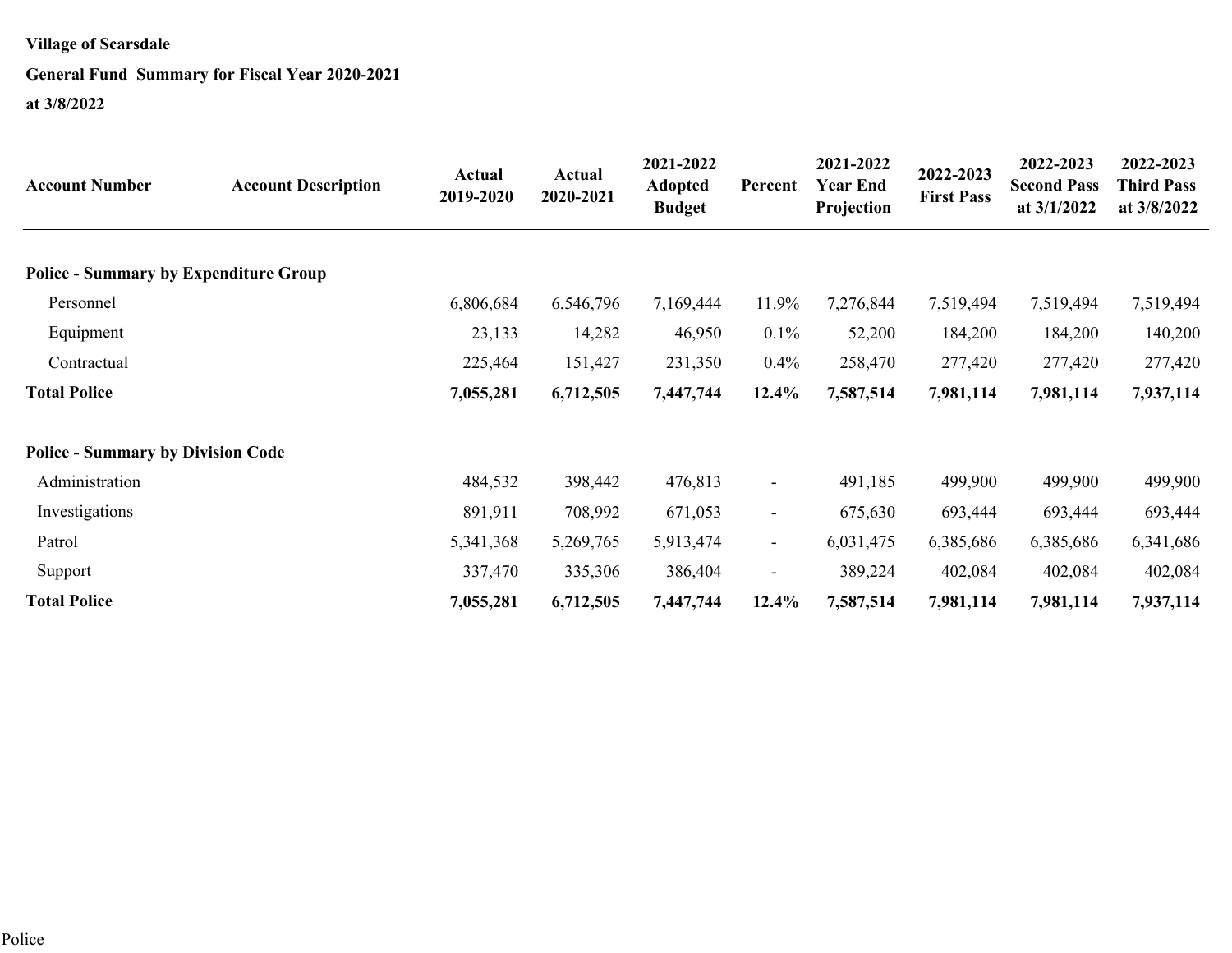| <b>Account Number</b>                     | <b>Account Description</b>          | <b>Actual</b><br>2019-2020 | <b>Actual</b><br>2020-2021 | 2021-2022<br>Adopted<br><b>Budget</b> | Percent | 2021-2022<br><b>Year End</b><br>Projection | 2022-2023<br><b>First Pass</b> | 2022-2023<br><b>Second Pass</b><br>at 3/1/2022 | 2022-2023<br><b>Third Pass</b><br>at 3/8/2022 |
|-------------------------------------------|-------------------------------------|----------------------------|----------------------------|---------------------------------------|---------|--------------------------------------------|--------------------------------|------------------------------------------------|-----------------------------------------------|
| Police - Detail by Line Item - A-3120     |                                     |                            |                            |                                       |         |                                            |                                |                                                |                                               |
| <b>Administration</b>                     |                                     |                            |                            |                                       |         |                                            |                                |                                                |                                               |
| <b>Administration - Chief</b>             |                                     |                            |                            |                                       |         |                                            |                                |                                                |                                               |
| ADMIN-CHIEF-100 1                         | Personal Services                   | 214,964                    | 221,223                    | 227,302                               |         | 227,302                                    | 233,981                        | 233,981                                        | 233,981                                       |
| ADMIN-CHIEF-400 435                       | Prof Business Exp                   | 1,885                      | 150                        | 4,000                                 |         | 4,000                                      | 3,500                          | 3,500                                          | 3,500                                         |
| ADMIN-CHIEF-400 454                       | Travel                              | 5,780                      | (863)                      | 5,000                                 |         | 5,000                                      | 5,000                          | 5,000                                          | 5,000                                         |
| ADMIN-CHIEF-400 496                       | Professional Development            | 2,359                      | 990                        | 3,500                                 |         | 4,000                                      | 4,000                          | 4,000                                          | 4,000                                         |
|                                           | <b>Total Administration - Chief</b> | 224,989                    | 221,500                    | 239,802                               |         | 240,302                                    | 246,481                        | 246,481                                        | 246,481                                       |
| <b>Administration - Maintenance</b>       |                                     |                            |                            |                                       |         |                                            |                                |                                                |                                               |
| <b>ADMIN-MAINT-100 1</b>                  | Personal Services                   |                            | 136                        |                                       |         |                                            | $\overline{\phantom{a}}$       |                                                | $\overline{\phantom{a}}$                      |
| ADMIN-MAINT-100 13                        | Personal Services P/T               | 19,649                     | 19,518                     | 25,500                                |         | 25,500                                     | 25,500                         | 25,500                                         | 25,500                                        |
| ADMIN-MAINT-400 414                       | <b>Maint Supplies</b>               | 4,009                      | 5,746                      | 5,000                                 |         | 5,000                                      | 5,500                          | 5,500                                          | 5,500                                         |
| ADMIN-MAINT-400 491                       | <b>Custodial Services</b>           |                            | 101                        |                                       |         |                                            | $\overline{\phantom{a}}$       | $\overline{a}$                                 | $\blacksquare$                                |
| ADMIN-MAINT-400 499                       | <b>Contractual Expense</b>          | 6,134                      | 5,319                      | 19,000                                |         | 19,000                                     | 19,000                         | 19,000                                         | 19,000                                        |
| <b>Total Administration - Maintenance</b> |                                     | 29,792                     | 30,819                     | 49,500                                |         | 49,500                                     | 50,000                         | 50,000                                         | 50,000                                        |
| <b>Administration - Records</b>           |                                     |                            |                            |                                       |         |                                            |                                |                                                |                                               |
| ADMIN-RCDS-100 1                          | Personal Services                   | 117,822                    | 127,227                    | 131,311                               |         | 142,283                                    | 144,319                        | 144,319                                        | 144,319                                       |
| ADMIN-RCDS-100 12                         | Personal Services O/T               | 268                        | 32                         | 2,500                                 |         | 2,500                                      | 2,500                          | 2,500                                          | 2,500                                         |
| ADMIN-RCDS-100 13                         | Personal Services P/T               | 14,129                     | $\sim$                     | 22,500                                |         | 22,500                                     | 22,500                         | 22,500                                         | 22,500                                        |
| ADMIN-RCDS-200 21                         | Office Equipment                    | 629                        |                            | 1,500                                 |         | 1,500                                      | 1,500                          | 1,500                                          | 1,500                                         |
| ADMIN-RCDS-400 412                        | Office Supplies                     | 4,481                      | 6,835                      | 5,000                                 |         | 5,000                                      | 5,000                          | 5,000                                          | 5,000                                         |
| ADMIN-RCDS-400 426                        | <b>Special Dept Supplies</b>        | 922                        | 719                        | 2,000                                 |         | 2,000                                      | 2,000                          | 2,000                                          | 2,000                                         |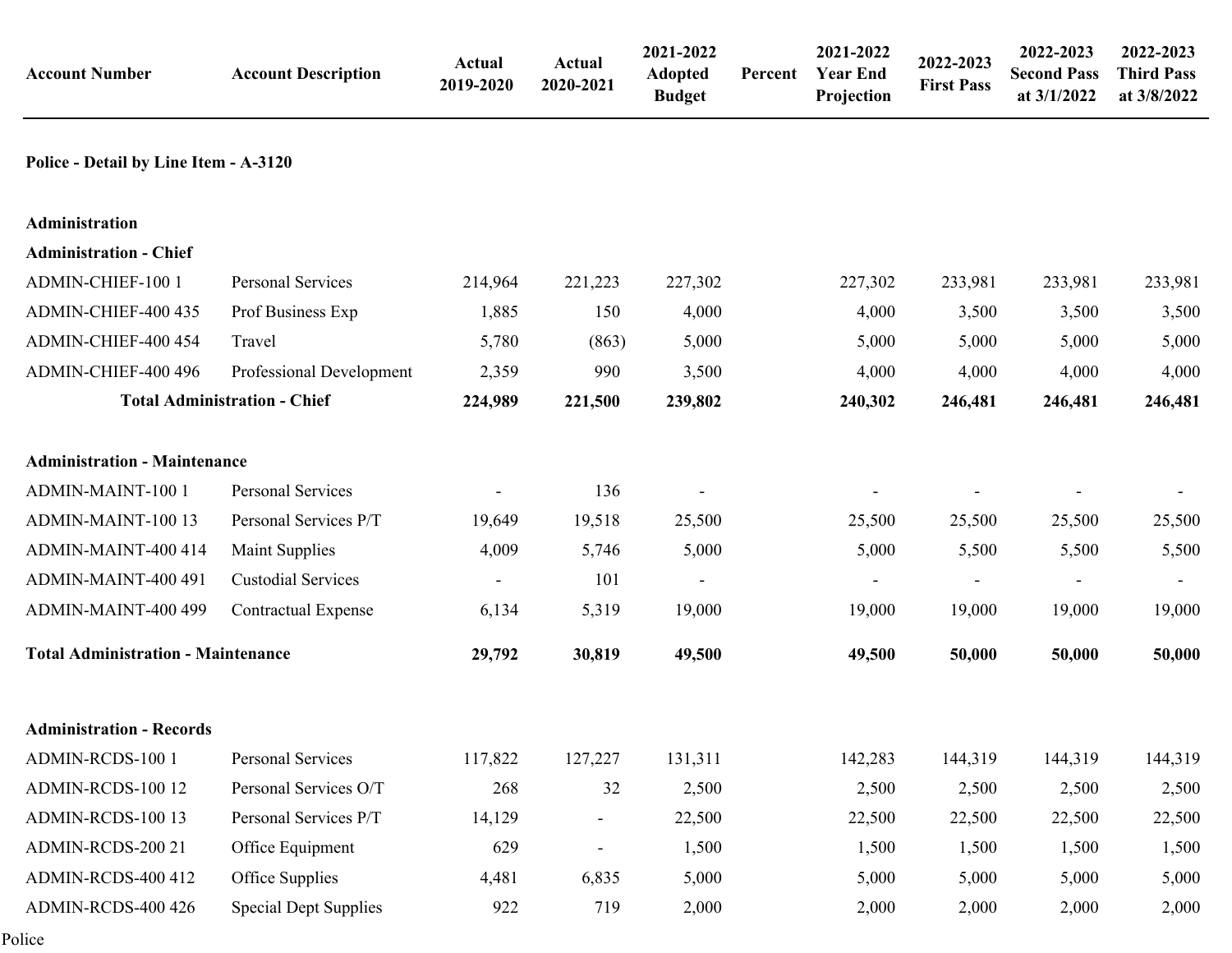| <b>Account Number</b>        | <b>Account Description</b>      | <b>Actual</b><br>2019-2020 | <b>Actual</b><br>2020-2021 | 2021-2022<br><b>Adopted</b><br><b>Budget</b> | Percent | 2021-2022<br><b>Year End</b><br>Projection | 2022-2023<br><b>First Pass</b> | 2022-2023<br><b>Second Pass</b><br>at 3/1/2022 | 2022-2023<br><b>Third Pass</b><br>at 3/8/2022 |
|------------------------------|---------------------------------|----------------------------|----------------------------|----------------------------------------------|---------|--------------------------------------------|--------------------------------|------------------------------------------------|-----------------------------------------------|
| ADMIN-RCDS-400 456           | <b>Equipment Rental</b>         |                            | $\frac{1}{2}$              | 1,000                                        |         | 1,000                                      | 1,000                          | 1,000                                          | 1,000                                         |
| ADMIN-RCDS-400 460           | Repairs to Equipment            | 970                        |                            | 1,000                                        |         | 1,000                                      | 1,000                          | 1,000                                          | 1,000                                         |
| ADMIN-RCDS-400 461           | Repairs to Buildings            | 4,352                      | 1,684                      | 8,000                                        |         | 10,000                                     | 10,000                         | 10,000                                         | 10,000                                        |
| ADMIN-RCDS-400 469           | Printing & Forms                | 1,285                      | 1,909                      | 3,100                                        |         | 3,100                                      | 3,100                          | 3,100                                          | 3,100                                         |
| ADMIN-RCDS-400 474           | <b>Traffic Signals</b>          | 81,767                     | 5,675                      | 6,400                                        |         | 7,000                                      | 7,000                          | 7,000                                          | 7,000                                         |
| ADMIN-RCDS-400 496           | Professional Development        |                            |                            | 700                                          |         | 1,000                                      | 1,000                          | 1,000                                          | 1,000                                         |
| ADMIN-RCDS-400 499           | <b>Contractual Expense</b>      | 3,127                      | 2,042                      | 2,500                                        |         | 2,500                                      | 2,500                          | 2,500                                          | 2,500                                         |
|                              | <b>Administration - Records</b> | 229,752                    | 146,123                    | 187,511                                      |         | 201,383                                    | 203,419                        | 203,419                                        | 203,419                                       |
| <b>Total Administration</b>  |                                 | 484,532                    | 398,442                    | 476,813                                      |         | 491,185                                    | 499,900                        | 499,900                                        | 499,900                                       |
| Investigation                |                                 |                            |                            |                                              |         |                                            |                                |                                                |                                               |
| <b>INVST-INVST-100 1</b>     | <b>Personal Services</b>        | 617,643                    | 507,025                    | 475,363                                      |         | 477,939                                    | 489,704                        | 489,704                                        | 489,704                                       |
| INVST-INVST-100 12           | Personal Services O/T           | 18,986                     | 21,254                     | 28,000                                       |         | 28,000                                     | 29,000                         | 29,000                                         | 29,000                                        |
| INVST-INVST-200 21           | Office Equipment                | $\overline{\phantom{a}}$   | $\overline{\phantom{a}}$   | 500                                          |         | 1,000                                      | 1,000                          | 1,000                                          | 1,000                                         |
| INVST-INVST-200 22           | Furniture & Fixtures            | 486                        | $\overline{\phantom{a}}$   | 500                                          |         | 1,000                                      | 1,000                          | 1,000                                          | 1,000                                         |
| INVST-INVST-200 24           | Photo Equipment                 | 465                        | 272                        | 2,600                                        |         | 3,700                                      | 3,700                          | 3,700                                          | 3,700                                         |
| <b>INVST-INVST-400 435</b>   | Prof Business Exp               | 1,286                      | 291                        | 850                                          |         | 900                                        | 900                            | 900                                            | 900                                           |
| <b>INVST-INVST-400 456</b>   | <b>Equipment Rental</b>         | 27                         | 55                         | $\frac{1}{2}$                                |         |                                            |                                |                                                |                                               |
| <b>INVST-INVST-400 473</b>   | Cell Tower Tracking /<br>Search | 418                        | 579                        | 2,000                                        |         | 2,000                                      | 2,000                          | 2,000                                          | 2,000                                         |
| <b>INVST-INVST-400 496</b>   | Professional Development        | 1,653                      | 1,440                      | 1,600                                        |         | 2,000                                      | 2,000                          | 2,000                                          | 2,000                                         |
| <b>INVST-INVST-400 499</b>   | <b>Contractual Expense</b>      | 2,983                      | 2,746                      | 3,000                                        |         | 3,500                                      | 3,500                          | 3,500                                          | 3,500                                         |
|                              | <b>Total Investigation</b>      | 643,948                    | 533,662                    | 514,413                                      |         | 520,039                                    | 532,804                        | 532,804                                        | 532,804                                       |
| <b>Investigation - Youth</b> |                                 |                            |                            |                                              |         |                                            |                                |                                                |                                               |
| INVST-YTHAD-100 1            | Personal Services               | 241,409                    | 173,782                    | 148,140                                      |         | 148,141                                    | 153,190                        | 153,190                                        | 153,190                                       |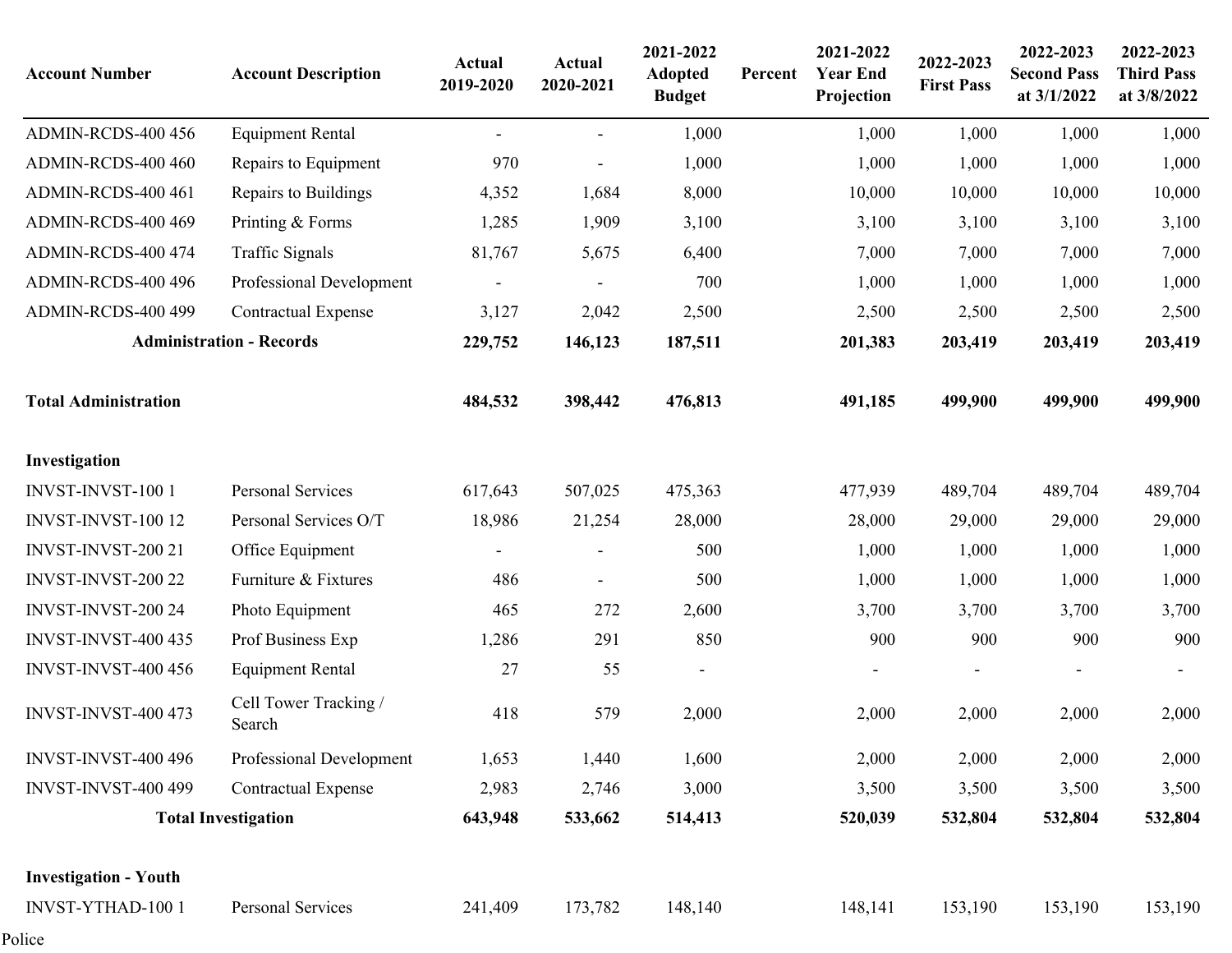| <b>Account Number</b> | <b>Account Description</b>         | <b>Actual</b><br>2019-2020 | <b>Actual</b><br>2020-2021 | 2021-2022<br><b>Adopted</b><br><b>Budget</b> | Percent | 2021-2022<br><b>Year End</b><br>Projection | 2022-2023<br><b>First Pass</b> | 2022-2023<br><b>Second Pass</b><br>at 3/1/2022 | 2022-2023<br><b>Third Pass</b><br>at 3/8/2022 |
|-----------------------|------------------------------------|----------------------------|----------------------------|----------------------------------------------|---------|--------------------------------------------|--------------------------------|------------------------------------------------|-----------------------------------------------|
| INVST-YTHAD-100 12    | Personal Services O/T              | 6,093                      | 1,235                      | 6,000                                        |         | 6,000                                      | 6,000                          | 6,000                                          | 6,000                                         |
| INVST-YTHAD-200 21    | Office Equipment                   | 27                         |                            | 250                                          |         |                                            |                                |                                                |                                               |
| INVST-YTHAD-200 22    | Furniture & Fixtures               |                            |                            | 400                                          |         |                                            |                                | ÷,                                             |                                               |
| INVST-YTHAD-200 24    | Photo Equipment                    |                            | 112                        | 1,000                                        |         | $\overline{\phantom{a}}$                   | $\blacksquare$                 | $\overline{\phantom{a}}$                       | $\overline{\phantom{a}}$                      |
| INVST-YTHAD-400 435   | Prof Business Exp                  | 94                         | $\overline{\phantom{a}}$   | 100                                          |         | 250                                        | 250                            | 250                                            | 250                                           |
| INVST-YTHAD-400 460   | Repairs to Equipment               |                            |                            | 200                                          |         | 200                                        | 200                            | 200                                            | 200                                           |
| INVST-YTHAD-400 496   | Professional Development           | 340                        | 200                        | 550                                          |         | 1,000                                      | 1,000                          | 1,000                                          | 1,000                                         |
|                       | <b>Total Investigation - Youth</b> | 247,964                    | 175,330                    | 156,640                                      |         | 155,591                                    | 160,640                        | 160,640                                        | 160,640                                       |
|                       | <b>Total Investigation</b>         | 891,911                    | 708,992                    | 671,053                                      |         | 675,630                                    | 693,444                        | 693,444                                        | 693,444                                       |
| Patrol                |                                    |                            |                            |                                              |         |                                            |                                |                                                |                                               |
| <b>Patrol</b> - Aides |                                    |                            |                            |                                              |         |                                            |                                |                                                |                                               |
| PTRL-AIDES-100 13     | Personal Services P/T              | 39,581                     | 38,351                     | 40,000                                       |         | 40,000                                     | 40,000                         | 40,000                                         | 40,000                                        |
| PTRL-AIDES-400 421    | Uniforms                           | 280                        | 280                        | 550                                          |         | 550                                        | 550                            | 550                                            | 550                                           |
|                       | <b>Total Patrol - Aides</b>        | 39,861                     | 38,631                     | 40,550                                       |         | 40,550                                     | 40,550                         | 40,550                                         | 40,550                                        |
| <b>Patrol - Bike</b>  |                                    |                            |                            |                                              |         |                                            |                                |                                                |                                               |
| PTRL-BIKE-100 1       | Personal Services                  | 132,430                    | 68,266                     | 136,596                                      |         | 133,432                                    | 137,000                        | 137,000                                        | 137,000                                       |
| PTRL-BIKE-100 12      | Personal Services O/T              | 193                        | 370                        | 6,500                                        |         | 6,500                                      | 6,500                          | 6,500                                          | 6,500                                         |
| PTRL-BIKE-200 24      | Photo Equipment                    | 536                        | 497                        | 2,000                                        |         | 2,000                                      | 2,000                          | 2,000                                          | 2,000                                         |
| PTRL-BIKE-400 421     | Uniforms                           | 1,190                      | 1,012                      | 1,600                                        |         | 2,000                                      | 2,000                          | 2,000                                          | 2,000                                         |
| PTRL-BIKE-400 460     | Repairs to Equipment               |                            | 627                        | 700                                          |         | 1,000                                      | 3,000                          | 3,000                                          | 3,000                                         |
|                       | <b>Total Patrol - Bike</b>         | 134,349                    | 70,772                     | 147,396                                      |         | 144,932                                    | 150,500                        | 150,500                                        | 150,500                                       |
| Patrol - Comm         |                                    |                            |                            |                                              |         |                                            |                                |                                                |                                               |
| PTRL-COMM-100 1       | Personal Services                  | 50,678                     | 49,746                     | 55,011                                       |         | 56,584                                     | 59,554                         | 59,554                                         | 59,554                                        |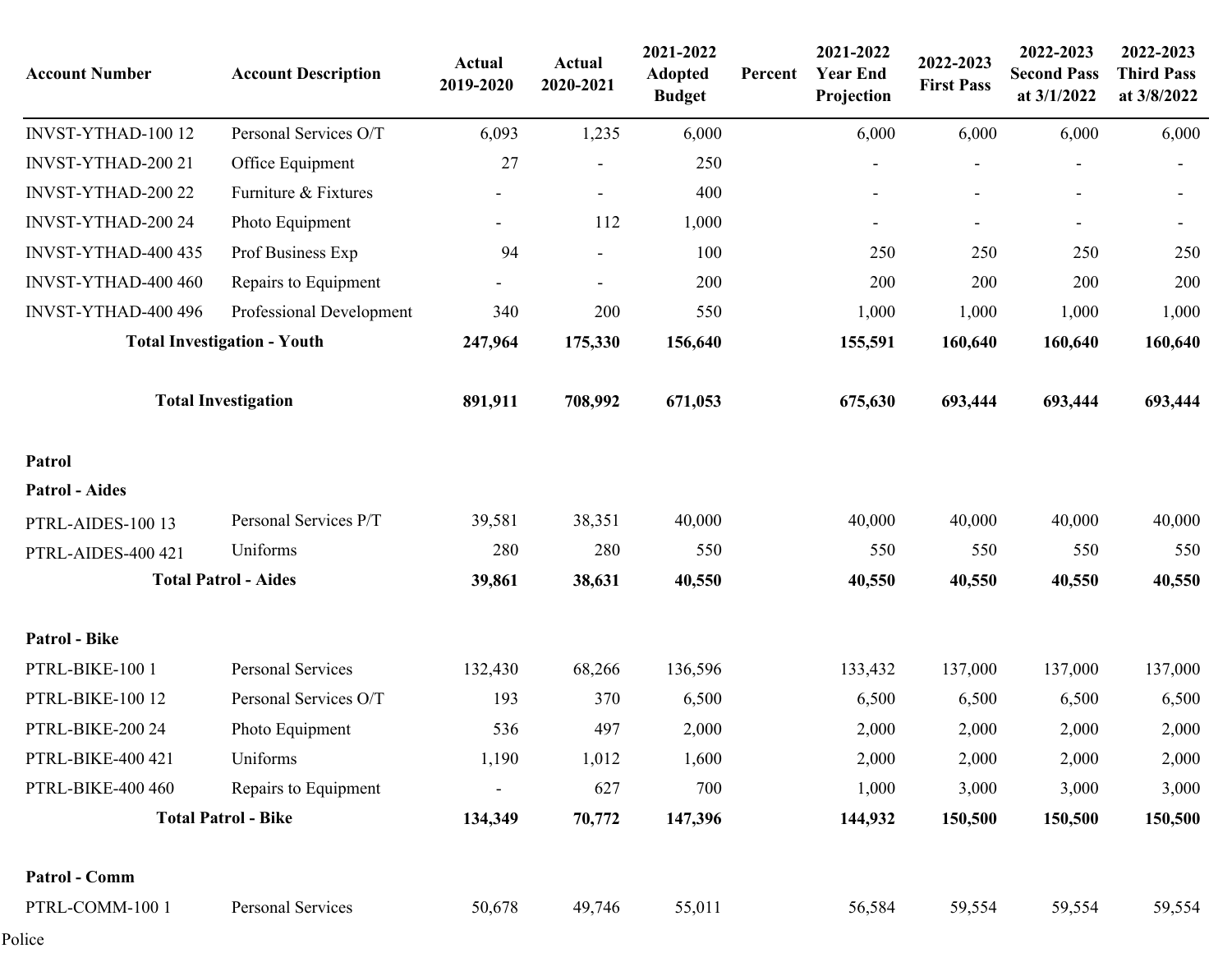| <b>Account Number</b>   | <b>Account Description</b>    | Actual<br>2019-2020 | Actual<br>2020-2021 | 2021-2022<br><b>Adopted</b><br><b>Budget</b> | Percent | 2021-2022<br><b>Year End</b><br>Projection | 2022-2023<br><b>First Pass</b> | 2022-2023<br><b>Second Pass</b><br>at 3/1/2022 | 2022-2023<br><b>Third Pass</b><br>at 3/8/2022 |
|-------------------------|-------------------------------|---------------------|---------------------|----------------------------------------------|---------|--------------------------------------------|--------------------------------|------------------------------------------------|-----------------------------------------------|
| PTRL-COMM-100 12        | Personal Services O/T         | $\sim$              | $\sim$              | 1,100                                        |         | 1,100                                      | 1,100                          | 1,100                                          | 1,100                                         |
| PTRL-COMM-200 22        | Furniture & Fixtures          | 1,415               | 511                 | 2,000                                        |         | 2,000                                      | 2,000                          | 2,000                                          | 2,000                                         |
| PTRL-COMM-400 421       | Uniforms                      |                     |                     | 400                                          |         | 500                                        | 500                            | 500                                            | 500                                           |
| PTRL-COMM-400 456       | <b>Equipment Rental</b>       |                     |                     | 1,200                                        |         | 500                                        | 1,200                          | 1,200                                          | 1,200                                         |
| PTRL-COMM-400 499       | <b>Contractual Expense</b>    | 6,102               | 5,407               | 12,000                                       |         | 15,000                                     | 15,000                         | 15,000                                         | 15,000                                        |
|                         | <b>Total Patrol - Comm</b>    | 58,196              | 55,664              | 71,711                                       |         | 75,684                                     | 79,354                         | 79,354                                         | 79,354                                        |
| <b>Patrol - Parking</b> |                               |                     |                     |                                              |         |                                            |                                |                                                |                                               |
| PTRL-PKGAC-100 1        | Personal Services             | 63,913              | 55,747              | 110,854                                      |         | 113,580                                    | 116,625                        | 116,625                                        | 116,625                                       |
| PTRL-PKGAC-100 12       | Personal Services O/T         | 1,914               | 2,079               | 2,500                                        |         | 2,500                                      | 2,500                          | 2,500                                          | 2,500                                         |
| PTRL-PKGAC-100 13       | Personal Services P/T         | 30,463              | 8,770               |                                              |         | 21,800                                     | 21,800                         | 21,800                                         | 21,800                                        |
| PTRL-PKGAC-400 421      | Uniforms                      | 599                 |                     | 600                                          |         | 600                                        | 600                            | 600                                            | 600                                           |
| PTRL-PKGAC-400 469      | Printing & Forms              |                     | 1,440               | 3,000                                        |         | 3,500                                      | 3,500                          | 3,500                                          | 3,500                                         |
| PTRL-PKGAC-400 499      | <b>Contractual Expense</b>    | 11,320              | 11,500              | 11,500                                       |         | 12,020                                     | 12,020                         | 12,020                                         | 12,020                                        |
|                         | <b>Total Patrol - Parking</b> | 108,210             | 79,536              | 128,454                                      |         | 154,000                                    | 157,045                        | 157,045                                        | 157,045                                       |
| Patrol                  |                               |                     |                     |                                              |         |                                            |                                |                                                |                                               |
| PTRL-PTRL-100 1         | Personal Services             | 4,040,432           | 4,031,217           | 4,610,581                                    |         | 4,370,758                                  | 4,844,900                      | 4,844,900                                      | 4,844,900                                     |
| PTRL-PTRL-100 12        | Personal Services O/T         | 324,189             | 459,738             | 393,000                                      |         | 480,000                                    | 425,000                        | 425,000                                        | 425,000                                       |
| PTRL-PTRL-100 14        | Reimbursable Overtime         | 305,579             | 169,610             | 124,800                                      |         | 350,000                                    | 124,800                        | 124,800                                        | 124,800                                       |
|                         | <b>Personnel Total</b>        | 4,670,200           | 4,660,565           | 5,128,381                                    |         | 5,200,758                                  | 5,394,700                      | 5,394,700                                      | 5,394,700                                     |
| PTRL-PTRL-200 20        | Equipment                     |                     |                     |                                              |         |                                            | 132,000                        | 132,000                                        | 88,000                                        |
| PTRL-PTRL-200 22        | Furniture & Fixtures          |                     |                     | 2,200                                        |         | 2,500                                      | 2,500                          | 2,500                                          | 2,500                                         |
| PTRL-PTRL-200 24        | Photo Equipment               | 12,416              | 9,652               | 26,500                                       |         | 31,000                                     | 31,000                         | 31,000                                         | 31,000                                        |
|                         | <b>Total Equipment</b>        | 12,416              | 9,652               | 28,700                                       |         | 33,500                                     | 165,500                        | 165,500                                        | 121,500                                       |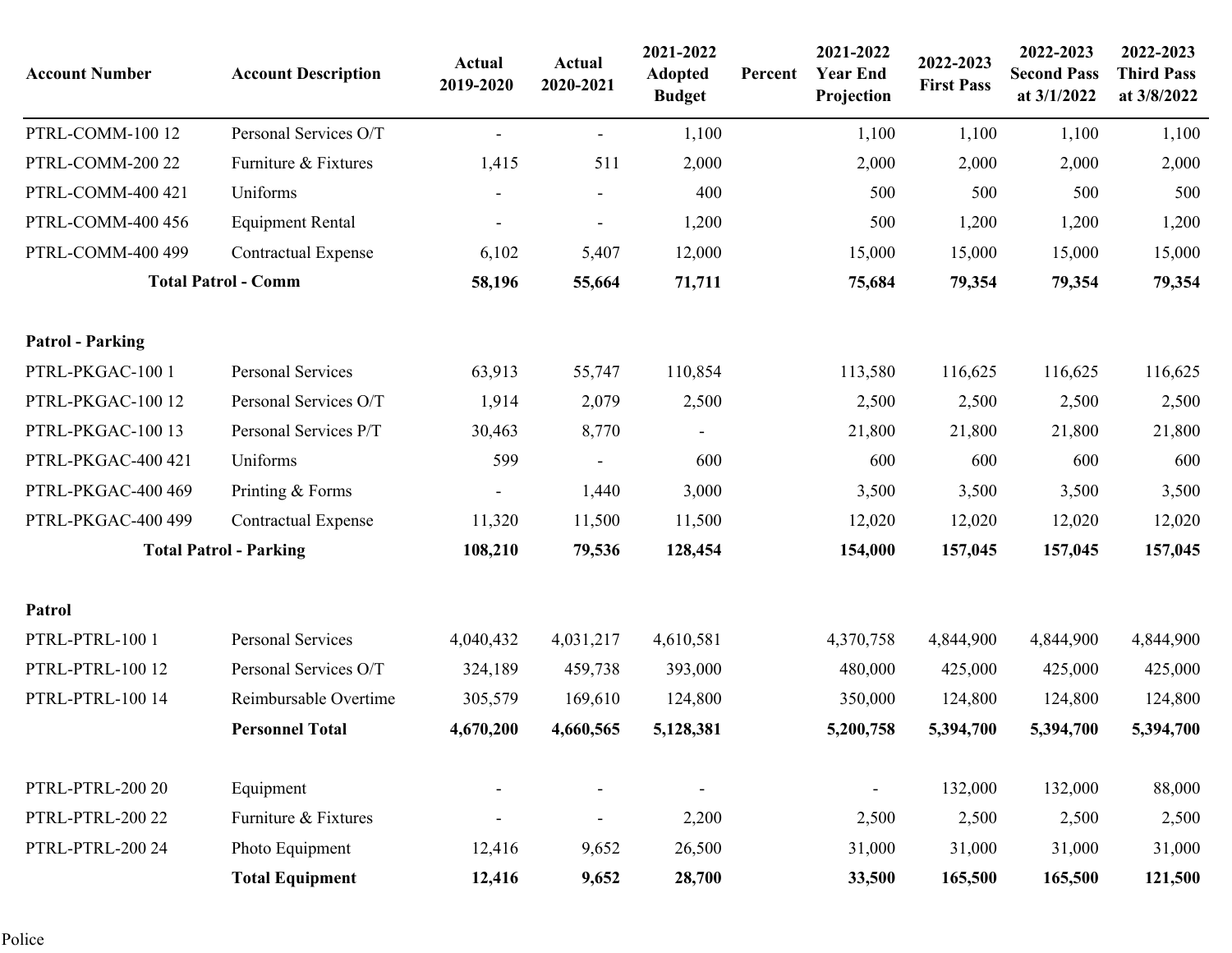| <b>Account Number</b>               | <b>Account Description</b>                | <b>Actual</b><br>2019-2020 | <b>Actual</b><br>2020-2021 | 2021-2022<br><b>Adopted</b><br><b>Budget</b> | Percent | 2021-2022<br><b>Year End</b><br>Projection | 2022-2023<br><b>First Pass</b> | 2022-2023<br><b>Second Pass</b><br>at 3/1/2022 | 2022-2023<br><b>Third Pass</b><br>at 3/8/2022 |
|-------------------------------------|-------------------------------------------|----------------------------|----------------------------|----------------------------------------------|---------|--------------------------------------------|--------------------------------|------------------------------------------------|-----------------------------------------------|
| PTRL-PTRL-400 421                   | Uniforms                                  | 13,398                     | 21,061                     | 14,000                                       |         | 25,000                                     | 38,000                         | 38,000                                         | 38,000                                        |
| PTRL-PTRL-400 426                   | <b>Special Dept Supplies</b>              | 7,180                      | 12,535                     | 14,000                                       |         | 14,000                                     | 14,000                         | 14,000                                         | 14,000                                        |
| PTRL-PTRL-400 435                   | Prof Business Exp                         |                            | 79                         | 100                                          |         | 150                                        | 200                            | 200                                            | 200                                           |
| PTRL-PTRL-400 436                   | Radio Repairs                             | 1,765                      | 2,033                      | 2,500                                        |         | 3,000                                      | 3,000                          | 3,000                                          | 3,000                                         |
| PTRL-PTRL-400 469                   | Printing & Forms                          | 1,030                      | $\overline{\phantom{a}}$   | 3,000                                        |         | 3,000                                      | 3,000                          | 3,000                                          | 3,000                                         |
| PTRL-PTRL-400 496                   | Professional Development                  | 749                        | 1,211                      | 1,300                                        |         | 1,300                                      | 1,500                          | 1,500                                          | 1,500                                         |
| PTRL-PTRL-400 499                   | <b>Contractual Expense</b>                | 12,695                     | 14,645                     | 24,000                                       |         | 24,000                                     | 24,000                         | 24,000                                         | 24,000                                        |
|                                     | <b>Contractual Expense</b>                | 36,816                     | 51,565                     | 58,900                                       |         | 70,450                                     | 83,700                         | 83,700                                         | 83,700                                        |
|                                     | <b>Total Patrol</b>                       | 4,719,432                  | 4,721,781                  | 5,215,981                                    |         | 5,304,708                                  | 5,643,900                      | 5,643,900                                      | 5,599,900                                     |
| <b>Patrol - Traffic Enforcement</b> |                                           |                            |                            |                                              |         |                                            |                                |                                                |                                               |
| PTRL-TEO-100 1                      | Personal Services                         | 57,168                     | 55,281                     | 59,982                                       |         | 62,201                                     | 64,937                         | 64,937                                         | 64,937                                        |
| PTRL-TEO-100 12                     | Personal Services O/T                     |                            | 268                        | 2,100                                        |         | 2,100                                      | 2,100                          | 2,100                                          | 2,100                                         |
| PTRL-TEO-400 421                    | Uniforms                                  | 948                        | 820                        | 1,500                                        |         | 1,500                                      | 1,500                          | 1,500                                          | 1,500                                         |
|                                     | <b>Total Patrol - Traffic Enforcement</b> | 58,116                     | 56,369                     | 63,582                                       |         | 65,801                                     | 68,537                         | 68,537                                         | 68,537                                        |
| <b>Patrol - Crossing Guards</b>     |                                           |                            |                            |                                              |         |                                            |                                |                                                |                                               |
| PTRL-XGDS-100 1                     | <b>Personal Services</b>                  | 210,324                    | 233,010                    | 231,800                                      |         | 231,800                                    | 231,800                        | 231,800                                        | 231,800                                       |
| <b>PTRL-XGDS-100 12</b>             | Personal Services O/T                     |                            | 1,082                      |                                              |         |                                            |                                |                                                |                                               |
| PTRL-XGDS-400 421                   | Uniforms                                  | 1,730                      | 968                        | 2,000                                        |         | 2,000                                      | 2,000                          | 2,000                                          | 2,000                                         |
| PTRL-XGDS-400 492                   | <b>Sch Guards Car Allow</b>               | 11,150                     | 11,950                     | 12,000                                       |         | 12,000                                     | 12,000                         | 12,000                                         | 12,000                                        |
|                                     | <b>Total Patrol - Crossing Guards</b>     | 223,205                    | 247,011                    | 245,800                                      |         | 245,800                                    | 245,800                        | 245,800                                        | 245,800                                       |
|                                     | <b>Total Patrol</b>                       | 5,341,368                  | 5,269,765                  | 5,913,474                                    |         | 6,031,475                                  | 6,385,686                      | 6,385,686                                      | 6,341,686                                     |
| <b>Support</b>                      |                                           |                            |                            |                                              |         |                                            |                                |                                                |                                               |
| <b>Support - Accreditation</b>      |                                           |                            |                            |                                              |         |                                            |                                |                                                |                                               |
| SPRT-ACCRD-100 1                    | Personal Services                         | 73,776                     | 75,040                     | 80,799                                       |         | 79,558                                     | 82,562                         | 82,562                                         | 82,562                                        |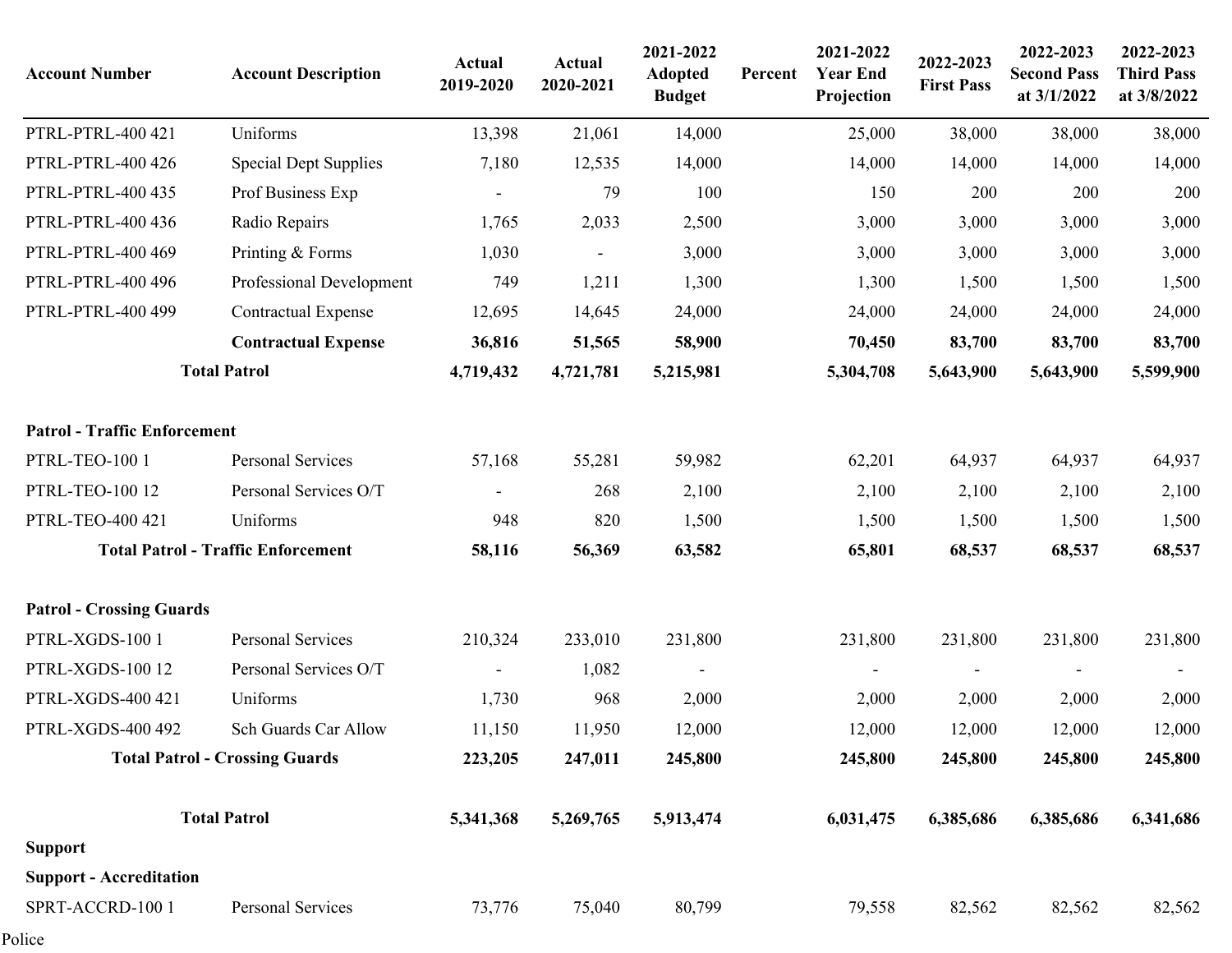| <b>Account Number</b>                   | <b>Account Description</b>                    | <b>Actual</b><br>2019-2020 | <b>Actual</b><br>2020-2021 | 2021-2022<br><b>Adopted</b><br><b>Budget</b> | Percent | 2021-2022<br><b>Year End</b><br>Projection | 2022-2023<br><b>First Pass</b> | 2022-2023<br><b>Second Pass</b><br>at 3/1/2022 | 2022-2023<br><b>Third Pass</b><br>at 3/8/2022 |
|-----------------------------------------|-----------------------------------------------|----------------------------|----------------------------|----------------------------------------------|---------|--------------------------------------------|--------------------------------|------------------------------------------------|-----------------------------------------------|
| SPRT-ACCRD-100 12                       | Personal Services O/T                         | $\overline{\phantom{a}}$   | 896                        | 5,000                                        |         | 5,000                                      | 5,000                          | 5,000                                          | 5,000                                         |
| SPRT-ACCRD-400 435                      | Prof Business Exp                             | 425                        | 375                        | 2,000                                        |         | 2,000                                      | 2,000                          | 2,000                                          | 2,000                                         |
| SPRT-ACCRD-400 496                      | Professional Development                      | 675                        |                            |                                              |         |                                            |                                |                                                |                                               |
| SPRT-ACCRD-400 499                      | <b>Contractual Expense</b>                    | 8,620                      | 8,400                      | 9,000                                        |         | 9,000                                      | 12,000                         | 12,000                                         | 12,000                                        |
|                                         | <b>Total Support - Accreditation</b>          | 83,496                     | 84,711                     | 96,799                                       |         | 95,558                                     | 101,562                        | 101,562                                        | 101,562                                       |
| <b>Support - Information Technology</b> |                                               |                            |                            |                                              |         |                                            |                                |                                                |                                               |
| <b>SPRT-MIS-100 1</b>                   | Personal Services                             | 138,079                    | 147,043                    | 151,406                                      |         | 151,308                                    | 155,810                        | 155,810                                        | 155,810                                       |
| SPRT-MIS-100 12                         | Personal Services O/T                         | 6,971                      | 3,349                      | 5,000                                        |         | 5,000                                      | 5,000                          | 5,000                                          | 5,000                                         |
| SPRT-MIS-200 21                         | Office Equipment                              | 7,159                      | 3,238                      | 7,500                                        |         | 7,500                                      | 7,500                          | 7,500                                          | 7,500                                         |
| SPRT-MIS-400 460                        | Repairs to Equipment                          | 1,743                      | 947                        | 2,400                                        |         | 2,400                                      | 2,400                          | 2,400                                          | 2,400                                         |
| SPRT-MIS-400 496                        | Professional Development                      |                            |                            | 2,000                                        |         | 3,000                                      | 3,000                          | 3,000                                          | 3,000                                         |
| SPRT-MIS-400 499                        | <b>Contractual Expense</b>                    | 10,041                     | 11,277                     | 13,000                                       |         | 13,000                                     | 13,000                         | 13,000                                         | 13,000                                        |
|                                         | <b>Total Support - Information Technology</b> | 163,993                    | 165,853                    | 181,306                                      |         | 182,208                                    | 186,710                        | 186,710                                        | 186,710                                       |
| <b>Support - Training</b>               |                                               |                            |                            |                                              |         |                                            |                                |                                                |                                               |
| SPRT-TRAIN-100 1                        | Personal Services                             | 73,775                     | 75,040                     | 80,799                                       |         | 78,458                                     | 80,812                         | 80,812                                         | 80,812                                        |
| SPRT-TRAIN-100 12                       | Personal Services O/T                         | 6,255                      | 461                        | 5,000                                        |         | 5,000                                      | 5,000                          | 5,000                                          | 5,000                                         |
| SPRT-TRAIN-400 426                      | <b>Special Dept Supplies</b>                  | 7,013                      | 5,492                      | 18,500                                       |         | 24,000                                     | 24,000                         | 24,000                                         | 24,000                                        |
| SPRT-TRAIN-400 496                      | Professional Development                      | 2,937                      | 3,750                      | 4,000                                        |         | 4,000                                      | 4,000                          | 4,000                                          | 4,000                                         |
|                                         | <b>Total Support - Training</b>               | 89,981                     | 84,742                     | 108,299                                      |         | 111,458                                    | 113,812                        | 113,812                                        | 113,812                                       |
|                                         | <b>Total Support</b>                          | 337,470                    | 335,306                    | 386,404                                      |         | 389,224                                    | 402,084                        | 402,084                                        | 402,084                                       |
|                                         | <b>Total Police</b>                           | 7,055,281                  | 6,712,505                  | 7,447,744                                    | 12.39%  | 7,587,514                                  | 7,981,114                      | 7,981,114                                      | 7,937,114                                     |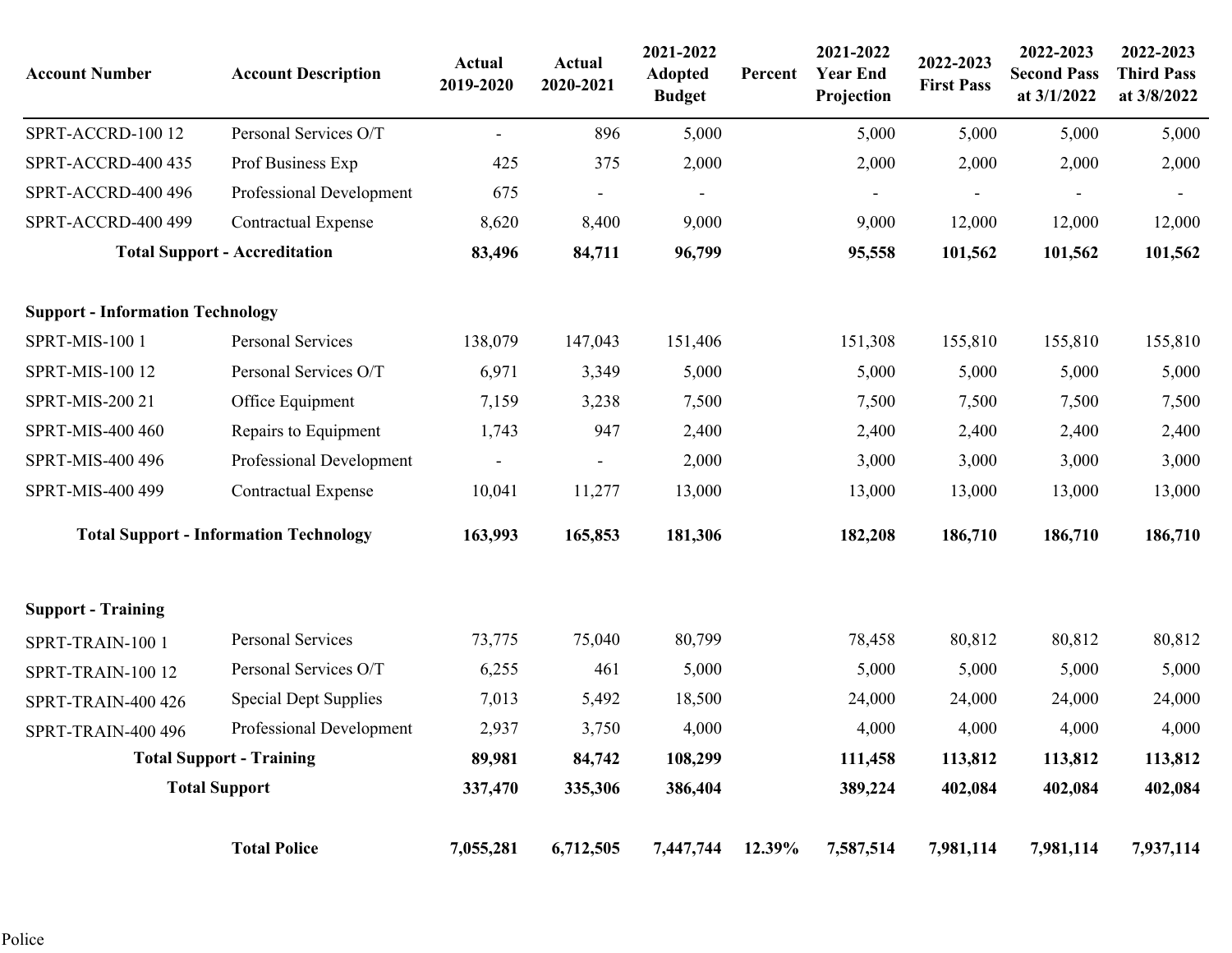### **General Fund Summary for Fiscal Year 2020-2021**

| <b>Account Number</b>                      | <b>Account Description</b> | <b>Actual</b><br>2019-2020 | Actual<br>2020-2021 | 2021-2022<br><b>Adopted</b><br><b>Budget</b> | Percent                  | 2021-2022<br><b>Year End</b><br>Projection | 2022-2023<br><b>First Pass</b> | 2022-2023<br><b>Second Pass</b><br>at 3/1/2022 | 2022-2023<br><b>Third Pass</b><br>at 3/8/2022 |
|--------------------------------------------|----------------------------|----------------------------|---------------------|----------------------------------------------|--------------------------|--------------------------------------------|--------------------------------|------------------------------------------------|-----------------------------------------------|
| <b>Fire - Summary by Expenditure Group</b> |                            |                            |                     |                                              |                          |                                            |                                |                                                |                                               |
| Personnel                                  |                            | 6,139,137                  | 6,207,559           | 6,361,920                                    | 10.6%                    | 6,724,500                                  | 6,669,733                      | 6,669,733                                      | 6,669,733                                     |
| Equipment                                  |                            | 57,735                     | 16,770              | 64,000                                       | 0.1%                     | 107,000                                    | 287,813                        | 287,813                                        | 287,813                                       |
| Contractual                                |                            | 287,288                    | 308,350             | 362,848                                      | $0.6\%$                  | 451,848                                    | 422,131                        | 422,131                                        | 422,131                                       |
| <b>Total Fire</b>                          |                            | 6,484,159                  | 6,532,679           | 6,788,768                                    | $11.3\%$                 | 7,283,348                                  | 7,379,677                      | 7,379,677                                      | 7,379,677                                     |
| <b>Fire - Summary by Division Code</b>     |                            |                            |                     |                                              |                          |                                            |                                |                                                |                                               |
| Administration                             |                            | 293,236                    | 279,116             | 306,356                                      | $\blacksquare$           | 322,800                                    | 336,208                        | 336,208                                        | 336,208                                       |
| Records                                    |                            | 68,124                     | 65,069              | 71,815                                       | $\overline{\phantom{a}}$ | 72,300                                     | 75,217                         | 75,217                                         | 75,217                                        |
| Scheduling                                 |                            | 158,899                    | 151,459             | 162,497                                      | $\blacksquare$           | 162,500                                    | 147,104                        | 147,104                                        | 147,104                                       |
| Suppression                                |                            | 5,674,652                  | 5,741,461           | 5,859,321                                    | $\blacksquare$           | 6,367,500                                  | 6,376,418                      | 6,376,418                                      | 6,376,418                                     |
| Training                                   |                            | 214,981                    | 199,352             | 269,031                                      | $\blacksquare$           | 238,500                                    | 292,099                        | 292,099                                        | 292,099                                       |
| FireVolunteers                             |                            | 74,267                     | 96,221              | 119,748                                      | $\overline{\phantom{a}}$ | 119,748                                    | 152,631                        | 152,631                                        | 152,631                                       |
| <b>Total Fire</b>                          |                            | 6,484,159                  | 6,532,679           | 6,788,768                                    | $11.3\%$                 | 7,283,348                                  | 7,379,677                      | 7,379,677                                      | 7,379,677                                     |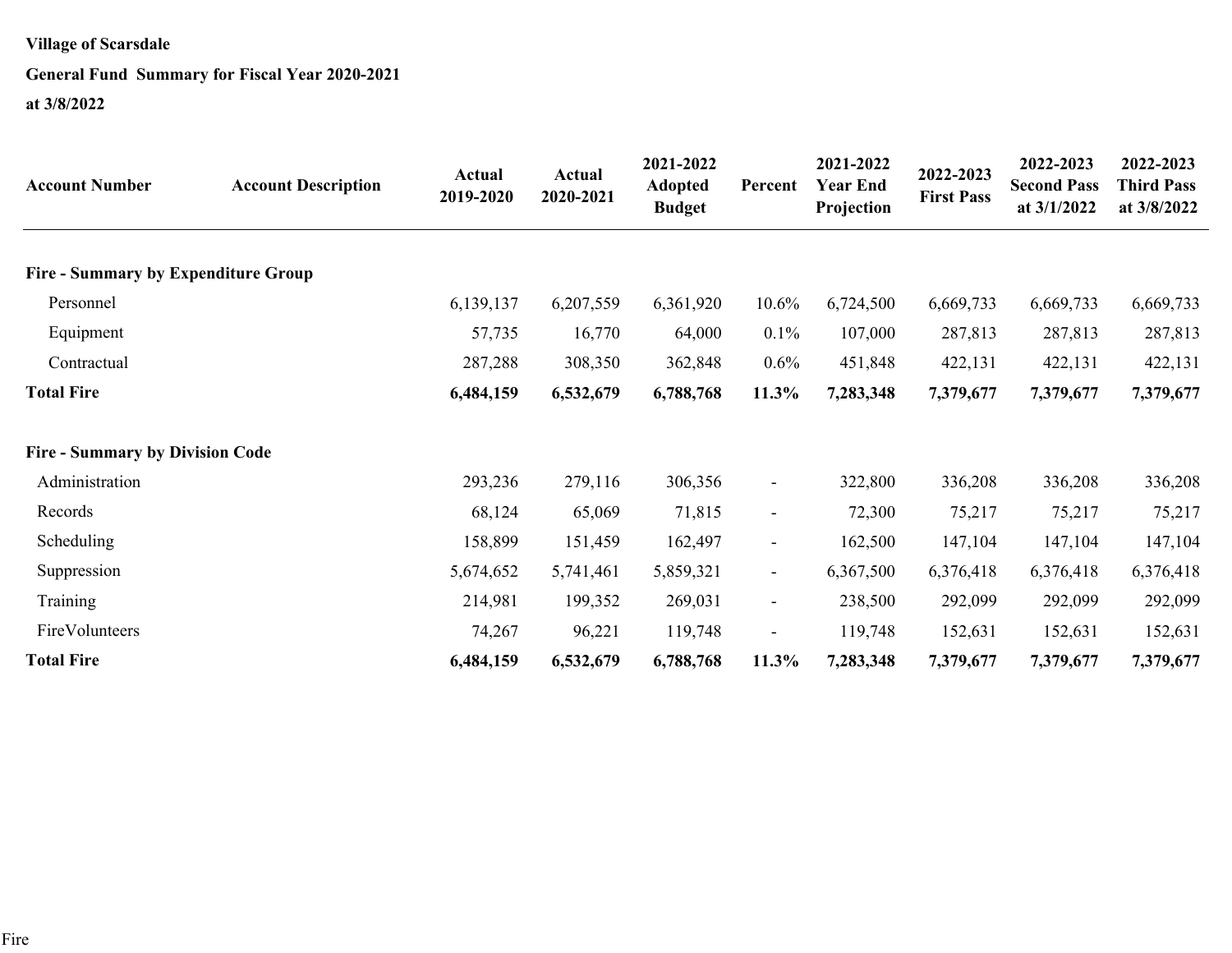| <b>Account Number</b>               | <b>Account Description</b>  | <b>Actual</b><br>2019-2020 | <b>Actual</b><br>2020-2021 | 2021-2022<br><b>Adopted</b><br><b>Budget</b> | Percent | 2021-2022<br><b>Year End</b><br>Projection | 2022-2023<br><b>First Pass</b> | 2022-2023<br><b>Second Pass</b><br>at 3/1/2022 | 2022-2023<br><b>Third Pass</b><br>at 3/8/2022 |
|-------------------------------------|-----------------------------|----------------------------|----------------------------|----------------------------------------------|---------|--------------------------------------------|--------------------------------|------------------------------------------------|-----------------------------------------------|
| Fire - Detail by Line Item - A-3410 |                             |                            |                            |                                              |         |                                            |                                |                                                |                                               |
| Administration                      |                             |                            |                            |                                              |         |                                            |                                |                                                |                                               |
| ADMIN-ADMIN-100 1                   | Personal Services           | 269,395                    | 273,435                    | 280,556                                      |         | 300,000                                    | 271,208                        | 271,208                                        | 271,208                                       |
| ADMIN-ADMIN-100 12                  | Personal Services O/T       | 628                        | 1,122                      | 3,000                                        |         |                                            |                                |                                                |                                               |
|                                     | <b>Personnel Total</b>      | 270,022                    | 274,557                    | 283,556                                      |         | 300,000                                    | 271,208                        | 271,208                                        | 271,208                                       |
| ADMIN-ADMIN-200 21                  | Office Equipment            | 4,174                      | 172                        | 3,000                                        |         | 3,000                                      | 48,000                         | 48,000                                         | 48,000                                        |
|                                     | <b>Total Equipment</b>      | 4,174                      | 172                        | 3,000                                        |         | 3,000                                      | 48,000                         | 48,000                                         | 48,000                                        |
| ADMIN-ADMIN-400 412                 | Office Supplies             | 1,475                      | 479                        | 1,500                                        |         | 1,500                                      | 1,500                          | 1,500                                          | 1,500                                         |
| ADMIN-ADMIN-400 413                 | Auto Supplies               | 702                        | 88                         | 500                                          |         | 500                                        | 500                            | 500                                            | 500                                           |
| ADMIN-ADMIN-400 435                 | Prof Business Exp           | 3,460                      | 695                        | 2,500                                        |         | 2,500                                      | 2,500                          | 2,500                                          | 2,500                                         |
| ADMIN-ADMIN-400 449                 | Miscellaneous Supplies      | 70                         | 239                        | 1,300                                        |         | 1,300                                      | 1,500                          | 1,500                                          | 1,500                                         |
| ADMIN-ADMIN-400 454                 | Travel                      | 5,712                      | 92                         | 3,500                                        |         | 3,500                                      | 3,500                          | 3,500                                          | 3,500                                         |
| ADMIN-ADMIN-400 460                 | Repairs to Equipment        | 629                        |                            | 1,000                                        |         | 1,000                                      |                                |                                                |                                               |
| ADMIN-ADMIN-400 461                 | Repairs to Buildings        | 720                        | 331                        | 2,000                                        |         | 2,000                                      | $\frac{1}{2}$                  |                                                |                                               |
| ADMIN-ADMIN-400 469                 | Printing & Forms            | 295                        |                            | 500                                          |         | 500                                        | 500                            | 500                                            | 500                                           |
| ADMIN-ADMIN-400 496                 | Professional Development    | 2,410                      | 542                        | 3,500                                        |         | 3,500                                      | 3,500                          | 3,500                                          | 3,500                                         |
| ADMIN-ADMIN-400 499                 | <b>Contractual Expense</b>  | 3,567                      | 1,920                      | 3,500                                        |         | 3,500                                      | 3,500                          | 3,500                                          | 3,500                                         |
|                                     | <b>Contractual Expense</b>  | 19,040                     | 4,386                      | 19,800                                       |         | 19,800                                     | 17,000                         | 17,000                                         | 17,000                                        |
|                                     | <b>Total Administration</b> | 293,236                    | 279,116                    | 306,356                                      |         | 322,800                                    | 336,208                        | 336,208                                        | 336,208                                       |
| <b>Records</b>                      |                             |                            |                            |                                              |         |                                            |                                |                                                |                                               |
| ADMIN-RCDS-100 1                    | Personal Services           | 65,040                     | 63,961                     | 65,515                                       |         | 68,000                                     | 68,717                         | 68,717                                         | 68,717                                        |
| ADMIN-RCDS-100 12                   | Personal Services O/T       | 218                        |                            | 2,000                                        |         |                                            | 2,000                          | 2,000                                          | 2,000                                         |

Fire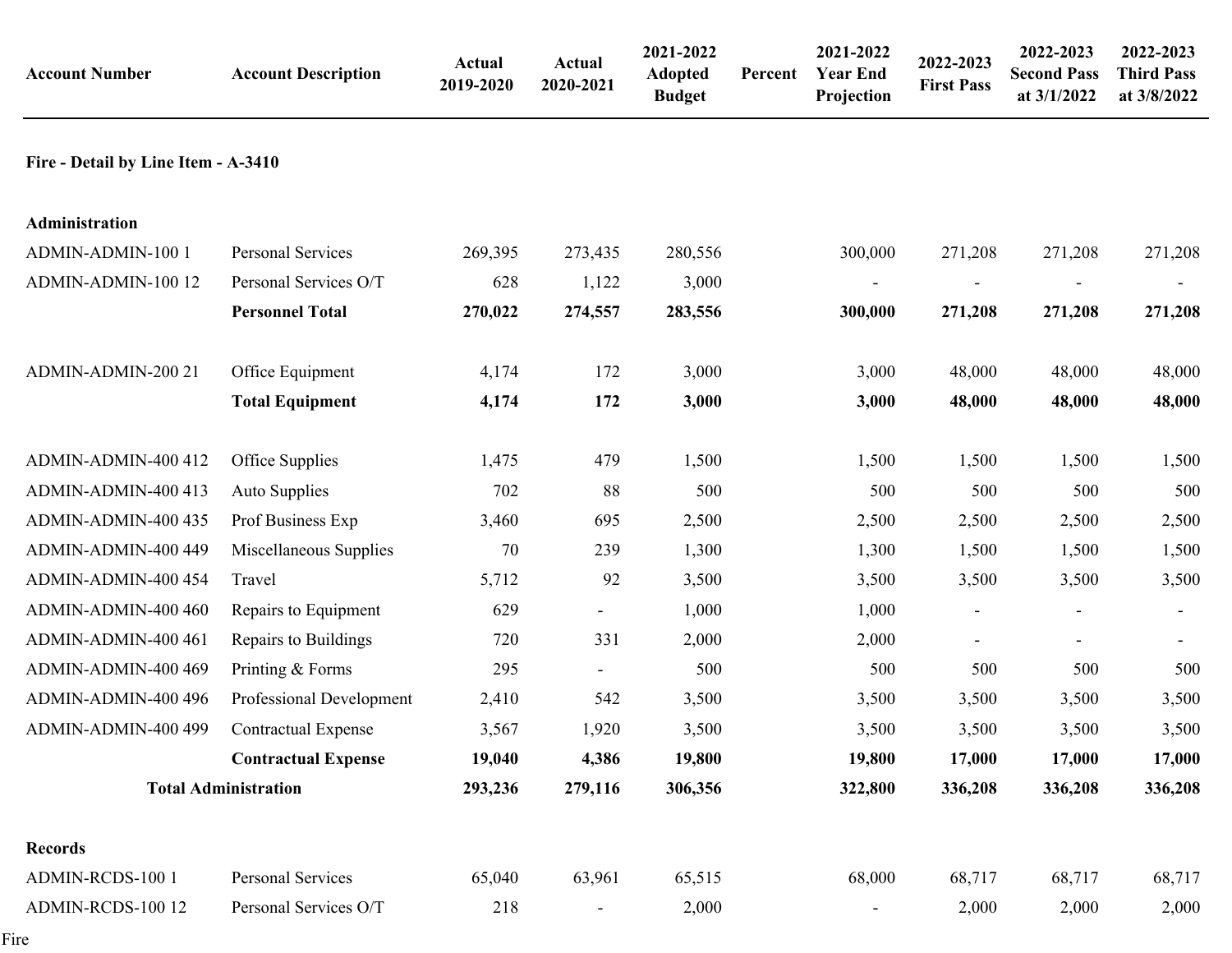| <b>Account Number</b> | <b>Account Description</b> | <b>Actual</b><br>2019-2020 | <b>Actual</b><br>2020-2021 | 2021-2022<br><b>Adopted</b><br><b>Budget</b> | Percent | 2021-2022<br><b>Year End</b><br>Projection | 2022-2023<br><b>First Pass</b> | 2022-2023<br><b>Second Pass</b><br>at 3/1/2022 | 2022-2023<br><b>Third Pass</b><br>at 3/8/2022 |
|-----------------------|----------------------------|----------------------------|----------------------------|----------------------------------------------|---------|--------------------------------------------|--------------------------------|------------------------------------------------|-----------------------------------------------|
|                       | <b>Personnel Total</b>     | 65,258                     | 63,961                     | 67,515                                       |         | 68,000                                     | 70,717                         | 70,717                                         | 70,717                                        |
| ADMIN-RCDS-200 21     | Office Equipment           | 1,850                      | 567                        | 2,000                                        |         | 2,000                                      | 2,000                          | 2,000                                          | 2,000                                         |
|                       | <b>Total Equipment</b>     | 1,850                      | 567                        | 2,000                                        |         | 2,000                                      | 2,000                          | 2,000                                          | 2,000                                         |
| ADMIN-RCDS-400 412    | Office Supplies            | 536                        | 542                        | 1,000                                        |         | 1,000                                      | 1,000                          | 1,000                                          | 1,000                                         |
| ADMIN-RCDS-400 469    | Printing & Forms           |                            |                            | 800                                          |         | 800                                        | 1,000                          | 1,000                                          | 1,000                                         |
| ADMIN-RCDS-400 496    | Professional Development   | 480                        |                            | 500                                          |         | 500                                        | 500                            | 500                                            | 500                                           |
|                       | <b>Contractual Expense</b> | 1,016                      | 542                        | 2,300                                        |         | 2,300                                      | 2,500                          | 2,500                                          | 2,500                                         |
|                       | <b>Total Records</b>       | 68,124                     | 65,069                     | 71,815                                       |         | 72,300                                     | 75,217                         | 75,217                                         | 75,217                                        |
| <b>Scheduling</b>     |                            |                            |                            |                                              |         |                                            |                                |                                                |                                               |
| ADMIN-SCHED-100 1     | Personal Services          | 153,386                    | 148,586                    | 153,497                                      |         | 153,500                                    | 138,104                        | 138,104                                        | 138,104                                       |
| ADMIN-SCHED-100 12    | Personal Services O/T      | 4,115                      | 2,016                      | 5,000                                        |         | 5,000                                      | 5,000                          | 5,000                                          | 5,000                                         |
|                       | <b>Personnel Total</b>     | 157,501                    | 150,602                    | 158,497                                      |         | 158,500                                    | 143,104                        | 143,104                                        | 143,104                                       |
| ADMIN-SCHED-200 21    | Office Equipment           | 722                        | 463                        | 1,000                                        |         | 1,000                                      | 1,000                          | 1,000                                          | 1,000                                         |
|                       | <b>Total Equipment</b>     | 722                        | 463                        | 1,000                                        |         | 1,000                                      | 1,000                          | 1,000                                          | 1,000                                         |
| ADMIN-SCHED-400 412   | Office Supplies            |                            | 394                        | 1,000                                        |         | 1,000                                      | 1,000                          | 1,000                                          | 1,000                                         |
| ADMIN-SCHED-400 435   | Prof Business Exp          |                            |                            | 500                                          |         | 500                                        | 500                            | 500                                            | 500                                           |
| ADMIN-SCHED-400 454   | Travel                     | 201                        |                            | 500                                          |         | 500                                        | 500                            | 500                                            | 500                                           |
| ADMIN-SCHED-400 496   | Professional Development   | 475                        | $\blacksquare$             | 1,000                                        |         | 1,000                                      | 1,000                          | 1,000                                          | 1,000                                         |
|                       | <b>Contractual Expense</b> | 676                        | 394                        | 3,000                                        |         | 3,000                                      | 3,000                          | 3,000                                          | 3,000                                         |
|                       | <b>Total Scheduling</b>    | 158,899                    | 151,459                    | 162,497                                      |         | 162,500                                    | 147,104                        | 147,104                                        | 147,104                                       |

### **Suppression**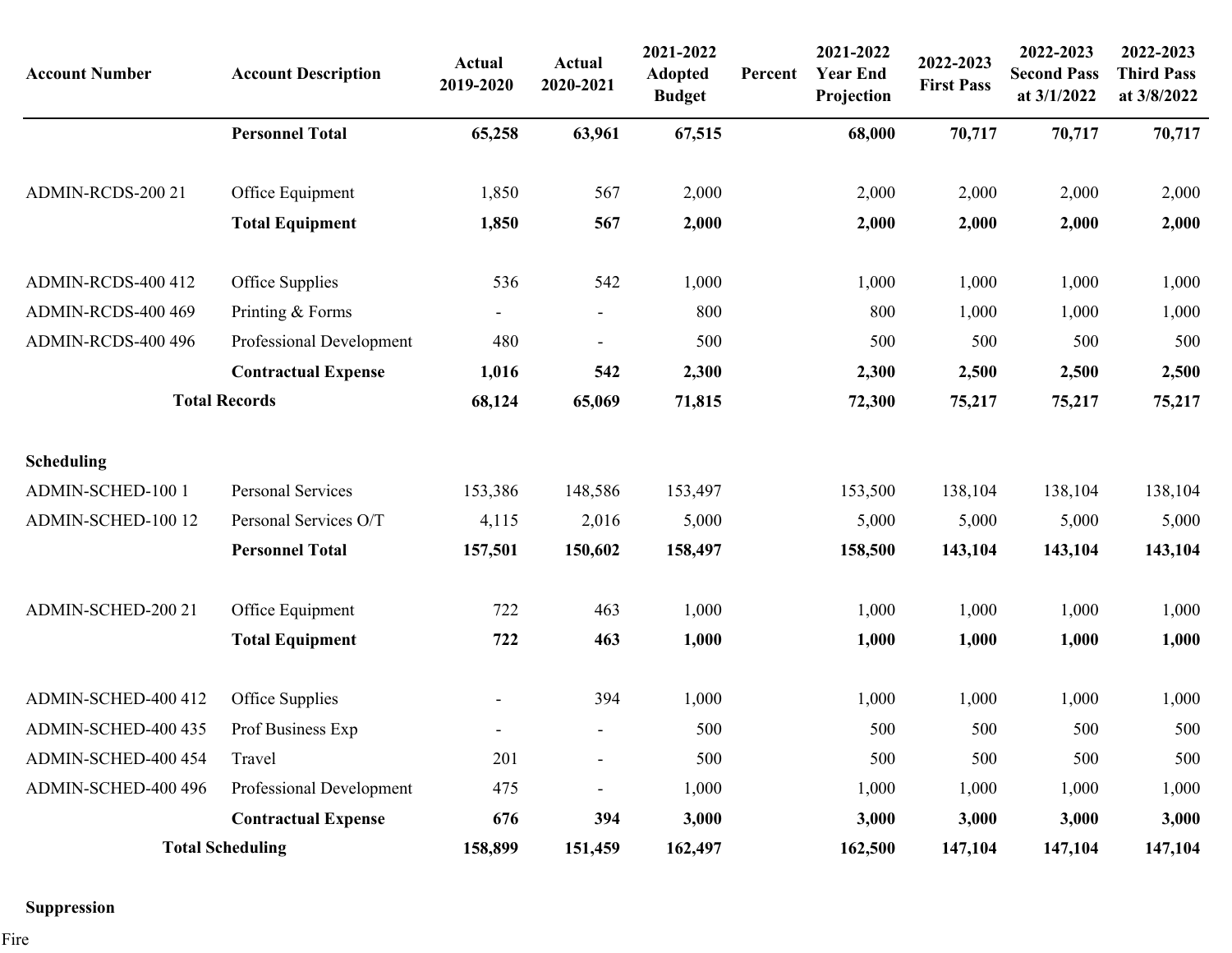| <b>Account Number</b>    | <b>Account Description</b>       | <b>Actual</b><br>2019-2020 | <b>Actual</b><br>2020-2021 | 2021-2022<br><b>Adopted</b><br><b>Budget</b> | Percent | 2021-2022<br><b>Year End</b><br>Projection | 2022-2023<br><b>First Pass</b> | 2022-2023<br><b>Second Pass</b><br>at 3/1/2022 | 2022-2023<br><b>Third Pass</b><br>at 3/8/2022 |
|--------------------------|----------------------------------|----------------------------|----------------------------|----------------------------------------------|---------|--------------------------------------------|--------------------------------|------------------------------------------------|-----------------------------------------------|
| SUPP-SUPP-100 1          | Personal Services                | 4,774,816                  | 4,754,430                  | 4,943,690                                    |         | 5,000,000                                  | 5,204,000                      | 5,204,000                                      | 5,204,000                                     |
| <b>SUPP-SUPP-100 12</b>  | Personal Services O/T            | 552,692                    | 679,787                    | 467,000                                      |         | 800,000                                    | 530,000                        | 530,000                                        | 530,000                                       |
| <b>SUPP-SUPP-100 15</b>  | Personal Leave                   | 100,485                    | 67,195                     | 163,131                                      |         | 150,000                                    | 153,200                        | 153,200                                        | 153,200                                       |
|                          | <b>Personnel Total</b>           | 5,427,993                  | 5,501,412                  | 5,573,821                                    |         | 5,950,000                                  | 5,887,200                      | 5,887,200                                      | 5,887,200                                     |
| <b>SUPP-SUPP-200 21</b>  | Office Equipment                 | 2,286                      | 1,189                      | 4,000                                        |         | 4,000                                      | 4,000                          | 4,000                                          | 4,000                                         |
| <b>SUPP-SUPP-200 22</b>  | Furniture & Fixtures             | 1,639                      | 1,207                      | 7,000                                        |         | 50,000                                     | 8,000                          | 8,000                                          | 8,000                                         |
| <b>SUPP-SUPP-200 25</b>  | Fire Equipment                   | 41,384                     | 13,172                     | 35,000                                       |         | 35,000                                     | 208,718                        | 208,718                                        | 208,718                                       |
|                          | <b>Total Equipment</b>           | 45,309                     | 15,568                     | 46,000                                       |         | 89,000                                     | 220,718                        | 220,718                                        | 220,718                                       |
| SUPP-SUPP-400 412        | Office Supplies                  | 1,083                      | 684                        | 1,500                                        |         | 1,500                                      | 1,500                          | 1,500                                          | 1,500                                         |
| SUPP-SUPP-400 413        | Auto Supplies                    | 1,515                      | 1,074                      | 1,500                                        |         | 1,500                                      | 1,500                          | 1,500                                          | 1,500                                         |
| <b>SUPP-SUPP-400 420</b> | Hose & Tools                     | 19,452                     | 30,487                     | 35,000                                       |         | 35,000                                     | 35,000                         | 35,000                                         | 35,000                                        |
| SUPP-SUPP-400 421        | Uniforms                         | 30,983                     | 31,716                     | 22,000                                       |         | 32,000                                     | 27,000                         | 27,000                                         | 27,000                                        |
| SUPP-SUPP-400 421-0      | Personal Protective<br>Equipment | 19,288                     | 15,998                     | 25,000                                       |         | 31,000                                     | 31,000                         | 31,000                                         | 31,000                                        |
| <b>SUPP-SUPP-400 435</b> | Prof Business Exp                | 3,579                      | 1,412                      | 3,000                                        |         | 3,000                                      | 3,000                          | 3,000                                          | 3,000                                         |
| <b>SUPP-SUPP-400 436</b> | Radio Repairs                    | 14,183                     | 7,301                      | 15,000                                       |         | 16,000                                     | 15,000                         | 15,000                                         | 15,000                                        |
| SUPP-SUPP-400 449        | Miscellaneous Supplies           | 12,995                     | 10,183                     | 11,000                                       |         | 11,000                                     | 15,000                         | 15,000                                         | 15,000                                        |
| <b>SUPP-SUPP-400 452</b> | Painting                         | 101                        | 10,250                     | 11,000                                       |         | 11,000                                     | 11,000                         | 11,000                                         | 11,000                                        |
| <b>SUPP-SUPP-400 454</b> | Travel                           | 3,327                      | $\overline{\phantom{a}}$   | 2,000                                        |         | 2,000                                      | 2,000                          | 2,000                                          | 2,000                                         |
| SUPP-SUPP-400 460        | Repairs to Equipment             | 10,821                     | 23,330                     | 22,000                                       |         | 22,000                                     | 22,000                         | 22,000                                         | 22,000                                        |
| SUPP-SUPP-400 460-0      | Repairs to Apparatus             | 8,877                      | 6,342                      | 10,000                                       |         | 10,000                                     | 10,000                         | 10,000                                         | 10,000                                        |
| SUPP-SUPP-400 461        | Repairs to Buildings             | 26,154                     | 22,892                     | 28,000                                       |         | 100,000                                    | 33,000                         | 33,000                                         | 33,000                                        |
| SUPP-SUPP-400 469        | Printing & Forms                 | 256                        | 404                        | 1,500                                        |         | 1,500                                      | 1,500                          | 1,500                                          | 1,500                                         |
| <b>SUPP-SUPP-400 496</b> | Professional Development         | 11,663                     | 13,721                     | 10,000                                       |         | 10,000                                     | 15,000                         | 15,000                                         | 15,000                                        |
| SUPP-SUPP-400 499        | <b>Contractual Expense</b>       | 37,074                     | 48,687                     | 41,000                                       |         | 41,000                                     | 45,000                         | 45,000                                         | 45,000                                        |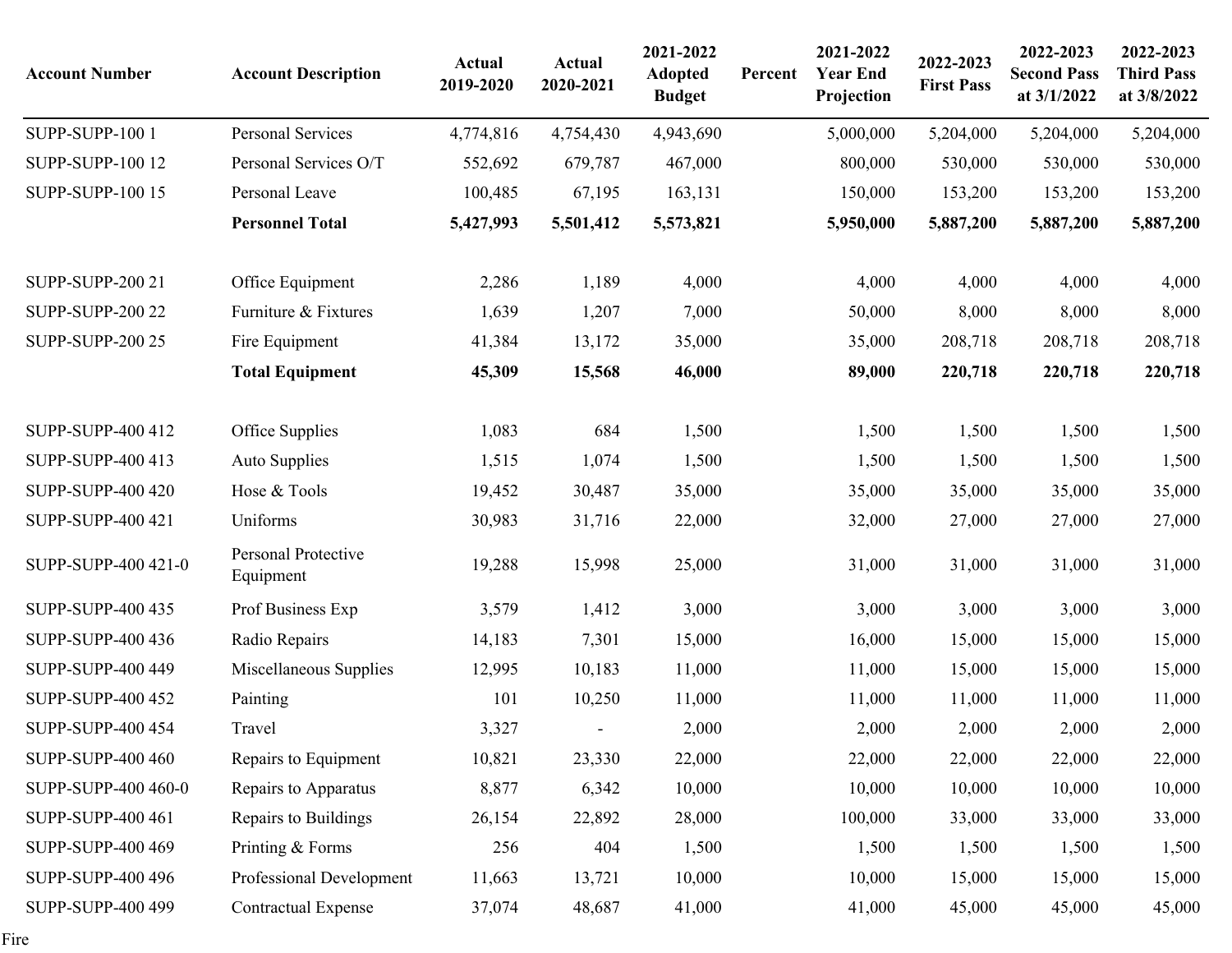| <b>Account Number</b>  | <b>Account Description</b> | <b>Actual</b><br>2019-2020 | Actual<br>2020-2021      | 2021-2022<br><b>Adopted</b><br><b>Budget</b> | Percent | 2021-2022<br><b>Year End</b><br>Projection | 2022-2023<br><b>First Pass</b> | 2022-2023<br><b>Second Pass</b><br>at 3/1/2022 | 2022-2023<br><b>Third Pass</b><br>at 3/8/2022 |
|------------------------|----------------------------|----------------------------|--------------------------|----------------------------------------------|---------|--------------------------------------------|--------------------------------|------------------------------------------------|-----------------------------------------------|
|                        | <b>Contractual Expense</b> | 201,351                    | 224,482                  | 239,500                                      |         | 328,500                                    | 268,500                        | 268,500                                        | 268,500                                       |
|                        | <b>Total Suppression</b>   | 5,674,652                  | 5,741,461                | 5,859,321                                    |         | 6,367,500                                  | 6,376,418                      | 6,376,418                                      | 6,376,418                                     |
| <b>Training</b>        |                            |                            |                          |                                              |         |                                            |                                |                                                |                                               |
| TRAIN-CARER-100 1      | Personal Services          | 139,237                    | 146,712                  | 152,683                                      |         | 153,000                                    | 167,504                        | 167,504                                        | 167,504                                       |
| TRAIN-CARER-100 12     | Personal Services O/T      | 66,732                     | 49,053                   | 95,848                                       |         | 65,000                                     | 100,000                        | 100,000                                        | 100,000                                       |
|                        | <b>Personnel Total</b>     | 205,969                    | 195,765                  | 248,531                                      |         | 218,000                                    | 267,504                        | 267,504                                        | 267,504                                       |
| TRAIN-CARER-200 21     | Office Equipment           | 927                        | $\overline{\phantom{a}}$ | 1,000                                        |         | 1,000                                      | 1,000                          | 1,000                                          | 1,000                                         |
| TRAIN-CARER-200 25     | Fire Equipment             | 3,773                      | $\overline{\phantom{a}}$ | 6,000                                        |         | 6,000                                      | 10,095                         | 10,095                                         | 10,095                                        |
|                        | <b>Total Equipment</b>     | 4,700                      | $\blacksquare$           | 7,000                                        |         | 7,000                                      | 11,095                         | 11,095                                         | 11,095                                        |
| TRAIN-CARER-400 412    | Office Supplies            | 412                        | 479                      | 1,000                                        |         | 1,000                                      | 1,000                          | 1,000                                          | 1,000                                         |
| TRAIN-CARER-400 413    | Auto Supplies              | 477                        | 498                      | 500                                          |         | 500                                        | 500                            | 500                                            | 500                                           |
| TRAIN-CARER-400 435    | Prof Business Exp          | $\blacksquare$             | $\overline{\phantom{a}}$ | 1,000                                        |         | 1,000                                      | 1,000                          | 1,000                                          | 1,000                                         |
| TRAIN-CARER-400 449    | Miscellaneous Supplies     | 270                        | 661                      | 1,000                                        |         | 1,000                                      | 1,000                          | 1,000                                          | 1,000                                         |
| TRAIN-CARER-400 454    | Travel                     | 1,900                      | 92                       | 2,000                                        |         | 2,000                                      | 2,000                          | 2,000                                          | 2,000                                         |
| TRAIN-CARER-400 461    | Repairs to Buildings       | 470                        | 1,507                    | 5,000                                        |         | 5,000                                      | 5,000                          | 5,000                                          | 5,000                                         |
| TRAIN-CARER-400 469    | Printing & Forms           | 417                        | $\overline{\phantom{a}}$ | 500                                          |         | 500                                        | 500                            | 500                                            | 500                                           |
| TRAIN-CARER-400 496    | Professional Development   | 367                        | 350                      | 2,500                                        |         | 2,500                                      | 2,500                          | 2,500                                          | 2,500                                         |
|                        | <b>Contractual Expense</b> | 4,312                      | 3,587                    | 13,500                                       |         | 13,500                                     | 13,500                         | 13,500                                         | 13,500                                        |
|                        | <b>Total Training</b>      | 214,981                    | 199,352                  | 269,031                                      |         | 238,500                                    | 292,099                        | 292,099                                        | 292,099                                       |
| <b>Fire Volunteers</b> |                            |                            |                          |                                              |         |                                            |                                |                                                |                                               |
| TRAIN-VOL-100          | Personal Services O/T      | 12,394                     | 21,262                   | 30,000                                       |         | 30,000                                     | 30,000                         | 30,000                                         | 30,000                                        |
|                        | <b>Personnel Total</b>     | 12,394                     | 21,262                   | 30,000                                       |         | 30,000                                     | 30,000                         | 30,000                                         | 30,000                                        |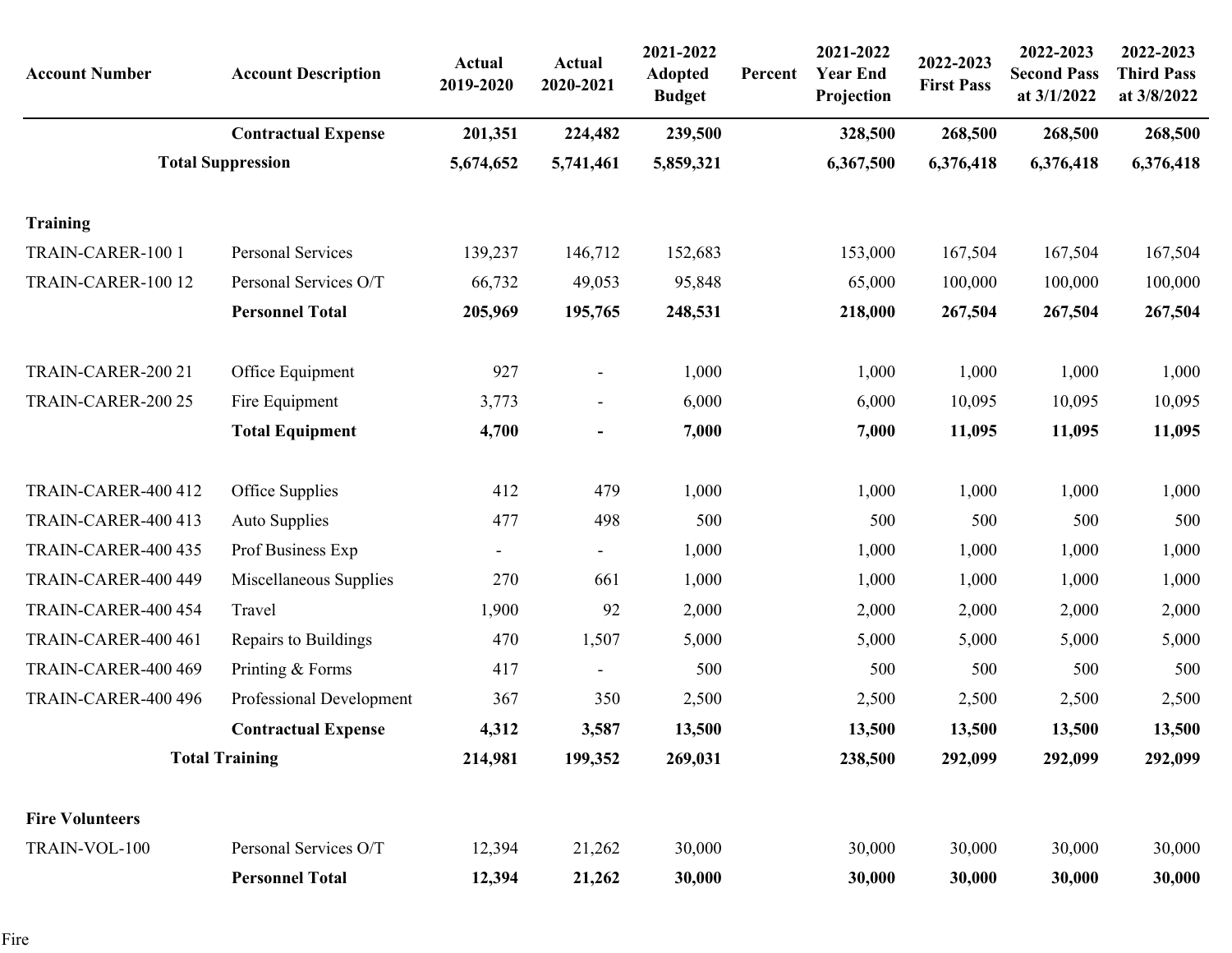| <b>Account Number</b> | <b>Account Description</b>   | Actual<br>2019-2020 | <b>Actual</b><br>2020-2021 | 2021-2022<br><b>Adopted</b><br><b>Budget</b> | Percent | 2021-2022<br><b>Year End</b><br>Projection | 2022-2023<br><b>First Pass</b> | 2022-2023<br><b>Second Pass</b><br>at $3/1/2022$ | 2022-2023<br><b>Third Pass</b><br>at 3/8/2022 |
|-----------------------|------------------------------|---------------------|----------------------------|----------------------------------------------|---------|--------------------------------------------|--------------------------------|--------------------------------------------------|-----------------------------------------------|
| TRAIN-VOL-200         | Fire Equipment               | 980                 |                            | 5,000                                        |         | 5,000                                      | 5,000                          | 5,000                                            | 5,000                                         |
|                       | <b>Total Equipment</b>       | 980                 |                            | 5,000                                        |         | 5,000                                      | 5,000                          | 5,000                                            | 5,000                                         |
| TRAIN-VOL-400         | Equip/Train Exp Vol Co #1    | 15,213              | 18,933                     | 17,916                                       |         | 17,916                                     | 28,877                         | 28,877                                           | 28,877                                        |
| TRAIN-VOL-400         | Equip/Train Exp Vol Co #2    | 15,213              | 18,933                     | 17,916                                       |         | 17,916                                     | 28,877                         | 28,877                                           | 28,877                                        |
| TRAIN-VOL-400         | Equip/Train Exp Vol Co #3    | 15,213              | 18,933                     | 17,916                                       |         | 17,916                                     | 28,877                         | 28,877                                           | 28,877                                        |
| TRAIN-VOL-400         | Radio Repairs                | 2,300               | 150                        | 5,000                                        |         | 5,000                                      | 5,000                          | 5,000                                            | 5,000                                         |
| TRAIN-VOL-400         | Miscellaneous Supplies       | 1,880               | 415                        | 5,000                                        |         | 5,000                                      | 5,000                          | 5,000                                            | 5,000                                         |
| TRAIN-VOL-400         | Professional Development     | 3,453               | 3,585                      | 5,000                                        |         | 5,000                                      | 5,000                          | 5,000                                            | 5,000                                         |
| TRAIN-VOL-400         | <b>Contractual Expense</b>   | 7,621               | 14,010                     | 16,000                                       |         | 16,000                                     | 16,000                         | 16,000                                           | 16,000                                        |
|                       | <b>Contractual Expense</b>   | 60,893              | 74,959                     | 84,748                                       |         | 84,748                                     | 117,631                        | 117,631                                          | 117,631                                       |
|                       | <b>Total Fire Volunteers</b> | 74,267              | 96,221                     | 119,748                                      |         | 119,748                                    | 152,631                        | 152,631                                          | 152,631                                       |
|                       | <b>Total Fire</b>            | 6,484,159           | 6,532,679                  | 6,788,768                                    | 11.29%  | 7,283,348                                  | 7,379,677                      | 7,379,677                                        | 7,379,677                                     |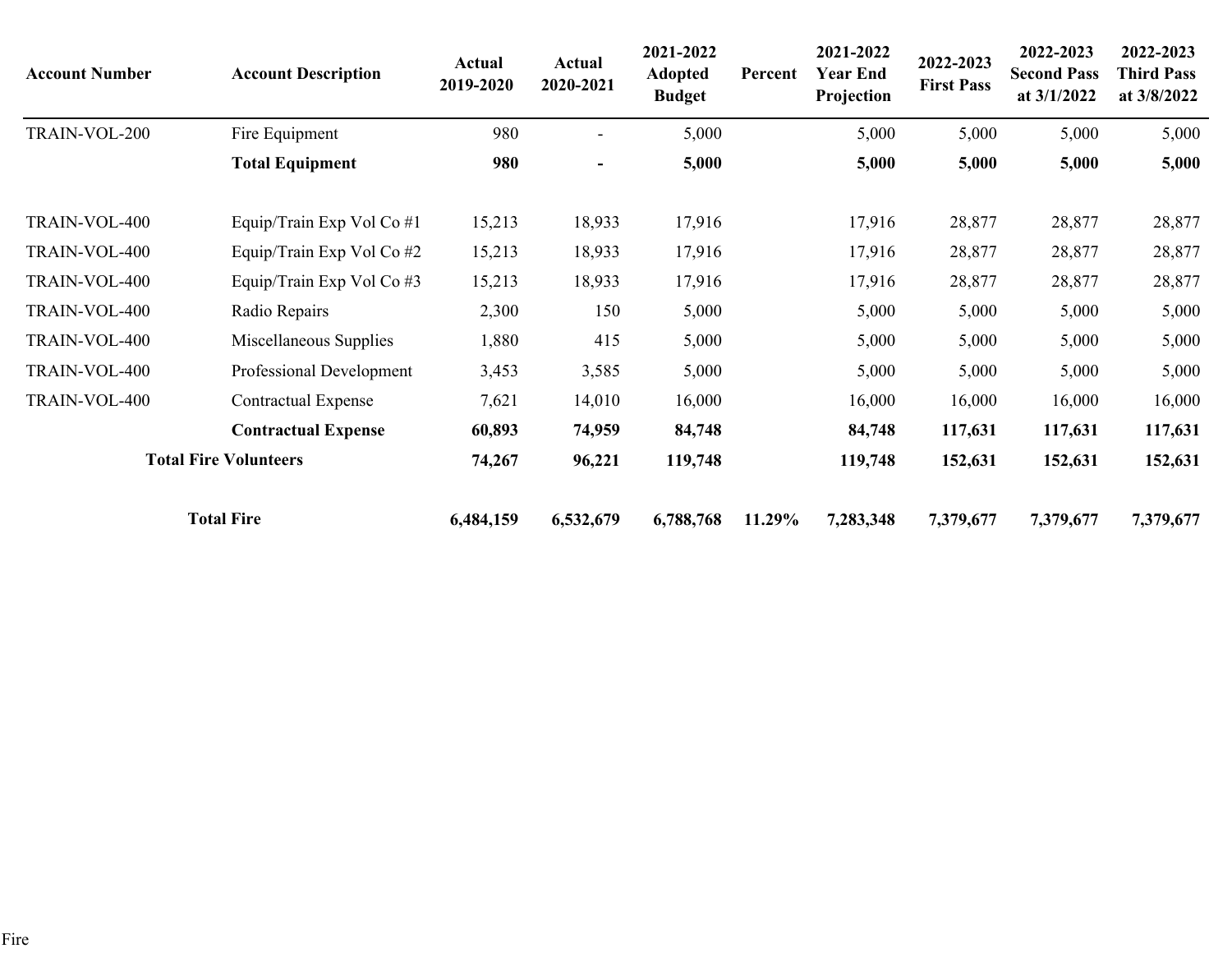### **General Fund Summary for Fiscal Year 2020-2021**

**at 3/8/2022**

| <b>Account Number</b>                        | <b>Account Description</b>                                            | <b>Actual</b><br>2019-2020 | <b>Actual</b><br>2020-2021 | 2021-2022<br><b>Adopted</b><br><b>Budget</b> | Percent | 2021-2022<br><b>Year End</b><br>Projection | 2022-2023<br><b>First Pass</b> | 2022-2023<br><b>Second Pass</b><br>at 3/1/2022 | 2022-2023<br><b>Third Pass</b><br>at 3/8/2022 |
|----------------------------------------------|-----------------------------------------------------------------------|----------------------------|----------------------------|----------------------------------------------|---------|--------------------------------------------|--------------------------------|------------------------------------------------|-----------------------------------------------|
|                                              | <b>Building and Safety Inspections - Summary by Expenditure Group</b> |                            |                            |                                              |         |                                            |                                |                                                |                                               |
| Personnel                                    |                                                                       | 657,881                    | 647,688                    | 695,013                                      | $1.2\%$ | 701,300                                    | 756,671                        | 756,671                                        | 756,671                                       |
| Equipment                                    |                                                                       | 260                        |                            | 2,000                                        | $0.0\%$ | 2,000                                      | 2,000                          | 2,000                                          | 2,000                                         |
| Contractual                                  |                                                                       | 6,218                      | 8,628                      | 21,500                                       | $0.0\%$ | 16,400                                     | 12,000                         | 12,000                                         | 12,000                                        |
| <b>Total Building and Safety Inspections</b> |                                                                       | 664,359                    | 656,316                    | 718,513                                      | $1.2\%$ | 719,700                                    | 770,671                        | 770,671                                        | 770,671                                       |
|                                              | <b>Building and Safety Inspections - Summary by Division Code</b>     |                            |                            |                                              |         |                                            |                                |                                                |                                               |
| Administration                               |                                                                       | 191,411                    | 186,379                    | 188,200                                      |         | 196,400                                    | 190,968                        | 190,968                                        | 190,968                                       |
| <b>BAR</b>                                   |                                                                       | 70,948                     | 62,888                     | 117,929                                      |         | 92,000                                     | 93,995                         | 93,995                                         | 93,995                                        |
| Board                                        |                                                                       | 18,894                     | 18,899                     | 19,271                                       |         | 19,300                                     | 19,746                         | 19,746                                         | 19,746                                        |
| Inspections                                  |                                                                       | 170,565                    | 171,532                    | 196,086                                      |         | 195,000                                    | 249,207                        | 249,207                                        | 249,207                                       |
| <b>PLRVW</b>                                 |                                                                       | 101,289                    | 97,428                     | 98,529                                       |         | 108,000                                    | 101,633                        | 101,633                                        | 101,633                                       |
| Permit                                       |                                                                       | 111,252                    | 119,189                    | 98,498                                       |         | 109,000                                    | 115,122                        | 115,122                                        | 115,122                                       |
| <b>Total Building and Safety Inspections</b> |                                                                       | 664,359                    | 656,316                    | 718,513                                      | $1.2\%$ | 719,700                                    | 770,671                        | 770,671                                        | 770,671                                       |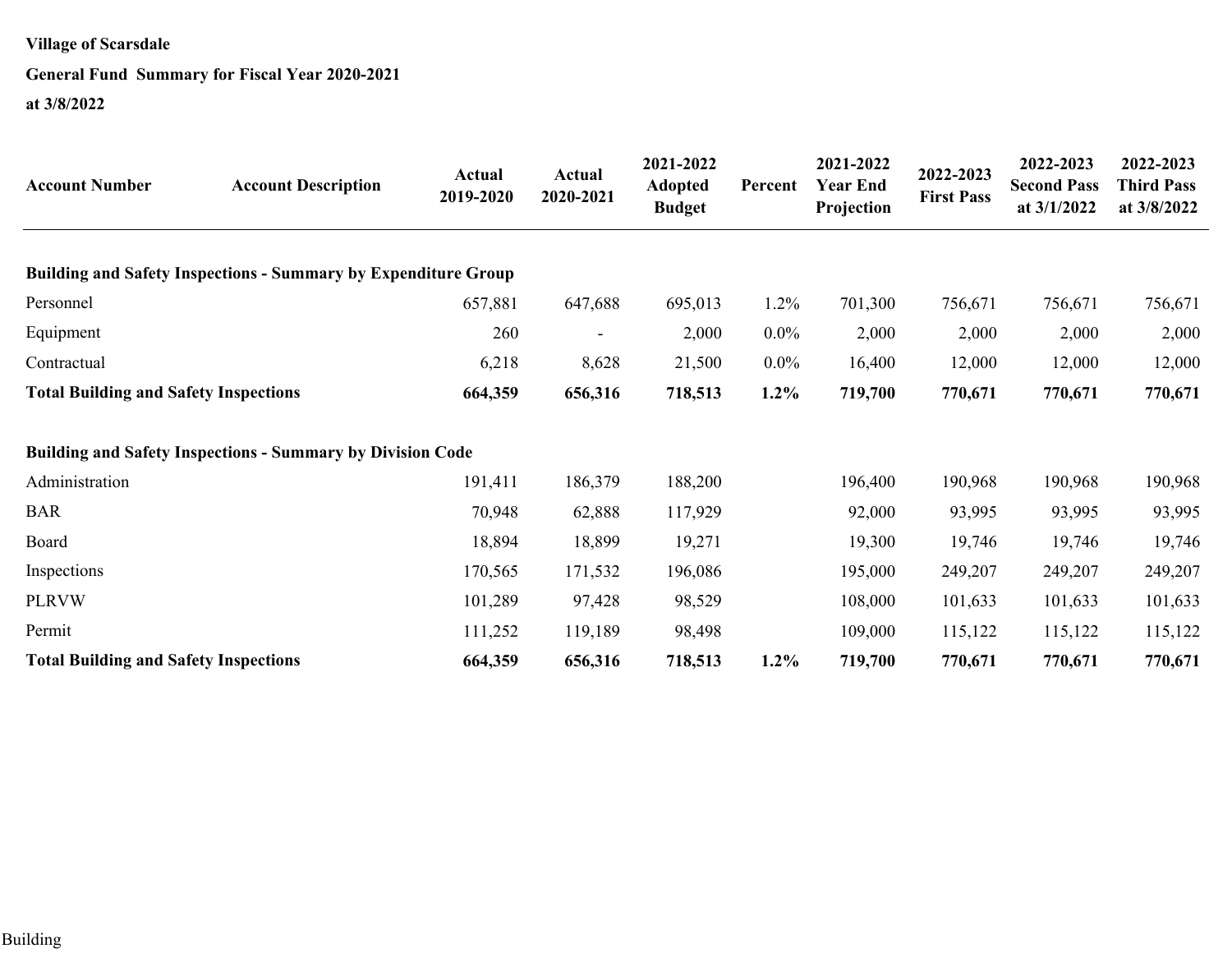| <b>Account Number</b>                           | <b>Account Description</b>   | Actual<br>2019-2020 | <b>Actual</b><br>2020-2021 | 2021-2022<br><b>Adopted</b><br><b>Budget</b> | Percent | 2021-2022<br><b>Year End</b><br>Projection | 2022-2023<br><b>First Pass</b> | 2022-2023<br><b>Second Pass</b><br>at 3/1/2022 | 2022-2023<br><b>Third Pass</b><br>at 3/8/2022 |
|-------------------------------------------------|------------------------------|---------------------|----------------------------|----------------------------------------------|---------|--------------------------------------------|--------------------------------|------------------------------------------------|-----------------------------------------------|
| <b>Building and Safety Inspections - A-3620</b> |                              |                     |                            |                                              |         |                                            |                                |                                                |                                               |
| Administration                                  |                              |                     |                            |                                              |         |                                            |                                |                                                |                                               |
| ADMIN-ADMIN-100 1                               | Personal Services            | 184,934             | 182,197                    | 170,200                                      |         | 178,000                                    | 176,968                        | 176,968                                        | 176,968                                       |
| ADMIN-ADMIN-100 12                              | Personal Services            |                     | 154                        |                                              |         |                                            |                                |                                                |                                               |
|                                                 | <b>Personnel Total</b>       | 184,934             | 182,352                    | 170,200                                      |         | 178,000                                    | 176,968                        | 176,968                                        | 176,968                                       |
| ADMIN-ADMIN-200 20                              | Equipment                    | 260                 | $\overline{\phantom{a}}$   | 2,000                                        |         | 2,000                                      | 2,000                          | 2,000                                          | 2,000                                         |
|                                                 | <b>Total Equipment</b>       | 260                 | $\overline{a}$             | 2,000                                        |         | 2,000                                      | 2,000                          | 2,000                                          | 2,000                                         |
| ADMIN-ADMIN-400 412                             | Office Supplies              | 1,714               | 383                        | 2,500                                        |         | 2,500                                      |                                |                                                |                                               |
| ADMIN-ADMIN-400 435                             | Prof Business Exp            |                     | $\blacksquare$             | 2,000                                        |         | 2,000                                      |                                |                                                |                                               |
| ADMIN-ADMIN-400 454                             | Travel                       |                     |                            | 1,500                                        |         | $\overline{\phantom{a}}$                   |                                |                                                |                                               |
| ADMIN-ADMIN-400 458                             | <b>Supplemental Services</b> |                     | 900                        | 1,500                                        |         | 3,000                                      | 4,000                          | 4,000                                          | 4,000                                         |
| ADMIN-ADMIN-400 469                             | Printing & Forms             | 2,139               | 2,528                      | 4,000                                        |         | 4,000                                      |                                |                                                |                                               |
| ADMIN-ADMIN-400 480                             | Dues & Subscriptions         | 365                 | 217                        | 1,500                                        |         | 1,900                                      |                                |                                                |                                               |
| ADMIN-ADMIN-400 496                             | Professional Development     | 2,000               | $\overline{\phantom{a}}$   | 2,000                                        |         | 2,000                                      | 3,000                          | 3,000                                          | 3,000                                         |
| ADMIN-ADMIN-400 499                             | <b>Contractual Expense</b>   |                     |                            | 1,000                                        |         | 1,000                                      | 5,000                          | 5,000                                          | 5,000                                         |
|                                                 | <b>Contractual Expense</b>   | 6,218               | 4,028                      | 16,000                                       |         | 16,400                                     | 12,000                         | 12,000                                         | 12,000                                        |
|                                                 | <b>Total Administration</b>  | 191,411             | 186,379                    | 188,200                                      |         | 196,400                                    | 190,968                        | 190,968                                        | 190,968                                       |
| <b>BAR</b>                                      |                              |                     |                            |                                              |         |                                            |                                |                                                |                                               |
| ADMIN-BAR-100 1                                 | Personal Services            | 52,099              | 52,343                     | 81,929                                       |         | 60,000                                     | 61,995                         | 61,995                                         | 61,995                                        |
| ADMIN-BAR-100 12                                | Personal Services O/T        | 18,850              | 10,546                     | 32,000                                       |         | 32,000                                     | 32,000                         | 32,000                                         | 32,000                                        |
| ADMIN-BAR-100 13                                | Personal Services P/T        |                     | $\overline{a}$             | 4,000                                        |         |                                            |                                |                                                |                                               |
|                                                 | <b>Total BAR</b>             | 70,948              | 62,888                     | 117,929                                      |         | 92,000                                     | 93,995                         | 93,995                                         | 93,995                                        |

Building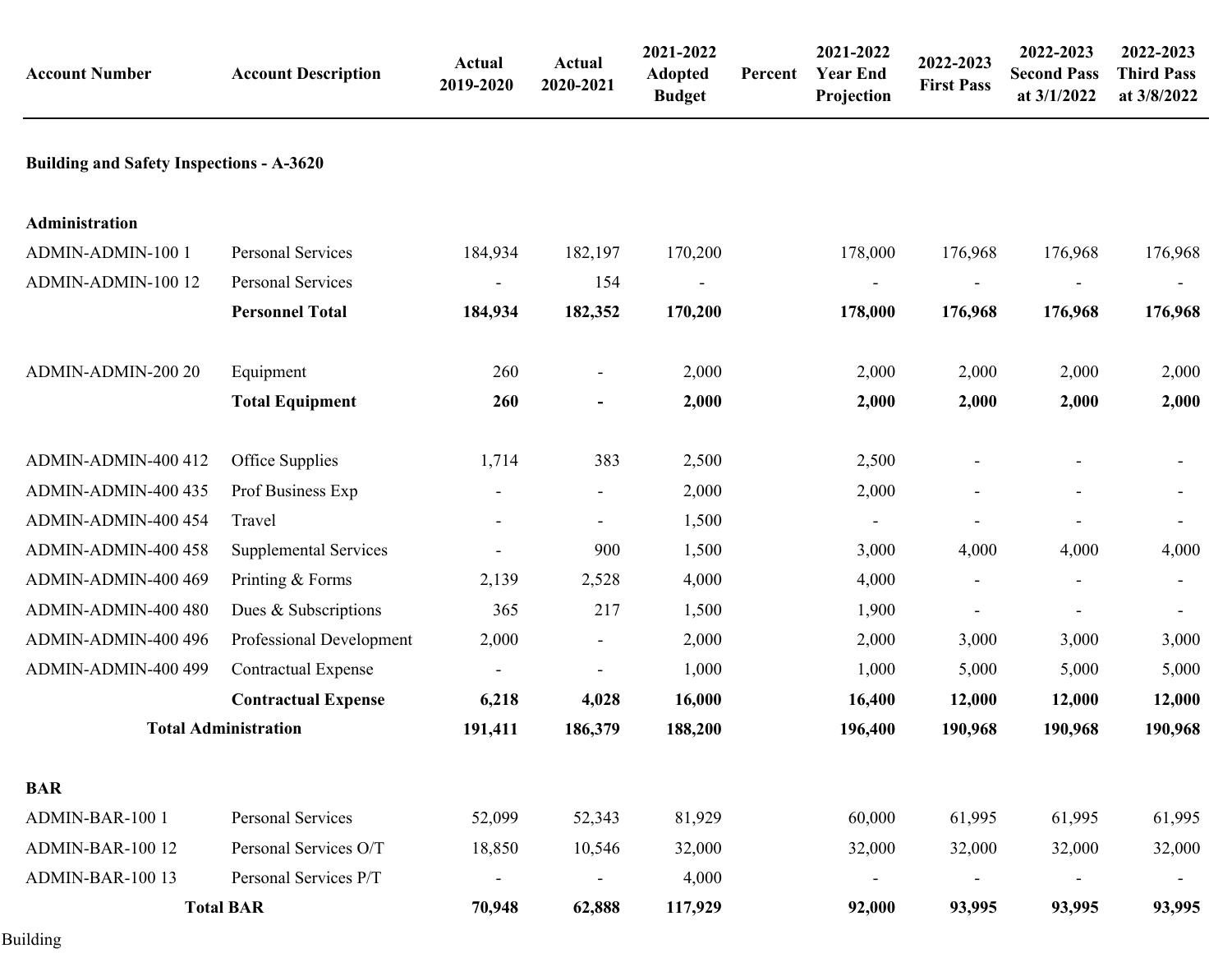| <b>Account Number</b>     | <b>Account Description</b>                    | <b>Actual</b><br>2019-2020   | <b>Actual</b><br>2020-2021 | 2021-2022<br><b>Adopted</b><br><b>Budget</b> | Percent  | 2021-2022<br><b>Year End</b><br>Projection | 2022-2023<br><b>First Pass</b> | 2022-2023<br><b>Second Pass</b><br>at 3/1/2022 | 2022-2023<br><b>Third Pass</b><br>at 3/8/2022 |
|---------------------------|-----------------------------------------------|------------------------------|----------------------------|----------------------------------------------|----------|--------------------------------------------|--------------------------------|------------------------------------------------|-----------------------------------------------|
| <b>Board</b>              |                                               |                              |                            |                                              |          |                                            |                                |                                                |                                               |
| ADMIN-BDAPL-100 1         | Personal Services                             | 18,894                       | 18,899                     | 19,271                                       |          | 19,300                                     | 19,746                         | 19,746                                         | 19,746                                        |
|                           | <b>Total Board</b>                            | 18,894                       | 18,899                     | 19,271                                       |          | 19,300                                     | 19,746                         | 19,746                                         | 19,746                                        |
| <b>Inspections</b>        |                                               |                              |                            |                                              |          |                                            |                                |                                                |                                               |
| ADMIN-INSP-100 1          | Personal Services                             | 157,729                      | 155,180                    | 145,836                                      |          | 170,000                                    | 227,983                        | 227,983                                        | 227,983                                       |
| ADMIN-INSP-100 12         | <b>Personal Services</b>                      | $\overline{\phantom{a}}$     | 88                         |                                              |          |                                            |                                | $\overline{\phantom{a}}$                       | $\overline{\phantom{a}}$                      |
| ADMIN-INSP-100 13         | Personal Services P/T                         | 12,836                       | 16,265                     | 47,500                                       |          | 25,000                                     | 21,224                         | 21,224                                         | 21,224                                        |
|                           | <b>Personnel Total</b>                        | 170,565                      | 171,532                    | 193,336                                      |          | 195,000                                    | 249,207                        | 249,207                                        | 249,207                                       |
| <b>ADMIN-INSP-400 458</b> | <b>Supplemental Services</b>                  |                              |                            | 2,750                                        |          |                                            |                                |                                                |                                               |
|                           | <b>Contractual Expense</b>                    |                              |                            | 2,750                                        |          |                                            |                                |                                                |                                               |
|                           | <b>Total Inspections</b>                      | 170,565                      | 171,532                    | 196,086                                      |          | 195,000                                    | 249,207                        | 249,207                                        | 249,207                                       |
| <b>PLRVW</b>              |                                               |                              |                            |                                              |          |                                            |                                |                                                |                                               |
| ADMIN-PLRVW-100 1         | Personal Services                             | 101,289                      | 92,716                     | 95,779                                       |          | 108,000                                    | 101,633                        | 101,633                                        | 101,633                                       |
| ADMIN-PLRVW-100 12        | Personal Services                             | $\overline{\phantom{a}}$     | 112                        | $\overline{\phantom{a}}$                     |          |                                            |                                |                                                | $\overline{\phantom{a}}$                      |
| ADMIN-PLRVW-400 458       | <b>Supplemental Services</b>                  | $\overline{\phantom{a}}$     | 4,600                      | 2,750                                        |          |                                            |                                |                                                |                                               |
|                           | <b>Total PLRVW</b>                            | 101,289                      | 97,428                     | 98,529                                       |          | 108,000                                    | 101,633                        | 101,633                                        | 101,633                                       |
| Permit                    |                                               |                              |                            |                                              |          |                                            |                                |                                                |                                               |
| ADMIN-PRMT-100 1          | Personal Services                             | 111,252                      | 118,905                    | 98,498                                       |          | 109,000                                    | 115,122                        | 115,122                                        | 115,122                                       |
| ADMIN-PRMT-100 12         | Personal Services                             | $\qquad \qquad \blacksquare$ | 284                        | $\overline{\phantom{a}}$                     |          |                                            |                                | $\overline{\phantom{0}}$                       | $\overline{\phantom{a}}$                      |
|                           | <b>Total Permit</b>                           | 111,252                      | 119,189                    | 98,498                                       |          | 109,000                                    | 115,122                        | 115,122                                        | 115,122                                       |
|                           | <b>Total Building &amp; Safety Inspection</b> | 664,359                      | 656,316                    | 718,513                                      | $1.20\%$ | 719,700                                    | 770,671                        | 770,671                                        | 770,671                                       |

Building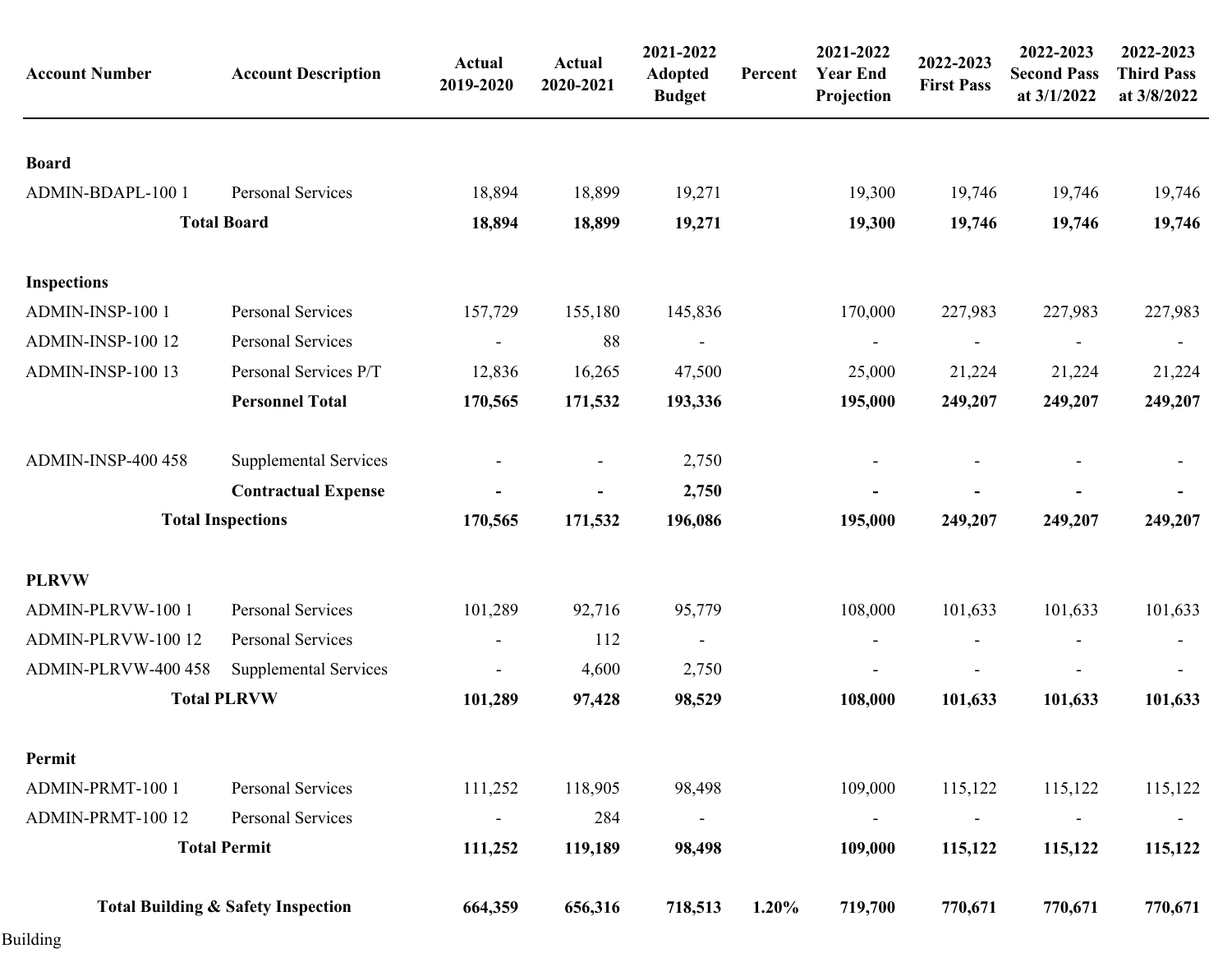### **General Fund - Account Detail**

**at 3/8/2022**

| <b>Account Number</b>                           | <b>Account Description</b>                                        | <b>Actual</b><br>2019-2020 | <b>Actual</b><br>2020-2021 | 2021-2022<br><b>Adopted</b><br><b>Budget</b> | Percent                  | 2021-2022<br><b>Year End</b><br>Projection | 2022-2023<br><b>First Pass</b> | 2022-2023<br><b>Second Pass</b><br>at 3/1/2022 | 2022-2023<br><b>Third Pass</b><br>at 3/8/2022 |
|-------------------------------------------------|-------------------------------------------------------------------|----------------------------|----------------------------|----------------------------------------------|--------------------------|--------------------------------------------|--------------------------------|------------------------------------------------|-----------------------------------------------|
|                                                 | Parks, Recreation and Conservation - Summary by Expenditure Group |                            |                            |                                              |                          |                                            |                                |                                                |                                               |
| Personnel                                       |                                                                   | 1,538,083                  | 989,219                    | 1,733,480                                    | 2.9%                     | 1,841,094                                  | 2,048,594                      | 2,089,734                                      | 2,089,736                                     |
| Equipment                                       |                                                                   | 19,134                     |                            | 16,250                                       | $0.0\%$                  | 15,500                                     | 16,000                         | 16,000                                         | 16,000                                        |
| Contractual                                     |                                                                   | 982,850                    | 629,210                    | 1,242,299                                    | 2.1%                     | 1,293,808                                  | 1,578,019                      | 1,536,879                                      | 1,536,879                                     |
| <b>Total Parks, Recreation and Conservation</b> |                                                                   | 2,540,067                  | 1,618,429                  | 2,992,029                                    | 5.0%                     | 3,150,402                                  | 3,642,613                      | 3,642,613                                      | 3,642,615                                     |
|                                                 | Parks, Recreation and Conservation - Summary by Division Code     |                            |                            |                                              |                          |                                            |                                |                                                |                                               |
| Administration                                  |                                                                   | 625,917                    | 549,533                    | 680,129                                      | $\blacksquare$           | 678,995                                    | 705,967                        | 705,967                                        | 705,969                                       |
| Day Camp                                        |                                                                   | 549,162                    | 1,385                      | 637,500                                      | $\overline{\phantom{a}}$ | 634,525                                    | 687,500                        | 687,500                                        | 687,500                                       |
| Soccer Camp                                     |                                                                   | 10,659                     |                            | 7,500                                        | $\overline{\phantom{a}}$ | 12,350                                     | 14,600                         | 14,600                                         | 14,600                                        |
| Sports Camp                                     |                                                                   | 16,594                     | $\overline{\phantom{a}}$   | 25,000                                       | $\overline{\phantom{a}}$ | 37,248                                     | 38,850                         | 38,850                                         | 38,850                                        |
| Travel Camp                                     |                                                                   | 102,901                    | 2,923                      | 66,000                                       | $\blacksquare$           | 46,190                                     | 140,000                        | 140,000                                        | 140,000                                       |
| Nature Center Maintenance                       |                                                                   | 17,523                     | 12,204                     | 18,250                                       | $\overline{\phantom{a}}$ | 18,750                                     | 20,750                         | 20,750                                         | 20,750                                        |
| Nature Center Programs                          |                                                                   | 56,326                     | 57,384                     | 69,461                                       | $\blacksquare$           | 104,630                                    | 152,620                        | 152,620                                        | 152,620                                       |
| Playground Maintenance                          |                                                                   | 460,551                    | 424,167                    | 533,261                                      | $\blacksquare$           | 536,207                                    | 612,217                        | 612,217                                        | 612,217                                       |
| Athletic                                        |                                                                   | 303,763                    | 194,116                    | 389,170                                      | $\blacksquare$           | 409,165                                    | 458,185                        | 458,185                                        | 458,185                                       |
| Culture                                         |                                                                   | 18,152                     |                            | 24,000                                       | $\blacksquare$           | 18,000                                     | 23,000                         | 23,000                                         | 23,000                                        |
| Recreation - Other                              |                                                                   | 92,456                     | 85,971                     | 144,154                                      | $\blacksquare$           | 130,735                                    | 152,404                        | 152,404                                        | 152,404                                       |
| Seniors                                         |                                                                   | 44,749                     | 5,463                      | 71,254                                       | $\blacksquare$           | 27,500                                     | 67,490                         | 67,490                                         | 67,490                                        |
| Tennis                                          |                                                                   | 241,315                    | 285,283                    | 326,350                                      |                          | 496,107                                    | 569,030                        | 569,030                                        | 569,030                                       |
| <b>Total Parks, Recreation and Conservation</b> |                                                                   | 2,540,067                  | 1,618,429                  | 2,992,029                                    | 5.0%                     | 3,150,402                                  | 3,642,613                      | 3,642,613                                      | 3,642,615                                     |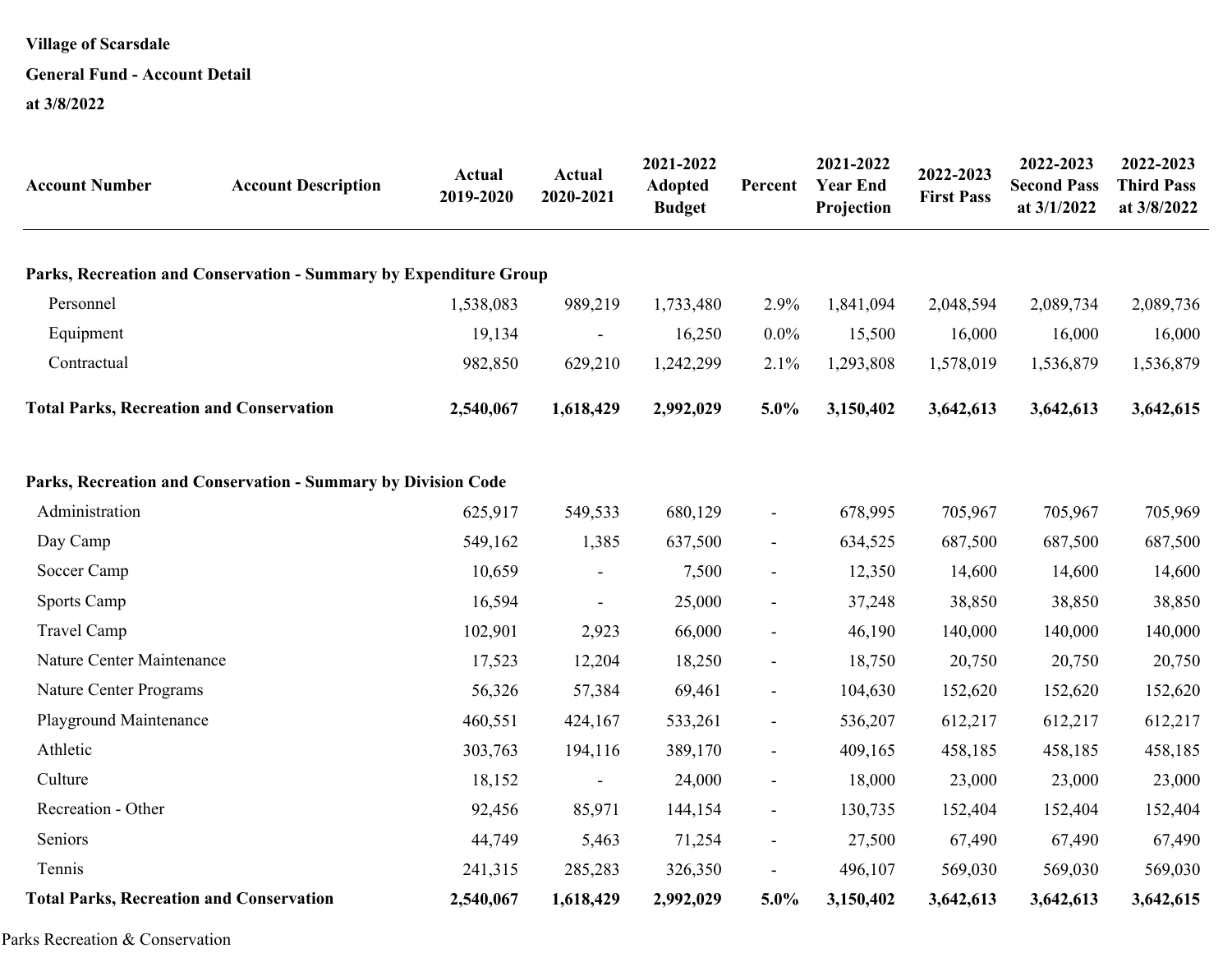| <b>Account Number</b> | <b>Account Description</b>                                        | Actual<br>2019-2020 | <b>Actual</b><br>2020-2021 | 2021-2022<br><b>Adopted</b><br><b>Budget</b> | Percent | 2021-2022<br><b>Year End</b><br>Projection | 2022-2023<br><b>First Pass</b> | 2022-2023<br><b>Second Pass</b><br>at 3/1/2022 | 2022-2023<br><b>Third Pass</b><br>at 3/8/2022 |
|-----------------------|-------------------------------------------------------------------|---------------------|----------------------------|----------------------------------------------|---------|--------------------------------------------|--------------------------------|------------------------------------------------|-----------------------------------------------|
|                       | Parks, Recreation and Conservation - Detail by Line Item - A-7020 |                     |                            |                                              |         |                                            |                                |                                                |                                               |
| Administration        |                                                                   |                     |                            |                                              |         |                                            |                                |                                                |                                               |
| ADMIN-ADMIN-100 1     | Personal Services                                                 | 530,979             | 479,355                    | 506,860                                      |         | 537,695                                    | 543,167                        | 543,167                                        | 543,167                                       |
| ADMIN-ADMIN-100 12    | Personal Services O/T                                             | 8,771               | 1,765                      | 13,000                                       |         | 8,000                                      | 25,000                         | 25,000                                         | 25,001                                        |
| ADMIN-ADMIN-100 13    | Personal Services P/T                                             | 8,226               | 449                        | 13,000                                       |         | 20,000                                     | 15,000                         | 15,000                                         | 15,001                                        |
|                       | <b>Personnel Total</b>                                            | 547,977             | 481,570                    | 532,860                                      |         | 565,695                                    | 583,167                        | 583,167                                        | 583,169                                       |
| ADMIN-ADMIN-200 20    | Equipment                                                         |                     | $\overline{\phantom{a}}$   | 1,000                                        |         | 1,000                                      | 1,000                          | 1,000                                          | 1,000                                         |
|                       | <b>Total Equipment</b>                                            |                     | $\blacksquare$             | 1,000                                        |         | 1,000                                      | 1,000                          | 1,000                                          | 1,000                                         |
| ADMIN-ADMIN-400 412   | Office Supplies                                                   | 2,471               | 1,525                      | 5,000                                        |         | 5,000                                      | 5,000                          | 5,000                                          | 5,000                                         |
| ADMIN-ADMIN-400 435   | Prof Business Exp                                                 |                     |                            | 1,000                                        |         | 1,000                                      | 1,000                          | 1,000                                          | 1,000                                         |
| ADMIN-ADMIN-400 451   | Insurance                                                         | 31,490              | 35,269                     | 35,269                                       |         | 35,000                                     | 37,000                         | 37,000                                         | 37,000                                        |
| ADMIN-ADMIN-400 453   | Telephone                                                         | 3,135               | 2,960                      | 4,000                                        |         | 3,300                                      | 3,300                          | 3,300                                          | 3,300                                         |
| ADMIN-ADMIN-400 454   | Travel                                                            |                     |                            |                                              |         |                                            |                                |                                                |                                               |
| ADMIN-ADMIN-400 469   | Printing & Forms                                                  | 16,217              | 387                        | 13,500                                       |         | 8,000                                      | 13,000                         | 13,000                                         | 13,000                                        |
| ADMIN-ADMIN-400 479   | <b>Transaction Fees</b>                                           | 21,189              | 26,739                     | 75,000                                       |         | 50,000                                     | 50,000                         | 50,000                                         | 50,000                                        |
| ADMIN-ADMIN-400 480   | Dues & Subscriptions                                              | 605                 | 425                        | 1,000                                        |         | 1,000                                      | 1,000                          | 1,000                                          | 1,000                                         |
| ADMIN-ADMIN-400 485   | Postage                                                           | 18                  | 124                        | 4,500                                        |         | 2,500                                      | 4,500                          | 4,500                                          | 4,500                                         |
| ADMIN-ADMIN-400 496   | Professional Development                                          | 886                 | 95                         | 1,200                                        |         | 1,000                                      | 1,200                          | 1,200                                          | 1,200                                         |
| ADMIN-ADMIN-400 499   | <b>Contractual Expense</b>                                        | 1,930               | 440                        | 5,800                                        |         | 5,500                                      | 5,800                          | 5,800                                          | 5,800                                         |
|                       | <b>Contractual Expense</b>                                        | 77,941              | 67,963                     | 146,269                                      |         | 112,300                                    | 121,800                        | 121,800                                        | 121,800                                       |
|                       | <b>Total Administration</b>                                       | 625,917             | 549,533                    | 680,129                                      |         | 678,995                                    | 705,967                        | 705,967                                        | 705,969                                       |
| Day Camp              |                                                                   |                     |                            |                                              |         |                                            |                                |                                                |                                               |
| CAMPS-DAY-100 13      | Personal Services P/T                                             | 458,500             | 34                         | 510,000                                      |         | 540,000                                    | 550,000                        | 550,000                                        | 550,000                                       |
|                       |                                                                   |                     |                            |                                              |         |                                            |                                |                                                |                                               |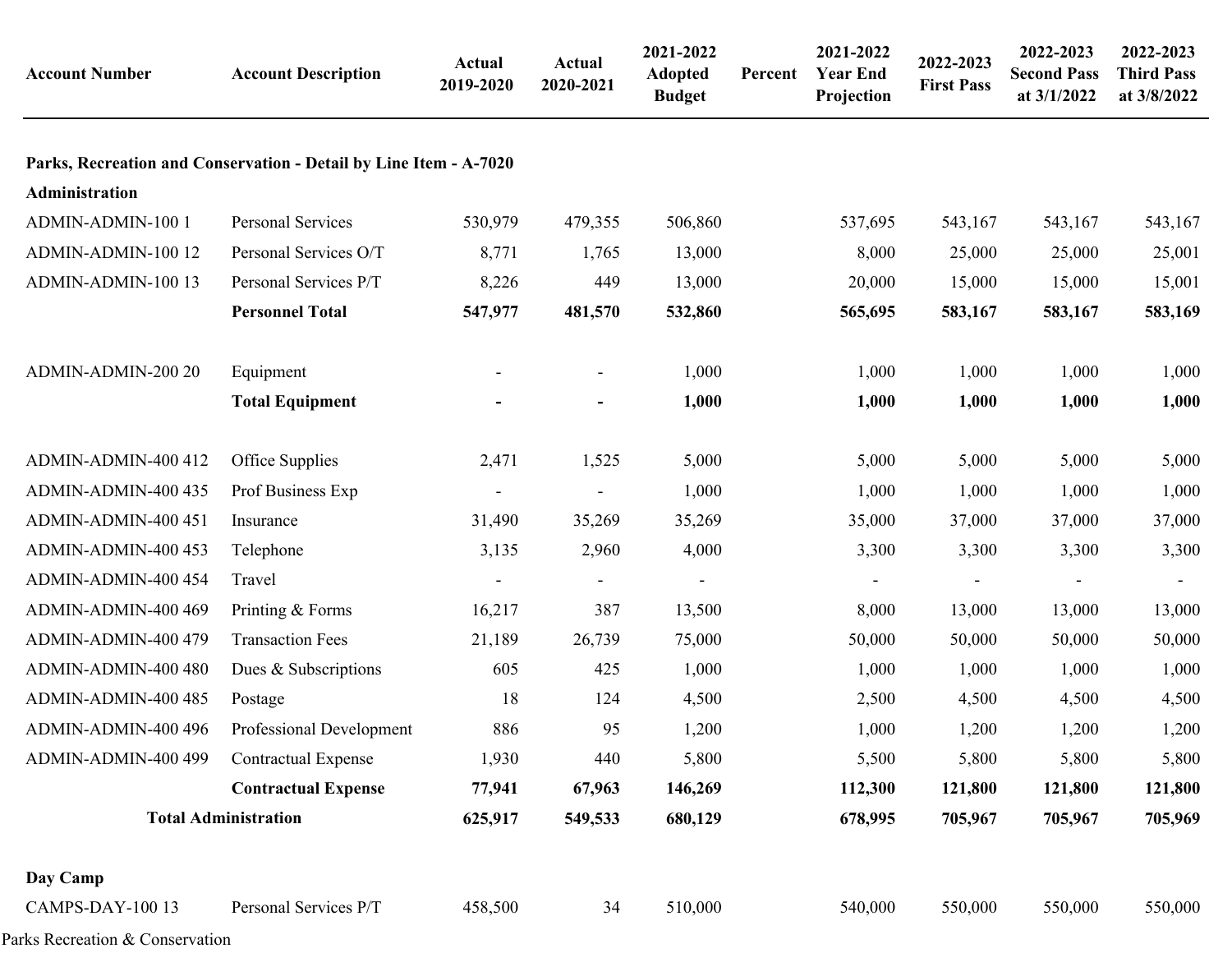| <b>Account Number</b>    | <b>Account Description</b> | Actual<br>2019-2020 | <b>Actual</b><br>2020-2021   | 2021-2022<br><b>Adopted</b><br><b>Budget</b> | Percent | 2021-2022<br><b>Year End</b><br>Projection | 2022-2023<br><b>First Pass</b> | 2022-2023<br><b>Second Pass</b><br>at 3/1/2022 | 2022-2023<br><b>Third Pass</b><br>at 3/8/2022 |
|--------------------------|----------------------------|---------------------|------------------------------|----------------------------------------------|---------|--------------------------------------------|--------------------------------|------------------------------------------------|-----------------------------------------------|
|                          | <b>Personnel Total</b>     | 458,500             | 34                           | 510,000                                      |         | 540,000                                    | 550,000                        | 550,000                                        | 550,000                                       |
| CAMPS-DAY-200 20         | Equipment                  |                     | $\qquad \qquad \blacksquare$ | 1,500                                        |         | 1,500                                      | 1,500                          | 1,500                                          | 1,500                                         |
|                          | <b>Total Equipment</b>     |                     | $\qquad \qquad \blacksquare$ | 1,500                                        |         | 1,500                                      | 1,500                          | 1,500                                          | 1,500                                         |
| CAMPS-DAY-400 412        | Office Supplies            | 1,387               | 774                          | 1,000                                        |         | 1,000                                      | 1,000                          | 1,000                                          | 1,000                                         |
| CAMPS-DAY-400 415        | <b>Athletic Supplies</b>   | 1,013               | 301                          | 2,000                                        |         | 2,568                                      | 2,000                          | 2,000                                          | 2,000                                         |
| CAMPS-DAY-400 417        | Arts & Crafts Supplies     | 2,417               | -                            | 2,000                                        |         | 2,181                                      | 2,000                          | 2,000                                          | 2,000                                         |
| CAMPS-DAY-400 421        | Uniforms                   | 327                 | $\overline{\phantom{a}}$     | 8,000                                        |         | 8,000                                      | 8,000                          | 8,000                                          | 8,000                                         |
| CAMPS-DAY-400 431        | Food Supplies              | 7,965               | $\overline{\phantom{a}}$     | 7,000                                        |         | 7,000                                      | 7,000                          | 7,000                                          | 7,000                                         |
| <b>CAMPS-DAY-400 432</b> | <b>First Aid Supplies</b>  | 489                 | $\overline{\phantom{a}}$     | 4,000                                        |         | 4,000                                      | 4,000                          | 4,000                                          | 4,000                                         |
| CAMPS-DAY-400 449        | Miscellaneous Supplies     | 929                 | 276                          | 2,000                                        |         | 3,276                                      | 2,000                          | 2,000                                          | 2,000                                         |
| CAMPS-DAY-400 499        | <b>Contractual Expense</b> | 76,133              | $\overline{\phantom{a}}$     | 100,000                                      |         | 65,000                                     | 110,000                        | 110,000                                        | 110,000                                       |
|                          | <b>Contractual Expense</b> | 90,662              | 1,351                        | 126,000                                      |         | 93,025                                     | 136,000                        | 136,000                                        | 136,000                                       |
|                          | <b>Total Day Camp</b>      | 549,162             | 1,385                        | 637,500                                      |         | 634,525                                    | 687,500                        | 687,500                                        | 687,500                                       |
| <b>Soccer Camp</b>       |                            |                     |                              |                                              |         |                                            |                                |                                                |                                               |
| CAMPS-SOCCR-400 499      | <b>Contractual Expense</b> | 10,659              | $\overline{\phantom{a}}$     | 7,500                                        |         | 12,350                                     | 14,600                         | 14,600                                         | 14,600                                        |
|                          | <b>Total Soccer Camp</b>   | 10,659              | -                            | 7,500                                        |         | 12,350                                     | 14,600                         | 14,600                                         | 14,600                                        |
| <b>Sports Camp</b>       |                            |                     |                              |                                              |         |                                            |                                |                                                |                                               |
| CAMPS-SPORT-400 499      | <b>Contractual Expense</b> | 16,594              | $\overline{\phantom{a}}$     | 25,000                                       |         | 37,248                                     | 38,850                         | 38,850                                         | 38,850                                        |
|                          | <b>Total Sports Camp</b>   | 16,594              | -                            | 25,000                                       |         | 37,248                                     | 38,850                         | 38,850                                         | 38,850                                        |
| <b>Travel Camp</b>       |                            |                     |                              |                                              |         |                                            |                                |                                                |                                               |
| CAMPS-TRAVL-100 13       | Personal Services P/T      | 22,513              |                              | 21,000                                       |         | 25,000                                     | 32,000                         | 32,000                                         | 32,000                                        |
|                          | <b>Personnel Total</b>     | 22,513              |                              | 21,000                                       |         | 25,000                                     | 32,000                         | 32,000                                         | 32,000                                        |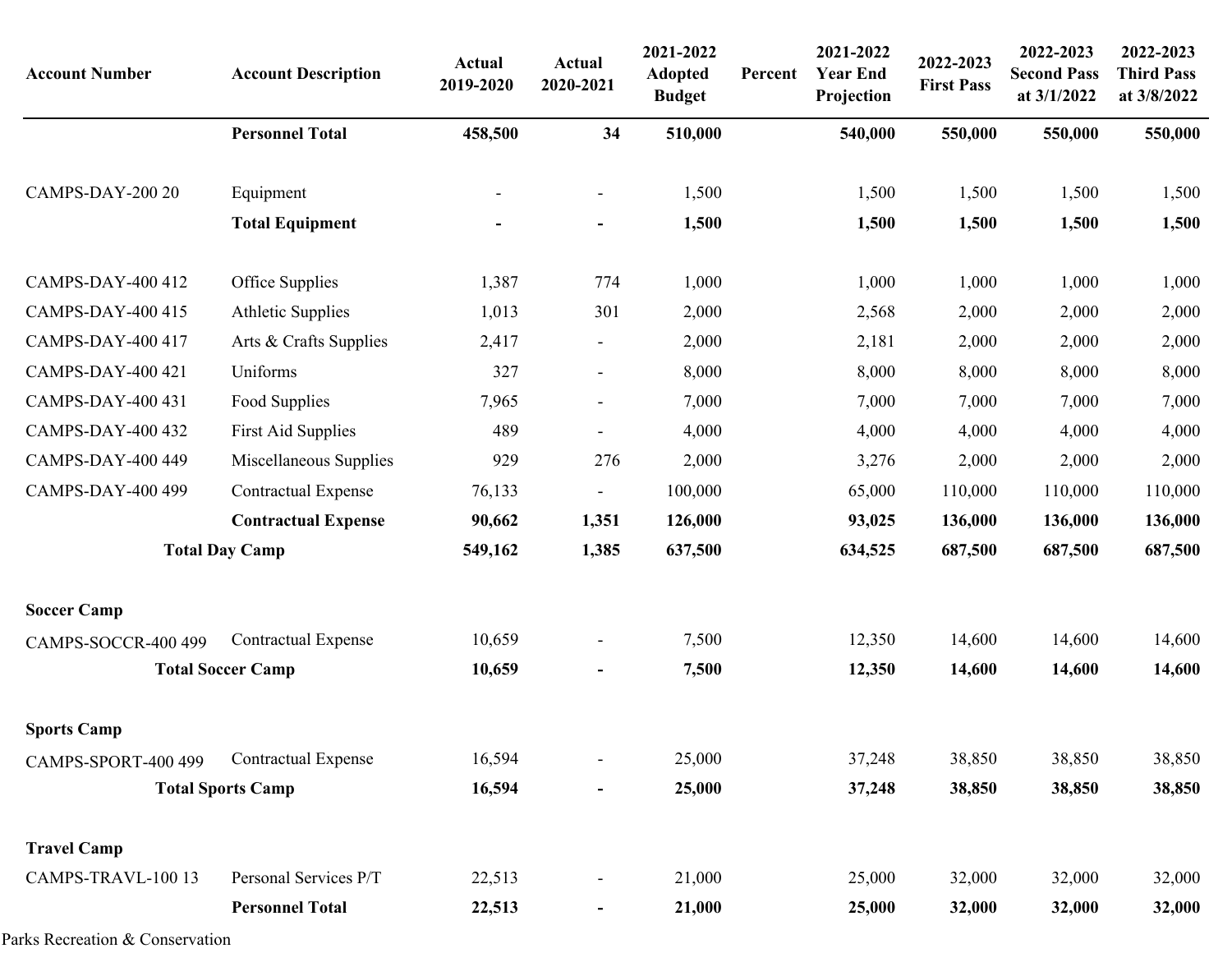| <b>Account Number</b>            | <b>Account Description</b>             | <b>Actual</b><br>2019-2020 | <b>Actual</b><br>2020-2021 | 2021-2022<br><b>Adopted</b><br><b>Budget</b> | Percent | 2021-2022<br><b>Year End</b><br>Projection | 2022-2023<br><b>First Pass</b> | 2022-2023<br><b>Second Pass</b><br>at 3/1/2022 | 2022-2023<br><b>Third Pass</b><br>at 3/8/2022 |
|----------------------------------|----------------------------------------|----------------------------|----------------------------|----------------------------------------------|---------|--------------------------------------------|--------------------------------|------------------------------------------------|-----------------------------------------------|
| CAMPS-TRAVL-400 421              | Uniforms                               | 1,728                      |                            | 2,200                                        |         | 2,200                                      | 5,000                          | 5,000                                          | 5,000                                         |
| CAMPS-TRAVL-400 431              | Food Supplies                          | 1,537                      | $\overline{\phantom{a}}$   |                                              |         |                                            |                                |                                                |                                               |
| CAMPS-TRAVL-400 432              | <b>First Aid Supplies</b>              |                            | $\overline{\phantom{a}}$   | 500                                          |         | 500                                        | 500                            | 500                                            | 500                                           |
| CAMPS-TRAVL-400 449              | Miscellaneous Supplies                 |                            | $\overline{\phantom{a}}$   | 300                                          |         | 300                                        | 500                            | 500                                            | 500                                           |
| CAMPS-TRAVL-400 463              | Buses/Trips                            | 26,775                     |                            | 21,000                                       |         |                                            | 50,000                         | 50,000                                         | 50,000                                        |
| CAMPS-TRAVL-400 499              | <b>Contractual Expense</b>             | 50,348                     | 2,923                      | 21,000                                       |         | 18,190                                     | 52,000                         | 52,000                                         | 52,000                                        |
|                                  | <b>Contractual Expense</b>             | 80,388                     | 2,923                      | 45,000                                       |         | 21,190                                     | 108,000                        | 108,000                                        | 108,000                                       |
|                                  | <b>Total Travel Camp</b>               | 102,901                    | 2,923                      | 66,000                                       |         | 46,190                                     | 140,000                        | 140,000                                        | 140,000                                       |
| <b>Nature Center Maintenance</b> |                                        |                            |                            |                                              |         |                                            |                                |                                                |                                               |
| NATUR-MAINT-400 411              | Fuel, Light & Power                    | 6,305                      | 6,358                      | 7,500                                        |         | 8,000                                      | 9,500                          | 9,500                                          | 9,500                                         |
| NATUR-MAINT-400 414              | <b>Maint Supplies</b>                  |                            | 122                        | 500                                          |         | 500                                        | 500                            | 500                                            | 500                                           |
| NATUR-MAINT-400 460              | Repairs to Equipment                   | 209                        | 62                         | 750                                          |         | 750                                        | 750                            | 750                                            | 750                                           |
| NATUR-MAINT-400 461              | Repairs to Buildings                   | 6,108                      | 885                        | 5,000                                        |         | 5,000                                      | 5,000                          | 5,000                                          | 5,000                                         |
| NATUR-MAINT-400 483              | Care of Grounds                        | 158                        | 87                         | 2,000                                        |         | 2,000                                      | 2,500                          | 2,500                                          | 2,500                                         |
| NATUR-MAINT-400 499              | <b>Contractual Expense</b>             | 4,743                      | 4,690                      | 2,500                                        |         | 2,500                                      | 2,500                          | 2,500                                          | 2,500                                         |
|                                  | <b>Total Nature Center Maintenance</b> | 17,523                     | 12,204                     | 18,250                                       |         | 18,750                                     | 20,750                         | 20,750                                         | 20,750                                        |
| <b>Nature Center Program</b>     |                                        |                            |                            |                                              |         |                                            |                                |                                                |                                               |
| NATUR-PROG-100 1                 | <b>Personal Services</b>               |                            |                            |                                              |         |                                            | 70,270                         | 70,270                                         | 70,270                                        |
| NATUR-PROG-100 12                | Personal Services O/T                  |                            | $\blacksquare$             |                                              |         |                                            | 2,500                          | 2,500                                          | 2,500                                         |
| NATUR-PROG-100 13                | Personal Services P/T                  | 39,017                     | 46,538                     | 48,500                                       |         | 78,230                                     | 49,850                         | 49,850                                         | 49,850                                        |
|                                  | <b>Personnel Total</b>                 | 39,017                     | 46,538                     | 48,500                                       |         | 78,230                                     | 122,620                        | 122,620                                        | 122,620                                       |
| NATUR-PROG-400 412               | Office Supplies                        |                            | 137                        | 500                                          |         | 500                                        | 500                            | 500                                            | 500                                           |
| NATUR-PROG-400 417               | Arts & Crafts Supplies                 | 321                        | 305                        | 1,500                                        |         | 1,500                                      | 1,500                          | 1,500                                          | 1,500                                         |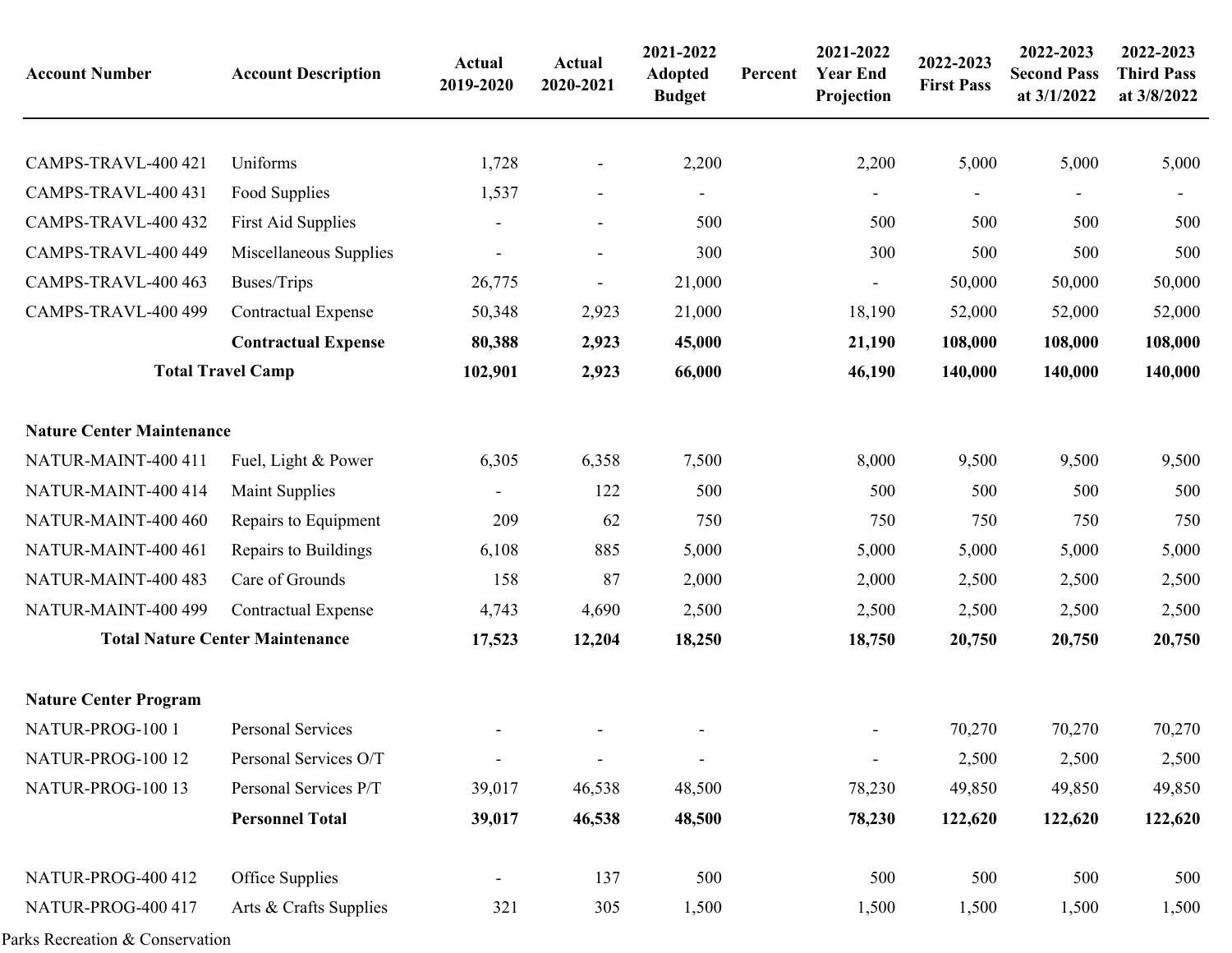| <b>Account Number</b>         | <b>Account Description</b>          | <b>Actual</b><br>2019-2020 | Actual<br>2020-2021      | 2021-2022<br><b>Adopted</b><br><b>Budget</b> | Percent | 2021-2022<br><b>Year End</b><br>Projection | 2022-2023<br><b>First Pass</b> | 2022-2023<br><b>Second Pass</b><br>at 3/1/2022 | 2022-2023<br><b>Third Pass</b><br>at 3/8/2022 |
|-------------------------------|-------------------------------------|----------------------------|--------------------------|----------------------------------------------|---------|--------------------------------------------|--------------------------------|------------------------------------------------|-----------------------------------------------|
| <b>NATUR-PROG-400 426</b>     | <b>Special Dept Supplies</b>        | 1,290                      | 914                      | 1,500                                        |         | 2,000                                      | 2,000                          | 2,000                                          | 2,000                                         |
| <b>NATUR-PROG-400 431</b>     | Food Supplies                       | 3,238                      | 3,270                    | 4,000                                        |         | 5,000                                      | 5,500                          | 5,500                                          | 5,500                                         |
| <b>NATUR-PROG-400 449</b>     | Miscellaneous Supplies              | 1,730                      | 1,112                    | 1,500                                        |         | 9,400                                      | 12,500                         | 12,500                                         | 12,500                                        |
| NATUR-PROG-400 451            | Insurance                           | 2,733                      | 3,061                    | 3,061                                        |         | 3,000                                      | 3,000                          | 3,000                                          | 3,000                                         |
| NATUR-PROG-400 499            | <b>Contractual Expense</b>          | 7,997                      | 2,046                    | 8,900                                        |         | 5,000                                      | 5,000                          | 5,000                                          | 5,000                                         |
|                               | <b>Contractual Expense</b>          | 17,309                     | 10,846                   | 20,961                                       |         | 26,400                                     | 30,000                         | 30,000                                         | 30,000                                        |
|                               | <b>Total Nature Center Program</b>  | 56,326                     | 57,384                   | 69,461                                       |         | 104,630                                    | 152,620                        | 152,620                                        | 152,620                                       |
| <b>Playground Maintenance</b> |                                     |                            |                          |                                              |         |                                            |                                |                                                |                                               |
| PLGRD-MAINT-100 1             | Personal Services                   | 198,305                    | 198,576                  | 198,761                                      |         | 201,707                                    | 252,717                        | 252,717                                        | 252,717                                       |
| PLGRD-MAINT-100 12            | Personal Services O/T               | 35,791                     | 29,332                   | 45,000                                       |         | 45,000                                     | 45,000                         | 45,000                                         | 45,000                                        |
| PLGRD-MAINT-100 13            | Personal Services P/T               | 13,579                     | 21,133                   | 35,000                                       |         | 30,000                                     | 38,000                         | 38,000                                         | 38,000                                        |
|                               | <b>Personnel Total</b>              | 247,675                    | 249,042                  | 278,761                                      |         | 276,707                                    | 335,717                        | 335,717                                        | 335,717                                       |
| PLGRD-MAINT-200 20            | Equipment                           | 19,134                     | $\overline{\phantom{a}}$ | 3,000                                        |         | 3,000                                      | 3,500                          | 3,500                                          | 3,500                                         |
|                               | <b>Total Equipment</b>              | 19,134                     | $\overline{\phantom{a}}$ | 3,000                                        |         | 3,000                                      | 3,500                          | 3,500                                          | 3,500                                         |
| PLGRD-MAINT-400 411           | Fuel, Light & Power                 | 10,843                     | 10,177                   | 6,000                                        |         | 11,000                                     | 14,000                         | 14,000                                         | 14,000                                        |
| PLGRD-MAINT-400 414           | <b>Maint Supplies</b>               | 2,608                      | 1,860                    | 3,000                                        |         | 3,000                                      | 3,000                          | 3,000                                          | 3,000                                         |
| PLGRD-MAINT-400 449           | Miscellaneous Supplies              | 4,675                      | 1,039                    | 2,500                                        |         | 2,500                                      | 3,000                          | 3,000                                          | 3,000                                         |
| PLGRD-MAINT-400 460           | Repairs to Equipment                | 3,435                      | 1,610                    | 3,000                                        |         | 3,000                                      | 3,000                          | 3,000                                          | 3,000                                         |
| PLGRD-MAINT-400 461           | Repairs to Buildings                | 1,187                      | 4,234                    | 18,000                                       |         | 18,000                                     | 18,000                         | 18,000                                         | 18,000                                        |
| PLGRD-MAINT-400 483           | Care of Grounds                     | 18,696                     | 34,339                   | 50,000                                       |         | 50,000                                     | 60,000                         | 60,000                                         | 60,000                                        |
| PLGRD-MAINT-400 483-1         | Care of Trees                       | 1,112                      | 5,670                    | 7,000                                        |         | 7,000                                      | 7,000                          | 7,000                                          | 7,000                                         |
| PLGRD-MAINT-400 499           | <b>Contractual Expense</b>          | 151,185                    | 116,195                  | 162,000                                      |         | 162,000                                    | 165,000                        | 165,000                                        | 165,000                                       |
|                               | <b>Contractual Expense</b>          | 193,741                    | 175,125                  | 251,500                                      |         | 256,500                                    | 273,000                        | 273,000                                        | 273,000                                       |
|                               | <b>Total Playground Maintenance</b> | 460,551                    | 424,167                  | 533,261                                      |         | 536,207                                    | 612,217                        | 612,217                                        | 612,217                                       |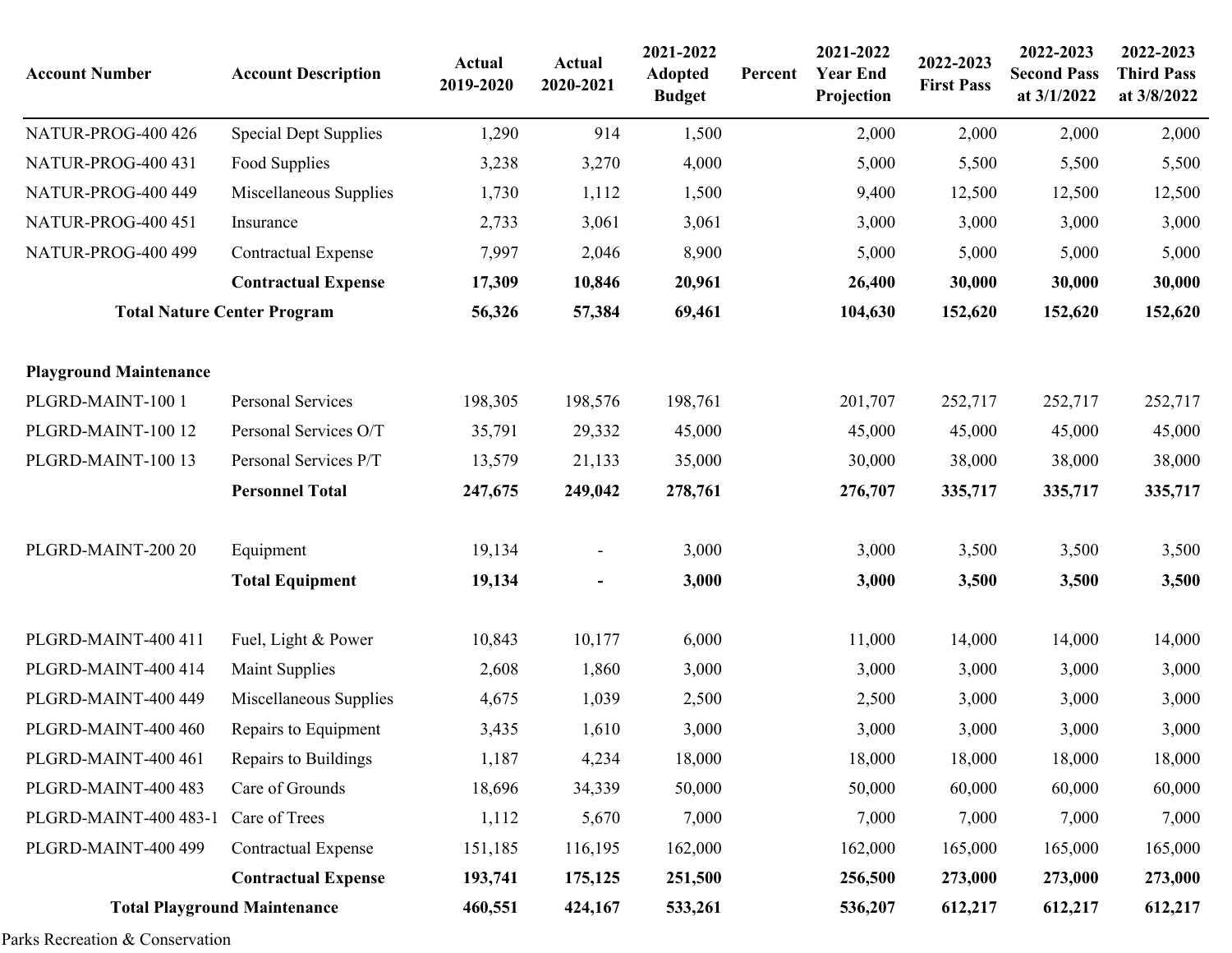| <b>Account Number</b>    | <b>Account Description</b>          | <b>Actual</b><br>2019-2020 | Actual<br>2020-2021      | 2021-2022<br><b>Adopted</b><br><b>Budget</b> | Percent | 2021-2022<br><b>Year End</b><br>Projection | 2022-2023<br><b>First Pass</b> | 2022-2023<br><b>Second Pass</b><br>at 3/1/2022 | 2022-2023<br><b>Third Pass</b><br>at 3/8/2022 |
|--------------------------|-------------------------------------|----------------------------|--------------------------|----------------------------------------------|---------|--------------------------------------------|--------------------------------|------------------------------------------------|-----------------------------------------------|
| <b>Athletic</b>          |                                     |                            |                          |                                              |         |                                            |                                |                                                |                                               |
| REC-ATHL-100 13          | Personal Services P/T               | 68,633                     | 19,833                   | 66,285                                       |         | 54,302                                     | 59,500                         | 59,500                                         | 59,500                                        |
|                          | <b>Personnel Total</b>              | 68,633                     | 19,833                   | 66,285                                       |         | 54,302                                     | 59,500                         | 59,500                                         | 59,500                                        |
| REC-ATHL-200 20          | Equipment                           |                            | $\overline{\phantom{0}}$ | 750                                          |         |                                            |                                |                                                |                                               |
|                          | <b>Total Equipment</b>              |                            |                          | 750                                          |         |                                            |                                |                                                |                                               |
| <b>REC-ATHL-400 415</b>  | <b>Athletic Supplies</b>            | 12,992                     | 167                      | 17,970                                       |         | 9,325                                      | 20,310                         | 20,310                                         | 20,310                                        |
| <b>REC-ATHL-400 421</b>  | Uniforms                            | 24,629                     | 1,600                    | 25,860                                       |         | 15,365                                     | 24,875                         | 24,875                                         | 24,875                                        |
| <b>REC-ATHL-400 427</b>  | Trophies                            | 644                        | 293                      | 1,130                                        |         | 605                                        | 1,130                          | 1,130                                          | 1,130                                         |
| <b>REC-ATHL-400 449</b>  | Miscellaneous Supplies              | 1,464                      | 1,235                    | 1,100                                        |         | 600                                        | 1,000                          | 1,000                                          | 1,000                                         |
| <b>REC-ATHL-400 499</b>  | <b>Contractual Expense</b>          | 195,401                    | 170,989                  | 276,075                                      |         | 328,968                                    | 351,370                        | 351,370                                        | 351,370                                       |
|                          | <b>Contractual Expense</b>          | 235,130                    | 174,284                  | 322,135                                      |         | 354,863                                    | 398,685                        | 398,685                                        | 398,685                                       |
|                          | <b>Total Athletic</b>               | 303,763                    | 194,116                  | 389,170                                      |         | 409,165                                    | 458,185                        | 458,185                                        | 458,185                                       |
| <b>Culture</b>           |                                     |                            |                          |                                              |         |                                            |                                |                                                |                                               |
| REC-CULT-100 12          | Personal Services O/T               |                            |                          |                                              |         |                                            | 2,000                          | 2,000                                          | 2,000                                         |
| REC-CULT-100 13          | Personal Services P/T               | 152                        | $\overline{\phantom{a}}$ | 3,000                                        |         |                                            |                                | $\blacksquare$                                 |                                               |
| <b>REC-CULT-400 499</b>  | <b>Contractual Expense</b>          | 18,000                     | $\overline{\phantom{a}}$ | 21,000                                       |         | 18,000                                     | 21,000                         | 21,000                                         | 21,000                                        |
|                          | <b>Total Culture</b>                | 18,152                     | $\overline{\phantom{0}}$ | 24,000                                       |         | 18,000                                     | 23,000                         | 23,000                                         | 23,000                                        |
| <b>Recreation Other</b>  |                                     |                            |                          |                                              |         |                                            |                                |                                                |                                               |
| <b>REC-DISAB-400 499</b> | Contractual Expense -<br>Disability | 16,334                     | 16,334                   | 16,334                                       |         | 16,334                                     | 16,334                         | 16,334                                         | 16,334                                        |
| REC-OTHER-100 13         | Personal Services P/T               | 816                        | $\overline{\phantom{a}}$ | 2,530                                        |         | $\overline{\phantom{a}}$                   | $\blacksquare$                 | $\overline{\phantom{a}}$                       | $\overline{\phantom{a}}$                      |
| <b>REC-OTHER-400 499</b> | Contractual Expense                 | 20,187                     | 5,751                    | 41,310                                       |         | 9,200                                      | 15,500                         | 15,500                                         | 15,500                                        |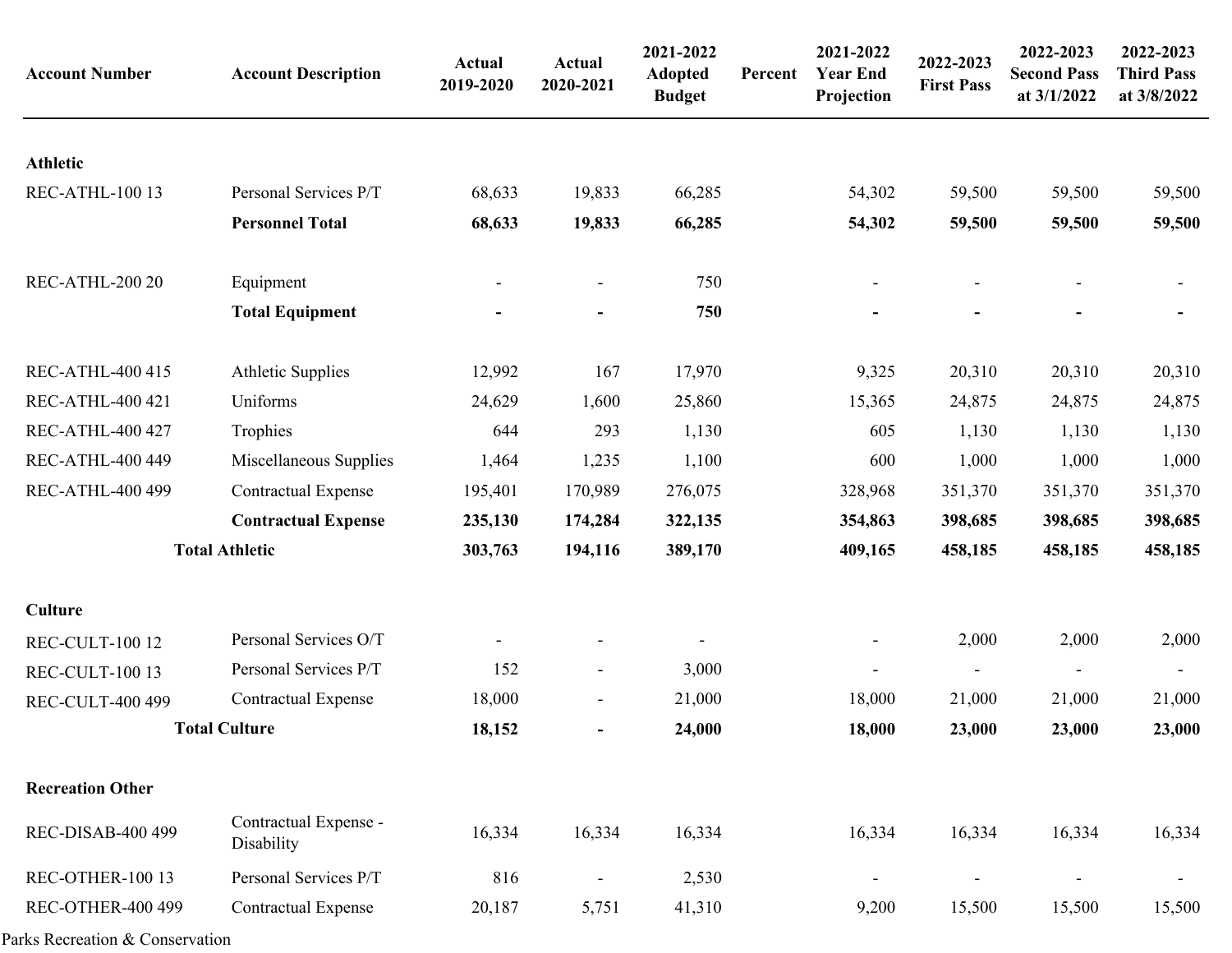| <b>Account Number</b>   | <b>Account Description</b>    | <b>Actual</b><br>2019-2020 | Actual<br>2020-2021      | 2021-2022<br><b>Adopted</b><br><b>Budget</b> | Percent | 2021-2022<br><b>Year End</b><br>Projection | 2022-2023<br><b>First Pass</b> | 2022-2023<br><b>Second Pass</b><br>at 3/1/2022 | 2022-2023<br><b>Third Pass</b><br>at 3/8/2022 |
|-------------------------|-------------------------------|----------------------------|--------------------------|----------------------------------------------|---------|--------------------------------------------|--------------------------------|------------------------------------------------|-----------------------------------------------|
| <b>REC-PLTN-100 13</b>  | Personal Services P/T         | 2,078                      | 5,582                    | 5,600                                        |         | 5,600                                      | 6,600                          | 6,600                                          | 6,600                                         |
| REC-PLTN-400 411        | Fuel, Light & Power           | 5,904                      | 8,855                    | 6,000                                        |         | 8,000                                      | 8,000                          | 8,000                                          | 8,000                                         |
| REC-PLTN-400 449        | Miscellaneous Supplies        | 246                        | 524                      | 100                                          |         |                                            |                                |                                                |                                               |
| REC-PLTN-400 461        | Repairs to Buildings          |                            | 6,464                    | 7,000                                        |         | 35,000                                     | 7,000                          | 7,000                                          | 7,000                                         |
| REC-PLTN-400 499        | <b>Contractual Expense</b>    | 4,376                      | 30,722                   | 13,000                                       |         | 22,738                                     | 23,000                         | 23,000                                         | 23,000                                        |
| <b>REC-SPEC-100 12</b>  | Personal Services O/T         | 1,487                      | 2,783                    | 6,740                                        |         | 3,000                                      | 6,000                          | 6,000                                          | 6,000                                         |
| <b>REC-SPEC-100 13</b>  | Personal Services P/T         | 2,919                      | 2,282                    | 3,800                                        |         | 3,800                                      | 6,400                          | 6,400                                          | 6,400                                         |
| REC-SPEC-400 427        | Trophies                      | 661                        | 718                      | 660                                          |         | 570                                        | 800                            | 800                                            | 800                                           |
| REC-SPEC-400 449        | Miscellaneous Supplies        | 9,251                      | 1,482                    | 9,200                                        |         | 8,182                                      | 12,900                         | 12,900                                         | 12,900                                        |
| REC-SPEC-400 469        | Printing & Forms              | 108                        | 70                       | 650                                          |         | 100                                        | 575                            | 575                                            | 575                                           |
| REC-SPEC-400 499        | <b>Contractual Expense</b>    | 28,090                     | 4,403                    | 31,230                                       |         | 18,211                                     | 49,295                         | 49,295                                         | 49,295                                        |
|                         | <b>Total Recreation Other</b> | 92,456                     | 85,971                   | 144,154                                      |         | 130,735                                    | 152,404                        | 152,404                                        | 152,404                                       |
| <b>Seniors</b>          |                               |                            |                          |                                              |         |                                            |                                |                                                |                                               |
| SRS-PROG-100 1          | Personal Services             | 821                        |                          |                                              |         |                                            |                                |                                                |                                               |
| <b>SRS-PROG-100 13</b>  | Personal Services P/T         | 30,089                     | 1,625                    | 42,404                                       |         | 12,000                                     | 41,140                         | 41,140                                         | 41,140                                        |
|                         | <b>Personnel Total</b>        | 30,909                     | 1,625                    | 42,404                                       |         | 12,000                                     | 41,140                         | 41,140                                         | 41,140                                        |
| SRS-CTR-400 499         | <b>Contractual Expense</b>    | 65                         | 154                      |                                              |         |                                            |                                |                                                |                                               |
| SRS-PROG-400 431        | Food Supplies                 | 499                        | $\blacksquare$           | 850                                          |         |                                            | 850                            | 850                                            | 850                                           |
| <b>SRS-PROG-400 449</b> | Miscellaneous Supplies        | 6                          | $\overline{\phantom{a}}$ | 1,000                                        |         |                                            | 500                            | 500                                            | 500                                           |
| <b>SRS-PROG-400 463</b> | Buses/Trips                   | 1,339                      | $\overline{\phantom{a}}$ | 2,000                                        |         | $\overline{\phantom{a}}$                   | 1,000                          | 1,000                                          | 1,000                                         |
| <b>SRS-PROG-400 485</b> | Postage                       | 813                        | $\overline{\phantom{a}}$ | 1,000                                        |         | 250                                        | 1,500                          | 1,500                                          | 1,500                                         |
| <b>SRS-PROG-400 499</b> | <b>Contractual Expense</b>    | 11,117                     | 3,684                    | 24,000                                       |         | 15,250                                     | 22,500                         | 22,500                                         | 22,500                                        |
|                         | <b>Contractual Expense</b>    | 13,839                     | 3,838                    | 28,850                                       |         | 15,500                                     | 26,350                         | 26,350                                         | 26,350                                        |
|                         | <b>Total Seniors</b>          | 44,749                     | 5,463                    | 71,254                                       |         | 27,500                                     | 67,490                         | 67,490                                         | 67,490                                        |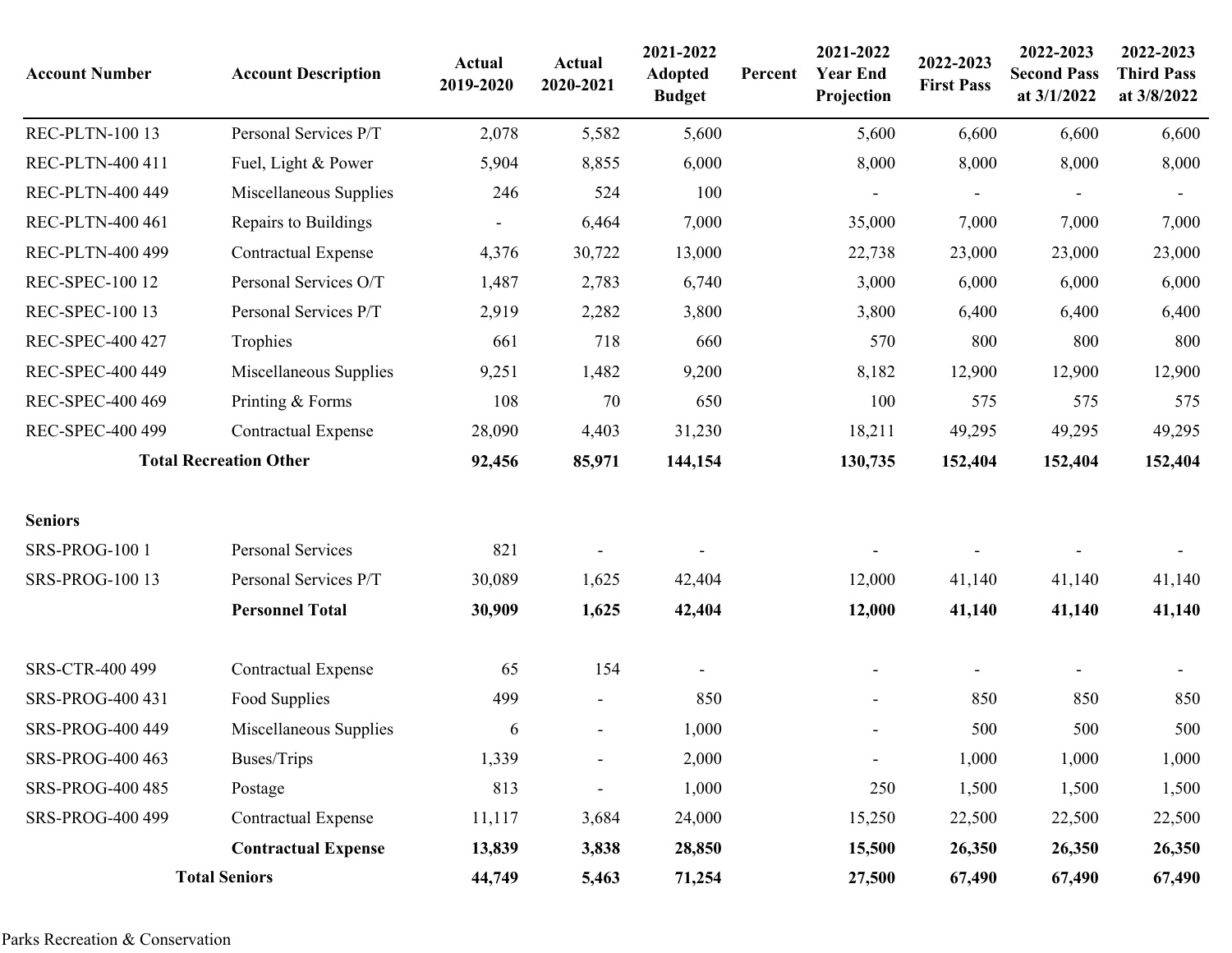| <b>Account Number</b>    | <b>Account Description</b>                      | <b>Actual</b><br>2019-2020 | Actual<br>2020-2021      | 2021-2022<br><b>Adopted</b><br><b>Budget</b> | Percent | 2021-2022<br><b>Year End</b><br>Projection | 2022-2023<br><b>First Pass</b> | 2022-2023<br><b>Second Pass</b><br>at 3/1/2022 | 2022-2023<br><b>Third Pass</b><br>at 3/8/2022 |
|--------------------------|-------------------------------------------------|----------------------------|--------------------------|----------------------------------------------|---------|--------------------------------------------|--------------------------------|------------------------------------------------|-----------------------------------------------|
| <b>Tennis</b>            |                                                 |                            |                          |                                              |         |                                            |                                |                                                |                                               |
| <b>TNIS-TNIS-100 12</b>  | Personal Services O/T                           | 10,852                     | 9,217                    | 12,000                                       |         | 16,000                                     | 25,000                         | 25,000                                         | 25,000                                        |
| <b>TNIS-TNIS-100 13</b>  | Personal Services P/T                           | 134,642                    | 170,712                  | 200,000                                      |         | 260,760                                    | 319,590                        | 319,590                                        | 319,590                                       |
|                          | <b>Personnel Total</b>                          | 145,495                    | 179,929                  | 212,000                                      |         | 276,760                                    | 344,590                        | 344,590                                        | 344,590                                       |
| <b>TNIS-TNIS-200 20</b>  | Equipment                                       |                            | $\overline{\phantom{a}}$ | 10,000                                       |         | 10,000                                     | 10,000                         | 10,000                                         | 10,000                                        |
|                          | <b>Total Equipment</b>                          |                            | $\blacksquare$           | 10,000                                       |         | 10,000                                     | 10,000                         | 10,000                                         | 10,000                                        |
| TNIS-TNIS-400 411        | Fuel, Light & Power                             | 10,384                     | 11,363                   | 12,500                                       |         | 14,000                                     | 15,750                         | 15,750                                         | 15,750                                        |
| <b>TNIS-TNIS-400 414</b> | <b>Maint Supplies</b>                           | 99                         | 204                      | 1,000                                        |         | 1,000                                      | 1,500                          | 1,500                                          | 1,500                                         |
| TNIS-TNIS-400 415        | <b>Athletic Supplies</b>                        |                            | $\overline{\phantom{a}}$ | 350                                          |         | 350                                        | 500                            | 500                                            | 500                                           |
| <b>TNIS-TNIS-400 421</b> | Uniforms                                        | ÷                          | $\blacksquare$           | 2,500                                        |         | 2,500                                      | 2,500                          | 2,500                                          | 2,500                                         |
| <b>TNIS-TNIS-400 449</b> | Miscellaneous Supplies                          | 2,791                      | 3,225                    | 2,000                                        |         | 2,500                                      | 3,000                          | 3,000                                          | 3,000                                         |
| <b>TNIS-TNIS-400 483</b> | Care of Grounds                                 | 9,132                      | 9,310                    | 15,000                                       |         | 18,000                                     | 18,000                         | 18,000                                         | 18,000                                        |
| <b>TNIS-TNIS-400 499</b> | <b>Contractual Expense</b>                      | 73,414                     | 81,252                   | 71,000                                       |         | 170,997                                    | 173,190                        | 173,190                                        | 173,190                                       |
|                          | <b>Contractual Expense</b>                      | 95,820                     | 105,354                  | 104,350                                      |         | 209,347                                    | 214,440                        | 214,440                                        | 214,440                                       |
|                          | <b>Total Tennis</b>                             | 241,315                    | 285,283                  | 326,350                                      |         | 496,107                                    | 569,030                        | 569,030                                        | 569,030                                       |
|                          | <b>Total Parks, Recreation and Conservation</b> | 2,540,067                  | 1,618,429                | 2,992,029                                    | 4.98%   | 3,150,402                                  | 3,642,613                      | 3,642,613                                      | 3,642,615                                     |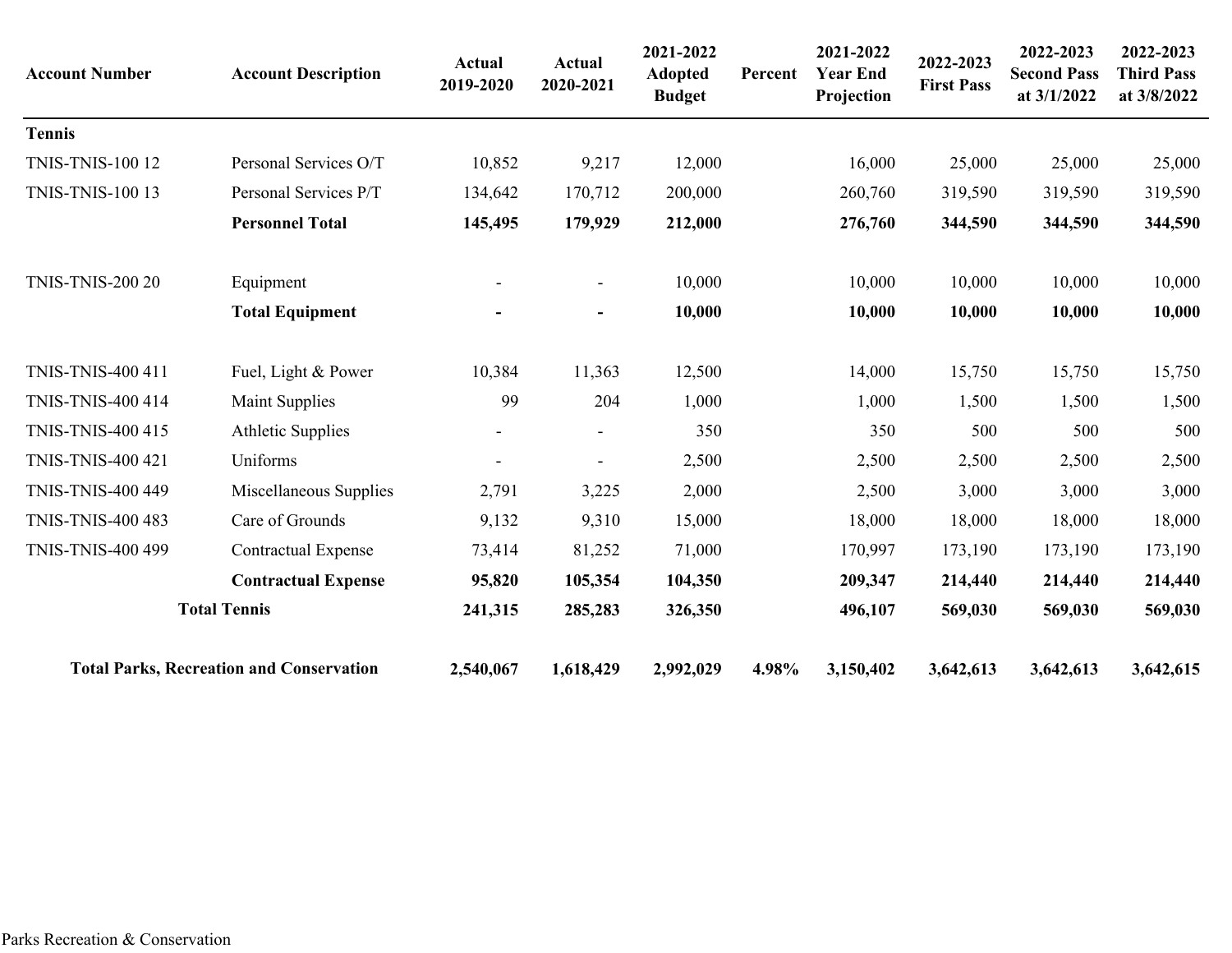## **General Fund - Account Detail**

**at 3/8/2022**

| <b>Account Number</b>                              | <b>Account Description</b>                             | <b>Actual</b><br>2020-2021 | 2021-2022<br><b>Adopted</b><br><b>Budget</b> | Percent | 2021-2022<br><b>Year End</b><br>Projection | 2022-2023<br><b>First Pass</b> | 2022-2023<br><b>Second Pass</b><br>at 3/1/2022 | 2022-2023<br><b>Third Pass at</b><br>3/8/2022 |
|----------------------------------------------------|--------------------------------------------------------|----------------------------|----------------------------------------------|---------|--------------------------------------------|--------------------------------|------------------------------------------------|-----------------------------------------------|
| <b>Non Departmental - Summary by Division Code</b> |                                                        |                            |                                              |         |                                            |                                |                                                |                                               |
| Human Services                                     |                                                        | 403,375                    | 417,307                                      | 0.7%    | 424,251                                    | 429,700                        | 392,838                                        | 392,838                                       |
| <b>Employee Benefits</b>                           |                                                        | 15,409,805                 | 17,328,000                                   | 28.8%   | 17,207,500                                 | 17,156,482                     | 17,007,482                                     | 16,925,479                                    |
| Debt                                               |                                                        | 2,369,282                  | 2,215,454                                    | 3.7%    | 2,341,335                                  | 2,327,789                      | 2,327,789                                      | 2,327,789                                     |
| Other Expenses                                     |                                                        | 534,752                    | 575,000                                      | 1.0%    | 530,000                                    | 560,000                        | 560,000                                        | 560,000                                       |
| <b>Fund Level Expenses</b>                         |                                                        | 708,090                    | 1,530,200                                    | 2.5%    | 1,301,000                                  | 1,375,000                      | 1,275,000                                      | 1,275,000                                     |
| Transfers                                          |                                                        | 6,708,116                  | 6,802,703                                    | 11.3%   | 6,792,703                                  | 8,767,000                      | 7,767,000                                      | 6,738,750                                     |
| <b>Total Non Departmental Expense</b>              |                                                        | 26,133,420                 | 28,868,664                                   | 48.0%   | 28,596,789                                 | 30,615,971                     | 29,330,109                                     | 28,219,856                                    |
|                                                    | <b>Non Departmental - Summary by Expenditure Group</b> |                            |                                              |         |                                            |                                |                                                |                                               |
| Other                                              |                                                        | 404,662                    | 582,307                                      | 1.0%    | 579,251                                    | 594,700                        | 557,838                                        | 557,838                                       |
| Special Items                                      |                                                        | 1,242,842                  | 2,105,200                                    | 3.5%    | 1,831,000                                  | 1,935,000                      | 1,835,000                                      | 1,835,000                                     |
| Debt - Principal                                   |                                                        | 1,694,130                  | 1,661,841                                    | 2.8%    | 1,773,588                                  | 1,812,899                      | 1,812,899                                      | 1,812,899                                     |
| Debt - Interest                                    |                                                        | 675,152                    | 553,613                                      | 0.9%    | 567,747                                    | 514,890                        | 514,890                                        | 514,890                                       |
| Benefits                                           |                                                        | 15,408,518                 | 17,163,000                                   | 28.5%   | 17,052,500                                 | 16,991,482                     | 16,842,482                                     | 16,760,479                                    |
| Transfers                                          |                                                        | 6,708,116                  | 6,802,703                                    | 11.3%   | 6,792,703                                  | 8,767,000                      | 7,767,000                                      | 6,738,750                                     |
| <b>Total Non Departmental Expense</b>              |                                                        | 26,133,420                 | 28,868,664                                   | 48.0%   | 28,596,789                                 | 30,615,971                     | 29,330,109                                     | 28,219,856                                    |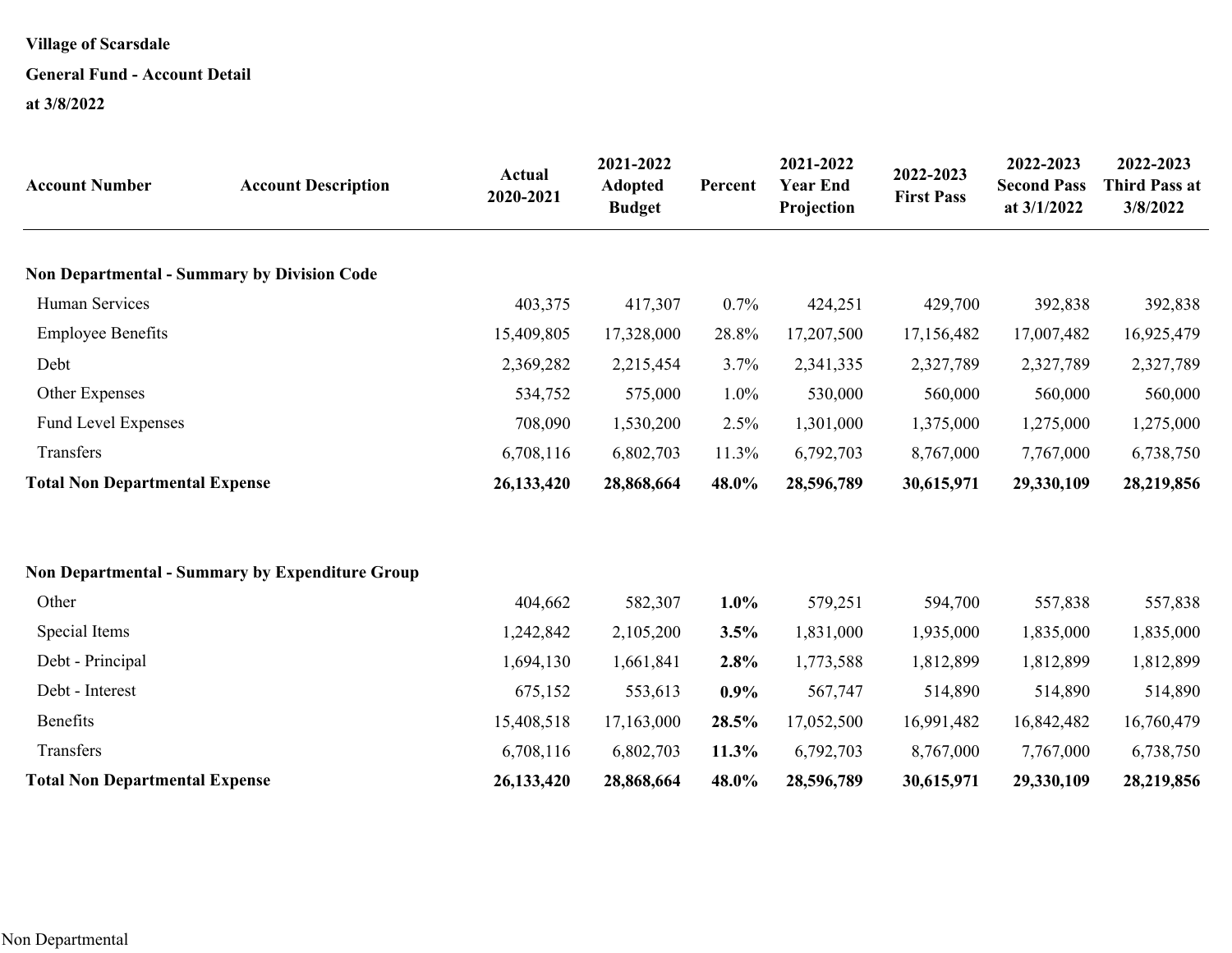| <b>Account Number</b>                           | <b>Account Description</b>         | <b>Actual</b><br>2020-2021 | 2021-2022<br><b>Adopted</b><br><b>Budget</b> | Percent | 2021-2022<br><b>Year End</b><br>Projection | 2022-2023<br><b>First Pass</b> | 2022-2023<br><b>Second Pass</b><br>at 3/1/2022 | 2022-2023<br><b>Third Pass at</b><br>3/8/2022 |
|-------------------------------------------------|------------------------------------|----------------------------|----------------------------------------------|---------|--------------------------------------------|--------------------------------|------------------------------------------------|-----------------------------------------------|
| Non Departmental - Detail by Line Item - A-9990 |                                    |                            |                                              |         |                                            |                                |                                                |                                               |
| <b>Human Services</b>                           |                                    |                            |                                              |         |                                            |                                |                                                |                                               |
| HUMSV-ADULT-400 490                             | Senior Outreach - Adult            | 51,605                     | 53,251                                       |         | 53,251                                     | 55,000                         | 56,995                                         | 56,995                                        |
| HUMSV-MEALS-400 493                             | Meals on Wheels                    | 10,500                     | 12,000                                       |         | 12,000                                     | 12,000                         | 12,000                                         | 12,000                                        |
| <b>HUMSV-SVAC 400-411</b>                       | Fuel, Light & Power                | 18,223                     | 22,000                                       |         | 24,000                                     | 28,000                         | 28,000                                         | 28,000                                        |
| <b>HUMSV-SVAC 400-432</b>                       | <b>First Aid Supplies</b>          | 274                        | 1,500                                        |         | 2,000                                      | 2,000                          | 2,000                                          | 2,000                                         |
| <b>HUMSV-SVAC 400-453</b>                       | Telephone                          | 2,664                      | 3,000                                        |         | 3,000                                      | 2,700                          | 2,700                                          | 2,700                                         |
| <b>HUMSV-SVAC 400-483</b>                       | Care of Grounds                    | 3,263                      | 4,500                                        |         | 5,000                                      | 5,000                          | 5,000                                          | 5,000                                         |
| HUMSV-SVAC 400-499                              | <b>Contractual Expense</b>         | 48,201                     | 48,700                                       |         | 50,000                                     | 50,000                         | 50,000                                         | 50,000                                        |
| HUMSV-YOUTH-400 499                             | Contractual Expense - Youth        | 268,646                    | 272,356                                      |         | 275,000                                    | 275,000                        | 236,143                                        | 236,143                                       |
|                                                 | <b>Total Human Services</b>        | 403,375                    | 417,307                                      | 0.7%    | 424,251                                    | 429,700                        | 392,838                                        | 392,838                                       |
| <b>Employee Benefits</b>                        |                                    |                            |                                              |         |                                            |                                |                                                |                                               |
| SPCL-BENEF-800 9010                             | <b>State Retirement ERS</b>        | 1,412,421                  | 1,622,000                                    | 2.7%    | 1,645,000                                  | 1,224,675                      | 1,224,676                                      | 1,204,676                                     |
| SPCL-BENEF-800 9015                             | State Ret Pol/Fire                 | 2,954,957                  | 3,637,000                                    | $6.0\%$ | 3,410,500                                  | 3,200,000                      | 3,200,000                                      | 3,200,000                                     |
| <b>SPCL-BENEF-800 9030</b>                      | Social Security                    | 1,727,818                  | 1,922,000                                    | 3.2%    | 2,100,000                                  | 2,099,807                      | 2,050,806                                      | 2,028,803                                     |
| <b>SPCL-BENEF-800 9040</b>                      | Workers Compensation               | 465,567                    | 475,000                                      | 0.8%    | 450,000                                    | 420,000                        | 420,000                                        | 420,000                                       |
| SPCL-BENEF-800 9040-.1                          | <b>Workers Compensation Claims</b> | 335,235                    | 400,000                                      | 0.7%    | 400,000                                    | 400,000                        | 400,000                                        | 400,000                                       |
| SPCL-BENEF-800 9045                             | Life Insurance                     | 27,352                     | 20,000                                       | $0.0\%$ | 22,000                                     | 22,000                         | 22,000                                         | 22,000                                        |
| SPCL-BENEF-800 9050                             | Unemployment Insurance             | (2,888)                    | 50,000                                       | 0.1%    |                                            |                                |                                                |                                               |
| SPCL-BENEF-800 9055                             | Dental Insurance                   | 191,805                    | 240,000                                      | 0.4%    | 225,000                                    | 225,000                        | 225,000                                        | 225,000                                       |
| <b>SPCL-BENEF-800 9060</b>                      | Health Insurance                   | 8,296,250                  | 8,797,000                                    | 14.6%   | 8,800,000                                  | 9,400,000                      | 9,300,000                                      | 9,260,000                                     |
| SPCL-BENEF-800 9070                             | Compensated Absences P/Y           |                            | 150,000                                      | 0.2%    | 150,000                                    | 150,000                        | 150,000                                        | 150,000                                       |
| SPCL-CELB-400 499                               | <b>Contractual Expense</b>         | 1,287                      | 15,000                                       | $0.0\%$ | 5,000                                      | 15,000                         | 15,000                                         | 15,000                                        |
| <b>Total Employee Benefits</b>                  |                                    | 15,409,805                 | 17,328,000                                   | 28.8%   | 17,207,500                                 | 17,156,482                     | 17,007,482                                     | 16,925,479                                    |

Non Departmental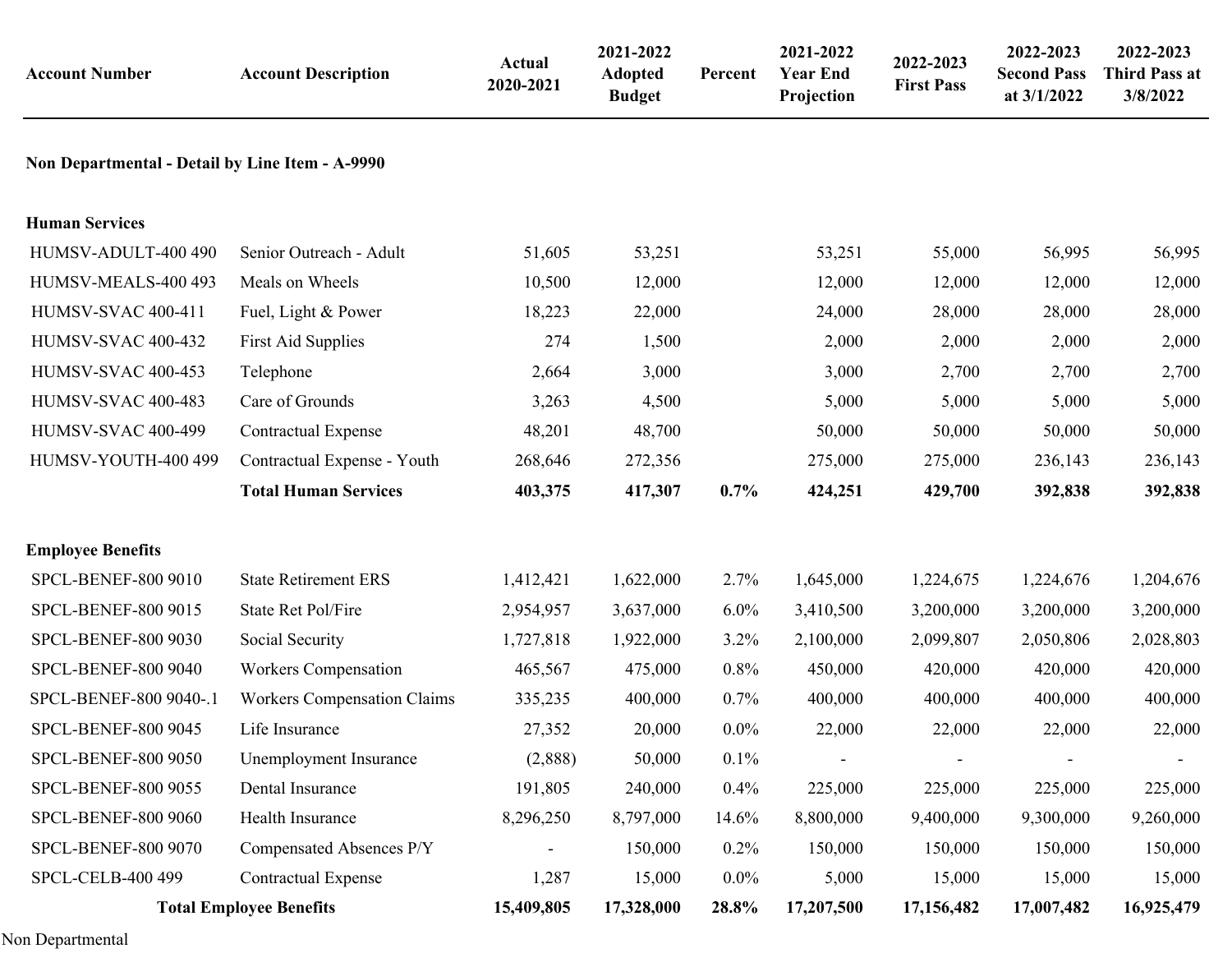| <b>Account Number</b>      | <b>Account Description</b>       | Actual<br>2020-2021 | 2021-2022<br><b>Adopted</b><br><b>Budget</b> | Percent | 2021-2022<br><b>Year End</b><br>Projection | 2022-2023<br><b>First Pass</b> | 2022-2023<br><b>Second Pass</b><br>at 3/1/2022 | 2022-2023<br><b>Third Pass at</b><br>3/8/2022 |
|----------------------------|----------------------------------|---------------------|----------------------------------------------|---------|--------------------------------------------|--------------------------------|------------------------------------------------|-----------------------------------------------|
| <b>Debt</b>                |                                  |                     |                                              |         |                                            |                                |                                                |                                               |
| SPCL-DEBT-600 9710         | Serial Bonds                     | 1,629,130           | 1,596,841                                    | 2.7%    | 1,708,588                                  | 1,747,899                      | 1,747,899                                      | 1,747,899                                     |
| SPCL-DEBT-600 9720         | <b>EFC</b> Bond                  | 65,000              | 65,000                                       | 0.1%    | 65,000                                     | 65,000                         | 65,000                                         | 65,000                                        |
| SPCL-DEBT-600 9730         | <b>BANS</b>                      |                     | $\overline{\phantom{a}}$                     | $0.0\%$ | $\overline{\phantom{a}}$                   |                                |                                                |                                               |
| SPCL-DEBT-700 9711         | <b>Interest on Serial Bonds</b>  | 654,228             | 533,281                                      | 0.9%    | 540,247                                    | 485,224                        | 485,224                                        | 485,224                                       |
| SPCL-DEBT-700 9721         | <b>EFC</b> Interest              | 20,924              | 20,332                                       | $0.0\%$ | 20,500                                     | 19,666                         | 19,666                                         | 19,666                                        |
| SPCL-DEBT-700 9731         | Interest on BANS                 |                     |                                              | $0.0\%$ |                                            | 10,000                         |                                                | 10,000                                        |
|                            |                                  |                     |                                              |         | 7,000                                      |                                | 10,000                                         |                                               |
|                            | <b>Total Debt</b>                | 2,369,282           | 2,215,454                                    | 3.7%    | 2,341,335                                  | 2,327,789                      | 2,327,789                                      | 2,327,789                                     |
| <b>Other Expenses</b>      |                                  |                     |                                              |         |                                            |                                |                                                |                                               |
| SPCL-SPCL-400 451          | Insurance                        | 491,001             | 525,000                                      | 0.9%    | 478,000                                    | 510,000                        | 510,000                                        | 510,000                                       |
| SPCL-SPCL-400 453          | Telephone                        | 43,751              | 50,000                                       | 0.1%    | 52,000                                     | 50,000                         | 50,000                                         | 50,000                                        |
|                            | <b>Total Other Expenses</b>      | 534,752             | 575,000                                      | 1.0%    | 530,000                                    | 560,000                        | 560,000                                        | 560,000                                       |
| <b>Fund Level Expenses</b> |                                  |                     |                                              |         |                                            |                                |                                                |                                               |
| SPCL-SPCL-500 1920         | Municipal Assoc Dues             | 9,184               | 5,000                                        | $0.0\%$ | 5,000                                      | 5,000                          | 5,000                                          | 5,000                                         |
| SPCL-SPCL-500 1921         | Unallocated                      | 13,345              | 98,000                                       | 0.2%    | 25,000                                     | 25,000                         | 25,000                                         | 25,000                                        |
| SPCL-SPCL-500 1950         | Taxes on Village Property        | 100,621             | 160,000                                      | 0.3%    | 160,000                                    | 160,000                        | 160,000                                        | 160,000                                       |
| SPCL-SPCL-500 1964         | Refund Real Property Tax         | 139,723             | 300,000                                      | 0.5%    | 225,000                                    | 200,000                        | 200,000                                        | 200,000                                       |
| SPCL-SPCL-500 1980         | Reserve for Uncoll Tax           | 368,131             | 155,000                                      | 0.3%    | 155,000                                    | 150,000                        | 150,000                                        | 150,000                                       |
| SPCL-SPCL-500 1980-.4      | Pymt MTA Payroll Tax             | 77,086              | 81,000                                       | 0.1%    | 81,000                                     | 85,000                         | 85,000                                         | 85,000                                        |
| SPCL-SPCL-500 1990         | <b>Contingent Account</b>        |                     | 250,000                                      | 0.4%    | 250,000                                    | 250,000                        | 250,000                                        | 250,000                                       |
| SPCL-SPCL-500 1991         | <b>Contingent Account</b>        |                     | 431,200                                      | 0.7%    | 400,000                                    | 500,000                        | 400,000                                        | 400,000                                       |
| SPCL-SPCL-500 8685-.0      | Plan/Manage Dev-Frtway           |                     | 50,000                                       | 0.1%    |                                            |                                |                                                |                                               |
|                            | <b>Total Fund Level Expenses</b> | 708,090             | 1,530,200                                    | 2.5%    | 1,301,000                                  | 1,375,000                      | 1,275,000                                      | 1,275,000                                     |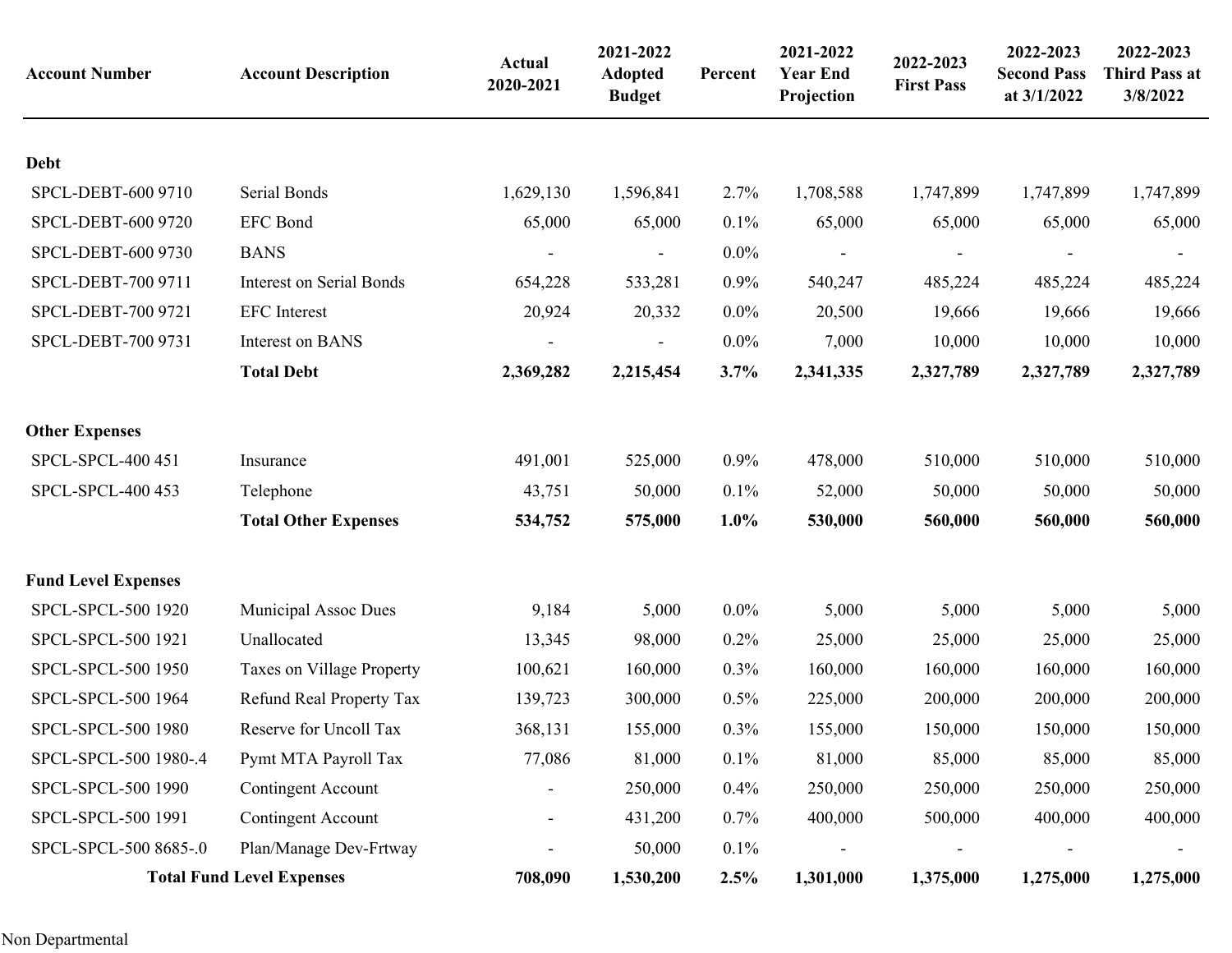| <b>Account Number</b>                         | <b>Account Description</b>                          | <b>Actual</b><br>2020-2021 | 2021-2022<br><b>Adopted</b><br><b>Budget</b> | Percent | 2021-2022<br><b>Year End</b><br>Projection | 2022-2023<br><b>First Pass</b> | 2022-2023<br><b>Second Pass</b><br>at 3/1/2022 | 2022-2023<br><b>Third Pass at</b><br>3/8/2022 |
|-----------------------------------------------|-----------------------------------------------------|----------------------------|----------------------------------------------|---------|--------------------------------------------|--------------------------------|------------------------------------------------|-----------------------------------------------|
| <b>Transfers</b>                              |                                                     |                            |                                              |         |                                            |                                |                                                |                                               |
| TRNFR-TRNFR-950 9512-.0 Trans to Library Fund |                                                     | 3,788,000                  | 4,051,016                                    | $6.7\%$ | 4,051,016                                  | 4,095,000                      | 3,095,000                                      | 3,095,000                                     |
|                                               | TRNFR-TRNFR-950 9514-.1 To Internal Svce Cen/Gar    | 1,903,000                  | 1,851,687                                    | 3.1%    | 1,851,687                                  | 1,900,000                      | 1,900,000                                      | 1,900,000                                     |
| TRNFR-TRNFR-950 9550-.0 Trans to Capital Fund |                                                     | 1,017,116                  | 890,000                                      | $1.5\%$ | 890,000                                    | 2,772,000                      | 2,772,000                                      | 1,743,750                                     |
|                                               | TRNFR-TRNFR-950 9550-.2 Transfer to Library Capital |                            | 10,000                                       | $0.0\%$ |                                            |                                |                                                |                                               |
|                                               | <b>Total Transfers</b>                              | 6,708,116                  | 6,802,703                                    | 11.3%   | 6,792,703                                  | 8,767,000                      | 7,767,000                                      | 6,738,750                                     |
| <b>Total Non Departmental Expenses</b>        |                                                     | 26,133,420                 | 28,868,664                                   | 48.0%   | 28,596,789                                 | 30,615,971                     | 29,330,109                                     | 28,219,856                                    |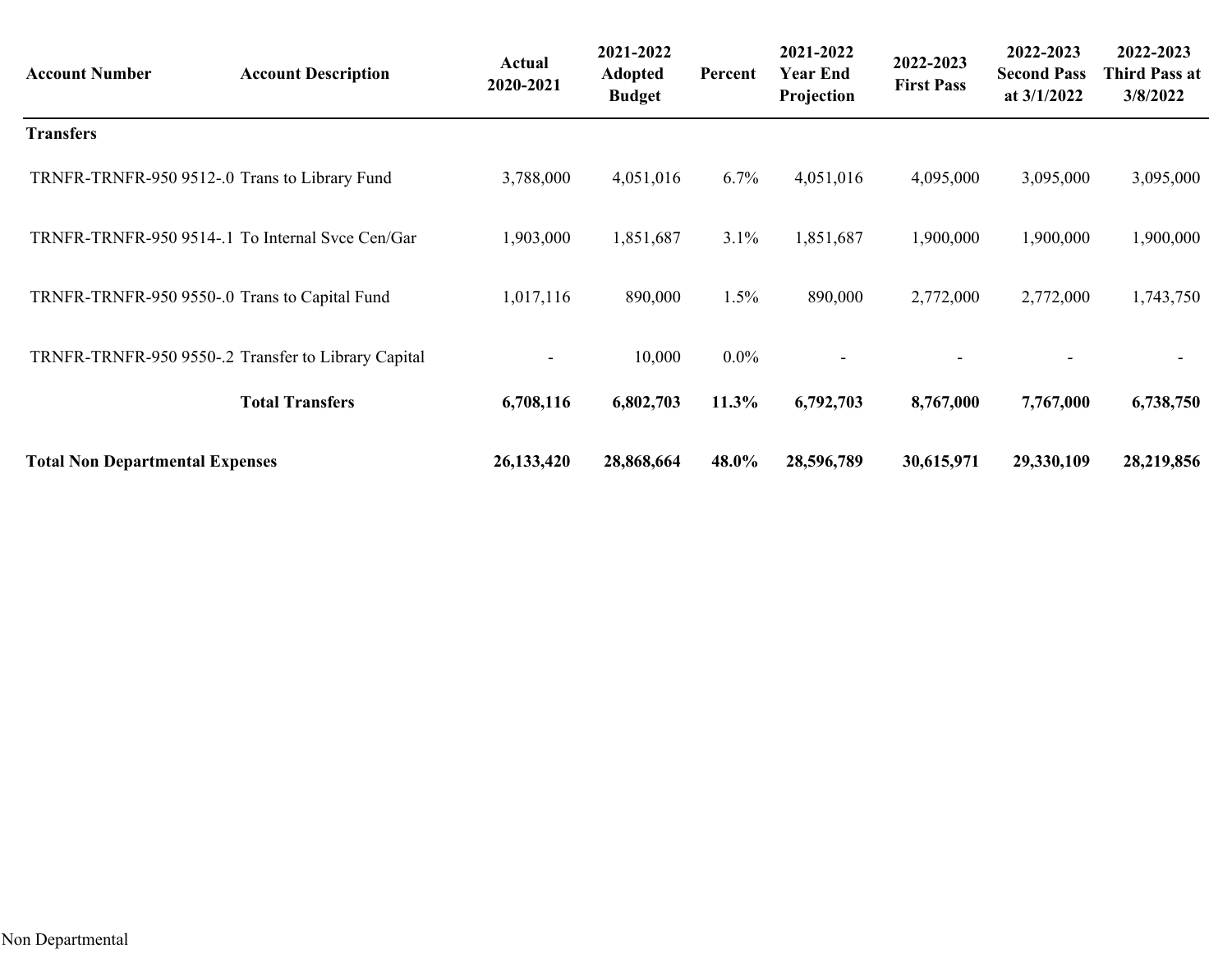# **Suummary of Capital Accounts**

#### **at 3/8/2022**

| <b>Account Number</b>        | <b>Account Description</b>                     | Actual<br>2019-2020      | <b>Actual</b><br>2020-2021 | 2021-2022<br><b>Adopted</b><br><b>Budget</b> | 2021-2022<br><b>Year End</b><br>Projection | 2022-2023<br><b>First Pass</b> | 2022-2023<br><b>Third Pass at</b><br>3/8/2022 |
|------------------------------|------------------------------------------------|--------------------------|----------------------------|----------------------------------------------|--------------------------------------------|--------------------------------|-----------------------------------------------|
|                              |                                                |                          |                            |                                              |                                            |                                |                                               |
| <b>Village Manager</b>       |                                                |                          |                            |                                              |                                            |                                |                                               |
| ADMIN-ADMIN-200 20           | Equipment                                      |                          |                            | ۰                                            | $\qquad \qquad -$                          | 19,200                         | 19,200                                        |
|                              | Agenda Management Software \$15,000            |                          |                            |                                              |                                            |                                |                                               |
|                              | Various \$4,200                                |                          |                            |                                              |                                            |                                |                                               |
| ALRM-ALRM-200 20             | Equipment                                      | $\overline{\phantom{a}}$ | $\overline{\phantom{a}}$   | 200                                          |                                            | $\overline{\phantom{a}}$       |                                               |
| CABLE-ADMIN-200 20           | Equipment                                      | $\qquad \qquad -$        | $\qquad \qquad -$          | ÷                                            | 2,000                                      | $\overline{\phantom{a}}$       |                                               |
| <b>PRKG-CHRS-200 20</b>      | Equipment                                      | 2,000                    | 84                         | 1,000                                        | ۰                                          | -                              |                                               |
| PRKG-MTRP-200 20             | Equipment                                      | 1,988                    | 511                        | 1,000                                        | 1,000                                      | 1,500                          | 1,500                                         |
| PRKG-OPEN-200 20             | Equipment                                      | $\overline{\phantom{a}}$ | $\overline{\phantom{0}}$   | 1,000                                        | $\overline{\phantom{0}}$                   | -                              |                                               |
| <b>Total Village Manager</b> |                                                | 3,988                    | 595                        | 3,200                                        | 3,000                                      | 20,700                         | 20,700                                        |
| <b>Treasurer</b>             |                                                |                          |                            |                                              |                                            |                                |                                               |
| ADMIN-PAYRL-200 20           | Equipment                                      |                          |                            |                                              |                                            | 4,000                          | 4,000                                         |
|                              | New World Module-Non Employee Tracking \$4,000 |                          |                            |                                              |                                            |                                |                                               |
| <b>Total Treasurer</b>       |                                                |                          |                            |                                              |                                            | 4,000                          | 4,000                                         |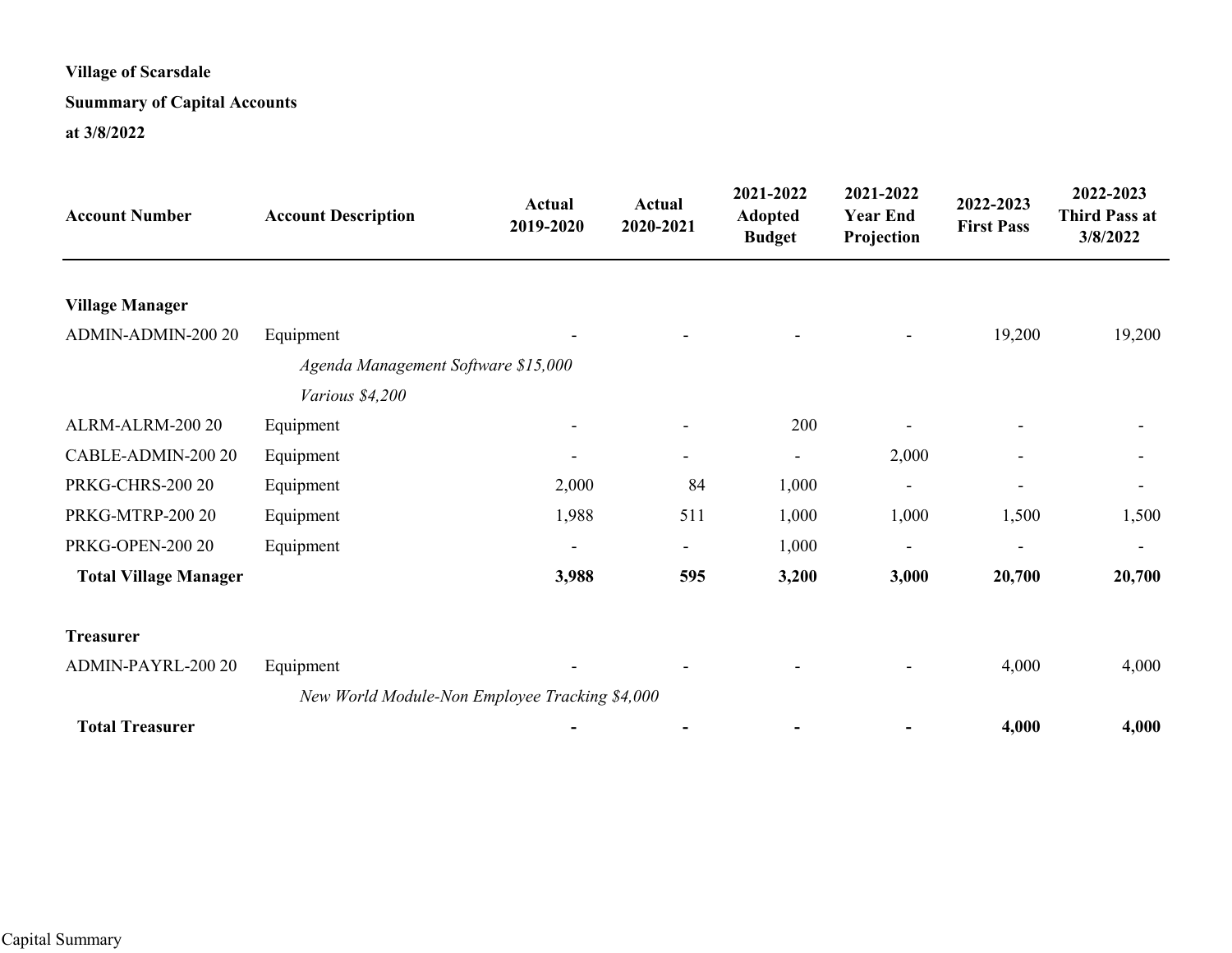| <b>Account Number</b>  | <b>Account Description</b>                                  | Actual<br>2019-2020      | <b>Actual</b><br>2020-2021 | 2021-2022<br><b>Adopted</b><br><b>Budget</b> | 2021-2022<br><b>Year End</b><br>Projection | 2022-2023<br><b>First Pass</b> | 2022-2023<br><b>Third Pass at</b><br>3/8/2022 |
|------------------------|-------------------------------------------------------------|--------------------------|----------------------------|----------------------------------------------|--------------------------------------------|--------------------------------|-----------------------------------------------|
| Assessor               |                                                             |                          |                            |                                              |                                            |                                |                                               |
| ADMIN-ADMIN-200 20     | Equipment                                                   |                          |                            |                                              |                                            | 66,600                         | 51,600                                        |
|                        | Desktop Scanners \$2,000                                    |                          |                            |                                              |                                            |                                |                                               |
|                        | Electronic Grievance Receipt and Management Module \$20,000 |                          |                            |                                              |                                            |                                |                                               |
|                        | PAS 2.0 \$29,200                                            |                          |                            |                                              |                                            |                                |                                               |
|                        | Tablets \$400                                               |                          |                            |                                              |                                            |                                |                                               |
| <b>Total Assessor</b>  |                                                             |                          |                            |                                              |                                            | 66,600                         | 51,600                                        |
| <b>Public Works</b>    |                                                             |                          |                            |                                              |                                            |                                |                                               |
| ADMIN-ADMIN-200 20     | Equipment                                                   |                          |                            |                                              |                                            | 950,000                        | 312,000                                       |
|                        | 2011 Ford Escape - Priority: High, Age of Vehicle 11        |                          |                            |                                              | 31,200                                     |                                |                                               |
|                        | 2007 Van Duralift - Priority: High, Age of Vehicle 15       |                          |                            |                                              | 120,000                                    |                                |                                               |
|                        | 2009 Chevy Pickup - Priority: High, Age of Vehicle 13       |                          |                            |                                              | 36,900                                     |                                |                                               |
|                        | 2009 Chevy Pickup - Priority: High, Age of Vehicle 13       | 36,900                   |                            |                                              |                                            |                                |                                               |
|                        | 2002 Chevy 3500 - Priority: High, Age of Vehicle 20         | 60,000                   |                            |                                              |                                            |                                |                                               |
|                        | 2010 KM Hot Box - Priority: High, Age of Vehicle 12         |                          |                            |                                              | 27,000                                     |                                |                                               |
| ENGR-ADMIN-200 20      | Equipment                                                   | 4,181                    |                            | 2,500                                        | 2,500                                      | 2,500                          | 2,500                                         |
| FAC-ADMIN-200 21       | Office Equipment                                            | 474                      |                            | 1,000                                        | 1,106                                      | 1,000                          | 1,000                                         |
| FAC-ADMIN-200 22       | Furniture & Fixtures                                        | 2,820                    |                            | 1,000                                        | 1,000                                      | 1,000                          | 1,000                                         |
| FAC-EMERG-200 20       | Equipment                                                   | 9,510                    | 11,688                     | 2,000                                        |                                            |                                |                                               |
| FAC-SPRTF-200 22       | Furniture & Fixtures                                        | 295                      |                            |                                              |                                            |                                |                                               |
| HWY-LFCOL-200 20       | Equipment                                                   | $\overline{\phantom{a}}$ | 16,711                     | 30,000                                       | 30,000                                     | 30,000                         | 30,000                                        |
| HWY-PARKS-200 20       | Equipment                                                   | -                        | 523                        | 2,000                                        | 2,000                                      | 2,000                          | 2,000                                         |
| <b>HWY-SNOW-200 20</b> | Equipment                                                   | 4,688                    | 15,324                     | 20,000                                       | 20,000                                     | 22,000                         | 22,000                                        |
| SANIT-ADMIN-200 20     | Equipment                                                   | $\overline{\phantom{0}}$ | 912                        | 1,000                                        | 1,000                                      | 1,000                          | 1,000                                         |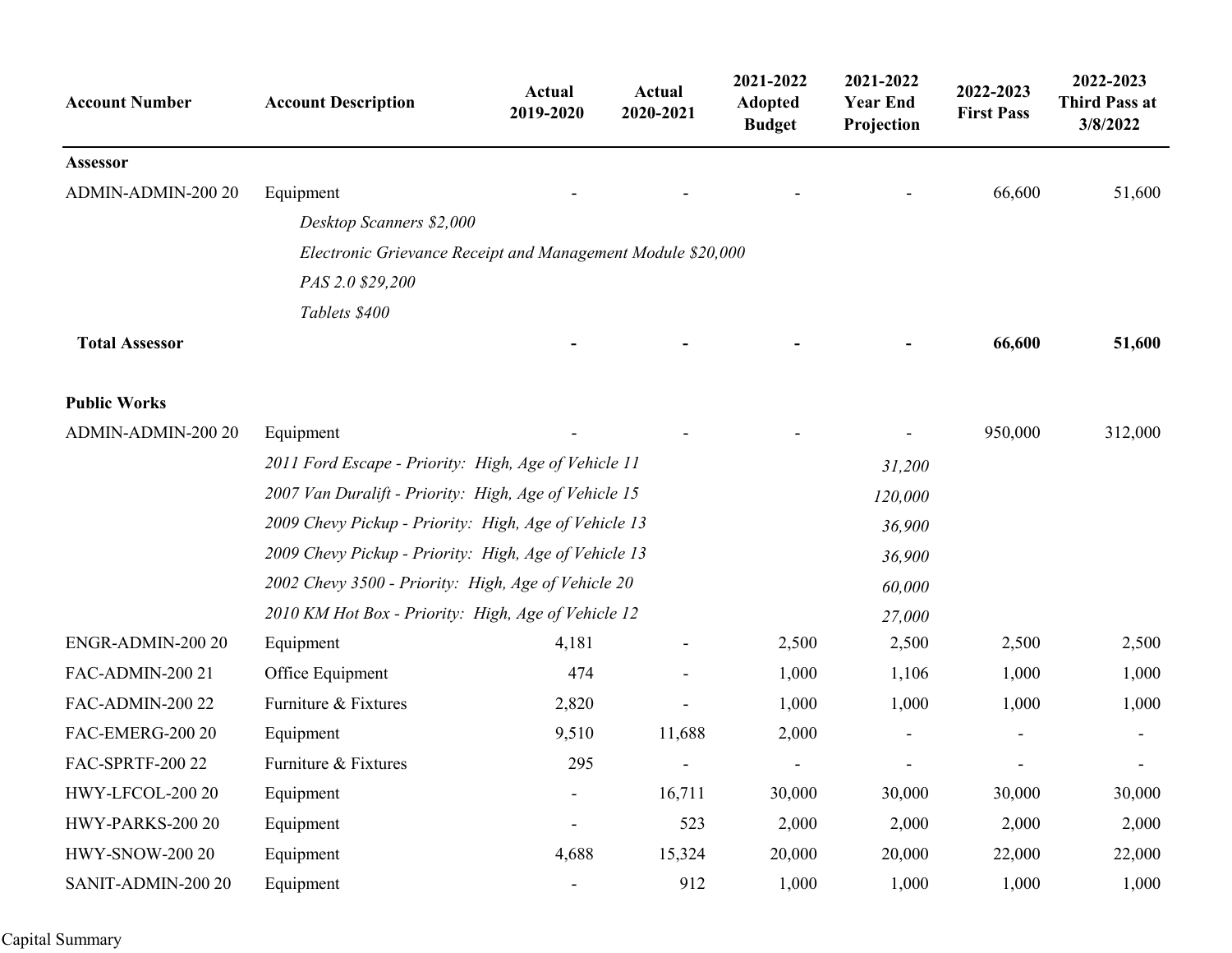| <b>Account Number</b>               | <b>Account Description</b>                                    | <b>Actual</b><br>2019-2020 | <b>Actual</b><br>2020-2021 | 2021-2022<br><b>Adopted</b><br><b>Budget</b> | 2021-2022<br><b>Year End</b><br>Projection | 2022-2023<br><b>First Pass</b> | 2022-2023<br><b>Third Pass at</b><br>3/8/2022 |
|-------------------------------------|---------------------------------------------------------------|----------------------------|----------------------------|----------------------------------------------|--------------------------------------------|--------------------------------|-----------------------------------------------|
| SANIT-RCYCL-200 20                  | Equipment                                                     | 213                        | 173                        | 2,500                                        | 2,500                                      |                                | $\qquad \qquad -$                             |
| <b>Total Public Works</b>           |                                                               | 22,181                     | 45,330                     | 62,000                                       | 372,106                                    | 1,009,500                      | 371,500                                       |
| <b>Information Technology</b>       |                                                               |                            |                            |                                              |                                            |                                |                                               |
| <b>MIS-HDWSP-200 20</b>             | Equipment                                                     | 5,597                      | 2,568                      | 40,000                                       | 41,525                                     | 110,000                        | 40,000                                        |
|                                     | (Moved to ARPA - Friewalls \$70,000)                          |                            |                            |                                              |                                            |                                |                                               |
|                                     | Desktop Computers \$36,000                                    |                            |                            |                                              |                                            |                                |                                               |
|                                     | Various Small Equipment - Scanners/Printers \$4,000           |                            |                            |                                              |                                            |                                |                                               |
| <b>Total Information Technology</b> |                                                               | 5,597                      | 2,568                      | 40,000                                       | 41,525                                     | 110,000                        | 40,000                                        |
| Police                              |                                                               |                            |                            |                                              |                                            |                                |                                               |
| ADMIN-RCDS-200 21                   | Office Equipment                                              | 629                        |                            | 1,500                                        | 1,500                                      | 1,500                          | 1,500                                         |
| INVST-INVST-200 21                  | Office Equipment                                              | $\overline{\phantom{0}}$   |                            | 500                                          | 1,000                                      | 1,000                          | 1,000                                         |
| INVST-INVST-200 22                  | Furniture & Fixtures                                          | 486                        |                            | 500                                          | 1,000                                      | 1,000                          | 1,000                                         |
| INVST-INVST-200 24                  | Photo Equipment                                               | 465                        | 272                        | 2,600                                        | 3,700                                      | 3,700                          | 3,700                                         |
| INVST-YTHAD-200 21                  | Office Equipment                                              | 27                         |                            | 250                                          |                                            |                                | $\qquad \qquad -$                             |
| INVST-YTHAD-200 22                  | Furniture & Fixtures                                          |                            | $\overline{\phantom{a}}$   | 400                                          |                                            |                                |                                               |
| INVST-YTHAD-200 24                  | Photo Equipment                                               | $\overline{\phantom{a}}$   | 112                        | 1,000                                        |                                            |                                |                                               |
| PTRL-BIKE-200 24                    | Photo Equipment                                               | 536                        | 497                        | 2,000                                        | 2,000                                      | 2,000                          | 2,000                                         |
| PTRL-COMM-200 22                    | Furniture & Fixtures                                          | 1,415                      | 511                        | 2,000                                        | 2,000                                      | 2,000                          | 2,000                                         |
| PTRL-PTRL-200 20                    | Equipment                                                     | $\overline{\phantom{0}}$   |                            | $\blacksquare$                               |                                            | 132,000                        | 88,000                                        |
|                                     | Two Outfitted Hybrid Exporer Police Vehilces at \$45,000 each |                            |                            |                                              |                                            |                                |                                               |
| PTRL-PTRL-200 22                    | Furniture & Fixtures                                          |                            |                            | 2,200                                        | 2,500                                      | 2,500                          | 2,500                                         |
| PTRL-PTRL-200 24                    | Photo Equipment                                               | 12,416                     | 9,652                      | 26,500                                       | 31,000                                     | 31,000                         | 31,000                                        |
|                                     | Ten Cellular Data Mobile Modems                               |                            |                            |                                              |                                            |                                |                                               |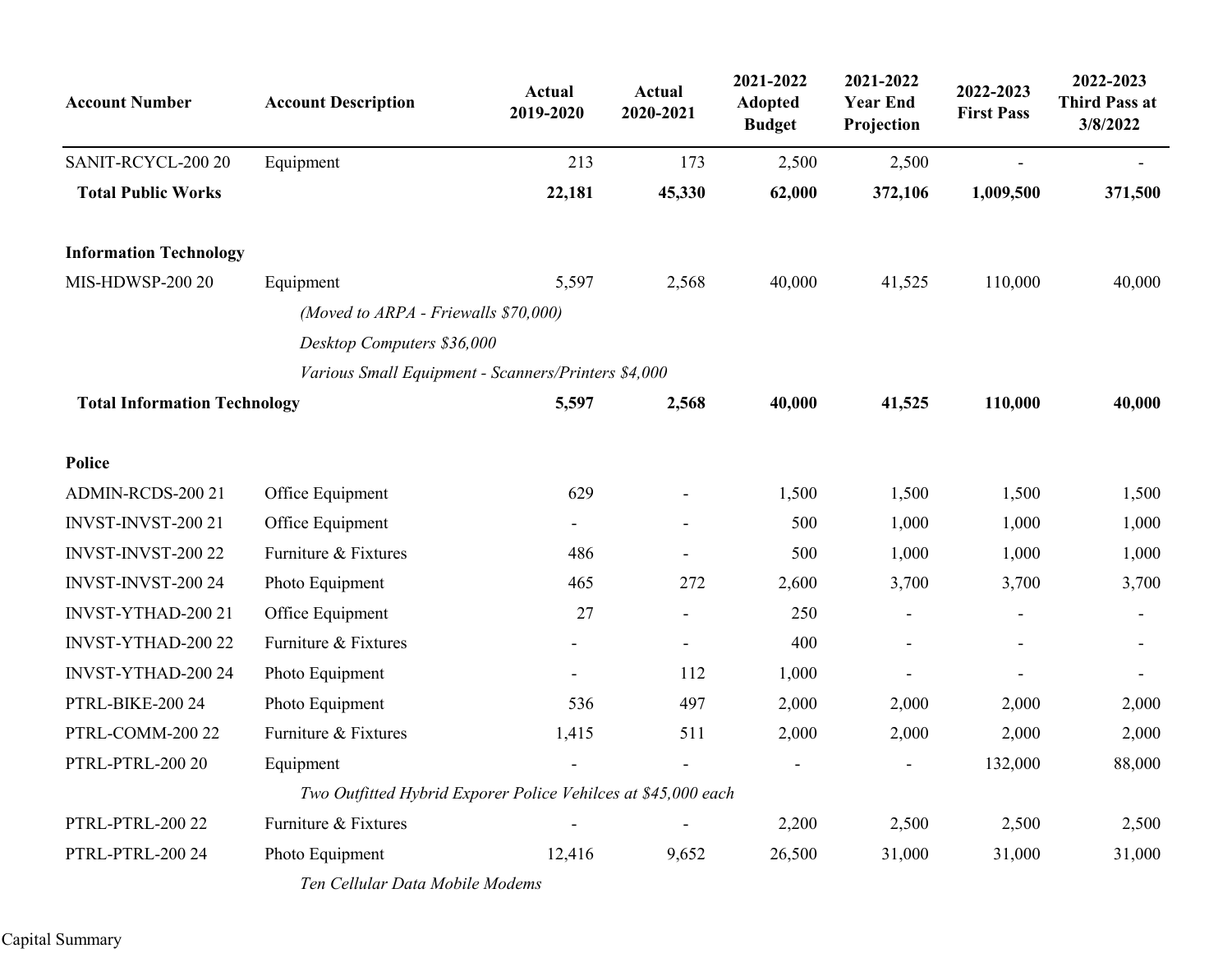| <b>Account Number</b>   | <b>Account Description</b>                                   | <b>Actual</b><br>2019-2020 | <b>Actual</b><br>2020-2021 | 2021-2022<br><b>Adopted</b><br><b>Budget</b> | 2021-2022<br><b>Year End</b><br>Projection | 2022-2023<br><b>First Pass</b> | 2022-2023<br><b>Third Pass at</b><br>3/8/2022 |
|-------------------------|--------------------------------------------------------------|----------------------------|----------------------------|----------------------------------------------|--------------------------------------------|--------------------------------|-----------------------------------------------|
| SPRT-MIS-200 21         | Office Equipment                                             | 7,159                      | 3,238                      | 7,500                                        | 7,500                                      | 7,500                          | 7,500                                         |
| <b>Total Police</b>     |                                                              | 23,133                     | 14,282                     | 46,950                                       | 52,200                                     | 184,200                        | 140,200                                       |
| Fire                    |                                                              |                            |                            |                                              |                                            |                                |                                               |
| ADMIN-ADMIN-200 21      | Office Equipment                                             | 4,174                      | 172                        | 3,000                                        | 3,000                                      | 48,000                         | 48,000                                        |
|                         | Fire Chief Vehicle                                           |                            |                            |                                              |                                            |                                |                                               |
| ADMIN-RCDS-200 21       | Office Equipment                                             | 1,850                      | 567                        | 2,000                                        | 2,000                                      | 2,000                          | 2,000                                         |
| ADMIN-SCHED-200 21      | Office Equipment                                             | 722                        | 463                        | 1,000                                        | 1,000                                      | 1,000                          | 1,000                                         |
| <b>SUPP-SUPP-200 21</b> | Office Equipment                                             | 2,286                      | 1,189                      | 4,000                                        | 4,000                                      | 4,000                          | 4,000                                         |
| <b>SUPP-SUPP-200 22</b> | Furniture & Fixtures                                         | 1,639                      | 1,207                      | 7,000                                        | 50,000                                     | 8,000                          | 8,000                                         |
| <b>SUPP-SUPP-200 25</b> | Fire Equiptment                                              | 41,384                     | 13,172                     | 35,000                                       | 35,000                                     | 208,718                        | 208,718                                       |
|                         | Portable Radios - \$48,000                                   |                            |                            |                                              |                                            |                                |                                               |
|                         | Fire Headquarter Radio Console - \$60,000                    |                            |                            |                                              |                                            |                                |                                               |
|                         | Personal Mask Mounted Regulators - \$70,000                  |                            |                            |                                              |                                            |                                |                                               |
|                         | Various Fire Equipment - Hoses, Nozzels and Tools - \$30,000 |                            |                            |                                              |                                            |                                |                                               |
| TRAIN-CARER-200 21      | Office Equipment                                             | 927                        |                            | 1,000                                        | 1,000                                      | 1,000                          | 1,000                                         |
| TRAIN-CARER-200 25      | Fire Equiptment                                              | 3,773                      |                            | 6,000                                        | 6,000                                      | 10,095                         | 10,095                                        |
| <b>TRAIN-VOL-200 25</b> | Fire Equiptment                                              | 980                        |                            | 5,000                                        | 5,000                                      | 5,000                          | 5,000                                         |
| <b>Total Fire</b>       |                                                              | 57,735                     | 16,770                     | 64,000                                       | 107,000                                    | 287,813                        | 287,813                                       |
| <b>Building</b>         |                                                              |                            |                            |                                              |                                            |                                |                                               |
| ADMIN-ADMIN-200 20      | Equipment                                                    | 260                        |                            | 2,000                                        | 2,000                                      | 2,000                          | 2,000                                         |
| <b>Total Building</b>   |                                                              | 260                        |                            | 2,000                                        | 2,000                                      | 2,000                          | 2,000                                         |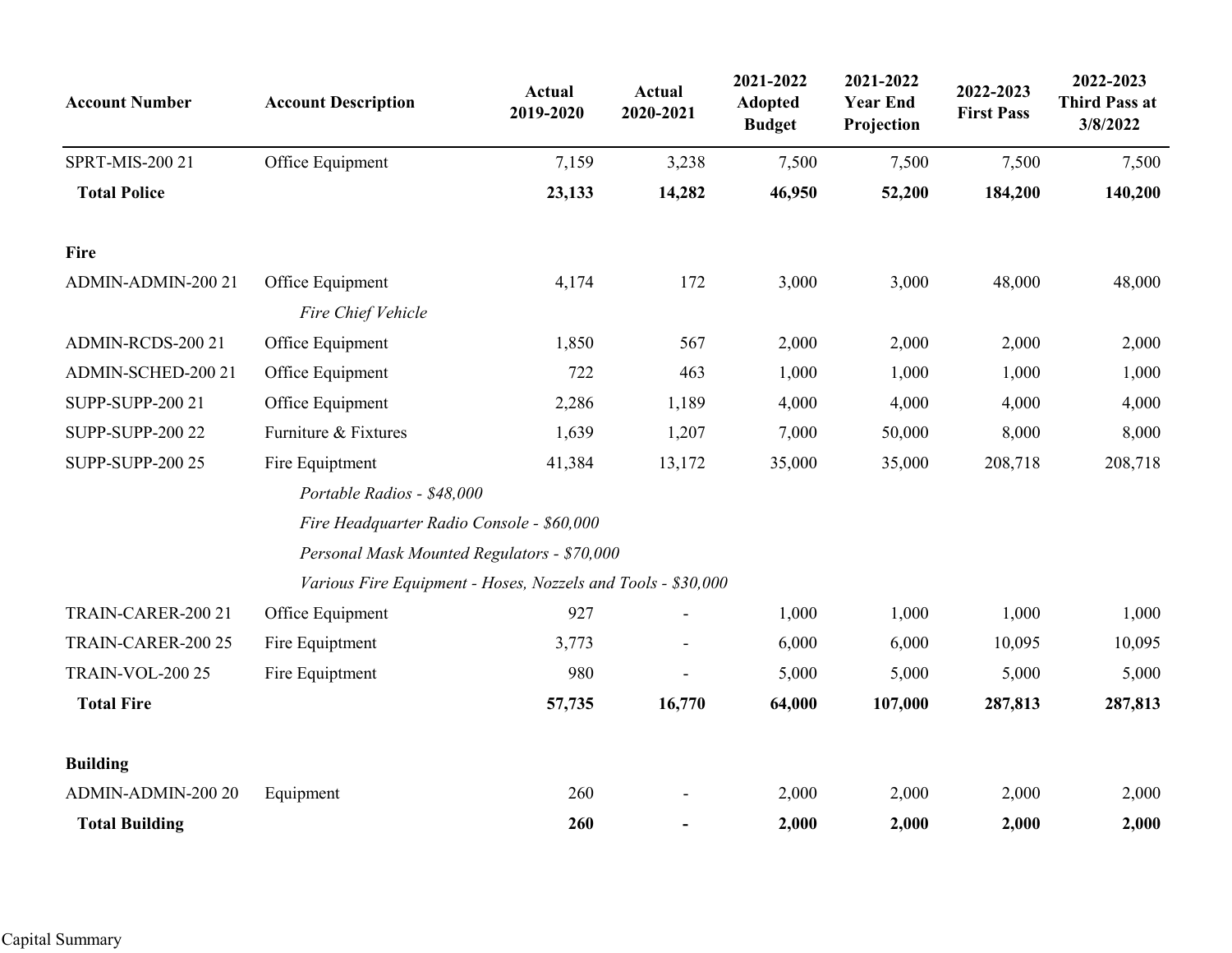| <b>Account Number</b>                                                         | <b>Account Description</b>                                       | <b>Actual</b><br>2019-2020 | <b>Actual</b><br>2020-2021 | 2021-2022<br><b>Adopted</b><br><b>Budget</b> | 2021-2022<br><b>Year End</b><br>Projection | 2022-2023<br><b>First Pass</b> | 2022-2023<br><b>Third Pass at</b><br>3/8/2022 |
|-------------------------------------------------------------------------------|------------------------------------------------------------------|----------------------------|----------------------------|----------------------------------------------|--------------------------------------------|--------------------------------|-----------------------------------------------|
| Parks                                                                         |                                                                  |                            |                            |                                              |                                            |                                |                                               |
| ADMIN-ADMIN-200 20                                                            | Equipment                                                        | $\overline{\phantom{a}}$   | $\overline{\phantom{a}}$   | 1,000                                        | 1,000                                      | 1,000                          | 1,000                                         |
| CAMPS-DAY-200 20                                                              | Equipment                                                        | $\overline{\phantom{a}}$   | $\overline{\phantom{a}}$   | 1,500                                        | 1,500                                      | 1,500                          | 1,500                                         |
| PLGRD-MAINT-200 20                                                            | Equipment                                                        | 19,134                     | $\overline{\phantom{a}}$   | 3,000                                        | 3,000                                      | 3,500                          | 3,500                                         |
| REC-ATHL-200 20                                                               | Equipment                                                        | $\overline{\phantom{a}}$   | $\overline{\phantom{a}}$   | 750                                          |                                            | $\overline{\phantom{a}}$       |                                               |
| <b>TNIS-TNIS-200 20</b>                                                       | Equipment                                                        | $\overline{\phantom{a}}$   | $\overline{\phantom{a}}$   | 10,000                                       | 10,000                                     | 10,000                         | 10,000                                        |
| <b>Total</b>                                                                  |                                                                  | 132,027                    | 79,545                     | 234,400                                      | 593,331                                    | 1,700,813                      | 933,813                                       |
| <b>Engineering</b>                                                            |                                                                  |                            | $\overline{\phantom{a}}$   | $\overline{\phantom{a}}$                     |                                            |                                |                                               |
| ENGR-ADMIN-400 499                                                            | <b>Contractual Expense</b>                                       | 3,351                      | $\blacksquare$             | 1,000                                        | 1,000                                      | 10,000                         | 116,000                                       |
| <b>Total Items Reclassified from Capital Fund to</b><br><b>Operating Fund</b> |                                                                  | 135,378                    | 79,545                     | 235,400                                      | 594,331                                    | 1,710,813                      | 1,049,813                                     |
|                                                                               | Difference of Third Pass as Compared to 2021-2022 Adopted Budget |                            |                            |                                              |                                            |                                | 814,413                                       |